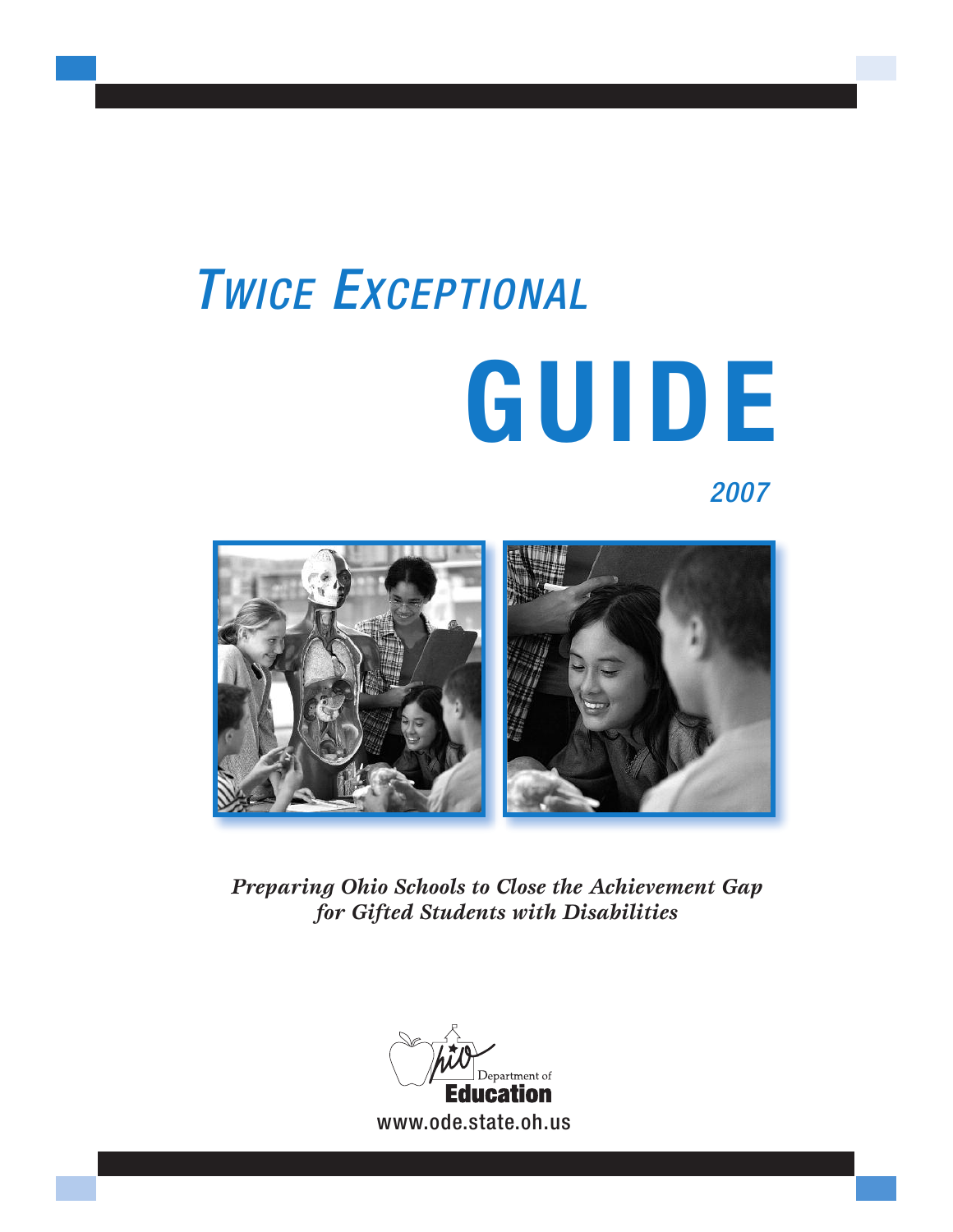## **Ohio Department of Education**

**Susan Tave Zelman,** Superintendent of Public Instruction

**Marilyn Troyer,** Senior Associate Superintendent for Educational Programs

**Jane Wiechel,** Associate Superintendent Center for Students, Families and Communities

**Sandy Vasu-Sarver,** Executive Director Center for Students, Families and Communities

#### **Office for Exceptional Children**

**Greg Maloney,** Director **Thomas Lather,** Associate Director **Lawrence Dennis,** Assistant Director **Ann Guinan,** Assistant Director **Jo Hannah Ward,** Assistant Director **Rosemary Pearson,** Project Coordinator

**Center for Students, Families and Communities**

**Office for Exceptional Children 25 SOUTH FRONT STREET, 2ND FLOOR COLUMBUS, OHIO 43215 (614)466-2650 Toll-free (877) 644-6338 FAX: (614)728-1097 TDD: (614)752-1619**

**[www.ode.state.oh.us](http://www.ode.state.oh.us/GD/Templates/Pages/ODE/ODEDefaultPage.aspx?page=1)**



This document is a publication of the Ohio Department of Education and does not represent official policy of the State Board of Education unless specifically stated.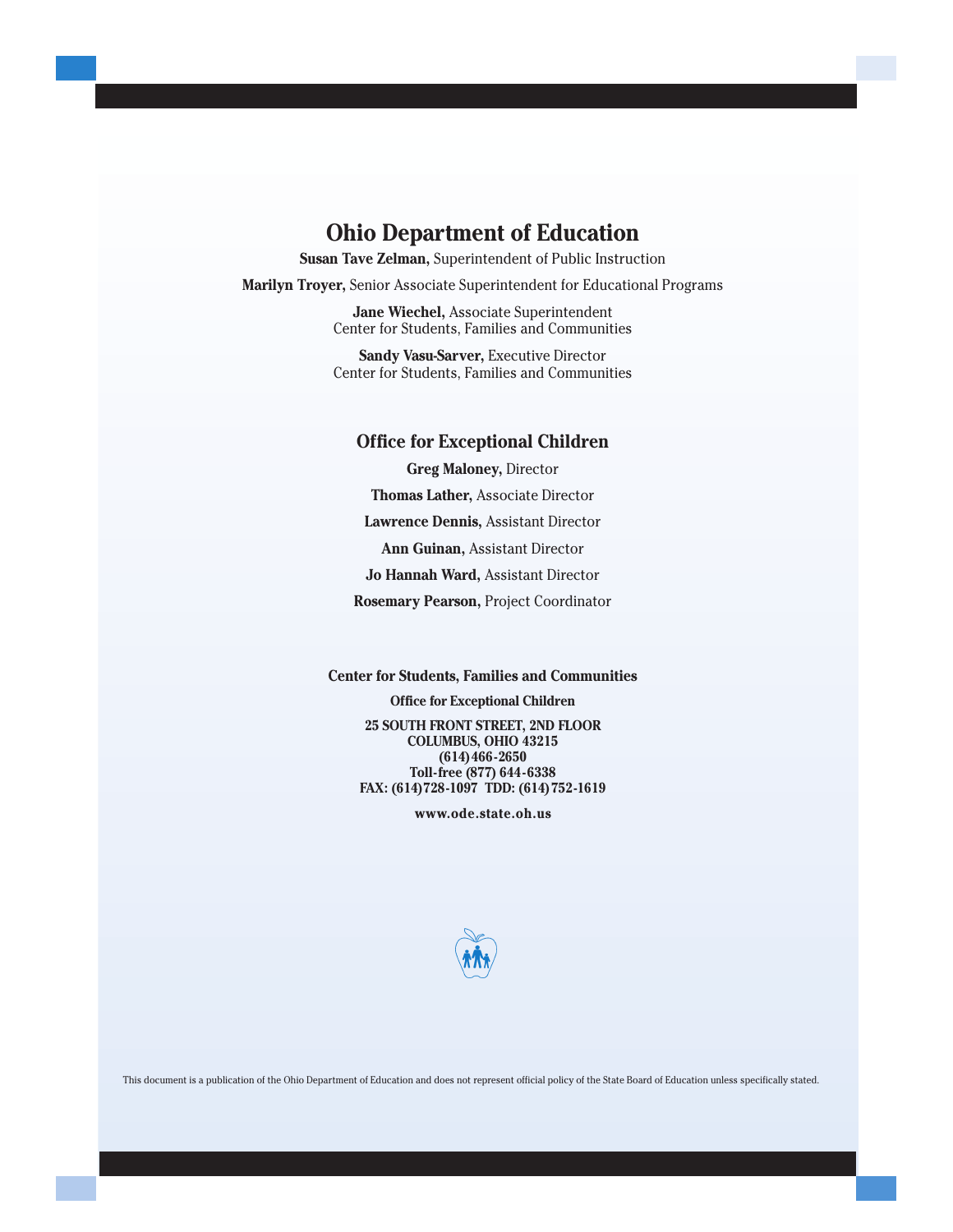# **Twice Exceptional Guide**

*Preparing Ohio Schools to Close the Achievement Gap for Gifted Students with Disabilities* 

#### *This book is a work of collaboration*

## **Writing Team**

Joann Campanelli Connie Ericson

## **Development Team**

Stephanie Metzger Rosemary Pearson Eric Calvert Lori Flint John Jurkowitz Mary Rizza Francis Nolan Liz McClellan

#### **Acknowledgements**

A special thank you to colleagues in the field who contributed to this book: Jerry Julian and Janet James, Mid-Ohio Education Service Center; Cathy Mitchell, Mansfield City Schools; Marsha Gerhardt, Clearfork Local Schools; and the team from Bay Village City Schools, including Barbara Ayers, Anne Natale, Elizabeth Ardelean, Gina Tianello, Anne Hurtuk, Martha Fisher, Marion Harmount, Bonnie Altieri, Shawn Stansbury and Jan Machcenski.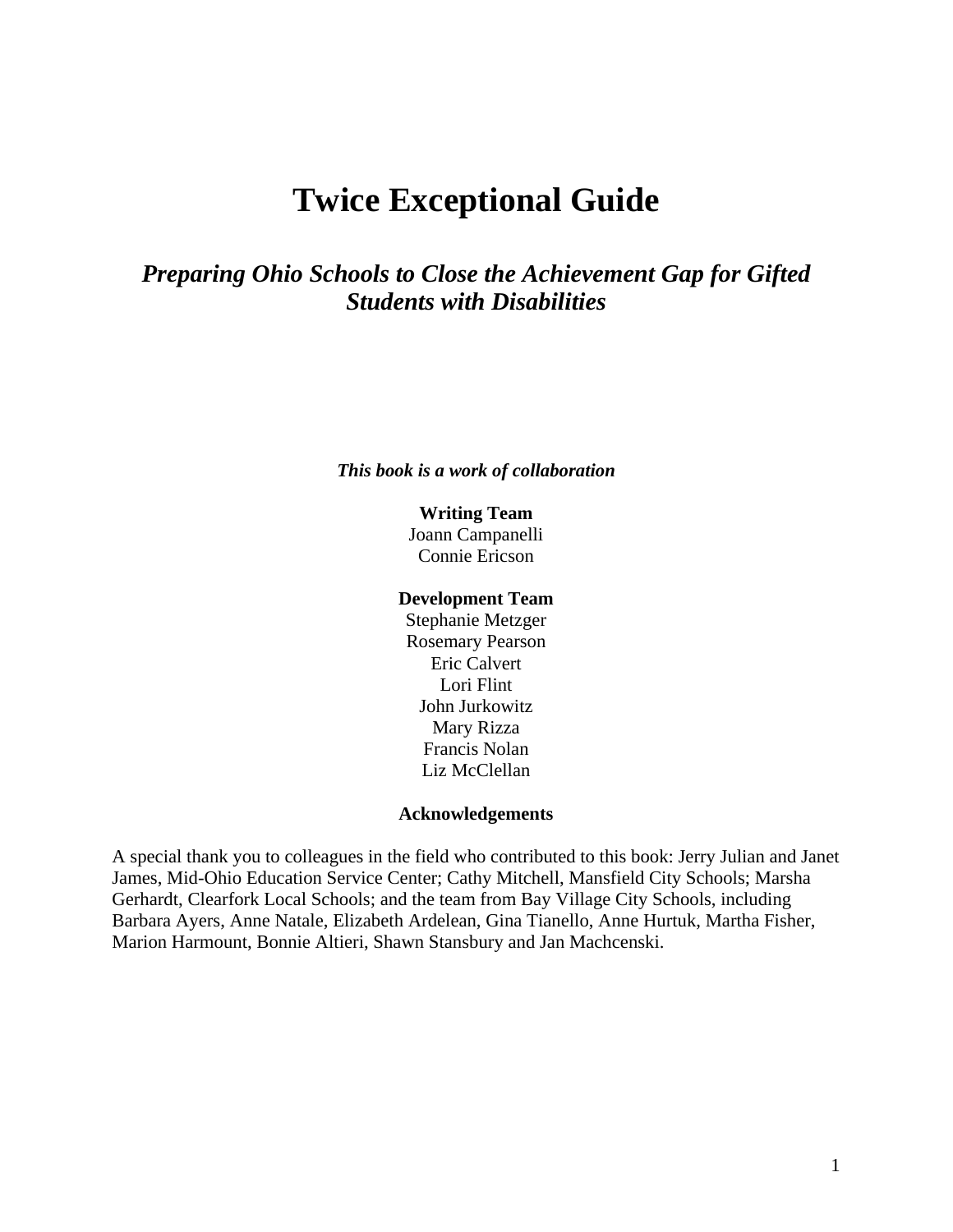# **Table of Contents**

| <b>Chapter Two: Social and Emotional Needs of Students Who Are Twice Exceptional  18</b>   |  |
|--------------------------------------------------------------------------------------------|--|
|                                                                                            |  |
|                                                                                            |  |
|                                                                                            |  |
| <b>Chapter Six: The Building Principal: Supporting Teachers in Recognizing and Serving</b> |  |
|                                                                                            |  |
|                                                                                            |  |
|                                                                                            |  |
|                                                                                            |  |
|                                                                                            |  |
|                                                                                            |  |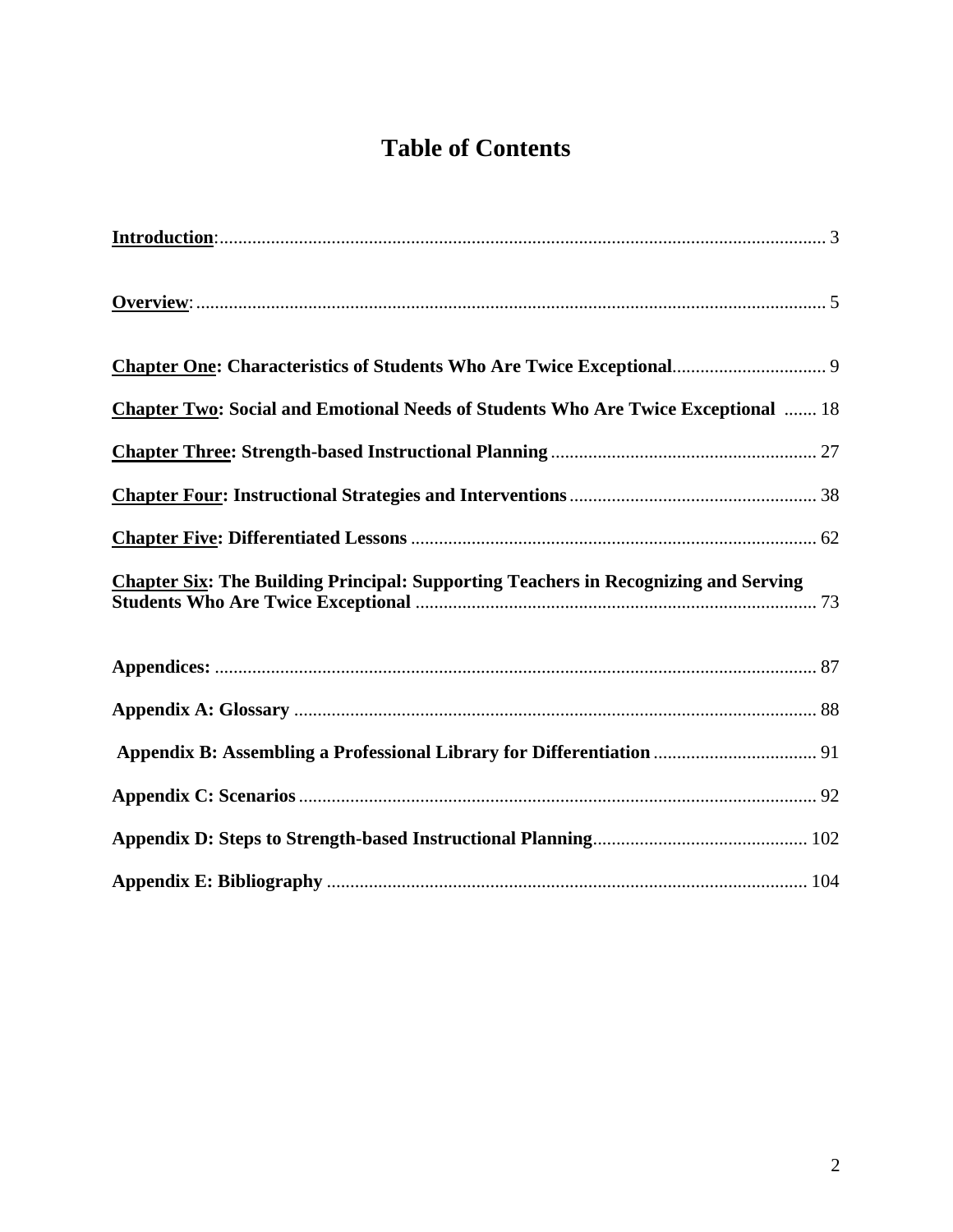## **Introduction**

<span id="page-4-0"></span>In 2002, the Ohio Department of Education, Office for Exceptional Children, commissioned the Ohio Gifted Task Force to make recommendations for better serving Ohio's gifted students. The document, entitled *Gifted in the 21<sup>st</sup> Century: A Report of Findings and Recommendations,* identified a critical need to better recognize and serve the needs of traditionally underserved special populations, including children who are twice exceptional. Twice-exceptional children are students who are identified as gifted and who also have a disability such as attention deficit hyperactivity disorder (ADHD), learning disability or Asperger's Syndrome.

"Children who are gifted can also have a disability that hinders their success unless proper interventions are provided. These twice-exceptional children may receive special-education services, but gifted services are often not even considered" (Ohio Gifted Task Force, 2002).

The School Study Council of Ohio was also commissioned to conduct a study to provide information about identifying and serving children who are twice exceptional. The report, entitled *Ohio's Twice-Exceptional Students: A Status Study (2005)*, revealed that children who are twice exceptional are not adequately recognized at the district level, and that a common understanding of the meaning of "twice exceptional" is lacking in our schools.

The earliest literature on meeting the needs of students who are twice exceptional addressed children with learning disabilities, physical impairments and sensory disabilities (Whitmore and Maker, 1985; Baum, 1990; Brody & Mills, 1997). More recent twice-exceptional literature addresses persons with Asperger's Syndrome, ADHD and emotional disorders (Neihart, 2000; Lovecky, 2004; Webb et al., 2005). It is important to understand and accept that a disability can coexist with giftedness.

"Many more students may be learning disabled and gifted than anyone realizes. In spite of their high intellectual ability, such students remain unchallenged, suffer silently and do not achieve their potential because their educational needs are not recognized and addressed. To improve services for this population, we must move away from using rigid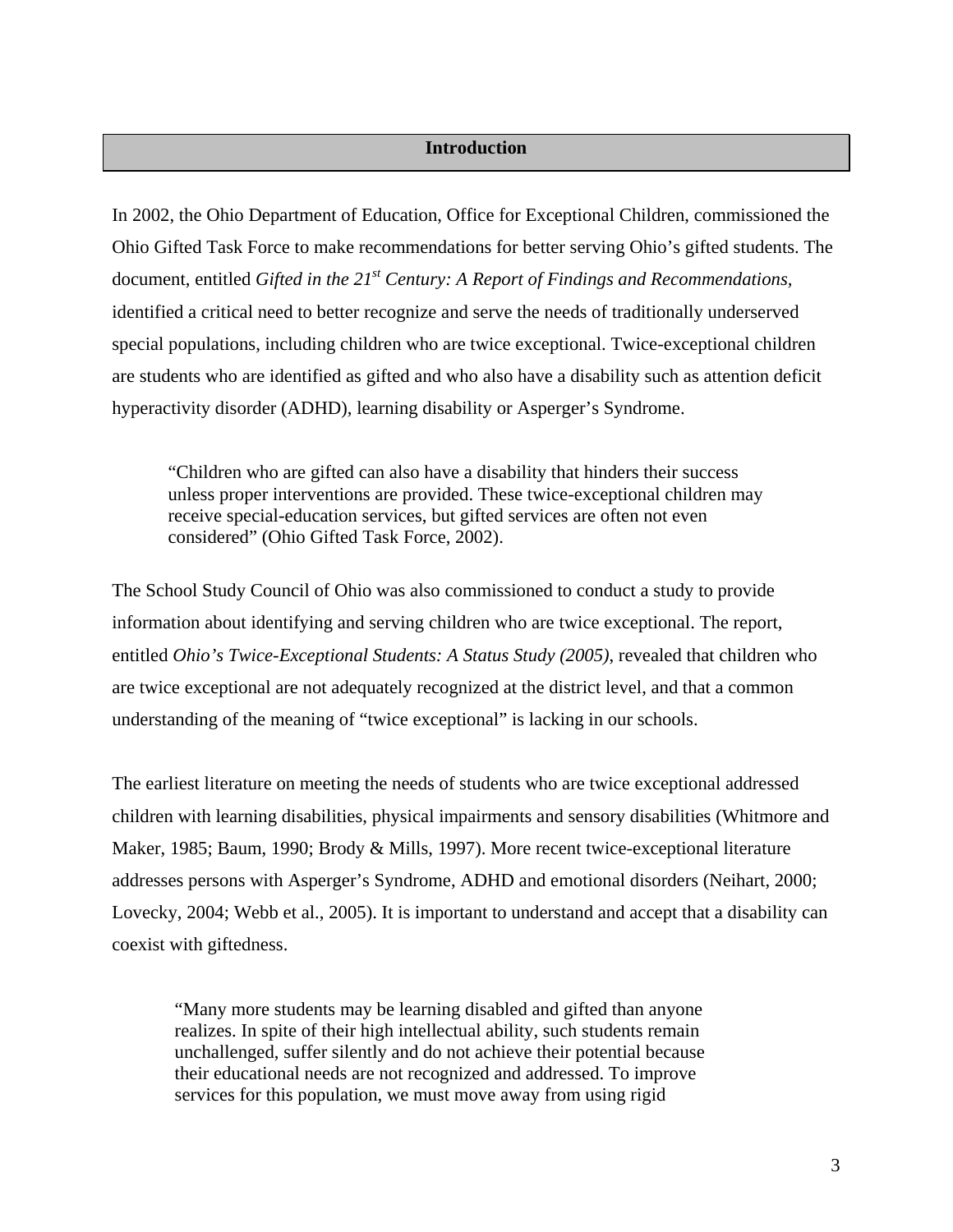definitions and cut off scores to specify who receives special programming. Broader definitions of giftedness and learning disabilities are needed to allow for students with both exceptionalities. Programming options should be flexible" (Brody & Mills, 1997).

Baum, Cooper and Neu (2001) found that, "even under the most conservative definitions of giftedness, gifted students are seriously underrepresented among the population of students with disabilities. Gifted learners frequently neglected in our schools are those with concomitant learning and attention disabilities. Because they exhibit problems due to physical, cognitive or behavioral deficits, these students seldom achieve at a level of which they are capable."

Research projects funded by the Office for Exceptional Children and conducted in 2005 offered insights, recommendations, tools and additions to the development of this product. Strengthbased individual planning emerged as a theme from the literature and the twice-exceptional study. The research conducted on written education plans recommended that opportunities for personalized, independent, self-directed learning be incorporated into instructional planning.

This publication serves as a tool to assist educators as they help students who are twice exceptional work toward their maximum potential. It offers information to help educators understand, recognize and meet the needs of these unique students by providing examples of instructional strategies and interventions that are challenging and appropriate.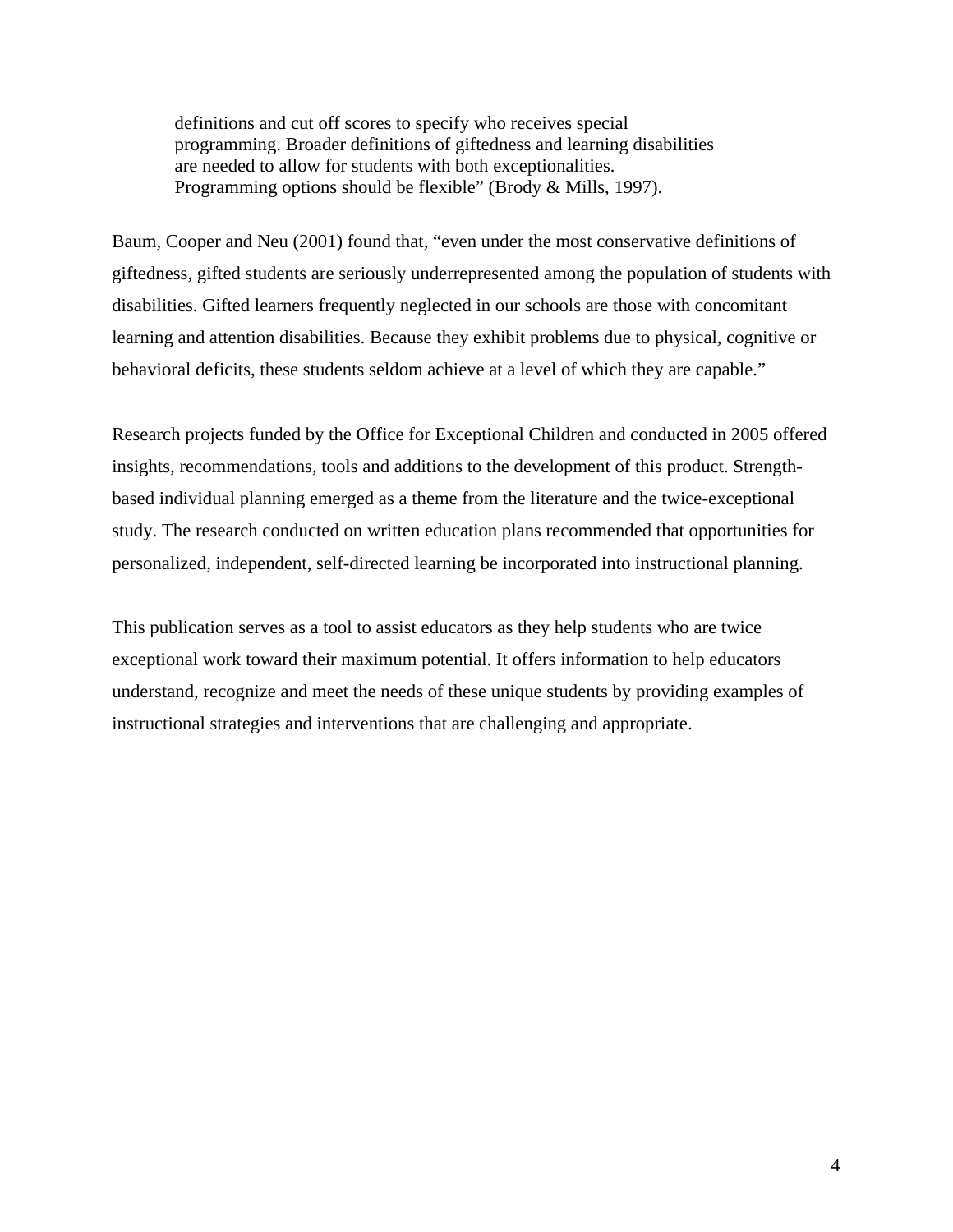## **Overview**

<span id="page-6-0"></span>Throughout this document, scenarios profiling students who are twice exceptional are presented to assist educational teams in understanding how to integrate services to meet the dual needs of these students.

*Russ hurries to his first-grade classroom. He arrives early. His teacher has the day's work listed on the board. He and a friend compete to see who will finish first. They both complete the work before lunch and spend the afternoon drawing pictures and "hanging out," waiting for the remainder of the class to finish.* 

*Fran is intrigued with science, especially DNA. She has researched the topic and has interviewed a local university professor to deepen her understanding. Her classmates and teacher are surprised that she knows so much about so many topics. She often knows things before the class studies them. Fran's teachers expect everyone to be on the same page each day. This doesn't make sense to Fran. She knows from her own experience that everyone doesn't learn the same way. It is difficult for Fran to fit in. Socially, she doesn't have many friends. When others approach her, she lashes out.* 

*Spencer loves music, movement and hands-on projects. His third-grade teacher taught science through creative movement and hands-on research projects. Spencer enjoyed learning this way and was easily engaged in science projects. He often produced high-quality work but rarely turned it in because he couldn't find it. Spencer blamed the teacher for his low grade because "she knew he did the project well."* 

*Michel is a 4-year-old with spina bifida whose condition is complicated by brittle bone syndrome, making it necessary for him to be strapped into a special device to simulate standing. A desktop can be extended to allow him to write, eat, play games and do puzzles. Michel received occupational therapy for part of the day and free play with other preschool youngsters with disabilities for the remainder of the day.*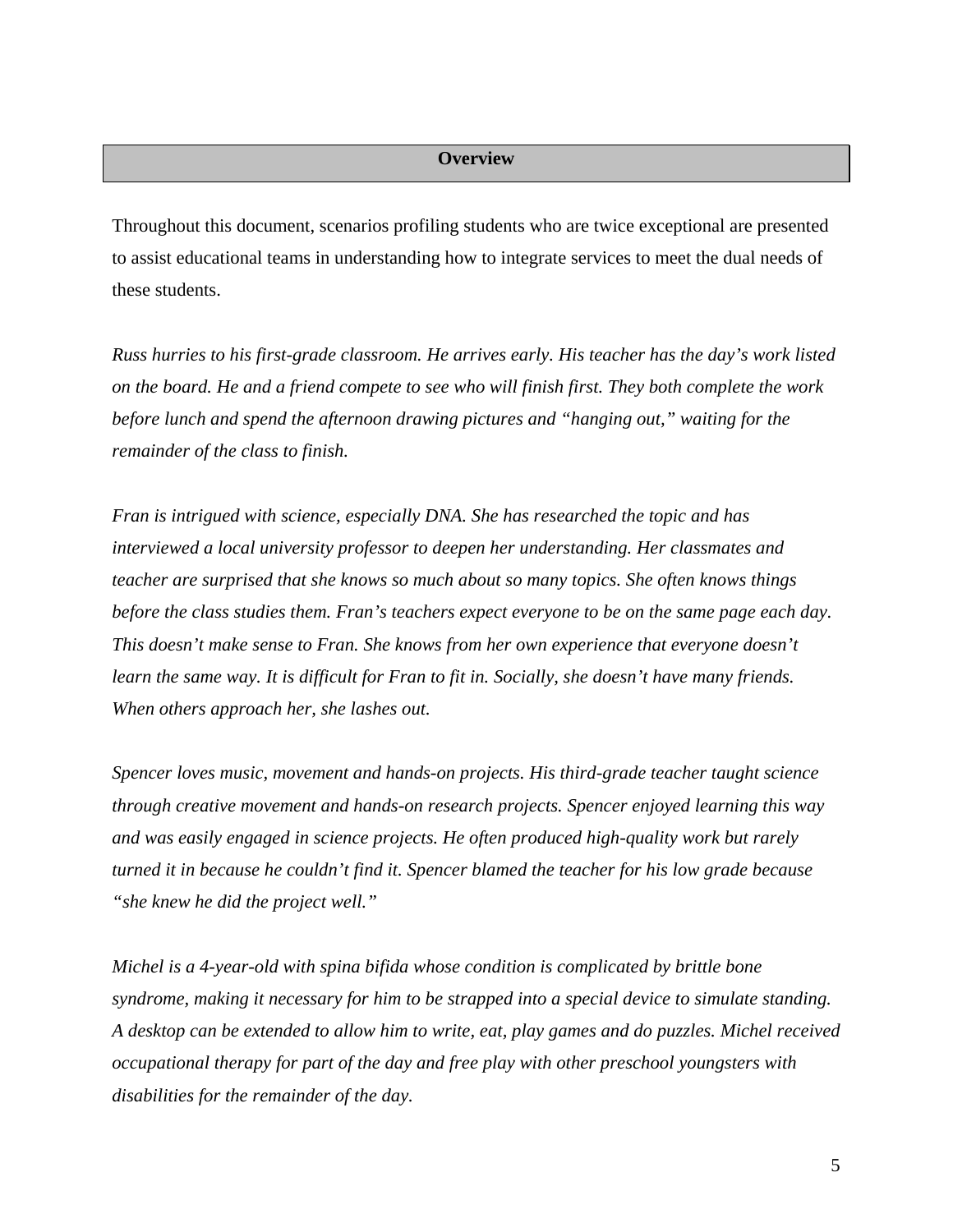*Kimberly is a 10-year-old fourth-grader who was identified in the first grade with Asperger's Syndrome and as being gifted in the superior cognitive category. Academically, Kimberly is making adequate yearly progress. Her fourth-grade Ohio Proficiency Test results indicate that she is in the proficient range for math and citizenship and advanced proficient in the area of science. She is in the accelerated range for reading, according to Ohio Achievement Tests taken in third grade.* 

*Ethan is a fifth-grade student who was first identified as gifted in the areas of math and science. He was evaluated for special education services in fourth grade and was identified with a specific learning disability in the areas of reading, spelling and written expression.* 

*Matthew is ten years old in the fourth grade. He was identified with an emotional disability because of a consistent pattern of oppositional defiant behaviors. His art teacher recommended Matthew for gifted evaluation. He was identified as gifted in the visual arts.* 

Today's classrooms are diverse. Teachers must meet the advanced needs of students as well as provide support for struggling learners. Russ, Fran, Spencer, Michel, Kimberly, Ethan and Matthew, as students who are gifted and also have a disability, add another perspective to instructional planning.

- *Although Russ excelled in early elementary, he struggled later in his school years because he lacked the organizational and planning skills that more challenging curricula demanded.*
- • *Fran's disability remained unrecognized until her senior year in high school. Her elementary experiences were masked with anxiety and social isolation, while her gifts were not developed.*
- *Spencer struggled socially and lacked planning skills. As he entered college, he did well at the beginning of each term but fell off and lost interest at the end of the semester. Overwhelmed with paper work and deadlines, Spencer was always anxious for a new term to begin.*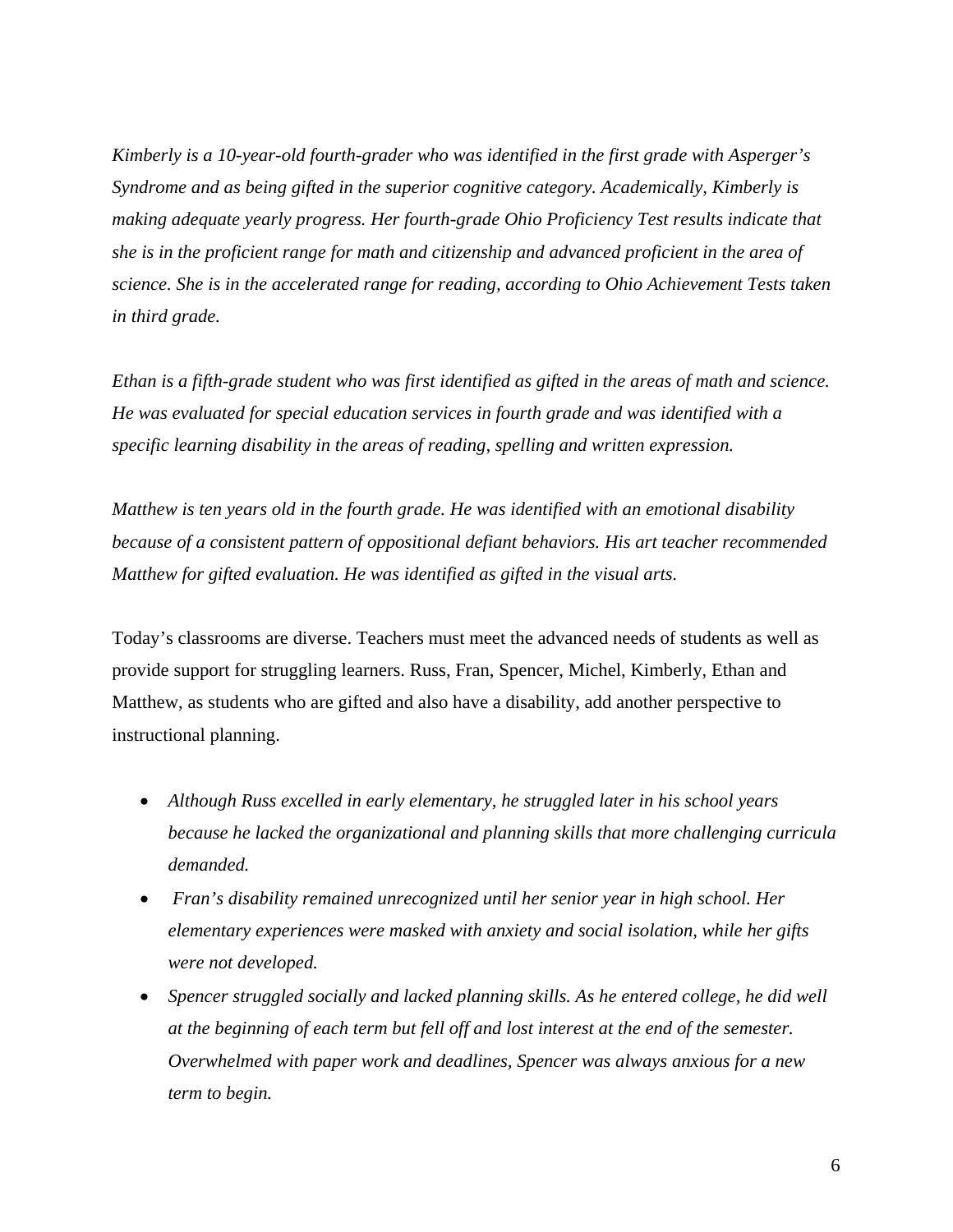- *Once identified as twice exceptional, Michel attended first and second-grade classes for reading and social studies and the kindergarten class for the remainder of the day. Working at his ability level, he began to blossom. His medical prognosis is that he will live less than two years; however, the quality of his mental and emotional life is easing the struggle and pain of his physical life.*
- *Kimberly has shown growth, specifically in the area of behavior in the classroom. She works best in small groups and one-on-one situations. She is very sensitive to loud noises and often wears headphones when in large groups or noisy situations. Her individualized education program (IEP) indicates that she should have an aide with her in the classroom. She is included in all regular education classes and receives pullout services for occupational and speech therapies.*
- *Ethan is an intelligent young man who has a keen sense of how to be successful. He understands his own unique learning style and is able to incorporate accommodation suggestions. He is proactive in finding new ways to accomplish tasks and understands that he learns differently. It was noted that he still finds the concept of being twice exceptional confusing at times, particularly when he is unable to produce work of a certain caliber. He is particularly frustrated when he has trouble in science and math.*
- *Matthew receives services in the regular classroom with consultation and pullout conducted by a behavior specialist. Among the annual goals on his IEP are that he will increase his ability to make appropriate choices when faced with frustrating or angercausing events and that he will demonstrate measurable progress toward the mastery of coping skills needed to reduce his problem behaviors.*

Potential is defined as possible, latent, capable of being. Coaching, mentoring and supporting students are crucial as schools help twice exceptional students reach their potential. Successful teachers are those who can facilitate learning by creating environments that provide a positive structure with highly visible expectations, avenues for student investigation, opportunities to connect to strengths and interests, and choices that empower students. It is also helpful if the teacher expresses patience, a good sense of humor and the ability to move quickly through learning material.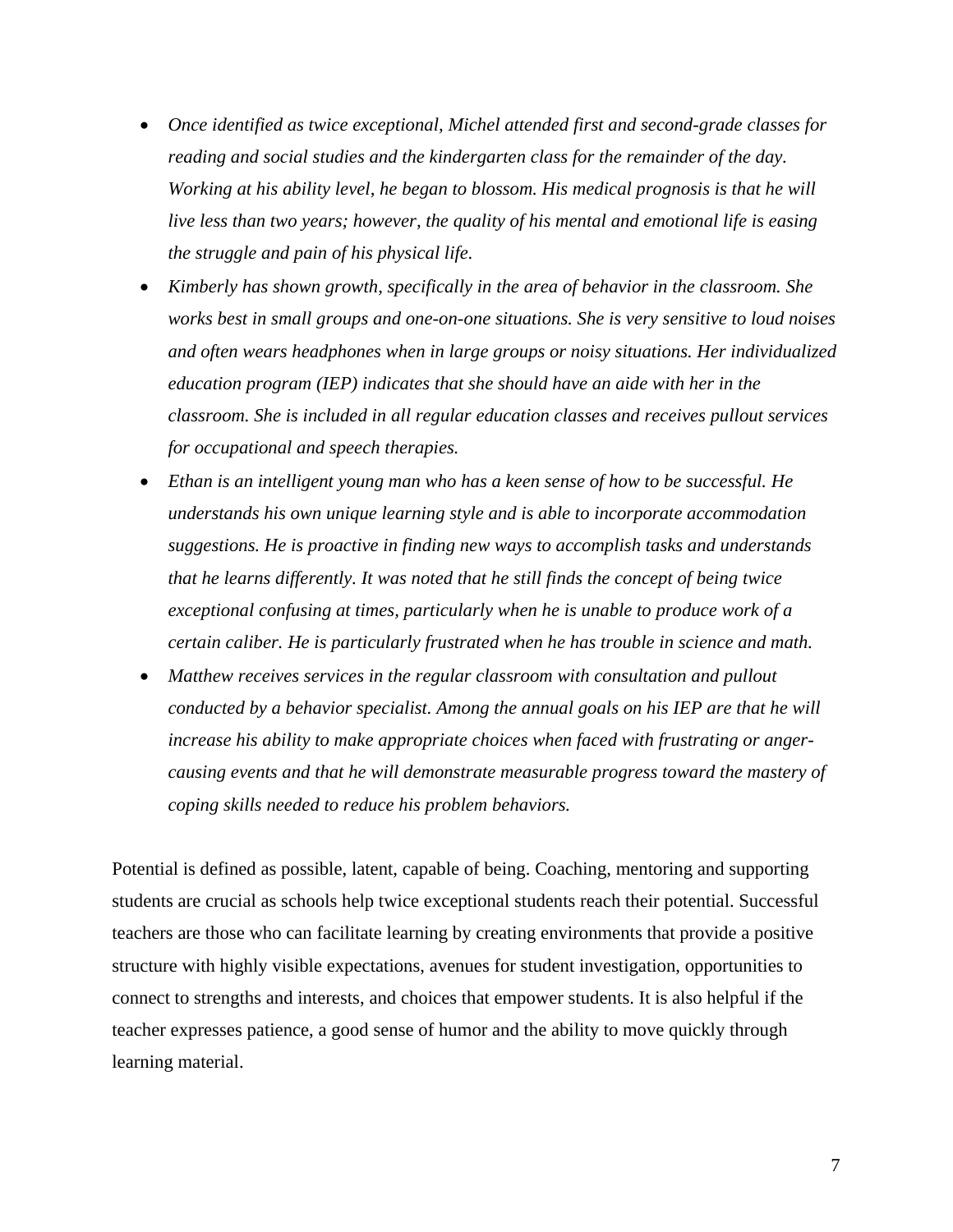This document is designed to assist teachers and administrators with recognizing and serving students who are twice exceptional. Chapter 1 addresses the characteristics of students who are twice exceptional. Chapter 2 discusses the social and emotional needs of these students and strategies for understanding and intervening behaviorally. Chapter 3 outlines the steps to strength-based instructional planning. Chapter 4 presents intervention strategies focusing on teaching students how to learn. Both academic and behavioral strategies are discussed. Chapter 5 provides an example of a differentiated lesson. A lesson from Ohio's Information Management System (IMS) is used as a springboard to illustrate differentiation strategies. Chapter 6 suggests the steps a building principal can take to better recognize and serve students who are twice exceptional.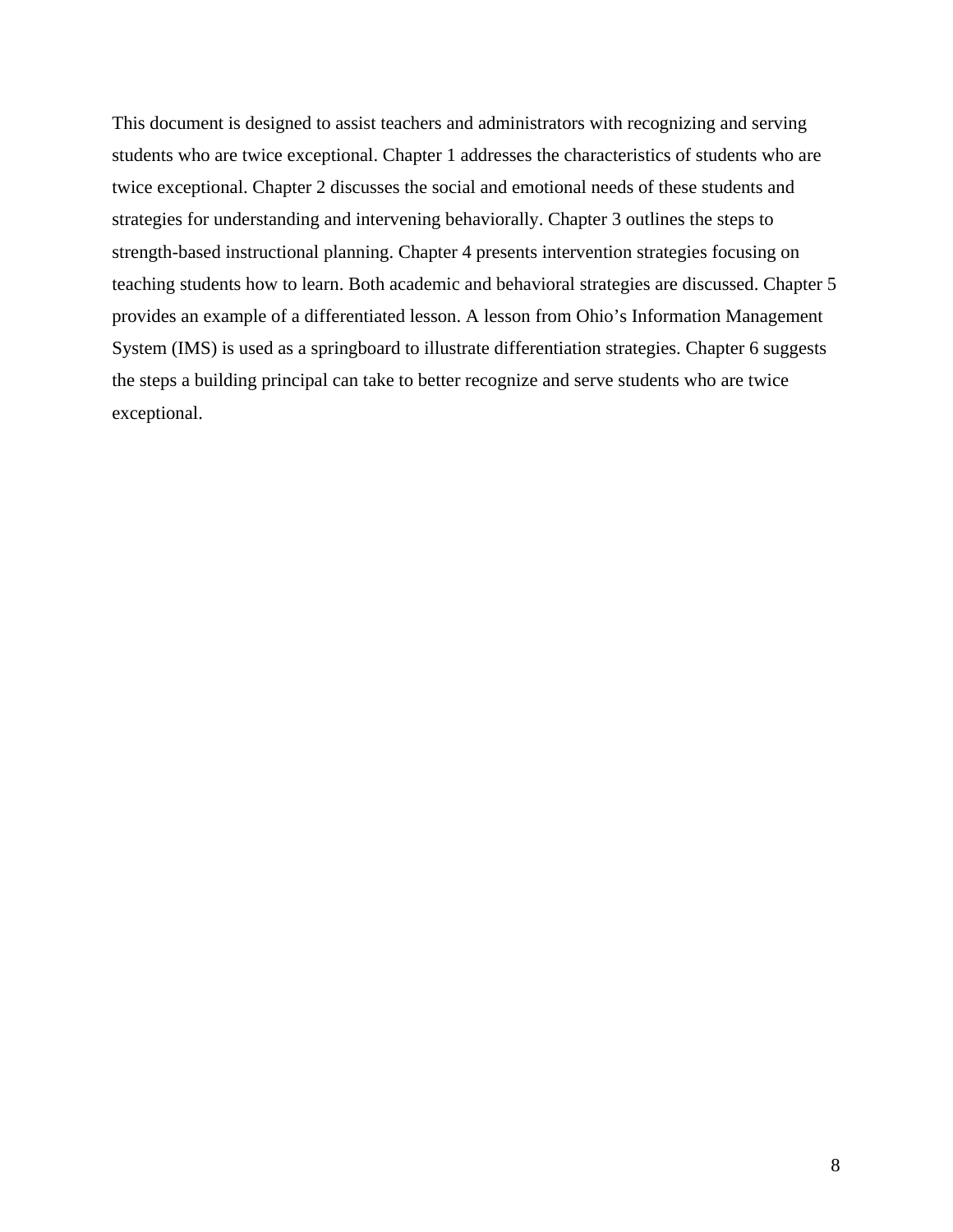## **Chapter One Characteristics of Students Who Are Twice Exceptional**

<span id="page-10-0"></span>Once a person has a solid understanding of the characteristics of children who are twice exceptional, some will easily stand apart from typical peers. **The inconsistencies of their abilities, or "asynchrony," are the first telling signs.** A learner who is gifted with a learning disability may be able to perform orally to high levels of performance but often performs miserably in written expression. They are great problem solvers when working with hands-on materials but have difficulty solving math problems in the textbook. They may be the class clown but receive average grades. Some students who are twice exceptional, especially those with autism or ADHD, lack the social skills or social reciprocity necessary to sustain appropriate relationships with others. They may be "the last one picked and the first one picked on."

Other students who are twice exceptional may not stand out because their gifts mask their disability. They may perform to average ability, therefore not raising the alarm of parents and teachers. Unrecognized children who are twice exceptional may never perform to their true potential. Often these children make their way through elementary school and high school but "hit the wall" when they reach post-secondary learning environments. Not having had the opportunity to recognize and understand the challenges imposed by their unidentified disabilities or their gifts, these children have not learned the strategies and skills to compensate for these challenges.

To assist in better understanding the needs of students who are gifted with disabilities, citations from the literature are provided. They denote the characteristics of students who are gifted and those who are gifted with disabilities such as learning disability, attention deficit disorder, Asperger's Syndrome, physical disability, visual disability and hearing impairment. Additionally, references such as *Ohio's Operating Standards for Schools Serving Children with Disabilities*, *The Gifted Identification Rule* and the *Diagnostic and Statistical Manual of Mental Disorders (DSM IV)* provide further information.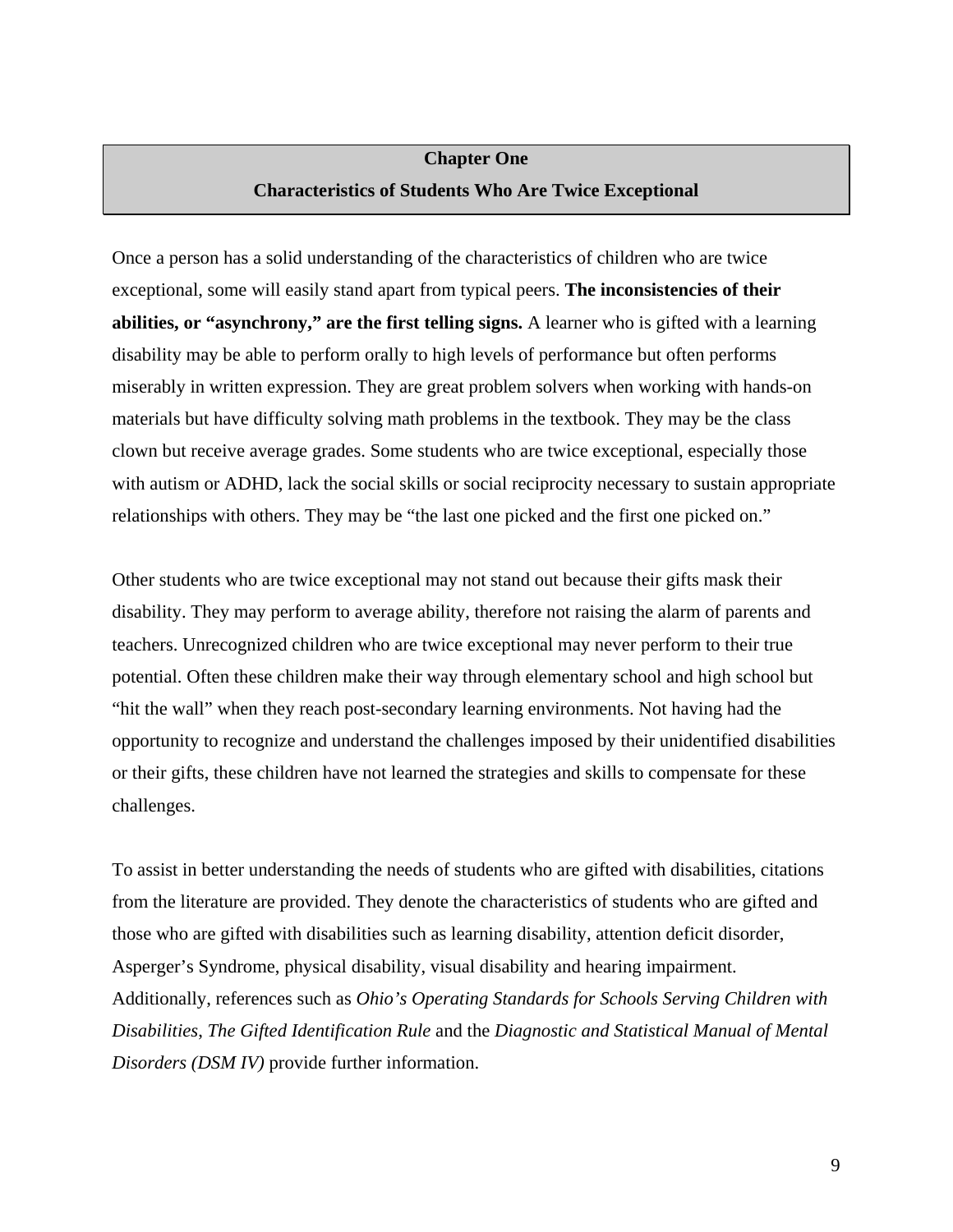Baum, Cooper and Neu (2001) identified the following common characteristics of gifted students. Each characteristic is illustrated by an example.

**A propensity for advanced content:** As a 4-year-old, the student is obsessed with learning everything there is to learn about a topic such as insects or the solar system. By the first grade he knows more than the teacher and at a high level of complexity.

**A desire to create original products:** The class assignment is to write a book report about the Civil War. The student desires to create an accurate replica representing ALL of the battles of the Civil War.

**A facility with and enjoyment of abstract concepts or playing around with the abstract**: A group engages in conversation on the concept of time, which leads to the discussion of whether people can exist in simultaneous realities.

**Nonlinear learning styles:** She can solve complex math equations without visually or consciously going through the steps and may fight writing the steps used in solving the problem. This happens often when writing is a problem but calculations come easily.

**Task commitment in areas of talent and interest:** He is talented in music, exhibiting advanced levels of commitment and performance in the band, quartet and combo, but doesn't complete work in academic settings.

**Identification with others of similar talent and interest:** Students with similar passions band together and meet to pursue like interests such as metaphysics.

**A heightened sense of failure and injustice:** As an adolescent she reacts emotionally to the tragedy experienced by the victims of hurricane Katrina and, through the guidance of a teacher, organizes local relief efforts making a contribution for the greater good. Her emotions are directed toward positive actions, leaving her feeling empowered rather than powerless.

Willard Holt (1999) identifies common characteristics of students who are gifted and who also have a learning disability.

**High abstract reasoning ability:** He can clearly articulate his thoughts when engaging in conversation, but cannot communicate the same information at a later time.

**Good mathematical reasoning ability:** She can innately estimate and use mathematical skills instead of trying to solve problems with paper and pencil.

**Keen visual memory and spatial skills:** When the teacher is talking in social studies class, he will process the information visually using mental pictures to recall details.

**Advanced vocabulary:** She can talk about anything but struggles to produce in writing. She may have an advanced vocabulary but has difficulty with word recall or oral reading. Although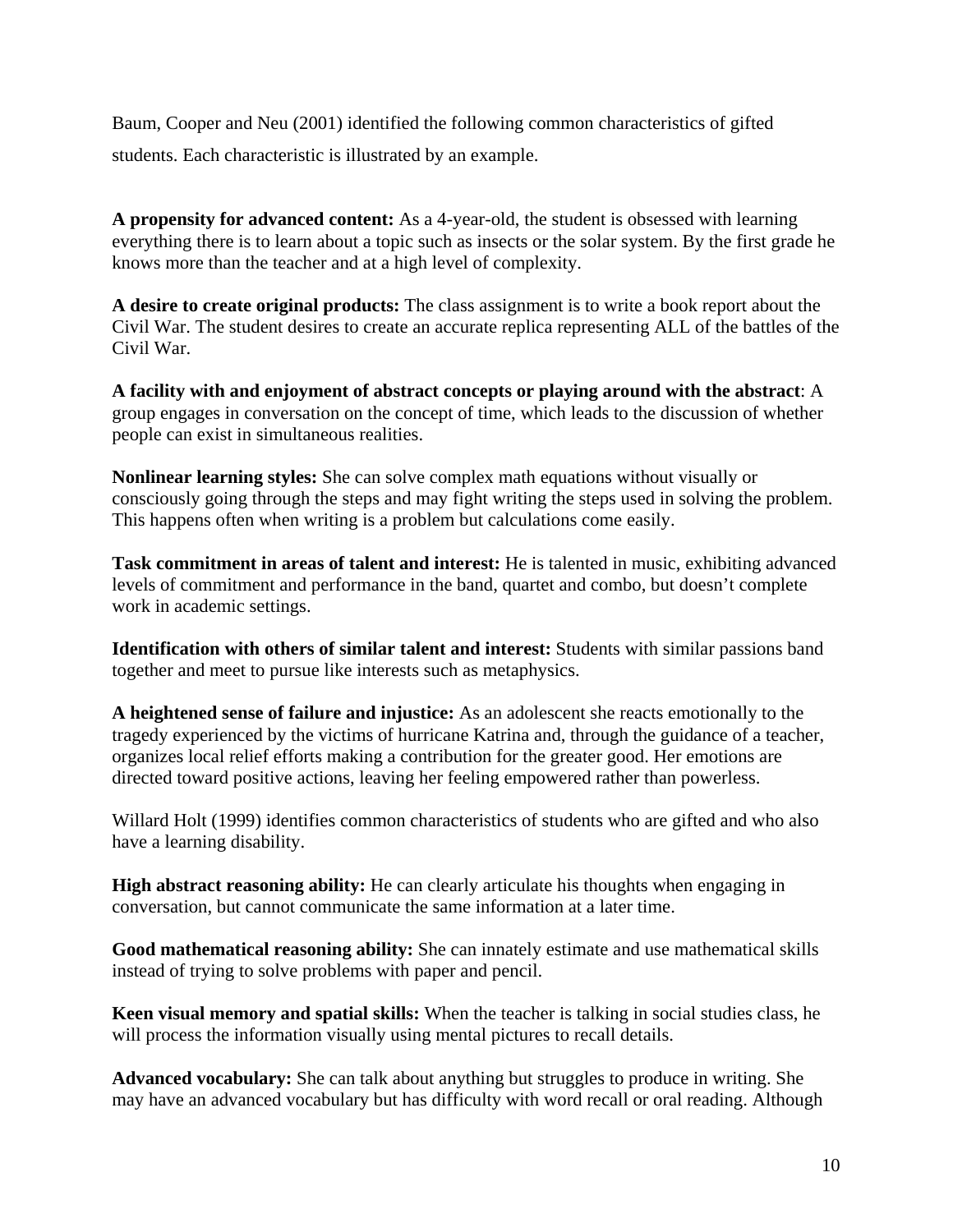she may not be able to read out loud fluently and stream together six sentences, she can comprehend the information.

**Sophisticated sense of humor:** He may burst out laughing during a teacher's discussion because he came up with a double entendre.

**Imaginative and creative:** She has a disability in written expression and may be able to dictate a long, involved, detailed story extemporaneously, but she cannot sit down and write it out with ease. Over time the stories stop. Seeing that she can't produce, she stops creating stories at all.

**Insightful:** He has the ability to walk into a room, take an accurate emotional temperature of the people and gravitate to the friendliest group.

**Exceptional ability in geometry, science, arts, music:** She enjoys unique, hands-on learning experiences and the orderliness of science and math.

**Good problem-finding and problem-solving skills:** He may have good problem-finding and problem-solving skills but lacks processing skills. He may "sit on" a problem for a few days and later arrive at a phenomenal solution without knowing how he got there.

**Difficulty with memorization, computation, phonics and/or spelling:** She is resistant to repetition and drill but learns easily when picture mnemonics or song and rhythm are used to enhance memory.

**Distractibility and/or disorganization:** He can build an advanced Lego structure in his bedroom but often forgets to brush his teeth or where he put his shoes.

She may be able to participate in a hands-on research project at advanced levels but sometimes fails because she misplaces her work and doesn't turn it in.

He may have difficulty transitioning from one activity to another. He may still be working on seatwork while everyone else is leaving for lunch. He has to be torn away from the work and leaves a paper trail in the classroom as he exits to the lunchroom. When he returns to class, he is unable to find, organize and complete his work.

**Super sensitivity:** As a teenager she sees the world as it really is and grieves.

He may have a physical sensitivity to clothing and refuses to wear jeans. The seams in his socks are so annoying that he wears them inside out.

**Perfectionism:** He has an advanced understanding of science, but is afraid to begin a major science project because he fears it will not be good enough and waits until the night before the due date to begin.

As a middle school student, she falls completely to pieces when her autobiography receives criticism. Her unreasonable self-expectations require everything she does to be perfect.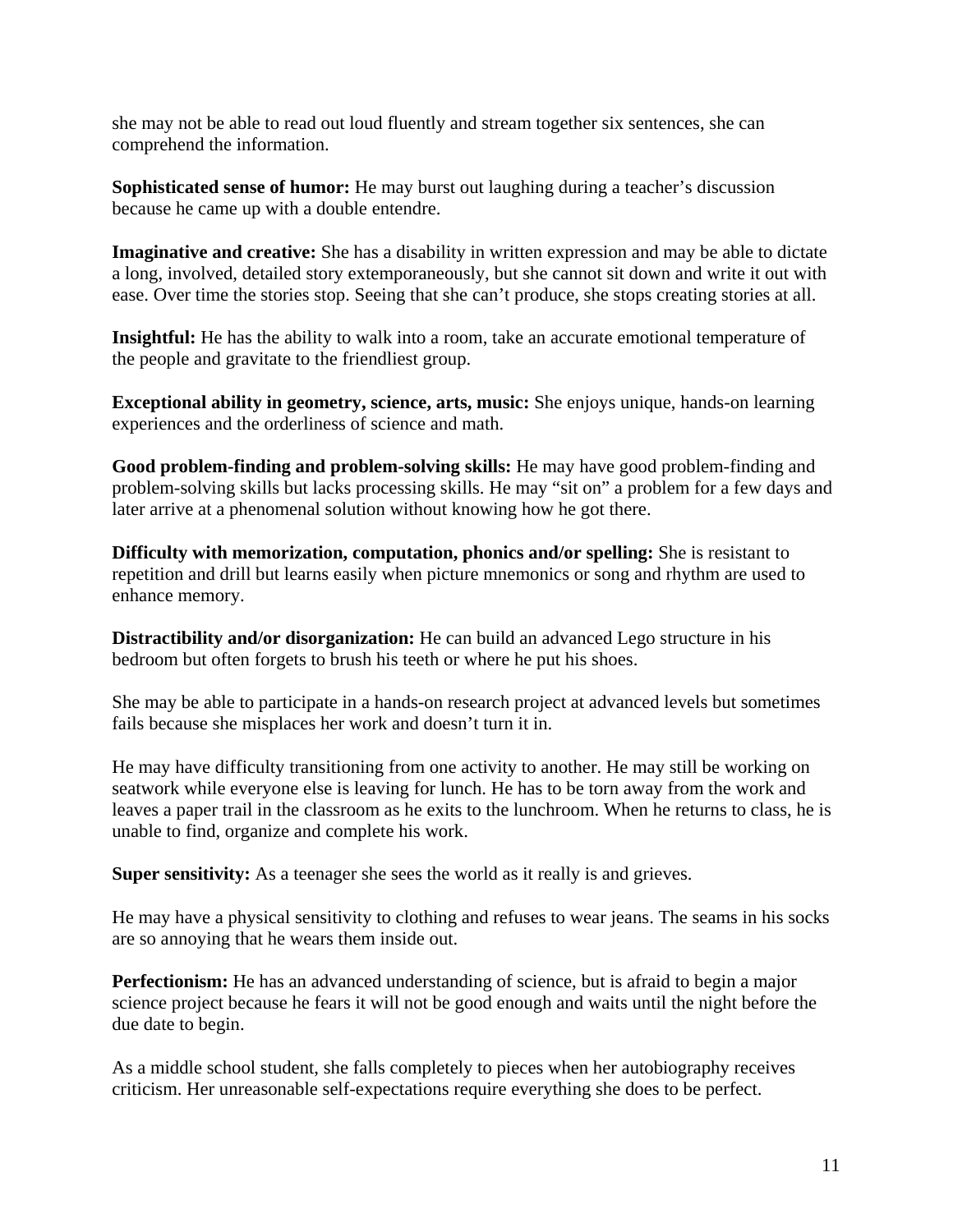**Grasp of metaphors, analogies, satire:** He excels in English. His visual skills, sense of humor and ability to put unlike things together result in very creative and original compositions.

**Comprehension of complex systems:** She understands economics and opens a cappuccino counter, adjusting prices to beat all of the competition in the neighborhood.

**Often fails to complete assignments:** He always aces his math tests but doesn't complete homework because he doesn't think he needs to do something that he already understands. He tells his teacher, "When you start teaching me, I'll start doing the work."

**Difficulties with sequential tasks:** When given short sequential tasks, she will work in bursts through them, "goofing off" in between.

When given lengthy sequential tasks he may begin the first step but not be able to perform additional steps because he can attend to only one step at a time.

**Wide variety of interests:** She began an extracurricular project according to her interest at the time and leaves a trail of unfinished work because her interests have changed.

The research of Cline (1999) and Whitmore and Maker (1985), cited in Willard Holt (1999),

revealed characteristics of students who are twice exceptional. A list of common characteristics

of gifted students with physical disabilities includes:

- Development of compensatory skills;
- Creativity in finding alternate ways of communicating and accomplishing tasks;
- Impressive store of knowledge;
- Advanced academic skills:
- Superior memory;
- Exceptional problem-solving skills;
- Rapid grasp of ideas;
- Ability to set and strive for long-term goals;
- Greater maturity than age mates;
- Good sense of humor;
- Persistence, patience;
- Motivation to achieve;
- Curiosity, insight;
- Self-criticism and perfectionism;
- Cognitive development that may not be based on direct experience;
- Possible difficulty with abstractions;
- Possible limited achievement due to pace of work.

Common characteristics of gifted students with visual impairments include:

• Fast rate of learning;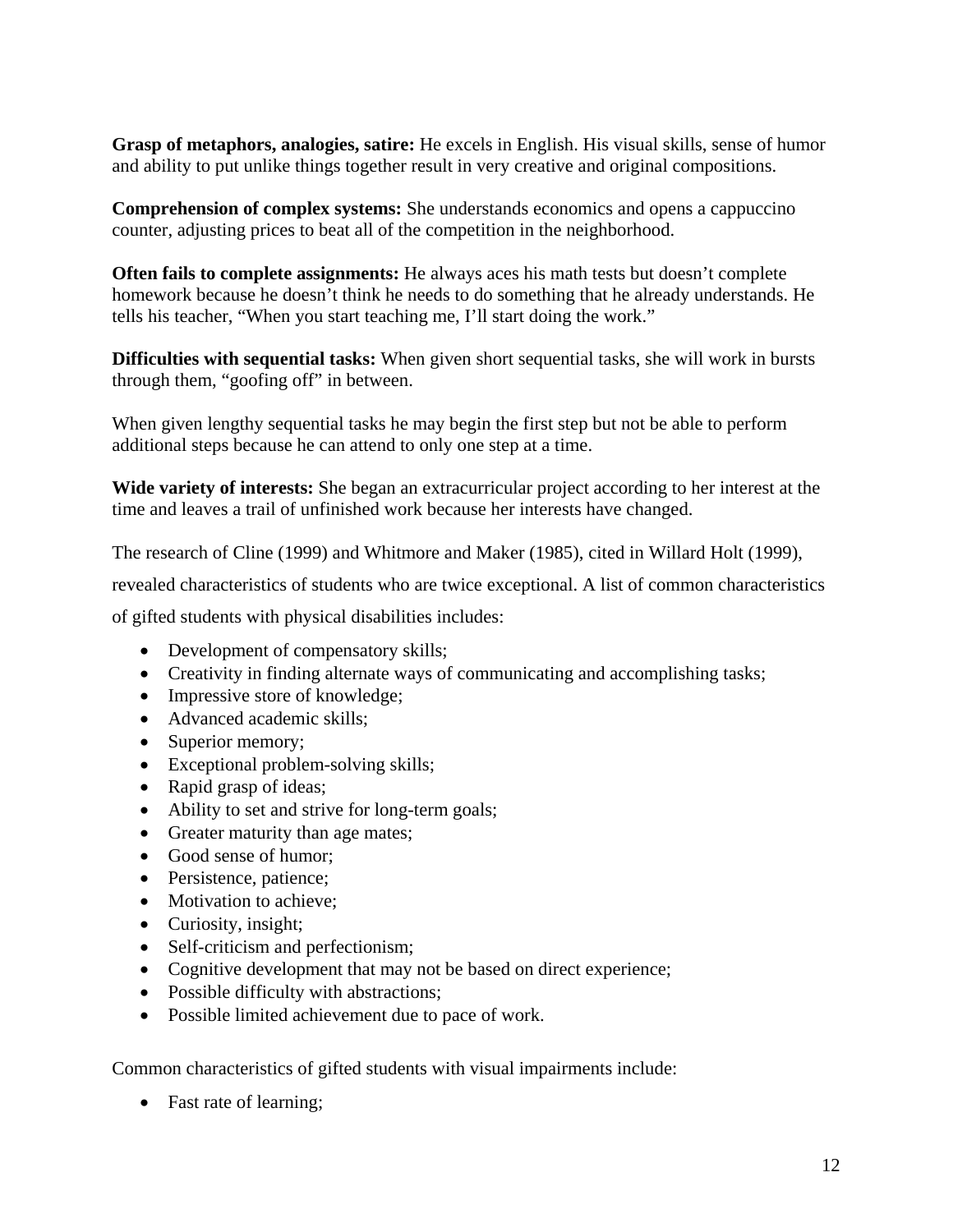- Superior memory;
- Superior verbal communication skills and vocabulary;
- Advanced problem-solving skills;
- Creative production or thought that may progress more slowly than sighted students in some academic areas;
- Ease in learning Braille;
- Great persistence;
- Motivation to know;
- Sometimes slower rate of cognitive development than sighted students;
- Excellent ability to concentrate.

Common characteristics of gifted students with hearing impairments include:

- Development of speech-reading skills without instruction;
- Early reading ability;
- Excellent memory;
- Ability to function in the regular school setting;
- Rapid grasp of ideas;
- High reasoning ability;
- Superior performance in school;
- Wide range of interests;
- Nontraditional ways of getting information;
- Use of problem-solving skills in everyday situations;
- Possibly on grade level;
- Delays in concept attainment;
- Self-starters:
- Good sense of humor;
- Enjoyment of manipulating environment;
- Intuition;
- Ingenuity in solving problems.

(Cline, 1999; Whitmore & Maker, 1985, in Willard-Holt ERIC Digest #547, 1999)

Some students who are twice exceptional may not be recognized because their gifts mask their disability or their disability masks their gifts. There are many intersections between giftedness and disability. The intersections create confusion for teachers and families. Intersections also create confusion for the child. James and Shelag Gallagher (2002) describe this confusion as it relates to gifted students with Asperger's Syndrome, "Gifted children possess a set of characteristics that separates them from typically developing children. So do children with Asperger's Syndrome. Put the two together and the characteristics combine and collide in complex ways."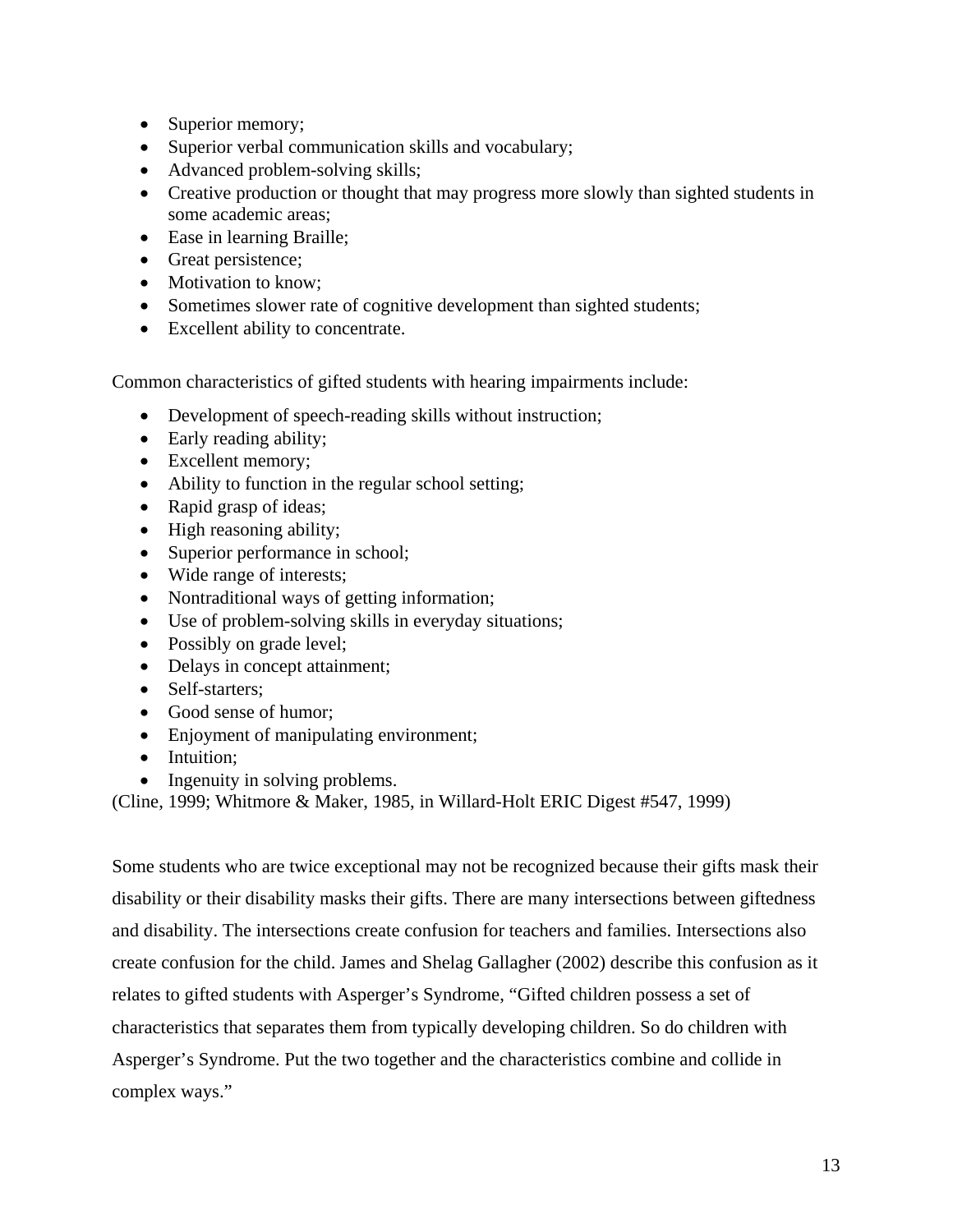Some characteristics of giftedness are easy to recognize. For instance, a student who has a large knowledge base, is quick to attain new information and is highly imaginative may catch the attention of his teachers. However a student who demonstrates poor attention, a lack of social judgment and nonconformance may not be considered gifted. These are often the children who remain unrecognized, their talents left untapped. One must understand that both disability and giftedness offer strengths and challenges to instructional planning and student achievement.

Table 1.1 shows behaviors manifested by gifted students. Being highly individualistic may indicate leadership abilities and taking risks in expressing self and attempting new ideas. However this trait may also describe a person who is argumentative, stubborn, demanding or moody. A student who is curious about many things may be perceived as inquisitive and interested in learning. However this same student may be perceived as rude and obnoxious, because he interrupts class with many questions often not related to the subject at hand**.** It is important to guide and nurture students to use and perceive these characteristics as strengths while maintaining a positive perspective of a student's abilities.

| <b>Characteristics</b>    | <b>Positive Behaviors</b>                   | <b>Negative Behaviors</b>   |
|---------------------------|---------------------------------------------|-----------------------------|
|                           | <b>Manifested</b>                           | manifested                  |
| Learns rapidly and easily | Memorizes easily, masters                   | May be bored, resist drill, |
|                           | basic facts quickly, needs<br>minimum drill | disturb others              |
| Reads intensively         | Reads many books on his                     | May neglect other           |
|                           | own. Uses library                           | responsibilities            |
|                           | extensively                                 |                             |
| Advanced vocabulary       | Communicates ideas orally                   | May show off and/or invoke  |
|                           | or in writing                               | peer resentment             |
| Retains quantity of       | Ready recall and responses                  | May monopolize              |
| information               |                                             | discussions                 |
| Long attention span       | Sticks with a task or project               | May resist class routine or |
|                           |                                             | interruptions               |
| Curious, varied interests | Asks questions, excited                     | May go off on tangents,     |
|                           | about ideas                                 | may not follow through      |
| Works independently       | Creates and invents beyond                  | May refuse to work with     |
|                           | assigned tasks                              | teacher or others           |
| Alert and observant       | Recognizes problems                         | May impolitely correct      |
|                           |                                             | adults                      |

**Table 1.1: Behaviors Manifested by Intellectually Gifted/Talented Students**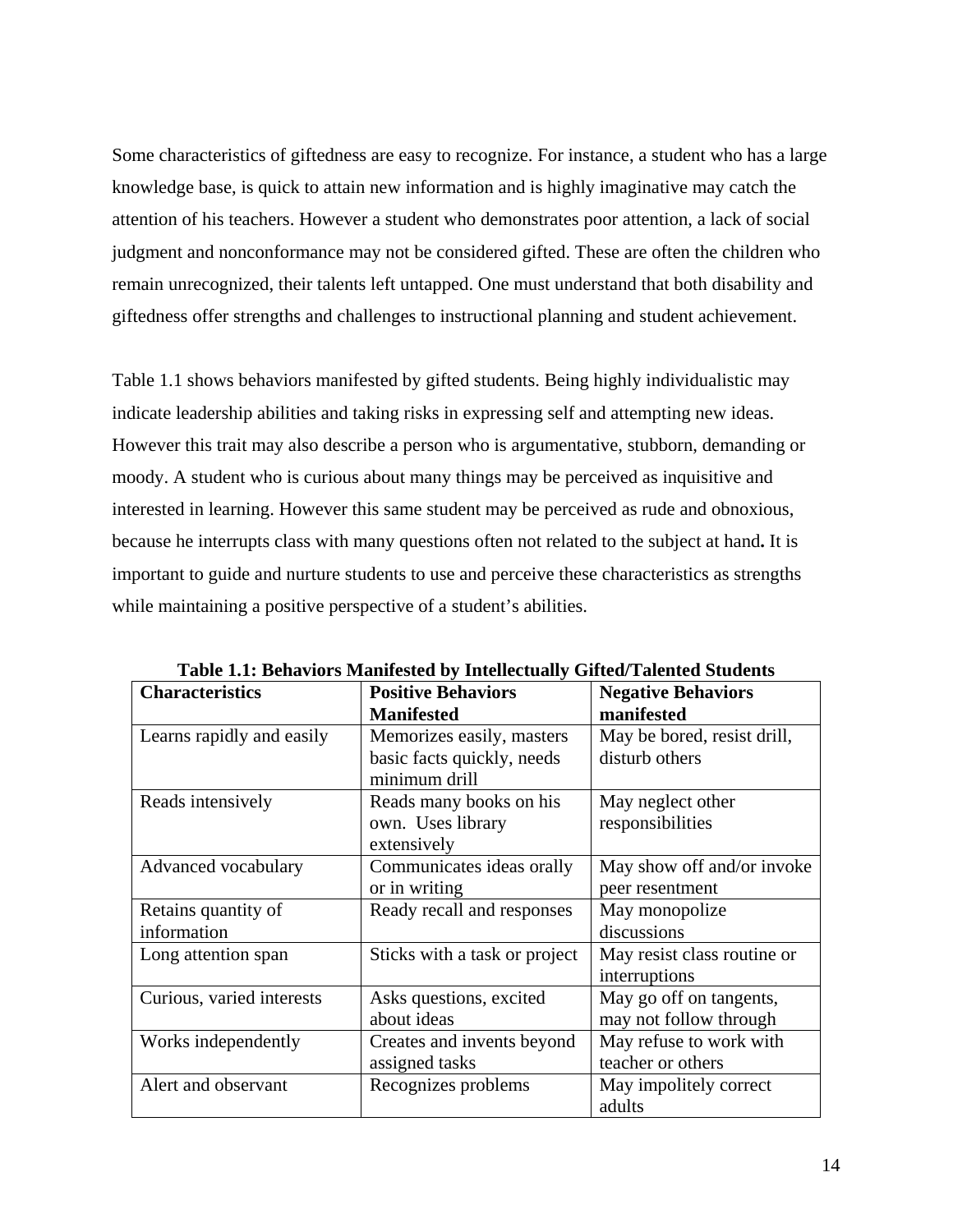| <b>Characteristics</b>      | <b>Positive Behaviors</b>   | <b>Negative Behaviors</b>   |
|-----------------------------|-----------------------------|-----------------------------|
|                             | <b>Manifested</b>           | manifested                  |
| Sense of humor              | May be able to laugh at     | May play cruel jokes or     |
|                             | himself                     | tricks on others            |
| Comprehends, recognizes     | May be able to solve social | May interfere in others'    |
| relationships               | problems without help, may  | affairs                     |
|                             | bring different perspective |                             |
| High academic achievement   | Does school work well       | May become egotistical,     |
|                             |                             | brag; may be impatient with |
|                             |                             | others                      |
| Fluent, verbal ability      | Forceful with words,        | May lead others into        |
|                             | numbers, may lead others in | negative behaviors          |
|                             | positive ways               |                             |
| Individualistic, challenges | Asserts self and ideas, has | May be lonely, have few     |
| ideas                       | sense of own uniqueness     | friends, non-conforming,    |
|                             |                             | stubborn in beliefs, may    |
|                             |                             | daydream rather than attend |
| Self-motivating, self-      | Requires minimum teacher    | May challenge authority,    |
| sufficient                  | direction or help           | may be over-aggressive      |

## **"How do I recognize a student's strengths and talents as well as the disability, and use the strengths to help the student reach his/her maximum potential?"**

Students who are gifted and have a disability are complex. Some students who are gifted, particularly those who are highly gifted, display uneven growth or development, referred to as *asynchrony*. Children might have deficits in areas such as reasoning, organization, motor development or judgment that hide their giftedness. School personnel must know the characteristics of giftedness and disability to be able to recognize a student who is gifted with special needs.

*During a visit to Michel's special school for children with disabilities, the school psychologist was greeted by a cheery, "Hi," and asked a quick series of questions. "Why are you here? What is in your briefcase? Are you a medical doctor?"* 

*After completing his rounds, the psychologist found the boy, who quickly invited him to dinner. Surprised, the psychologist took Michel's home telephone number and promised to call. When he questioned the school about Michel's educational program, he found that Michel received*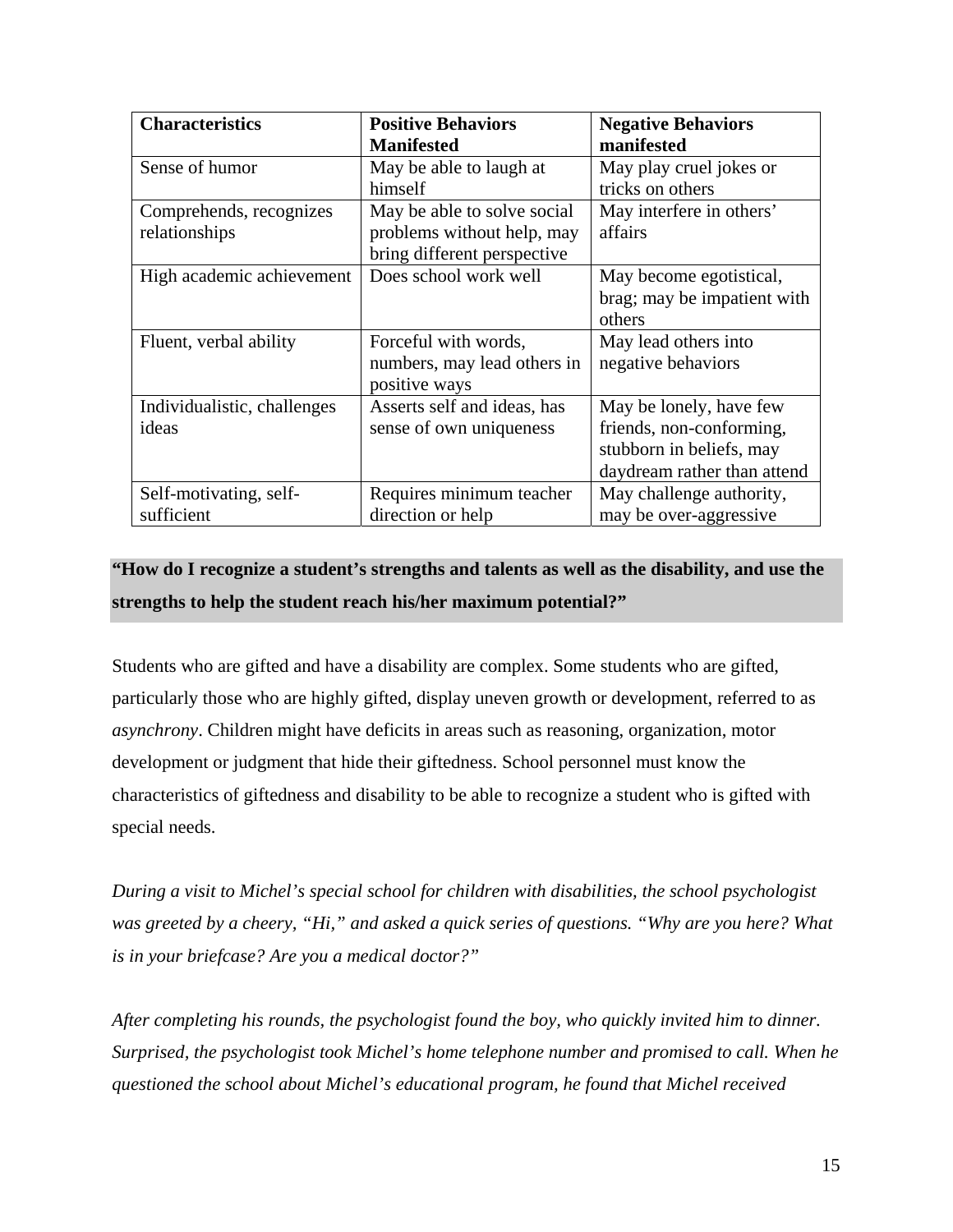*occupational therapy for part of the day and free play with other preschool youngsters with disabilities for the remainder of the day.* 

*What the psychologist noted was an alert, curious, outgoing, eager mind. He called the mother and asked if he could test the youngster at his office. She began to cry, saying that he was the first person who believed Michel had a mind. She told him about the school officials who wanted to talk about her son's disability but not about his gifts.* 

## *Fran, age 19*

*In elementary school I was like a whipped dog. When kids approached me I lashed out. I blocked out the social through drawing and music. I could listen to music with headphones and block out the white noise. Teachers expected me to fit into a box. I don't fit into a box. Kids were puzzled that I knew things before we studied them. I've always been interested in genetics. In early elementary classes people didn't understand how I knew about DNA.* 

*In high school I started going to clubs. I was more socially adept. I excelled in classical Latin but was failing rudimentary algebra. Some teachers did not see my strengths. In high school I evolved from an isolated child to a social child. In senior year I participated in Quiz Bowl. I was the fastest to hit the button. I wrote beautiful poems. In high school the teachers loved me. They loved my being an "Earth Goddess," so full of life and vitality.* 

*I'm a fun child and a difficult child. I can be rude, obnoxious, crude, coy and a braggart, but I can also be vivacious, loving, compassionate and generous. It all started to balance out when teachers started to know me as a person. The rages, the running and the panic attacks subsided when teachers got to know me.* 

*I'm currently writing two novels. My advice to teachers: Channel my creative force early instead of waiting until high school.* 

Fran is gifted and has a disability. She was diagnosed with Asperger's Syndrome, an autism spectrum disorder, in her senior year of high school. Fran was also identified as gifted that same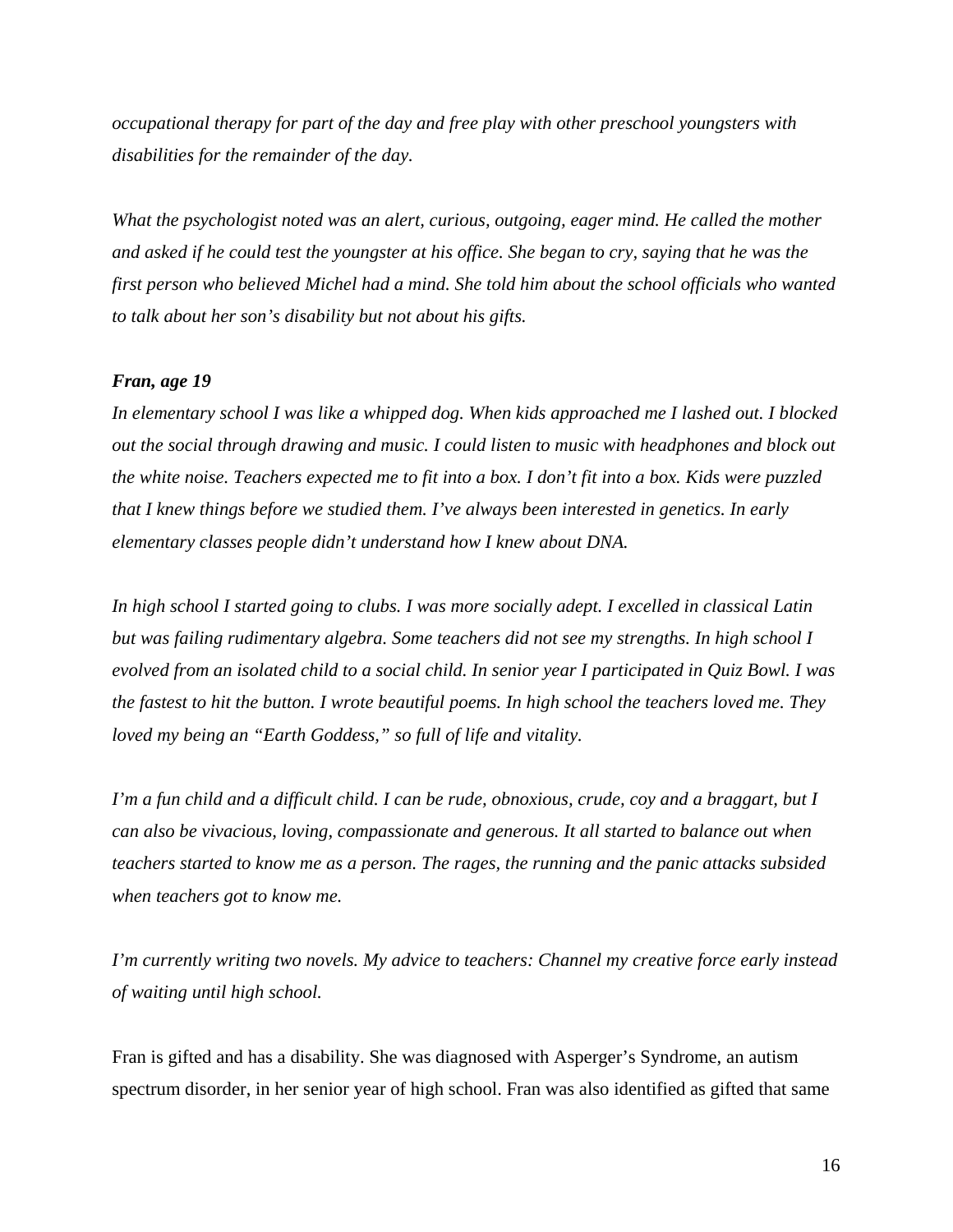year*.* Although misdiagnosed with attention deficit hyperactivity tendencies earlier in her school career, her behaviors of limited attention and persistence, high levels of activity, nonconformance and organizational difficulties were not recognized as characteristics of giftedness. A teacher familiar with Asperger's Syndrome brought Fran to the attention of school personnel. Fran was subsequently identified as gifted and received the instruction and accommodations she needed to successfully complete high school. The first key to Fran completing high school was an informed teacher. The second key was understanding that a child with a disability could be gifted.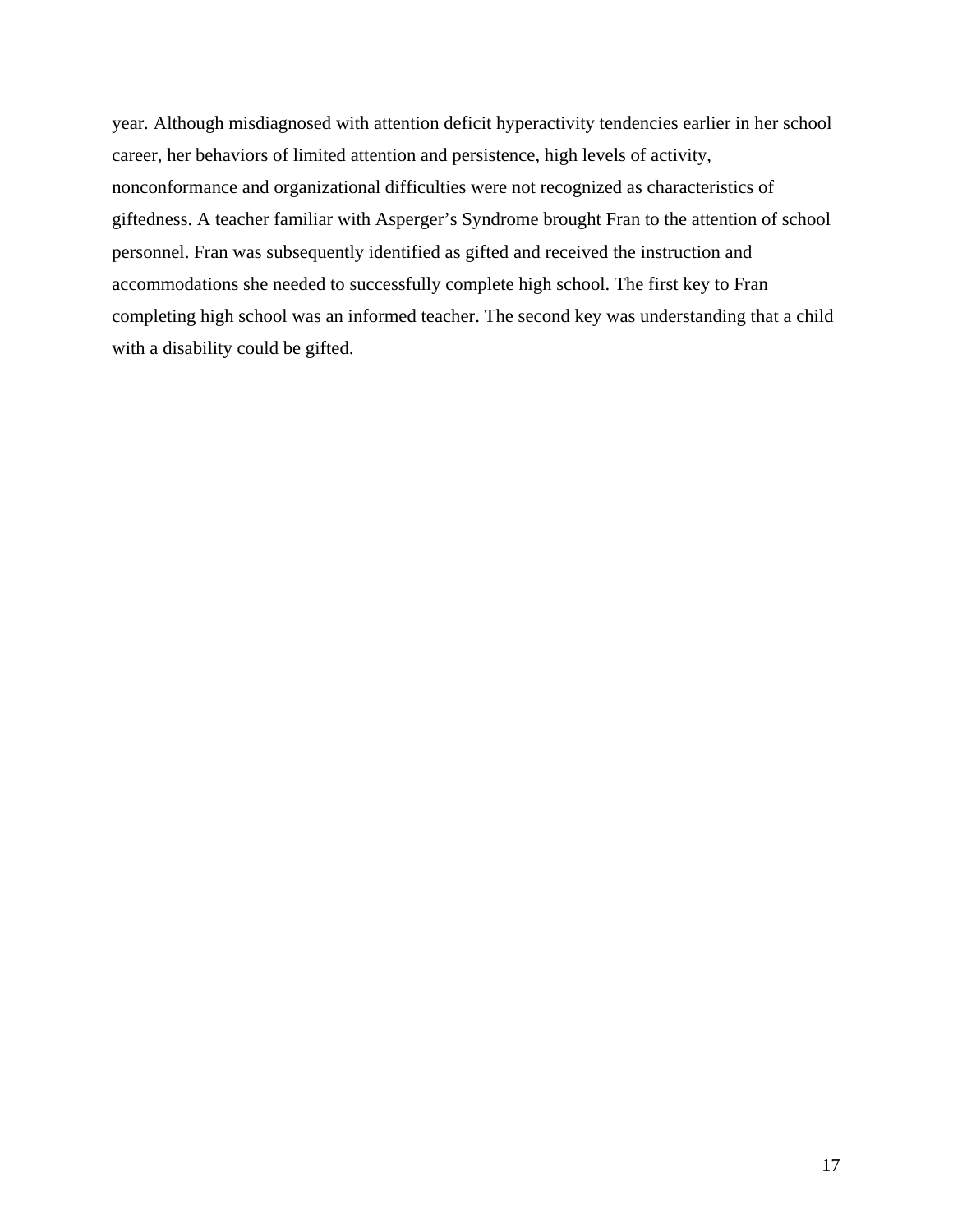## <span id="page-19-0"></span>**Chapter Two Social and Emotional Needs of Students who are Twice Exceptional**

Recognizing and understanding the complexity of a dual exceptionality requires collaboration between regular education teachers and the intervention specialists in gifted and special education. Professionals working together are better able to understand and assist each student in realizing his strengths and challenges and the social-emotional issues related to being gifted and having a disability.

Sometimes the confusion of being twice exceptional becomes overwhelming and students may withdraw or develop behavioral challenges. Both are problematic, because talents and strengths are buried. Children who are taught to understand their strengths and talents as well as their disabilities through student-centered planning will become self-advocates and use appropriate strategies to reach their potential.

**"Gifted children often have problems with perfectionism, have intense feelings around moral and ethical issues and deep concerns about social problems at an early age when they may not be emotionally equipped to cope with their own feelings"** (Ohio Gifted Task Force, 2002). Children who are twice exceptional may exhibit these characteristics as well as social-emotional issues stemming from their disabilities.

For example, a child who has autism but who is also gifted may have underdeveloped social skills and not be able to understand the social cues of a given situation. A child who is gifted with a learning disability may not understand why she is strong in math but struggles with reading. A gifted child who exhibits intensity, sensitivity to stimuli, overexcitability, curiosity or sensual oversensitivity may be misdiagnosed with a conduct disorder (Webb et al., 2005).

Children who are gifted and children with disabilities are uniquely different from their same-age peers. Children who are gifted and who have a disability have both exceptionalities from which to view their sense of self and how they fit with the rest of the world. Many times these children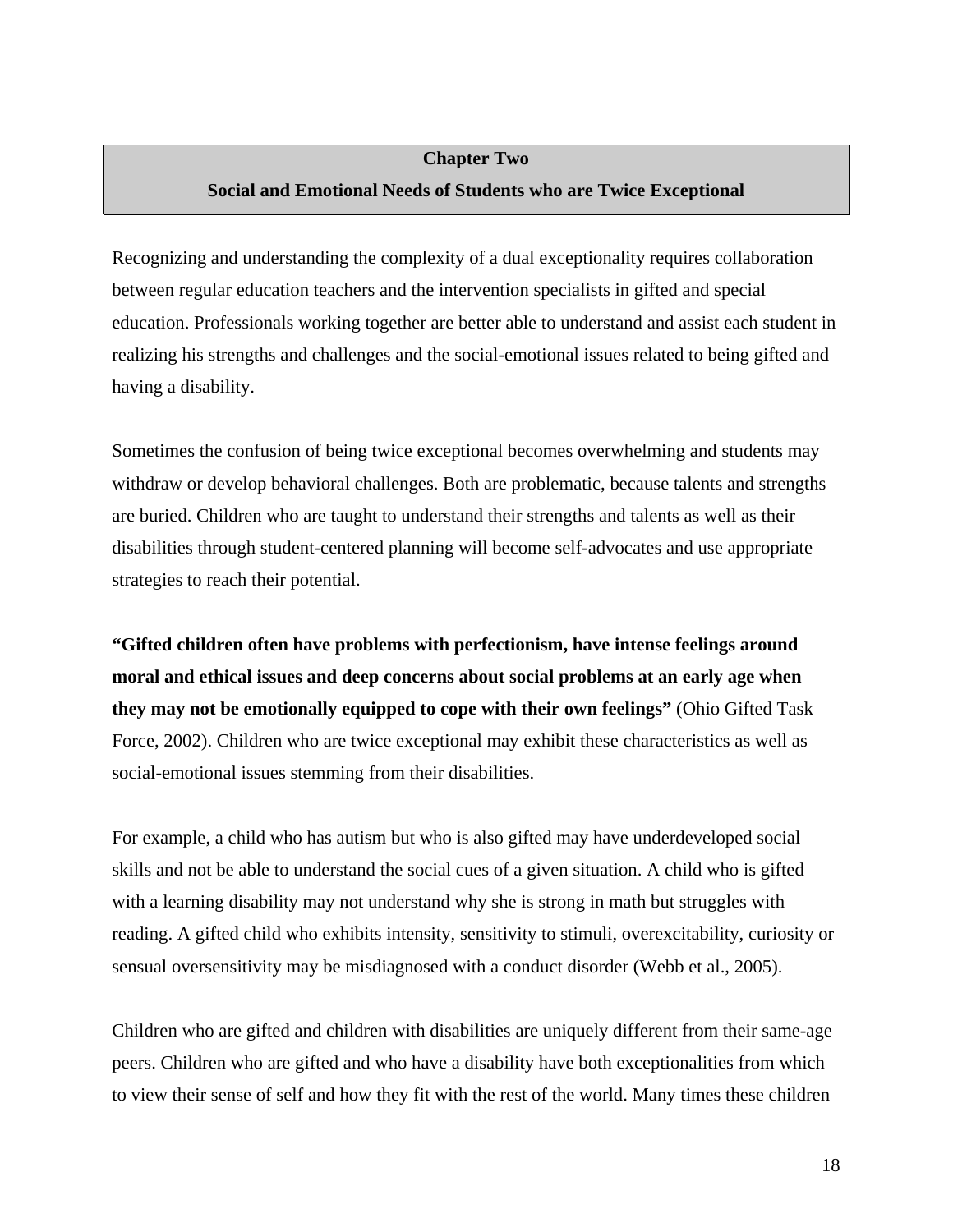are not recognized for their exceptional abilities and fail to understand or achieve their true potential. A positive self-esteem and knowledge that success is possible can create a sense of hope for the future.

Spencer's story illustrates the importance of the social-emotional component of being gifted with a disability.

#### *Spencer*

*I've tried to forget elementary school. I was in trouble a lot. I loved middle school because I had more freedom. I hated high school because there was no flexibility. I've been good at adjusting to college. I enjoy the variety. I do better at the beginning of each semester but get tired at the end. I get tired of the same thing. I have a 3.45 grade point average though. As an adult, my ADD has started kicking in more.* 

*I will graduate this summer (after five years) with a major in music composition. I tried a double major in vocal performance and music composition, but they kept giving me a new teacher for voice. Every teacher wanted to start over and teach me a different way. I couldn't stand that and focused on music composition. I am leaving my options open, but my dream job would be writing music for video games.* 

#### *Spencer's Mom*

*My son played the piano by ear when he was 2½. I sent him to two piano teachers who told me they could not do much for him. He could play a song after hearing it once. They suggested he audition with a renowned pianist in town. Spencer took lessons from her for years.* 

*At the beginning of each year in elementary school I cried. There was no consistency for Spencer and adjustment was a problem. Teachers always loved him at the end of the year, but behavior was always checked as a problem on his report card. Some teachers yelled at me and told me they needed to focus on the kids in their room who could not read. They did not have time for Spencer's needs.*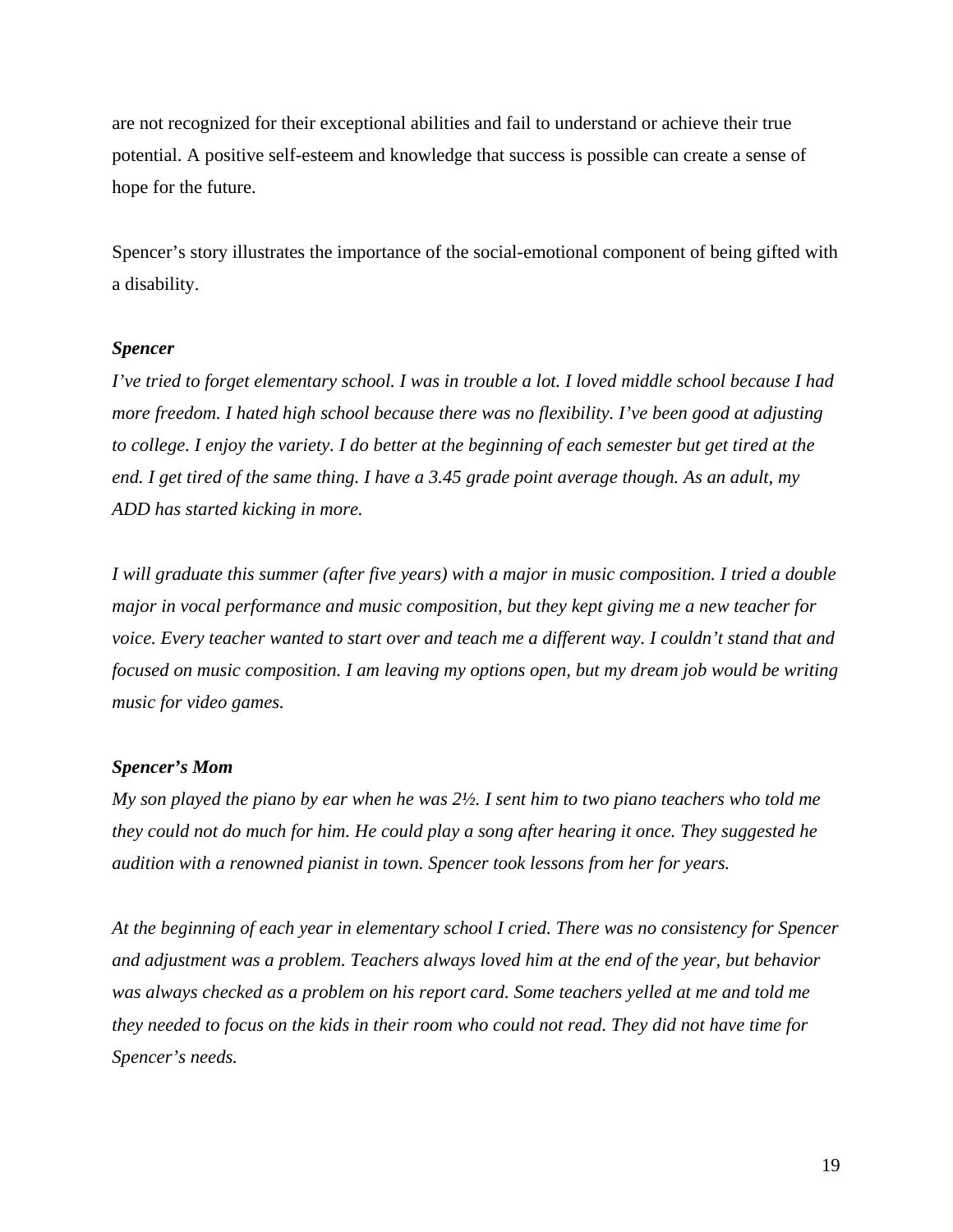*Social skills were always a problem. He is more accepted in college and has friends who are more like him. I have studied Asperger's Syndrome and think Spencer probably fits in there somewhere. Spencer is still Spencer. I still worry about him.* 

## *Spencer's Teacher*

*I have never forgotten Spencer. I tried in third grade to make school more interesting for him. Speaking to him years later, I think I failed. He does remember some of the fun hands-on projects we did and mentioned a few. He is extremely bright and a gifted musician. I had high expectations for Spencer, and he would do assignments well but could never find them. He got angry often and twirled down the halls when we left the classroom. He had a tough time socializing with the other kids. Giving him more independent projects helped in reading. He enjoyed studying the ocean (until his project was due and he could not find it) and participating in visual kinesthetic math activities.* 

*When I spoke with Spencer, he was friendly and willing to talk. Isn't this amazing when he remembers my room with discomfort and unhappiness? I hope this experience for both of us will result in better opportunities for other children.* 

*Spencer's advice to teachers: Make sure you present education in many different forms — visual, auditory, etc. Everyone learns differently.* 

*Spencer is a creative and imaginative thinker who learns through the arts. When teaching integrates the arts, he performs successfully. In paper and pencil tasks of drill and practice allowing for no creativity, he becomes frustrated and does not finish or cannot find his work. When working in small groups, the work of others usually does not meet his expectations. Therefore, he does not accept others' ideas or what he considers to be imperfect work. In third grade Spencer had the opportunity to share his thoughts and feelings with a group of children in his classroom through a weekly sharing circle. The teacher presented students with a prompt, such as, "How do I feel when no one will play with me on the playground? How do I feel when I can't finish my work on time? How do I feel when I complete a task other students cannot do?" Rules of sharing were: Only one student speaks at a time and the first time around the*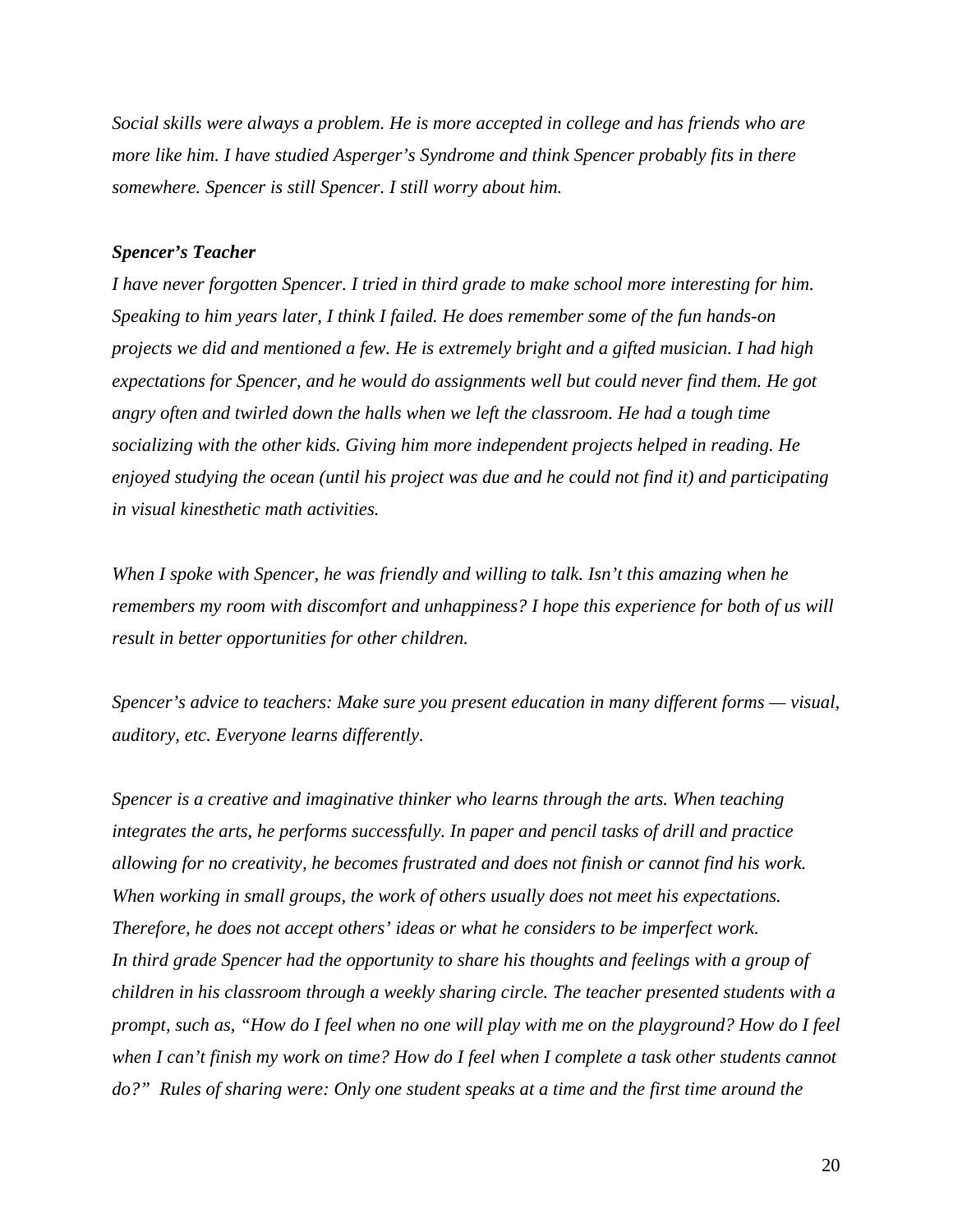*circle a feeling must be given. The teacher spent time at the beginning of the year discussing the value of a feeling and that a feeling is not a thought or opinion. The second time around the circle, students could pass or comment on their own feelings. In this manner, students began to understand differences and accept each other. Children like Spencer who many times miss social cues began to understand why problems sometimes occurred. Spencer could understand the concept but did not generalize into his daily life because he didn't accept it or remember it.* 

*In class Spencer never wanted to stop until a project was finished. He could not understand that time would be given later to complete the project. As the next subject began, he continued to work on the first project, but could retain information from the new conversation and answer questions. However, his behavior became a distraction to others. When asked to attend to the subject at hand, he became angry and verbally disruptive. Perhaps he was trying to selfadvocate, knowing he might forget to finish or lose the project. Spencer needed a strategy to assist him in understanding the class situation as well as strategies for organizing more efficiently. Now a university senior, Spencer still has little toleration for schedules not of his own making.* 

Meeting the social and emotional needs of a student who is twice exceptional requires teams to understand the student's behavior and assist him in accepting and acting upon both his strengths and challenges. Designing an intervention plan that will allow a student to self-advocate requires the educational team to analyze the function or purpose of the student's behavior. This functional assessment is a process of observation, data collection and analysis. Through assessment, the team pinpoints why a certain behavior "works" for the student so that an appropriate replacement behavior can be identified and taught.

Behavior is a form of communication, whether verbal or nonverbal, and serves three functions:

- To gain attention, control or a desired tangible;
- To escape or avoid an aversive, such as an activity, situation or person; and
- To meet sensory needs.

Effective interventions teach students to meet their needs in a more appropriate manner. It is important to identify "why" a behavior occurs from the student's perspective. Too often,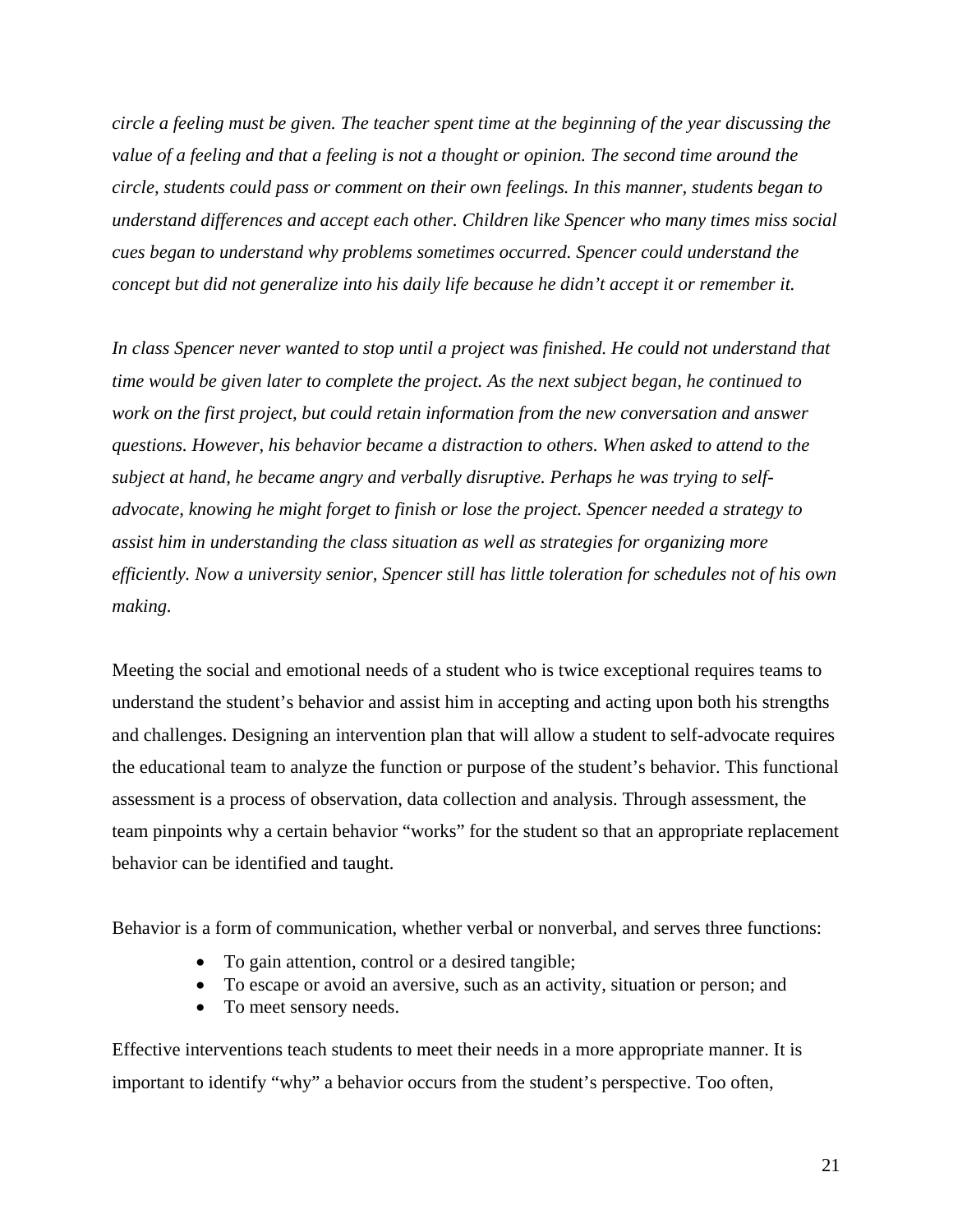behavioral plans address the topography or what the behavior looks like instead of the function or student need. For example, in a classroom of 20 students, a teacher may find three refusing to complete an assigned task. Each demonstrates the same topography, throwing or shoving their books: Sally refuses to complete her worksheets because she is bored. John refuses because he is frustrated and cannot read the material. Larry is distracted by the noisy air conditioner.

Each of these students is demonstrating the same behavior but for different reasons; therefore, different interventions must be employed. For instance, Sally may be permitted to do the "most difficult first." As she demonstrates mastery, she does not need to practice any more and can choose to complete an independent project that builds on her strengths and interests.

**Table 2.1: Detail from Table 5.1: Differentiated Instructional Strategies**

| <b>Strategy</b>             | <b>Description of Strategy</b>                                                                                                                                                              | Why Appropriate for Students Who<br><b>Are Twice Exceptional?</b>                                                                                         |
|-----------------------------|---------------------------------------------------------------------------------------------------------------------------------------------------------------------------------------------|-----------------------------------------------------------------------------------------------------------------------------------------------------------|
| <b>Most Difficult First</b> | Students can demonstrate mastery of a concept by<br>completing the five most difficult problems with 85%<br>accuracy. Students who demonstrate mastery do not<br>need to practice any more. | Honors student's mastery of a concept.<br>Eliminates unnecessary drill and<br>practice. Reduces homework load of<br>students who can demonstrate mastery. |

A tape-recorded version of the worksheet allows John to read along and complete the task, eliminating his frustration. Larry wears headphones to block out the noises of the classroom, reducing the sensory stimulation. If a challenging behavior is occurring, it is necessary to identify the function as well as the mismatch between the student need and the environment.

*Spencer needed to understand his social behavior and its inappropriateness. His inappropriate behaviors occurred whenever the teacher requested the class to move to a different activity and he was not finished with the previous one. He would yell out in frustration, "I'm not done," and refuse to put the materials away. His teacher communicated to the class how many minutes remained before transitioning to a new task. The signal "You have ten minutes remaining" worked for the majority of the class but not for Spencer. He needed to learn a replacement behavior and a plan for transitioning from one activity to another.* 

*Spencer needed to be taught a more appropriate way to deal with his frustration. His teacher was unable to talk to him when he was frustrated. He needed to be taught ways to calm himself*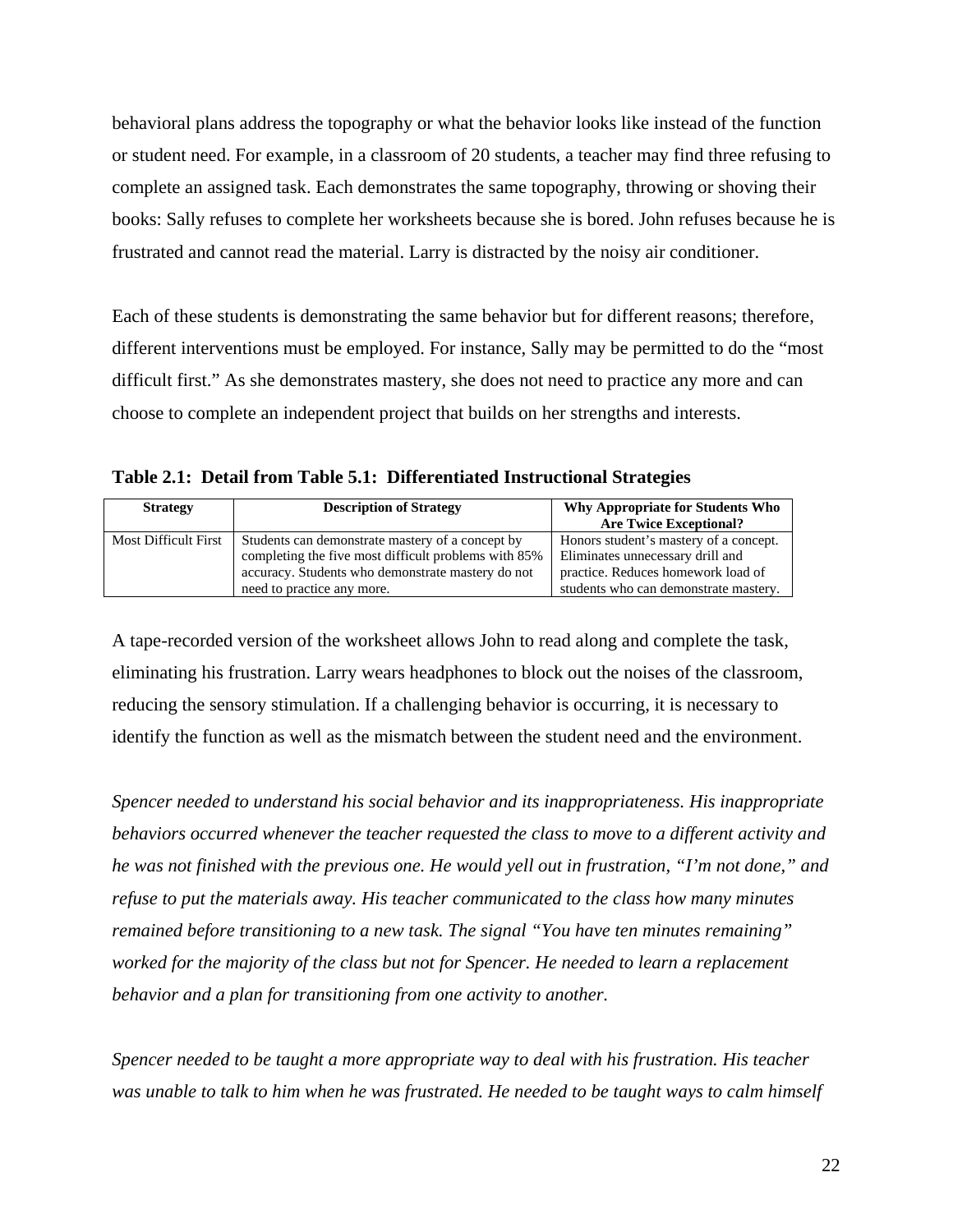*down and control transitions between activities. Spencer needed a social story, a visual timer, a visual schedule denoting the day's activities, and earlier and more frequent individual reminders. (Social stories are described in Chapter 4.)* 

*The classroom's visual schedule would organize Spencer, allowing him to know what needed to be done sequentially throughout the day. As he completed each activity, Spencer would remove the picture icon of the activity. This would assist him in predicting what would happen next. Setting a timer near Spencer would assist him in knowing how much time was left before transitioning. Finally Spencer would be taught how to use a social story, providing him a strategy for calming himself down and dealing with frustration.* 

*Spencer needed to control his time and environment. He was unable to comply due to his disability. He could not move forward. Differentiating between "could not" or "would not" is key to the success of intervention planning. His teacher realizes today that Spencer and others like him must be given a pathway to accomplish a task — steps to get to the other side.* 

**Often the most appropriate intervention is a change in the environment** (Webb et al. 2005). Williard-Holt (1990) suggests asking the following questions to assist a team in understanding the function of a child's behavior with ADHD by analyzing the mismatch between the child and the environment. These questions have implications for all students who exhibit challenging behavior.

- Could the behaviors be responses to inappropriate placement, insufficient challenge or lack of intellectual peers?
- Is the child able to concentrate when interested in the activity?
- Have any curricular modifications been made in an attempt to change inappropriate behaviors?
- Has the child been interviewed? What are his/her feelings about the behaviors?
- Does the child feel out of control? Do the parents perceive the child as being out of control?
- Do the behaviors occur at certain times of the day, during certain activities, with certain teachers or in certain environments?

Students continue to use behavior that "works" for them. It is necessary to determine what need is being met by a child's behavior and replace the inappropriate behavior with an appropriate one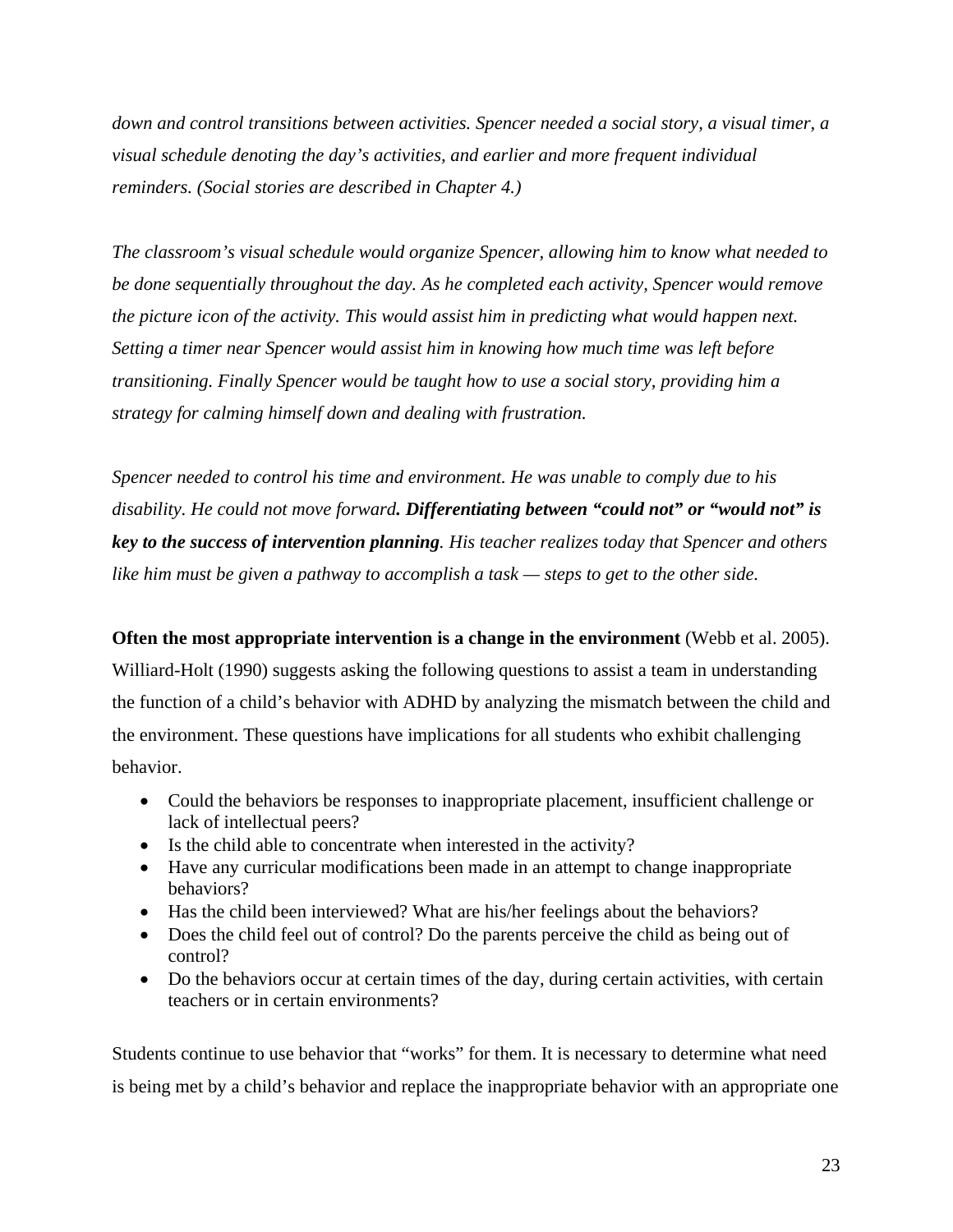that meets the same need. To do this, the team must understand the function that a behavior serves for the child. Teams use a collaborative problem-solving process and data to hypothesize as to the function a behavior serves a child. Once the function is identified, they develop, implement and monitor the effectiveness interventions. (See *Ohio's Integrated Service Model* and *Positive Behavior Support Materials* for additional tools.)

Steps in the problem-solving process include:

- Identify the problem by describing it in observable terms;
- Analyze the problem and hypothesize as to the function of the behavior;
- Set goals stated in positive terms that lead to a student's learning new skills;
- Develop and implement an intervention plan;
- Evaluate the plan; and
- Modify the plan if needed.

Conducting a functional assessment may have assisted Spencer's teacher in understanding why he experienced frustration during transitions. This assessment results in a hypothesis statement that informs intervention planning.

## *Spencer's hypothesis statement:*

*During class transitions when the teacher states, "You have 10 minutes remaining," Spencer yells and refuses to put his work away because he needs to maintain control of the situation. Spencer's intervention plan including a visual schedule, timer and social story would teach him strategies to more appropriately control the situation.* 

Matthew illustrates the importance of designing interventions to meet the function of a student's behavior.

*Matthew's academic progress is severely hindered by his emotional disability. He makes adequate yearly progress, but is prone to outbursts when faced with frustration. His strength area is math, and he is able to complete work and remain on task. His math teacher is positive about his ability to be successful in class. A functional behavior assessment was conducted to better understand his behaviors. Several of his teachers remarked that he is prone to negative self-talk and will become frustrated when he perceives a task to be too difficult.*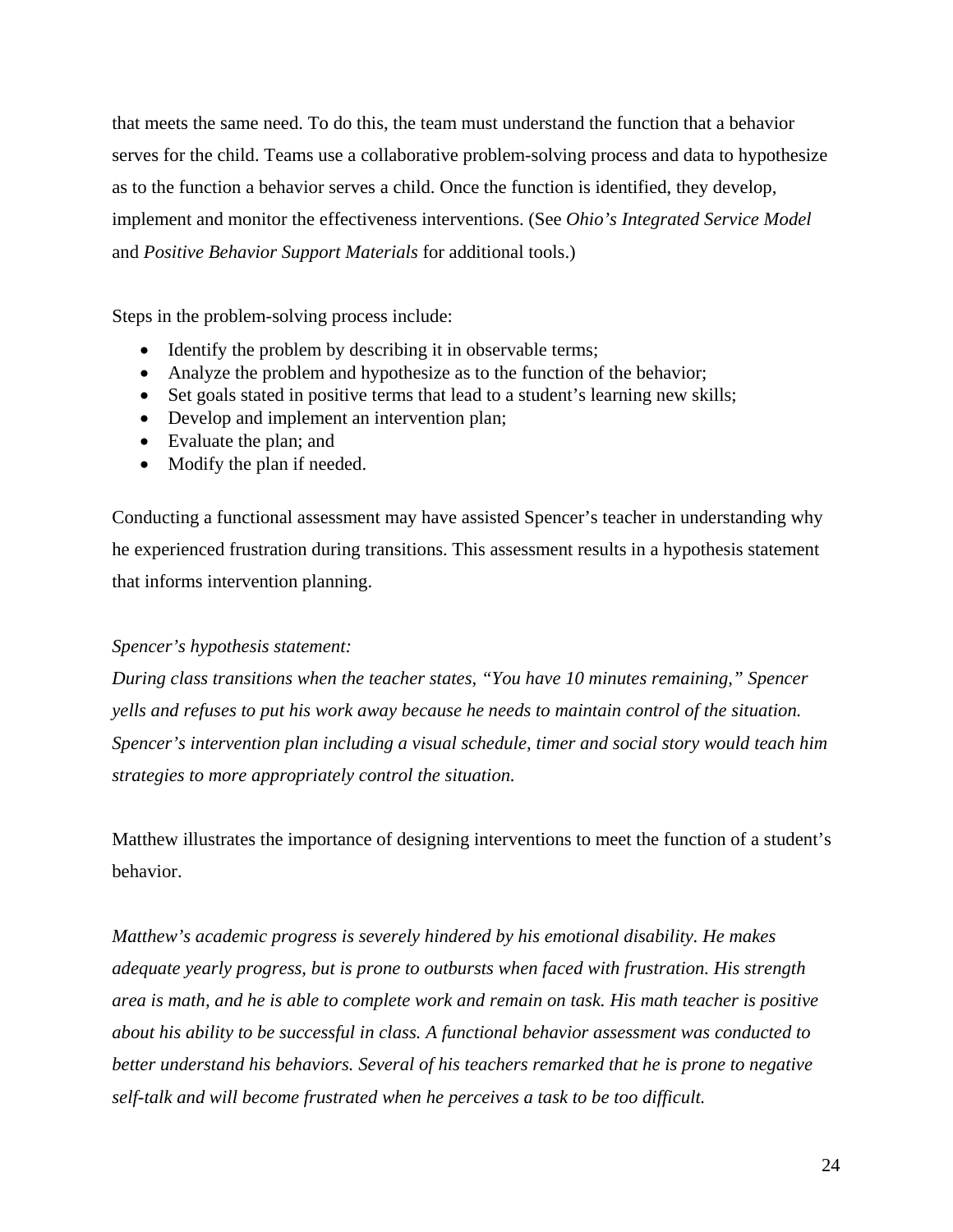*When upset, Matthew cannot be redirected or soothed by encouragement. His rage escalates from yelling to throwing furniture. However, in art class, he is able to express his frustration and is permitted to self-select an alternate activity. Only once has he exhibited inappropriate behavior in art. When told he could not bring a project home, he became upset and had to be removed to the office.* 

*Matthew is able to identify factors that cause frustration and, when prompted, can make good choices about his behavior. However, he is still prone to perfectionist tendencies that override his ability to make good choices on his own. In most school situations he requires consistent prompting from adults to make good choices regarding his behavior. However, according to his art teacher, he is able to control his anger and independently use self-mediation techniques. For example, he is able to find creative solutions to mistakes made on his artwork rather than discard the work and lose control. It may be that his comfort level in art and solid knowledge base in the area permits him a wider store from which to draw confidence and allows him to remain calm when faced with adversity. Teachers confirm that he is able to maintain control of his emotions when he perceives himself to be capable.* 

Finding areas of strength is vital for many students who are twice exceptional, but for students like Matthew, it is imperative for his success because his behavior is integrally tied to his selfperception of his ability. It is important for teachers to be able to see beyond behaviors to talent areas.

**"How do teachers help keep students who are twice exceptional from becoming overwhelmed when they are also working with gifted children who do not have disabilities?"** 

**Teach students to accept and understand that we all have unique strengths and weaknesses.** Encourage students to accept these differences. Provide opportunities for students to share their interests and strengths with each other. Students who are twice exceptional are often not recognized for their talents, because so much attention is given to the disability. Teach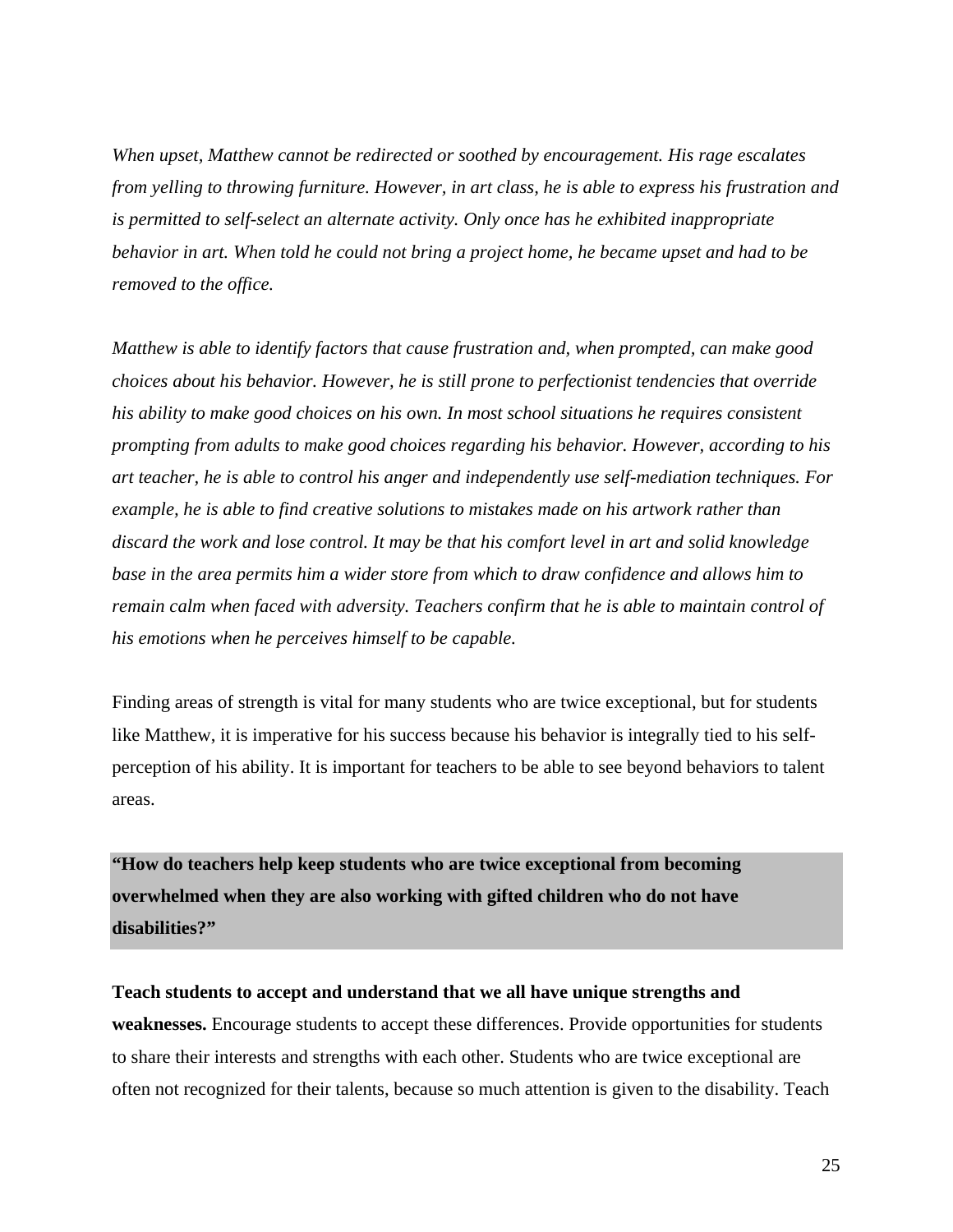students to understand that weaknesses can be addressed by learning new ways for organizing or completing tasks, by using different strategies to learn new information, or by using technology. Invite an adult who is twice exceptional into your classroom to describe childhood experiences and share strategies that work for him or her.

Betts (2004) suggests providing the learner at least ten percent of school time for independent learning with the assistance of a teacher or other adult resource. The adult can help the student develop long-term goals, break the goals into a structured framework and identify the resources and materials needed to accomplish the goals. Students who are twice exceptional may also lack the organizational skills needed to perform independently. The use of adult resources may be necessary to guide students into becoming "autonomous learners" (Betts, 2004). As the student delves deeply into an area of study, a mentor may be needed to assist in the particular content area.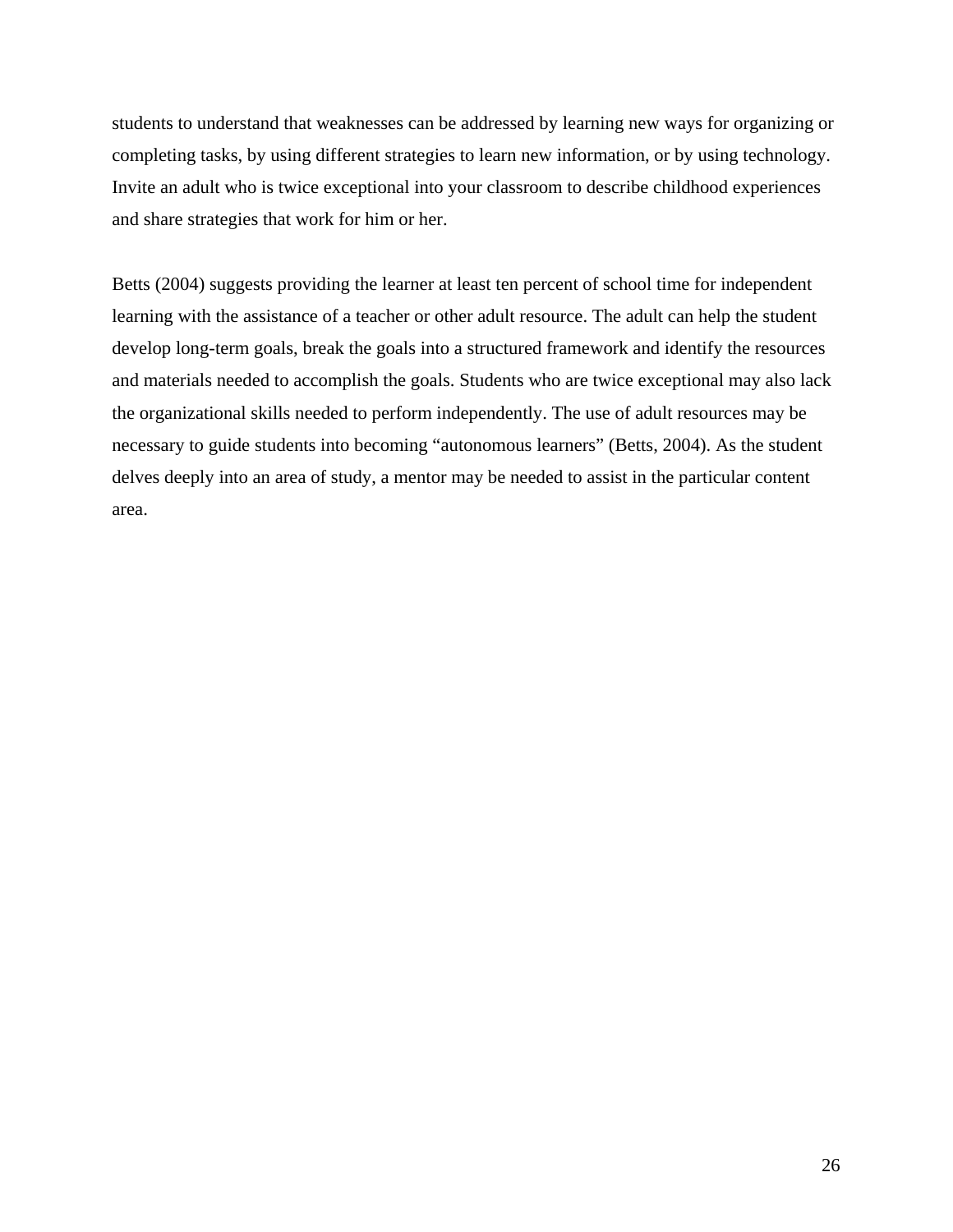## **Chapter Three Strength-based Instructional Planning**

<span id="page-28-0"></span>**What is strength-based instructional planning and how does it work in a standards-based educational system?** 

Strength-based instructional planning provides teams a structure in which to enhance collaboration and to design personalized, independent, self-directed learning for each student. This is an ongoing process as illustrated in Figure 3.1.



## **Figure 3.1: Student Potential, Independence and Empowerment**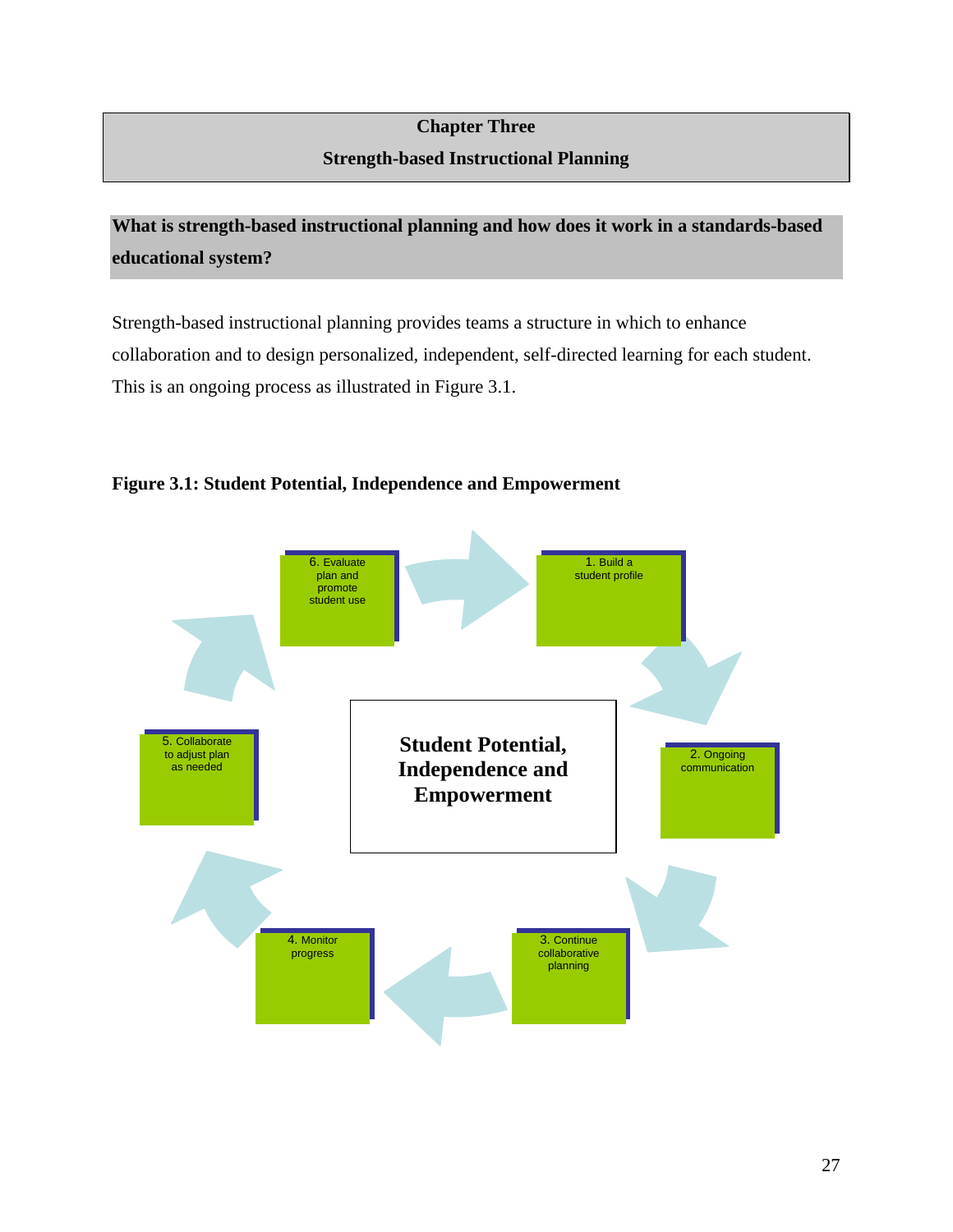Schools may use an existing team structure for strength-based instructional planning. Team members may include intervention specialists in gifted and special education, the regular classroom teacher, a visual or performing arts teacher, parents, students, a guidance counselor, a curriculum director, an administrator and anyone in the school community who knows the student. The planning begins by identifying a student's strengths and documenting his academic learning and behavior over time.

Teams must address the following questions for setting priorities in instructional plans for students who are gifted (Rogers, 2002):

- Does the plan provide for academic progress?
- Does the plan remediate academic weaknesses?
- Does the plan enhance psychological adjustment?
- Does the plan provide for socialization?

Additional questions must be addressed for students who are gifted and have a disability.

- Does the plan promote a positive sense of self and of the future?
- Does the plan enhance the development of meta-cognitive skills and executive functioning?

Strength-based planning includes the following steps:

- Step 1: Identify the potential and vision for the future.
- Step 2: Plan for a continuum of abilities.
- Step 3: Identify critical needs, based FIRST on the strengths and then on the challenges.
- Step 4: Connect to the Ohio Academic Content Standards.
- Step 5: Design individualized instructional goals.
- Step 6: Plan for instruction.
- Step 7: Plan for services.

**Step 1: Identify the potential and vision for the future.** Help parents develop a vision for their child by focusing on the child's strengths. Although some of the following questions may seem redundant, it is often useful to have multiple prompts or opportunities to think through the process thoroughly. If parents cannot identify strengths, the teacher may have to identify them. Be sure to involve the child in the planning. Ask the following questions: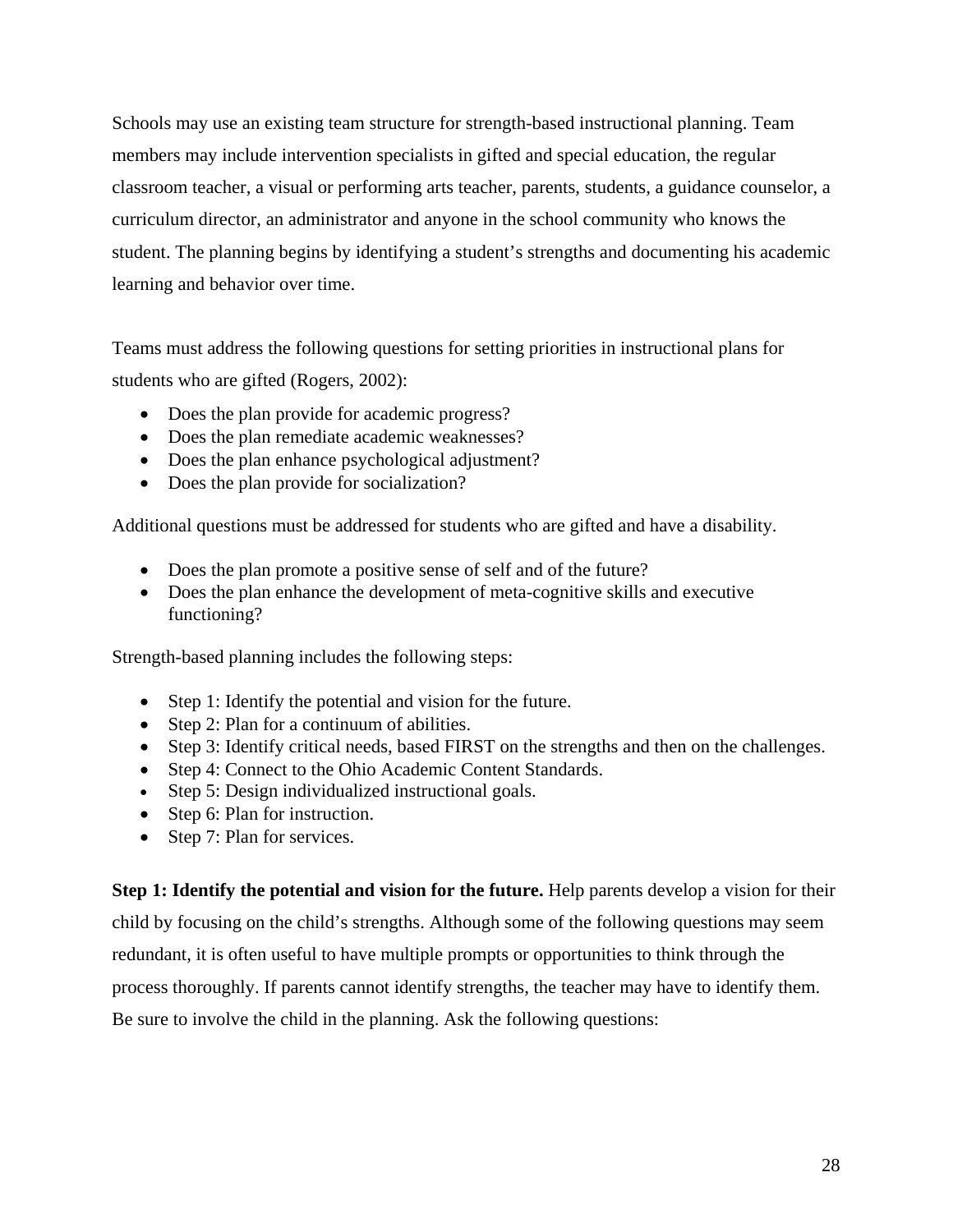- **What does your son/daughter do well?**
- **How do you think the school year is progressing?**
- **What are your child's strengths?**
- **What are your child's challenges?**
- **What are his/her unique gifts?**

**Step 2: Plan for a continuum of abilities.** Continue to build from the child's strengths as they relate to general intellectual ability, specific academics, creativity, visual/performing arts, disability, and/or social and emotional/behavioral needs. Identify the challenges presented by the child's gifts and disability. Determine the baseline for areas of need.

- **What is the child's learning preference?**
- **What are the child's current interests?**
- **In what subject areas is he/she strong?**
- **Who will advocate or mentor the child outside of school and collaborate with the teachers within school?**
- **What organizational tools does he/she need to accomplish a goal or task?**
- **What consistent supports need to be in place to enable the child to initiate work and monitor his/her work to stay focused and evaluate the results?**
- **Where can the child seek assistance if needed?**
- • **Does he/she know how to ask for help?**

## **Step 3: Identify critical needs, based FIRST on the strengths and then on the challenges.**

Build from the student's strengths to develop the talents. Prioritize the student's needs and determine which are critical.

- **What strategies does the child need to learn to develop his/her talents?**
- **What explicit instruction is needed to enable the child to independently use the strategies?**
- **How do you ease transitions from one year to the next and, in high school, from one period to the next?**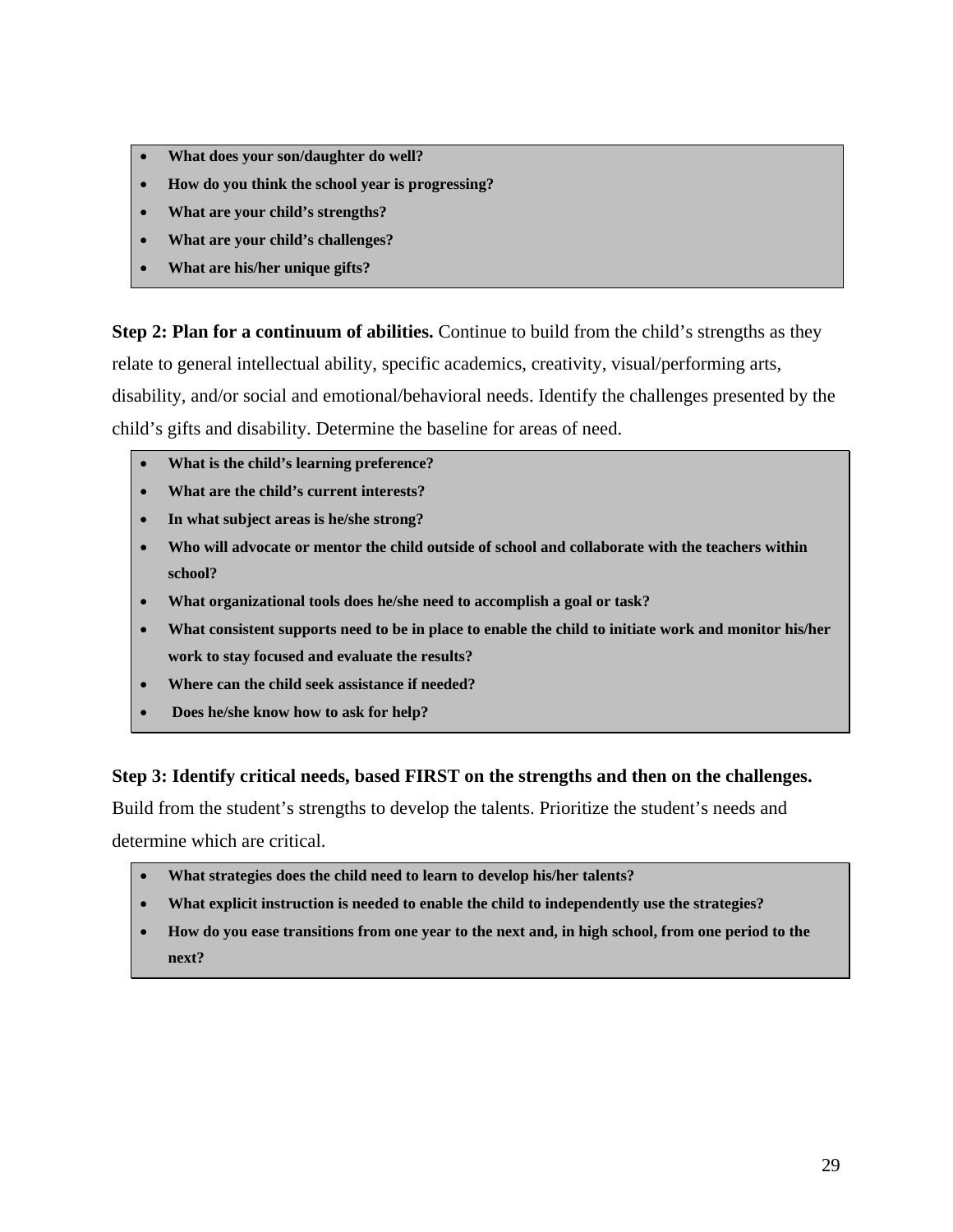**Step 4: Connect to the Ohio Academic Content Standards.** Use district data to determine whether the student is making adequate yearly progress. **Is the student gaining a year's growth each year?** Use pretest data to identify areas of mastery related to the benchmarks and indicators, and **eliminate unnecessary work**. (See the book *Standards-based Instruction for All Learners: The Treasure Chest for Principal-Led Building Teams.*)

- **What content areas are strengths?**
- **What content areas are challenges?**
- **What do you need to teach the child?**
- **What social skills, organizational skills, etc., are needed?**
- **How will you know that the student is making progress over time?**
- **What assessment techniques will you use?**
- **What big ideas and essential questions are addressed for each standard?**

**Step 5: Design individualized instructional goals.** Involving the student in developing goals will increase his or her "buy-in" and motivation. It is essential, once again, to **build from the strengths**. We want the child to use what he/she does well to overcome challenges, so that the challenges become smaller and the strengths larger.

- **What academic goals are needed?**
- **What social-emotional goals are needed?**
- **What skills does he/she do well? How can these strengths be used to overcome the challenges?**
- **What accommodations does he/she need to facilitate learning?**

**Step 6: Plan for instruction.** Identify differentiation strategies to meet dual needs. Also identify areas requiring explicit instruction. See Tables 4.1-4.8 of the Strength-based Planning Tool and also Appendix.

- **What areas require acceleration?**
- **What areas require accommodations?**
- **Which areas require both acceleration and accommodations?**

**Step 7: Plan for services.** Services are delivered in collaboration with the regular classroom teacher and the intervention specialists in both gifted and special education. In many cases the intervention specialists will provide consultation services to the regular classroom teacher. Oftentimes, however, multiple service providers may be used.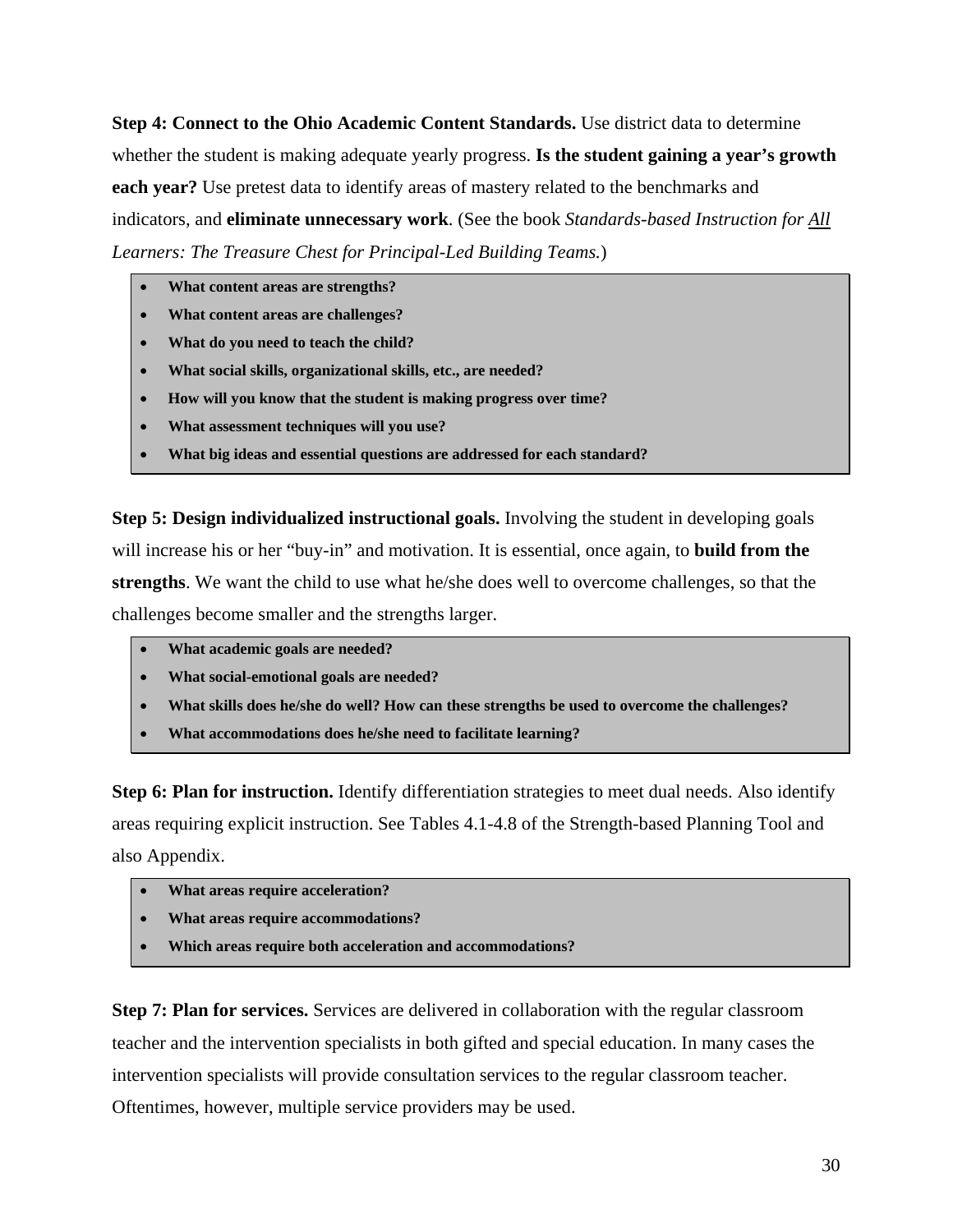- **How will the services work in your district?**
- **Who needs to be involved? Who are the collaborators?**
- **Which team is needed? Intervention team, individualized educational plan (IEP) team, written educational plan (WEP) team?**
- **How will you facilitate collaboration between intervention specialists in gifted and special education and the regular classroom teachers?**

Using the steps of strength-based planning, collaborative teams build a profile of the student. This is the first step in maximizing potential. Additionally, the team must provide for ongoing communication, continued collaborative planning, monitoring of progress, adjusting the plan if needed and evaluating. Involving the student in the planning, monitoring, adjusting and evaluating processes increases independence.

The following is an example of strength-based planning for Spencer as a third grader.

**Step 1: Identify the potential and vision for the future.** *Spencer played the piano by ear at the age of two. His teachers appreciate his uniqueness. He is very creative with a variety of interests, which he enjoys pursuing. Spencer has definite opinions and is happy and willing to voice them. However, it is difficult for him to receive the opinions of others or to respond appropriately. Spencer's mother wants him to be successful in school and to have friends. Spencer desires to pursue his interests in creative ways.* 

**Step 2: Plan for a continuum of abilities.** *Spencer is a kinesthetic and visual learner who learns best through music and hands-on experiences. He excels in reading and enjoys independent reading assignments. Spencer gets tired of doing the "same old thing" and prefers to choose his own work. He cried at the beginning of each elementary school year because every teacher's routines were different. His social skills were always a problem, and behavior was noted as a problem each year. He did assignments well but often did not turn them in because he could not find them.*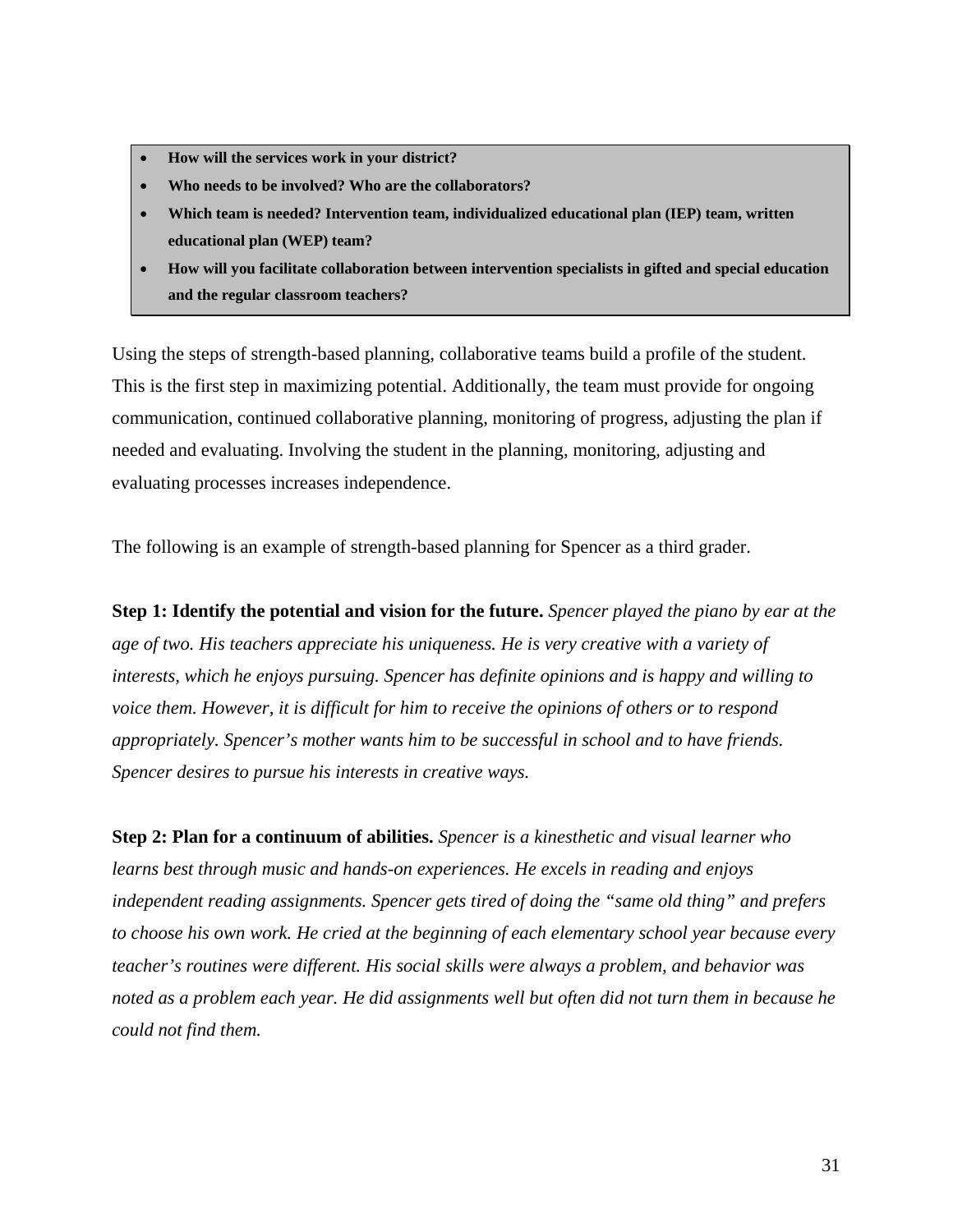## **Step 3: Identify critical needs, based FIRST on the strengths and then on the challenges.**

*Spencer has a large knowledge base, is highly imaginative, and is quick to understand new information and content. He needed advanced content, especially in reading. His teacher needed to compact the curriculum by pre-testing and eliminating the unnecessary work, work that he had already mastered.* 

**Table 3.1: Detail from Table 5.1: Differentiated Instructional Strategies**

| <b>Strategy</b> | <b>Description of Strategy</b>                                                                                                                                                                                                                                      | Why Appropriate for Students who<br>are Twice Exceptional?                                                                                                                                                                                             |
|-----------------|---------------------------------------------------------------------------------------------------------------------------------------------------------------------------------------------------------------------------------------------------------------------|--------------------------------------------------------------------------------------------------------------------------------------------------------------------------------------------------------------------------------------------------------|
| Compacting      | A 3-step process that (1) assesses what a student<br>knows about material to be studied and what the<br>student still needs to master, (2) plans for learning<br>what is not known, and $(3)$ plans for freed-up time to<br>spend in enriched or accelerated study. | Eliminates boredom from unnecessary<br>drill and practice.<br>Satisfies student's desire to learn more<br>about a topic than school often allows.<br>Encourages independence.<br>Buys time for additional enrichment,<br>acceleration and remediation. |

*Spencer's peers did not accept him socially. His poor social judgments resulted in behaviors that were often inappropriate for the situation at hand. Therefore, Spencer needed social skills instruction. He also needed to be taught to use social stories to ease his transition from one activity to the next. His classroom materials needed to be organized and presented routinely. Spencer's teacher needed to model the use of classroom organizational strategies such as colorcoded supplies, and then work with him to use the strategies to develop his own organizational system.* 

**Step 4: Connect to the Ohio Academic Content Standards.** *By connecting to math through reading and problem solving, two of Spencer's strengths, his teacher increased his motivation. Using the English Language Arts' Research standards, his teacher built upon Spencer's interests, allowing him to choose a topic to focus his research.*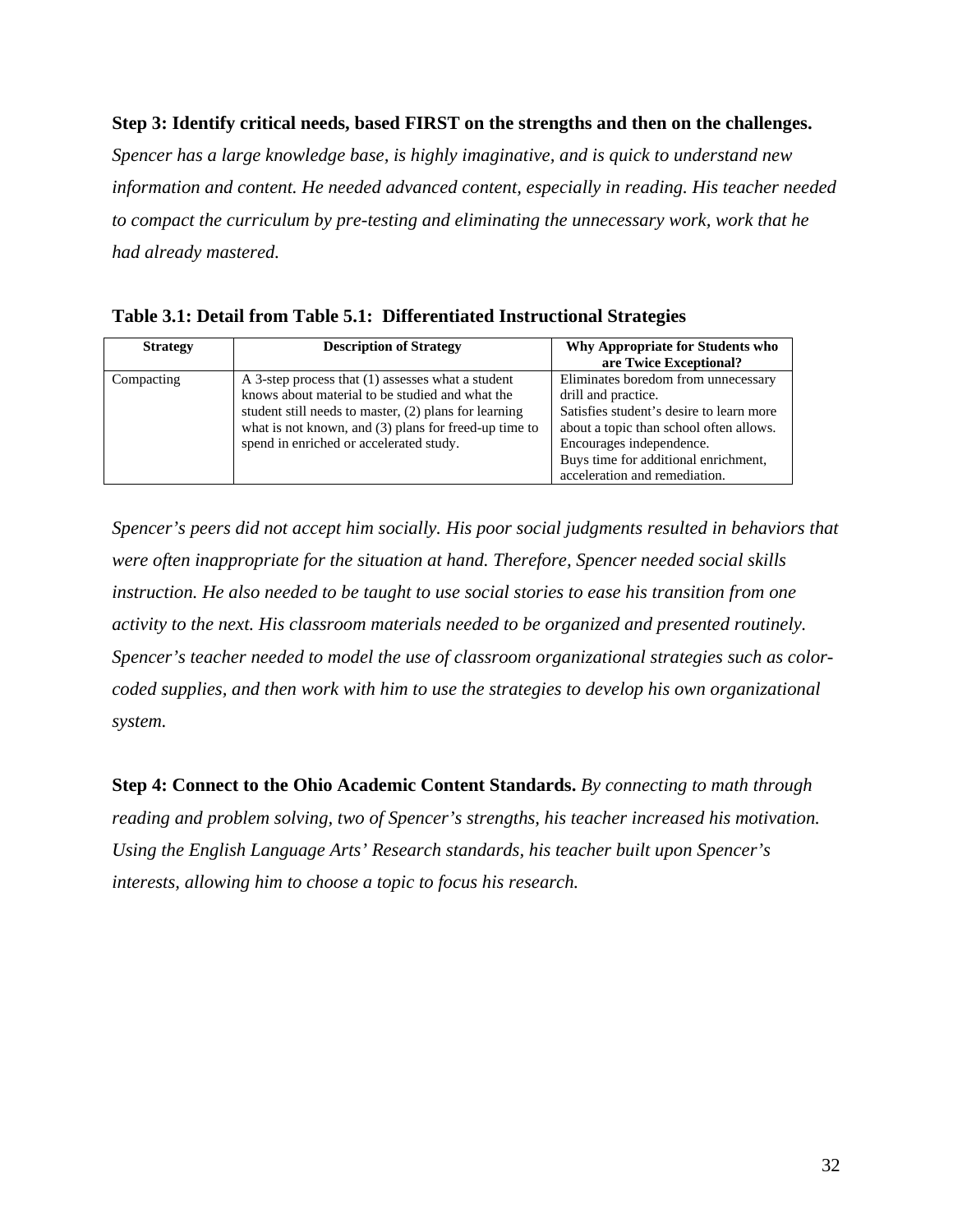| <b>Strategy</b>                                  | <b>Description of Strategy</b>                                                                                                                                                                                        | Why Appropriate for Students Who<br><b>Are Twice Exceptional?</b>                             |
|--------------------------------------------------|-----------------------------------------------------------------------------------------------------------------------------------------------------------------------------------------------------------------------|-----------------------------------------------------------------------------------------------|
| Independent<br>Projects, Group<br>Investigations | A process through which student and teacher identify<br>problems or topics of interest to the student. Both<br>student and teacher plan a method of investigating                                                     | Builds on student interests and<br>encourages independence.                                   |
|                                                  | the problem or topic and identifying the type of<br>product the student will develop. The product should<br>address the problem and demonstrate the student's<br>ability to apply skills and knowledge to the problem | Teacher provides guidance and<br>structure to supplement student's<br>capacity to plan.       |
|                                                  | or topic.                                                                                                                                                                                                             | Uses preset timelines to zap<br>procrastination and logs to document<br>the process involved. |
|                                                  |                                                                                                                                                                                                                       | Teachers and students establish criteria<br>for success.                                      |

**Table 3.2: Detail from Table 5.1: Differentiated Instructional Strategies**

*Through differentiated instruction, benchmarks of a higher level are naturally added. Spencer had mastered all 17 third-grade writing convention standards. His teacher added higher-level benchmarks, those obtained by the end of the grades five through seven.* 

*Writing Process:* 

- *A. Generate writing topics and establish a purpose appropriate for the audience.*
- *C. Clarify ideas for writing assignments by using graphics or other organizers.*
- *F. Edit to improve fluency, grammar and usage.*

*Research:* 

- *A. Formulate open-ended research questions suitable for inquiry and investigation and develop a plan for gathering information.*
- *B. Locate and summarize important information from multiple sources.*
- *E. Communicate findings orally, visually and in writing or through multimedia.*

**Step 5: Design individualized instructional goals.** *Spencer needed accelerated goals in* 

*reading. However, it was difficult for him to go into another classroom for accelerated learning,* 

*due to his discomfort with differing routines and transitions. Through consultation with the* 

*intervention specialist in gifted education, his teacher would provide accelerated reading within the classroom setting.*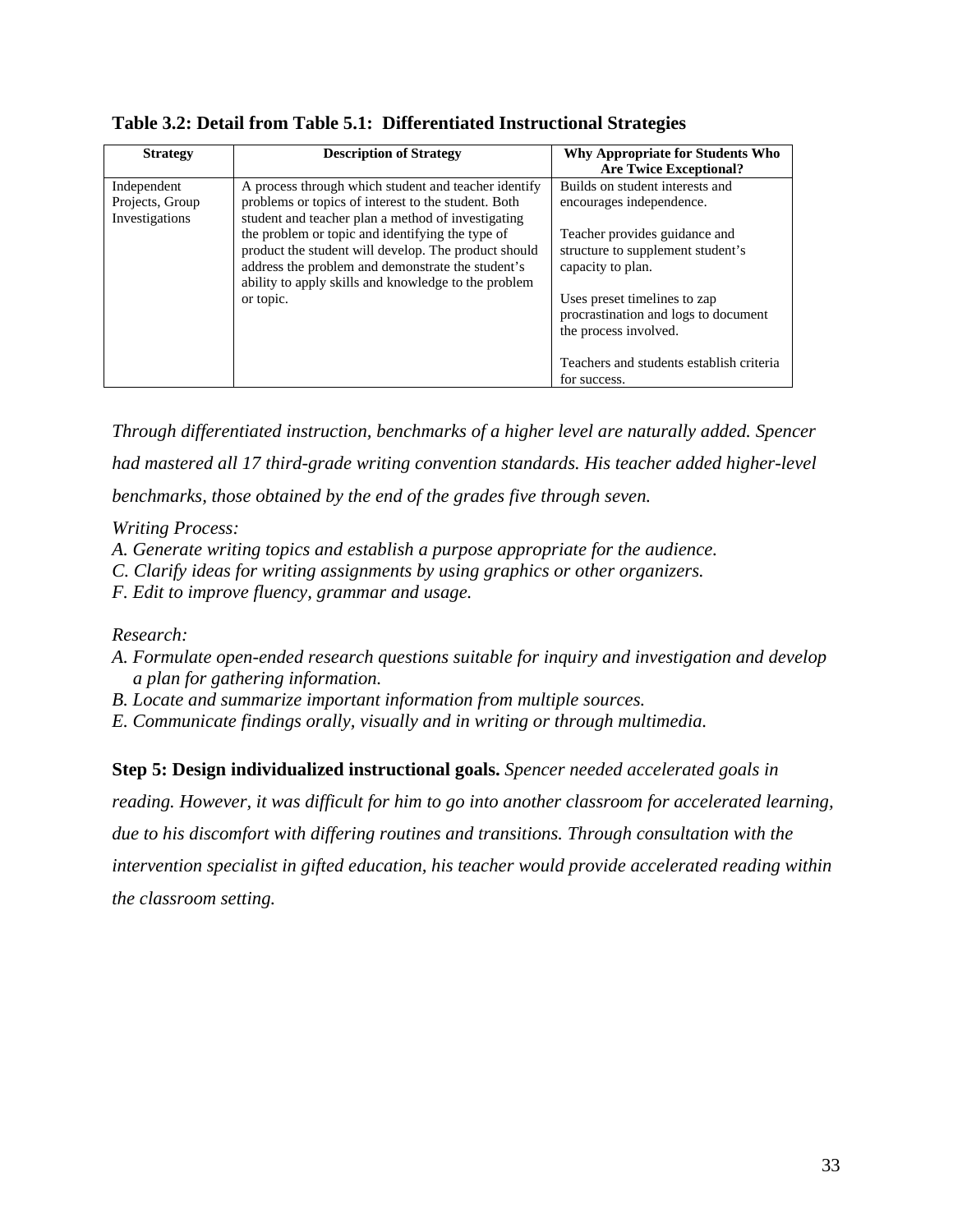| <b>Service Option</b> | <b>Description of Option</b>                                                                      | <b>Why to Consider for Twice</b><br><b>Exceptional?</b>                                                                                                          | <b>What to Consider for</b><br><b>Twice Exceptional?</b>                                                                         |
|-----------------------|---------------------------------------------------------------------------------------------------|------------------------------------------------------------------------------------------------------------------------------------------------------------------|----------------------------------------------------------------------------------------------------------------------------------|
| <b>Individual</b>     | The practice of assigning a                                                                       | Allows student to advance                                                                                                                                        | Curriculum can be                                                                                                                |
| Subject               | student to a higher grade                                                                         | academically in areas of strength with                                                                                                                           | delivered by moving the                                                                                                          |
| <b>Acceleration</b>   | level than is typical given                                                                       | accommodations to address learning                                                                                                                               | student to a higher grade                                                                                                        |
|                       | the student's age, for the<br>purpose of providing                                                | challenges.                                                                                                                                                      | level within the building.                                                                                                       |
|                       | access to appropriately<br>challenging learning<br>opportunities in one or<br>more subject areas. | Research: 75-85 percent of elementary<br>students of average to above-average<br>ability can pass subject pretests with<br>92-93 percent mastery (Rogers, 2002). | Curriculum can be<br>delivered by having the<br>student work with a higher<br>grade level in his/her own<br>age-based classroom. |

**Table 3.3: Detail from Table 5.1: Differentiated Instructional Strategies**

*Compacting the curriculum would "buy time" for more independent work and provide Spencer opportunity to pursue his interests. Spencer's teacher reported:* 

- *Spencer would not have to do a "note" sheet or lookup vocabulary to prepare for writing.*
- *He knew about simple, compound and complex sentences.*
- *He was excellent in the area of technology and in understanding what he read.*
- *He was an excellent writer and one shot at proofreading would have been enough for him.*
- *Handwriting was frustrating for him, as his mind worked faster than his hand. Allowing him to use a computer would have been wonderful.*
- *Spelling was not a problem, and I would not have required him to do any preparation for spelling tests – just take the final test.*
- *No mundane work with grammar was needed. Practice homework would have been eliminated unless he lapsed in a particular area. He would have to take assessments.*

*Spencer's teacher would teach him how to interact socially by involving him with another child in a positive, guided way. Spencer's reading level was many grades above his third-grade status. Although a fluent reader, Spencer required organizational skills and social skills. Explicit instruction in social skills, such as "Planning a Task" and "Asking for Help"* (Goldstein, 1999*), would address both areas of need.* 

**Step 6: Plan for instruction.** *Communicating a concept as an idea or thought allowed Spencer to create mental pictures in his mind. Natural lighting instead of overhead glare always improved his performance. Instruction that engaged Spencer in creative thinking, and problem solving helped him to develop a picture of the work. Providing Spencer with opportunities to choose activities and topics increased his motivation to learn. Spencer was more interested in*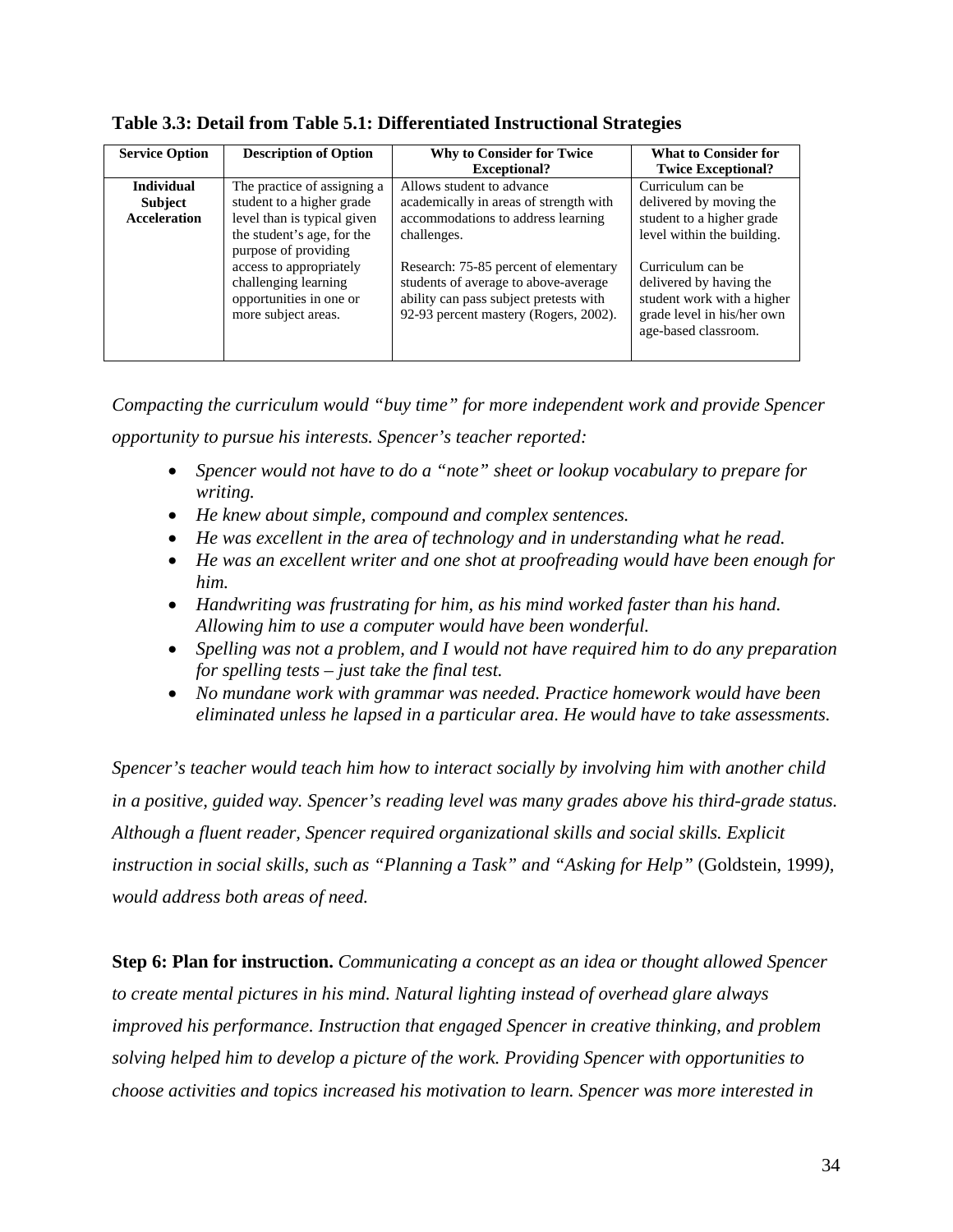*learning than doing the writing or getting a grade. He always thought that he had an "A" and did not care what his teacher thought.* 

**Step 7: Plan for services.** *Strength-based accommodations include cross-age peer teaming and designing instruction with his love of music in mind. A pianist in the community will mentor him. Accommodations to facilitate learning addressed the following needs:* 

### *Organization:*

- *Picture schedules will be used for transitioning between activities. A daily picture schedule in a manipulative form will keep Spencer informed of the day's sequence of activities.*
- *The teacher will provide a "crate" for Spencer to organize his work according to the sequence of needed materials.*
- *Spencer will practice using the schedule before using it independently.*
- *A visual timer will be used, with decreasing amounts of time required to complete scheduled activities.*
- *Spencer's peer helper will be a student who is very organized and highly intellectual.*

## *Processing:*

- *"Fidgets" will be provided for Spencer to use when he feels he is about to interrupt.*
- *Visuals will be provided for him to hold up, to help him refrain from shouting out comments.*
- *When Spencer is upset, the teacher will use "first, then" cards to facilitate his actions.*

## *Social-Emotional Behavior:*

- *Children's literature will be used to set the stage for learning and to engage Spencer through his love of reading.*
- *Sharing circle will be used throughout the year to build a classroom of acceptance.*
- *Creative movement activities will be used to portray emotion and feelings to music.*
- *Movement will also be used to demonstrate the mood of poetry.*

*Spencer will receive his services in his regular third-grade classroom. His classroom teacher will consult and collaborate with the intervention specialists in gifted and special education to gain ideas for enrichment, acceleration and accommodation. The occupational therapist will also be consulted to address Spencer's sensory needs.* 

Kimberly provides an example of how collaboration increases a school's ability to serve a student who is twice exceptional.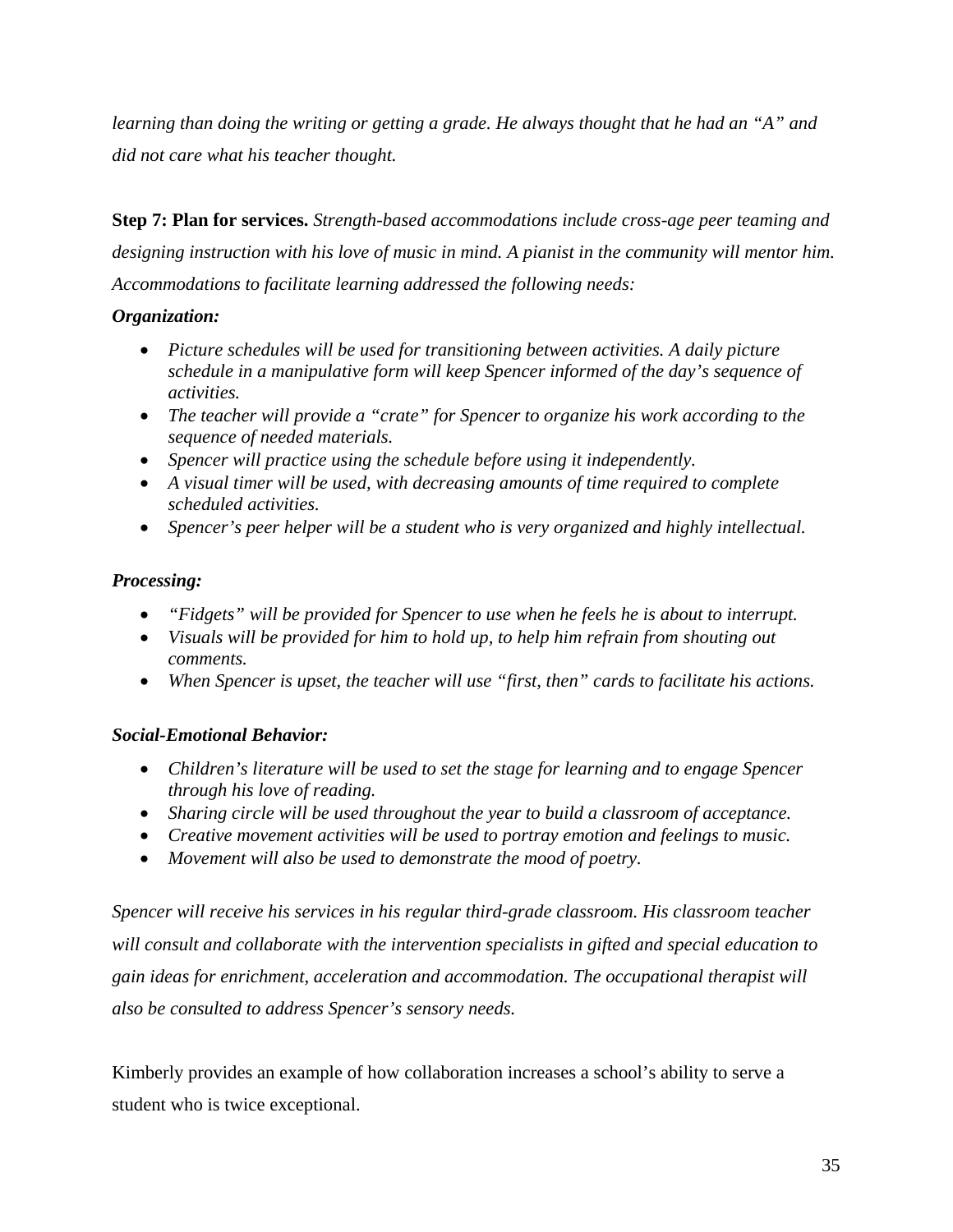*A teacher working with Kimberly on an informal reading inventory noted that she "did an excellent job and is sometimes difficult to work with. Otherwise she does a great job." The goals listed on her IEP include:* 

- *Develop age-appropriate social skills to use in a variety of school settings;*
- *Demonstrate proper learner participation in the regular classroom setting; and*
- *Use strategies learned through a social skills program to monitor herself throughout the day.*

*Kimberly's social skills program uses sensory integration activities, assistive devices and selfregulation techniques to help students with autism reduce stress and maintain focus. She responds well to this program and has made gains; however, she still requires redirection. Her ability to work in the classroom remains inconsistent because of behavior outbursts. She reacts negatively to disruptions in routine, changes in classroom personnel, unexpected noises or disinterest in the task at hand.* 

*Kimberly is able to use her advanced cognitive abilities to maintain academic progress when her behaviors preclude her participation in the classroom. She makes up work at home or independently when she is calmed after an outburst. Her teachers find her to be an intelligent and energetic child. She is able to maintain concentration on a task, particularly when it is in an area of interest. She tends to perseverate on a topic for anywhere from weeks to months. Currently she is interested in drawing and insects. These are used as rewards to motivate her commitment to the task at hand. These interest areas are also used during gifted pullout.* 

*The gifted intervention specialist provides consultation services in the regular classroom and indicated that he creates specific activities for Kimberly that combine sensory integration activities with academic pursuits. She responds well to movement and consistency, even during gifted programming. Understanding the unique needs of any student will help him or her find success in school. For students like Kimberly, whose behavior is influenced by uncontrollable issues, classroom management becomes a challenge. Combining the efforts of each person who works with her is essential, because each brings a different perspective. For example, consulting with the occupational therapist was found to be a productive activity for the gifted teacher,*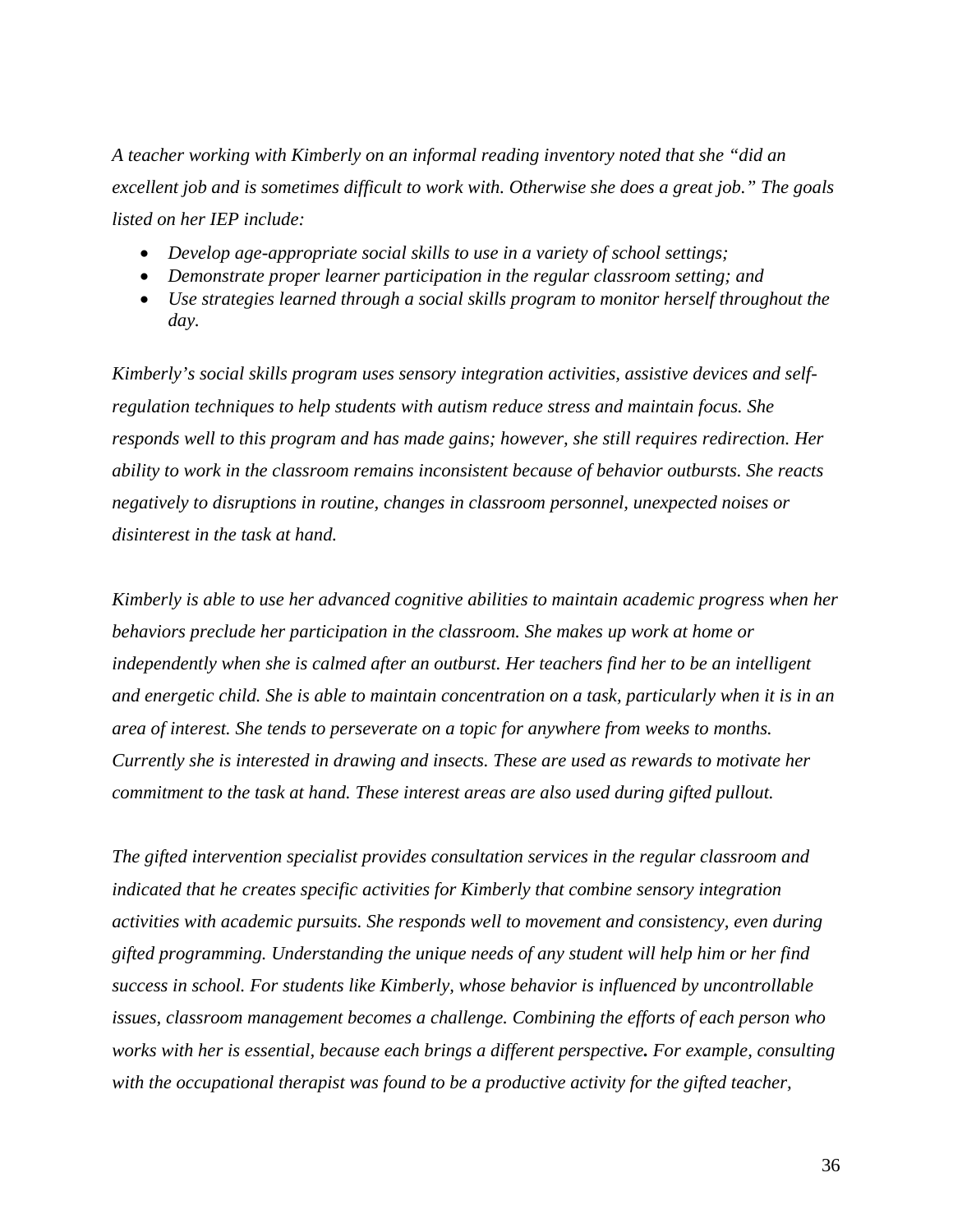*because he discovered techniques to help keep Kimberly focused. Including advanced material designed by the gifted teacher allows the regular classroom teacher and the classroom aide to provide appropriately challenging material to a student who has superior cognitive capacity. If the school just concentrated on maintaining behaviors, Kimberly's academic needs would go unmet, and consequently her behavior problems would be exacerbated.* 

Each professional who works with Kimberly brings a different perspective to her levels of functioning and techniques that aid learning. Understanding the characteristics and needs of students with Asperger's Syndrome is vital, because the behaviors and abilities of these students may not fit the expectations we have for students in gifted programs. Consultation becomes the driving force in providing services, and the role of the gifted intervention specialist is integral because of enrichment requirements. As is documented by this case study, students with Asperger's Syndrome may demonstrate advanced knowledge in a specific topic or spend extended periods of time learning about a specific topic. Adding depth and breadth to learning are among the goals of many gifted programs, making the role of the intervention specialist in gifted education all the more important. Integrating services for the student who is twice exceptional cannot be stressed enough, and coordinating efforts cannot be accomplished unless there is **collaboration among professionals**.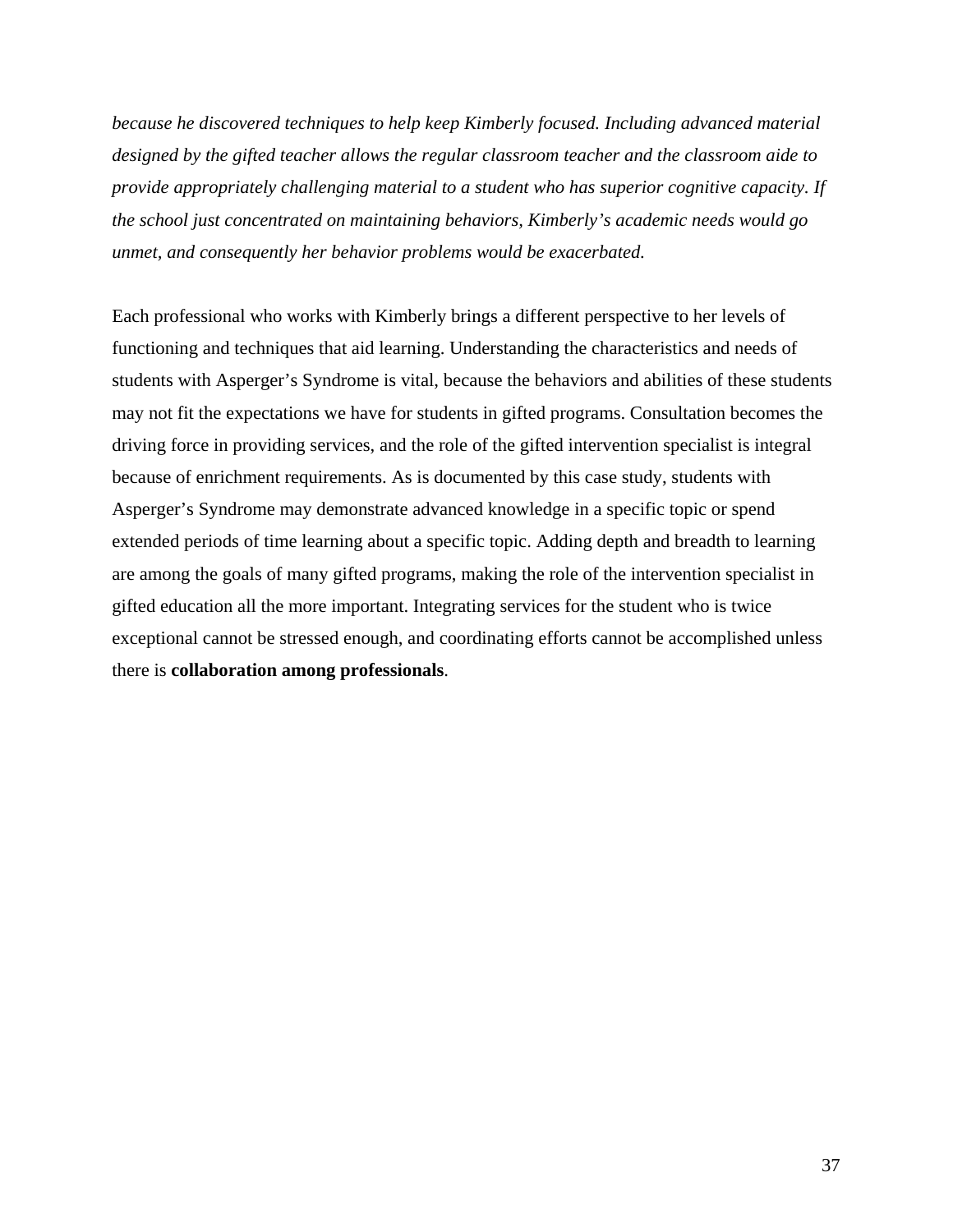## **Chapter Four Instructional Strategies and Interventions**

Students who are gifted with disabilities are often holistic learners who learn best when instruction assists them in creating relationships among ideas. Teachers can facilitate instruction by:

- Teaching skills within concepts;
- Teaching from essential understandings and essential questions; and
- Using advance organizers to illustrate overarching concepts and themes. (See the book *Standards-based Instruction for All Learners: The Treasure Chest for Principal-led Building Teams.)*

Students who are twice exceptional are often visual learners, using mental pictures to process information and recall details. Instruction that communicates a concept as an idea or thought supported by multisensory activities enhances success.

Twice exceptional students are often motivated by higher-level thinking rather than making a grade. Motivation increases when teachers:

- Engage them in abstract thinking and problem solving;
- Pre-assess their skills in order to compact the curriculum, thereby eliminating unnecessary work, work they have already mastered;
- Integrate creative thinking and problem solving; and
- Use compacting to "buy time" for independent work.

Students with learning disabilities are more different than they are alike. Richard Lavoie uses the analogy of the Periodic Table to illustrate the complexity of combinations of characteristics of learning disability. Any combination or series of combinations of characteristics creates a new scenario.

Tables 4.1-4.8 are adapted from the work of Montgomery County Public Schools in Maryland and the Colorado Department of Education. They suggest instructional strategies that are helpful for students, including strength-based accommodations and accommodations to facilitate learning. General suggestions are provided, as well as suggestions specific to reading, mathematics, writing, organization, processing, metacognition and the social-emotional and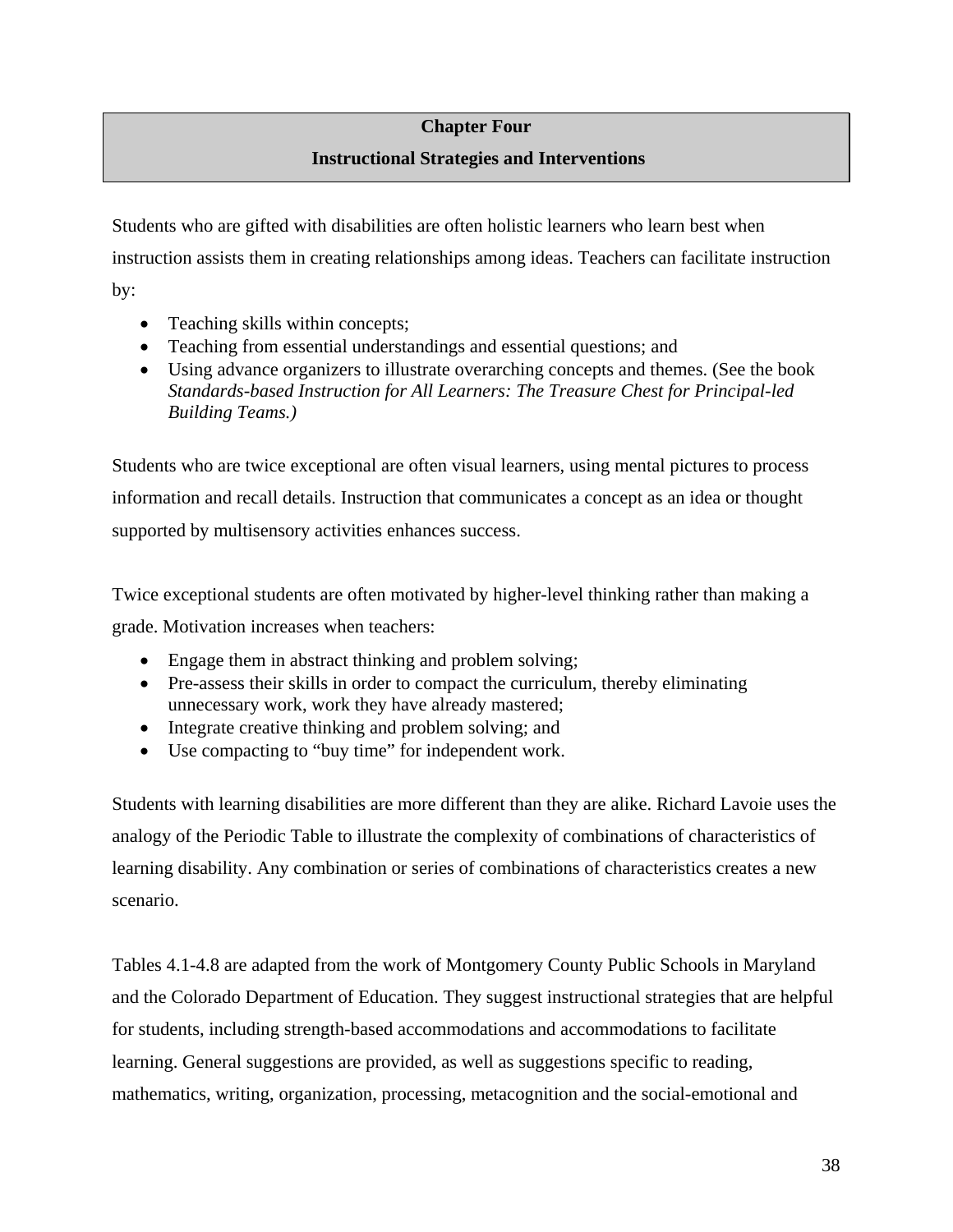behavioral needs of students. Many of the strategies and interventions referenced in the tables are further explained in this chapter.

| <b>Instruction</b>                                                                                                                                          |                                                                                      | <b>Accommodations</b>                                                                                                                             |                                                                                                         |
|-------------------------------------------------------------------------------------------------------------------------------------------------------------|--------------------------------------------------------------------------------------|---------------------------------------------------------------------------------------------------------------------------------------------------|---------------------------------------------------------------------------------------------------------|
| <b>What Works</b>                                                                                                                                           | <b>What Is Less</b><br>Helpful                                                       | <b>Strength/Interest-based</b>                                                                                                                    | <b>To Facilitate Learning</b>                                                                           |
| Teach skills within concepts.<br>Teach from essential understandings and<br>essential questions.                                                            | A focus on whole<br>group instruction<br>that is not<br>differentiated.              | Use flexible, nonpermanent<br>instructional grouping practices to<br>facilitate accelerated and advanced<br>academic learning.                    | Give clear, specific<br>directions in written.<br>picture and verbal formats.                           |
| Use advance organizers to illustrate<br>overarching concepts and themes.<br>Communicate a concept as an idea or<br>thought $-$ a mental picture or image in | A focus on<br>remediation,<br>which addresses<br>challenges to<br>learning without   | Use cluster groups, cross-age peer<br>groups, interest groups, learning<br>preference groups.<br>Provide fast-paced instruction and               | Post directions at centers<br>and for lab work.<br>Present models or samples<br>of completed work.      |
| one's mind.<br>Use multisensory instruction, programs<br>and materials. Teach to all senses.                                                                | providing an<br>opportunity for<br>advanced learning<br>in the areas of<br>strength. | provisions for progress through the<br>curricula at an accelerated learning<br>rate.<br>Use grade-level indicators and                            | Use highlighted texts,<br>lectures, study guides. Use<br>highlighting tape, pens.<br>Reduce or minimize |
| Use soft lighting to encourage relaxation<br>and participation.                                                                                             |                                                                                      | benchmarks for pre-assessing a<br>student to determine what the<br>student already knows and to                                                   | distractions in the<br>classroom.                                                                       |
| Provide content learning that engages<br>students in abstract thinking and problem<br>solving.                                                              |                                                                                      | eliminate tasks that the student has<br>mastered.                                                                                                 | Vary activities. Use visual,<br>auditory, spatial and<br>kinesthetic activities.                        |
| Pre-assess the student and compact the<br>curriculum to buy time for pursuing<br>interests, reducing boredom and off-task<br>behavior.                      |                                                                                      | Design instruction with students'<br>learning preferences or interests in<br>mind.<br>Provide opportunities for<br>independent investigations and | Provide opportunities for<br>working as a whole class,<br>alone, in small groups and<br>with partners.  |
| Integrate creative thinking and problem<br>solving into the curriculum.                                                                                     |                                                                                      | projects.                                                                                                                                         | Tape lectures for<br>replaying.                                                                         |
| Use high-level problem solving<br>approaches that emphasize open-ended<br>problems with multiple solutions or<br>multiple paths to the solution.            |                                                                                      | Use inquiry, primary sources and<br>technology.                                                                                                   | Use manipulatives.<br>Give alternatives for<br>lengthy written                                          |
| Build a classroom climate of acceptance<br>where differences are valued.                                                                                    |                                                                                      |                                                                                                                                                   | assignments.<br>Break assignments into<br>parts. Reinforce the student                                  |
| Differentiate instruction to accommodate<br>both strengths and challenges.<br>Create authentic learning experiences and<br>authentic audiences.             |                                                                                      |                                                                                                                                                   | as each part is completed.<br>Allow for alternative<br>methods of responding.                           |

**Table 4.1: General Instructional Strategies and Interventions**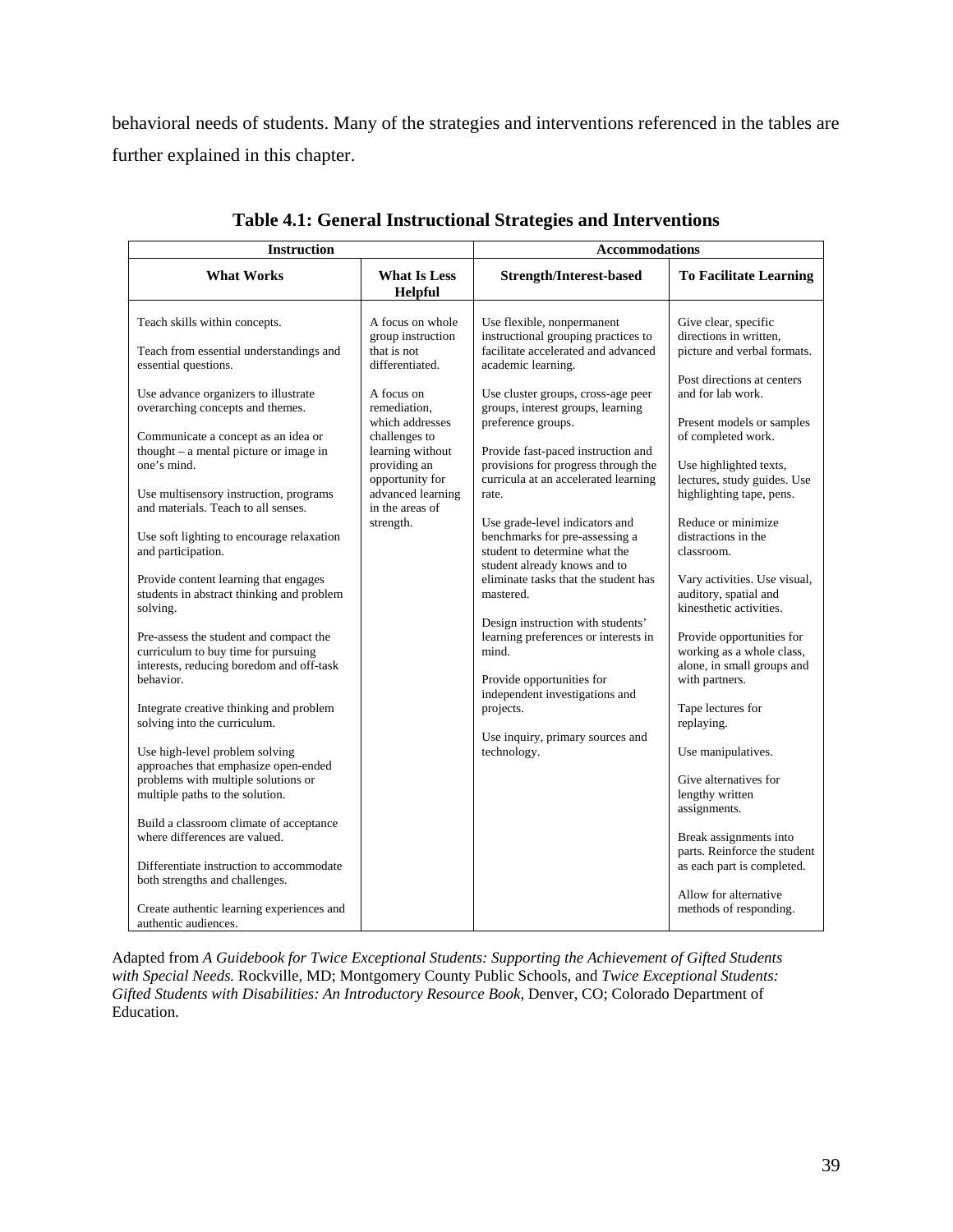| TADIV 7121 IAVAUIIL<br><b>Instruction</b><br><b>Accommodations</b> |                                                      |                                                       |                                                     |
|--------------------------------------------------------------------|------------------------------------------------------|-------------------------------------------------------|-----------------------------------------------------|
| <b>What Works</b>                                                  | <b>What Is Less Helpful</b>                          | <b>Strength/Interest-based</b>                        | <b>To Facilitate Learning</b>                       |
| Explicit instruction in:                                           | Worksheets.                                          | Teach decoding and encoding                           | Use audio books.                                    |
| Phonological awareness,<br>$\bullet$                               |                                                      | through multi-sensory                                 |                                                     |
| phonics and reading;                                               | Round robin reading.                                 | approaches.                                           | Use a scanner and text-to-                          |
| Comprehension strategies<br>$\bullet$                              |                                                      |                                                       | speech software.                                    |
| such as inference and                                              | Focusing on word attack<br>errors that do not affect | Use high-interest reading<br>material that personally | Highlight the text to                               |
| prediction;<br>SQ3R (Survey, Question,                             | comprehension.                                       | connects to the student.                              | identify main ideas.                                |
| $\bullet$<br>Read, Recite, Review).                                |                                                      |                                                       |                                                     |
|                                                                    |                                                      | Use literature that increases                         | Have students isolate the                           |
| Emphasize comprehension,                                           |                                                      | motivation and interest in                            | key words in sentences as                           |
| listening and gaining                                              |                                                      | reading.                                              | they respond to questions.                          |
| information.                                                       |                                                      |                                                       |                                                     |
|                                                                    |                                                      | Emphasize abstract thinking                           | Use texts that have the key                         |
| Use curriculum materials that                                      |                                                      | and problem solving.                                  | words or main ideas in bold<br>print.               |
| engage students in abstract                                        |                                                      | Use interdisciplinary                                 |                                                     |
| reasoning, comprehension and<br>higher-order questioning.          |                                                      | instruction to increase                               | Use colored overlays; have                          |
|                                                                    |                                                      | connections.                                          | students choose the color                           |
| Teach students how to                                              |                                                      |                                                       | that works best for them.                           |
| highlight.                                                         |                                                      | Relate content to intense                             |                                                     |
|                                                                    |                                                      | interests of the student.                             | Use graphic organizers.                             |
| Connect reading and writing.                                       |                                                      |                                                       |                                                     |
|                                                                    |                                                      | Consider student's learning<br>preferences.           | Use jigsaw techniques to<br>read a lengthy passage. |
| Provide for self-directed<br>projects.                             |                                                      |                                                       |                                                     |
|                                                                    |                                                      | Use biographies of gifted                             | Permit the student to move                          |
| Use nonfiction.                                                    |                                                      | individuals.                                          | around the classroom.                               |
|                                                                    |                                                      |                                                       |                                                     |
| Analyze speeches and                                               |                                                      | Provide student choices for                           | Provide opportunities for                           |
| advertisements.                                                    |                                                      | independent reading.                                  | the student to change work                          |
|                                                                    |                                                      |                                                       | space.                                              |
|                                                                    |                                                      |                                                       |                                                     |
|                                                                    |                                                      |                                                       |                                                     |
|                                                                    |                                                      |                                                       |                                                     |

**Table 4.2: Reading**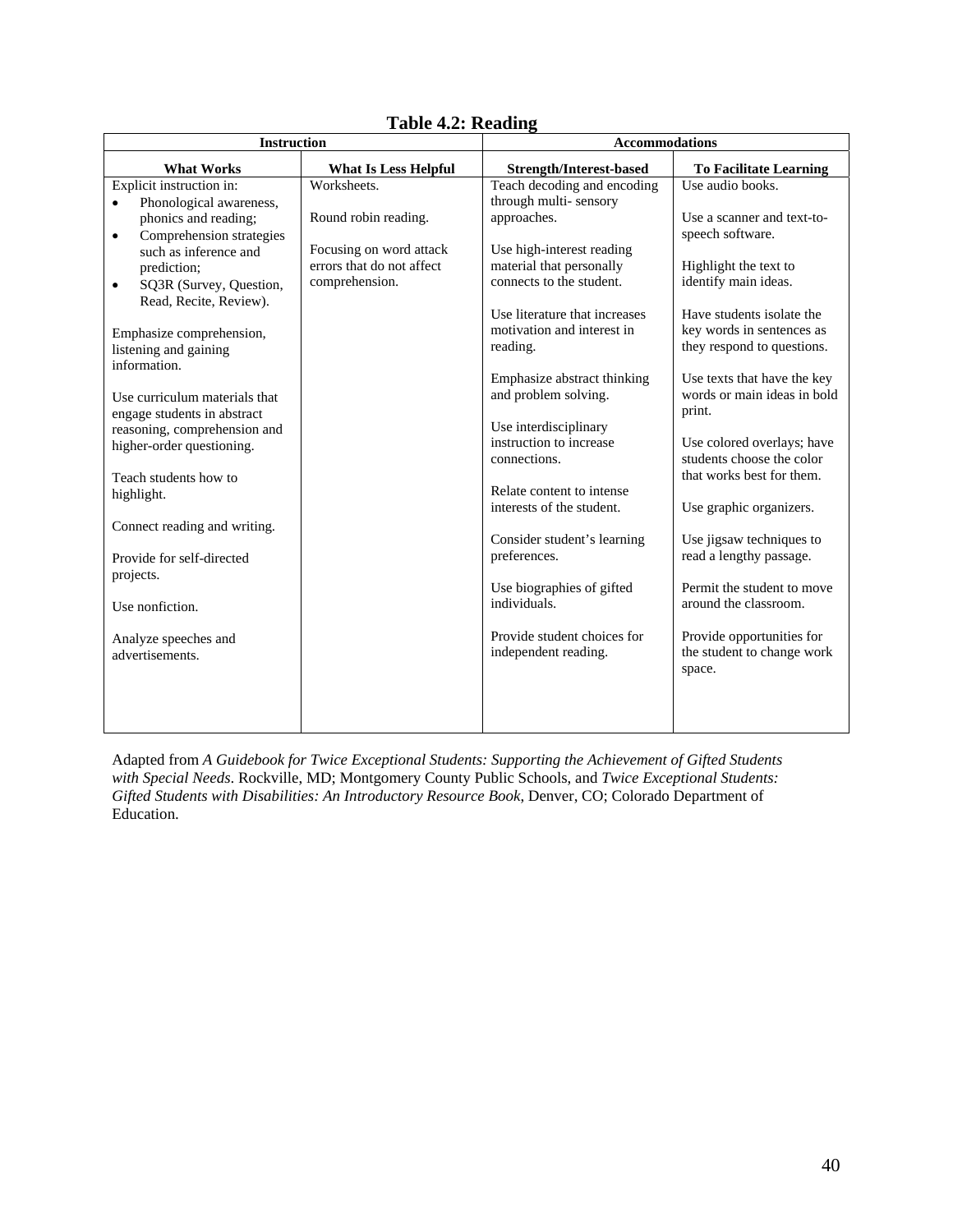|--|

| <b>Instruction</b>                                                                                                                                        |                                               | <b>Accommodations</b>                                                                                                                    |                                                                                         |  |
|-----------------------------------------------------------------------------------------------------------------------------------------------------------|-----------------------------------------------|------------------------------------------------------------------------------------------------------------------------------------------|-----------------------------------------------------------------------------------------|--|
| <b>What Works</b>                                                                                                                                         | <b>What Is Less Helpful</b>                   | <b>Strength/Interest-based</b>                                                                                                           | <b>To Facilitate Learning</b>                                                           |  |
| Teach math as the science of<br>patterns:                                                                                                                 | Practicing incorrectly.                       | Capitalize on the student's visual<br>strength, need for tactile stimulation                                                             | Reduce the number of problems.                                                          |  |
| Making patterns;<br>۰<br>Seeing patterns;<br>$\bullet$                                                                                                    | Focusing on pencil-and-paper<br>tasks.        | and movement.                                                                                                                            | Highlight the math sign.                                                                |  |
| Extending patterns.<br>$\bullet$                                                                                                                          | Repetition and remediation.                   | Use manipulatives and model their<br>use. Use commercial, teacher-made                                                                   | Provide additional space on<br>worksheets.                                              |  |
| Make connections across math,<br>the curriculum and the real<br>world.                                                                                    | Watering down the<br>mathematical vocabulary. | and student-made manipulatives.<br>Use Cuisenaire rods or blocks for<br>patterns. Use cut paper or a tile                                | Chunk the work.                                                                         |  |
| Teach skills within concepts.                                                                                                                             | More is not always better.                    | floor for proportions.<br>Use body movement to teach                                                                                     | Cut the worksheet into thirds.<br>Have the student complete one-<br>third at a time.    |  |
| Teach number sense through 12th<br>grade.                                                                                                                 | Reliance on pencil-and-paper<br>assessments.  | symmetry.<br>Create a human number line to                                                                                               | Place the worksheet into a<br>manila folder with the top of the                         |  |
| Develop problem-solving skills.                                                                                                                           | Copying from the text or board.               | teach operations.                                                                                                                        | folder cut into thirds. The<br>student opens the first flap and                         |  |
| Pre-assess mastery of<br>mathematical categories such as                                                                                                  | Lengthy assignments.                          | Use real mathematical vocabulary<br>terms. Adjust the definitions and                                                                    | completes the work, then opens<br>the second flap, etc.                                 |  |
| decimals, fractions, whole<br>numbers, statistics and<br>probability.                                                                                     | Focus only on computation.<br>Focus on speed. | scaffold the definitions as the<br>student acquires new skills.                                                                          | Use the prompts: First,<br>Then, This and Finally                                       |  |
| Pre-assess mastery of<br>mathematical benchmarks.                                                                                                         |                                               | Provide concrete opportunities to<br>engage the student's cognitive<br>strengths. Twice exceptional<br>students can think; however, they | First engage in math through use<br>of manipulatives, then move to<br>pencil and paper. |  |
| Provide very specific, deliberate<br>directions.                                                                                                          |                                               | need something to hold onto and<br>control.                                                                                              | Use technology.                                                                         |  |
| Use the board effectively. Start at<br>the left and use it in an organized                                                                                |                                               | Provide novelty and challenge<br>rather than repetition and                                                                              | Use calculators.                                                                        |  |
| fashion.                                                                                                                                                  |                                               | remediation.                                                                                                                             | Have students build three-<br>dimensional models of math                                |  |
| Have high expectations. Students<br>often know more math than they<br>are capable of putting into words.                                                  |                                               | Use games for composing and<br>decomposing numbers, teaching<br>attributes, solving problems and<br>logic.                               | concepts.                                                                               |  |
| Communicate the mathematical<br>goal for the lesson. Emphasize<br>communication and reflection.                                                           |                                               |                                                                                                                                          |                                                                                         |  |
| Assign one good open-ended<br>problem for homework. One<br>good problem is more effective,<br>challenging and motivating than<br>a page of rote problems. |                                               |                                                                                                                                          |                                                                                         |  |
| Focus on accuracy and<br>understanding.                                                                                                                   |                                               |                                                                                                                                          |                                                                                         |  |
| Use alternate ways of assessing<br>mastery.                                                                                                               |                                               |                                                                                                                                          |                                                                                         |  |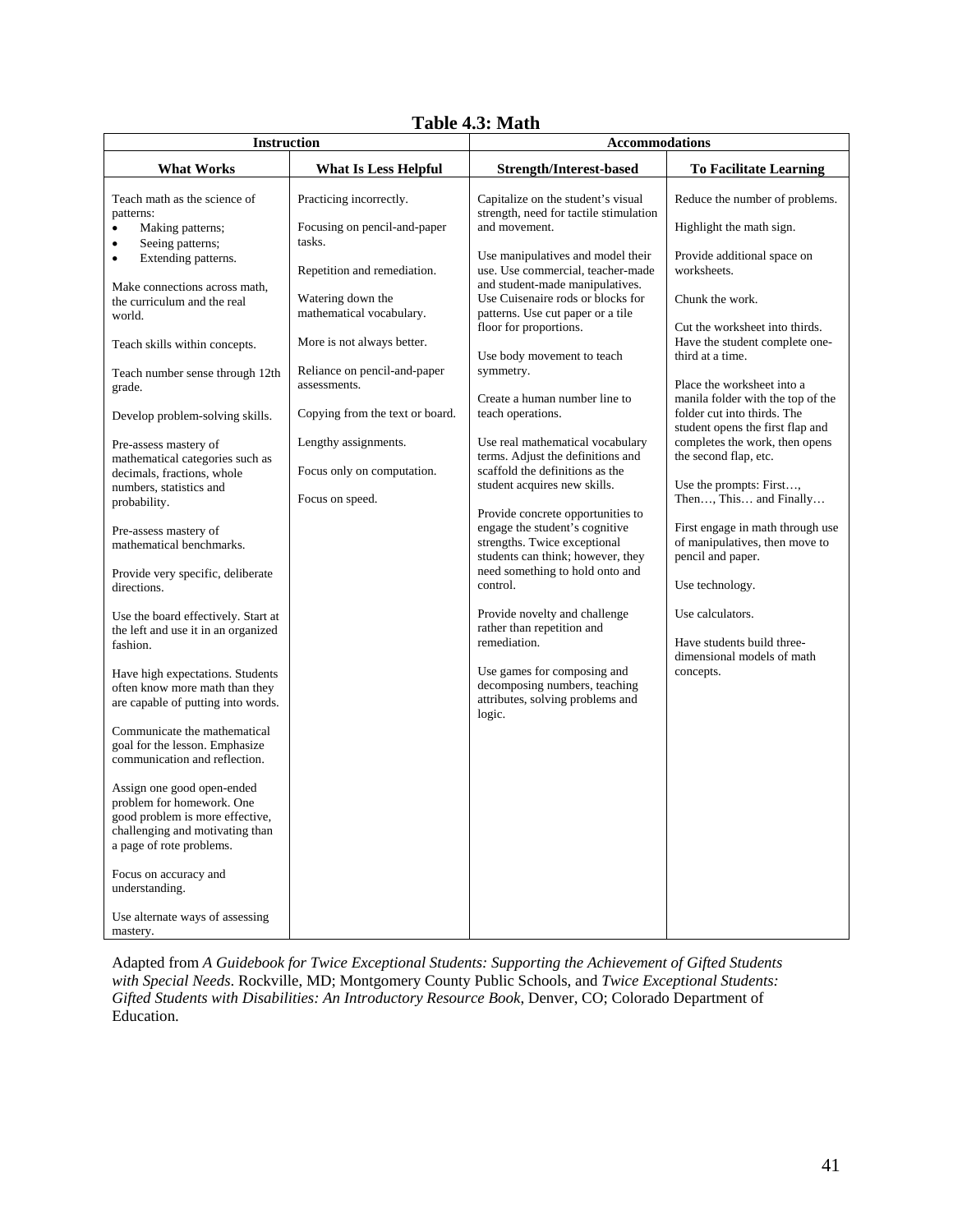| <b>Instruction</b>                                                     |                                 | тамс <del>1</del> .4. утпин <u>е</u><br><b>Accommodations</b>           |                                                              |
|------------------------------------------------------------------------|---------------------------------|-------------------------------------------------------------------------|--------------------------------------------------------------|
| <b>What Works</b>                                                      | <b>What Is Less Helpful</b>     | <b>Strength/Interest-based</b>                                          | <b>To Facilitate Learning</b>                                |
| Teach students to use graphic                                          | Lengthy writing assignments.    | Plan assignments based on student                                       | Use assistive technology                                     |
| organizers such as webs,                                               |                                 | interests and preferences.                                              | software to brainstorm and                                   |
| flowcharts and storyboards.                                            | Pencil-and-paper tasks.         |                                                                         | organize ideas.                                              |
| Teach students how to keep an                                          | Time limits.                    | Provide multiple tasks and allow<br>the student to choose from a menu   | Use charts and visuals.                                      |
| idea log. Do not correct the log                                       |                                 | of challenging options.                                                 |                                                              |
| for spelling and grammar.                                              | Emphasis on handwriting.        |                                                                         | Use computer word processing,                                |
|                                                                        |                                 | Use authentic audiences. Write for                                      | spell check, thesaurus and                                   |
| Use rubrics to evaluate written                                        | Writing assignments that lack a | a purpose. The written assignment,                                      | grammar check.                                               |
| assignments.                                                           | purpose.                        | then, is connected to a real issue<br>and presented to a real audience. | Use step-by-step written                                     |
| Provide the rubric prior to giving                                     |                                 | For example, students research a                                        | directions.                                                  |
| an assignment.                                                         |                                 | dangerous intersection in the                                           |                                                              |
|                                                                        |                                 | community, collect data and                                             | Use story starters.                                          |
| Teach students to evaluate their<br>own work using the rubric.         |                                 | prepare a report to present to city<br>council.                         | Use larger print.                                            |
|                                                                        |                                 |                                                                         |                                                              |
| Provide explicit instruction in                                        |                                 | Have students develop story starters                                    | Have the student dictate a                                   |
| learning strategies such as                                            |                                 | for later use.                                                          | writing assignment for someone                               |
| DEFENDS: "Decide on goals and                                          |                                 |                                                                         | to scribe.                                                   |
| theme, Estimate main ideas and<br>details, Figure the best order of    |                                 |                                                                         | Provide mechanical pencils and                               |
| main ideas and details, Express                                        |                                 |                                                                         | pencil grips.                                                |
| the theme in the first sentence,                                       |                                 |                                                                         |                                                              |
| Note each main idea and                                                |                                 |                                                                         | Use technology.                                              |
| supporting points, Drive home the<br>message in the last sentence,     |                                 |                                                                         | Use paper with raised lines.                                 |
| Search for errors and correct"                                         |                                 |                                                                         |                                                              |
| (Ellis, 1993).                                                         |                                 |                                                                         | Use gel pens on black or colored                             |
|                                                                        |                                 |                                                                         | paper.                                                       |
| Teach students how to plan an<br>assignment and break it into parts.   |                                 |                                                                         | Change the texture of the                                    |
| Estimate how long each part will                                       |                                 |                                                                         | writing surface.                                             |
| take. Recognize the student for                                        |                                 |                                                                         |                                                              |
| accomplishments after each part                                        |                                 |                                                                         | Allow the student to first                                   |
| is completed, to encourage                                             |                                 |                                                                         | audiotape essays and                                         |
| success. When completed,<br>determine how long the task                |                                 |                                                                         | assignments.                                                 |
| actually took.                                                         |                                 |                                                                         | Allow students to create visuals,                            |
|                                                                        |                                 |                                                                         | pictures or storyboards of the                               |
| Focus on one to two problem                                            |                                 |                                                                         | "movie in their mind."                                       |
| areas at a time when giving<br>critical feedback, rather than          |                                 |                                                                         | Allow students to demonstrate                                |
| marking every error in grammar,                                        |                                 |                                                                         | their ideas in a variety of ways.                            |
| syntax and spelling.                                                   |                                 |                                                                         |                                                              |
|                                                                        |                                 |                                                                         | Provide scripts that teach what                              |
| Focus on writing as a process of<br>drafting and revision in the "real |                                 |                                                                         | should go into a written<br>assignment (Lovecky, 2004):      |
| world." Weaknesses in grammar                                          |                                 |                                                                         | Model the use of the                                         |
| and spelling are only problematic                                      |                                 |                                                                         | script;                                                      |
| when students cannot or do not                                         |                                 |                                                                         | Coach the student in its<br>$\bullet$                        |
| proofread, edit and re-write.                                          |                                 |                                                                         | use:                                                         |
|                                                                        |                                 |                                                                         | Monitor the student's use;<br>$\bullet$<br>Provide feedback. |

## **Table 4.4: Writing**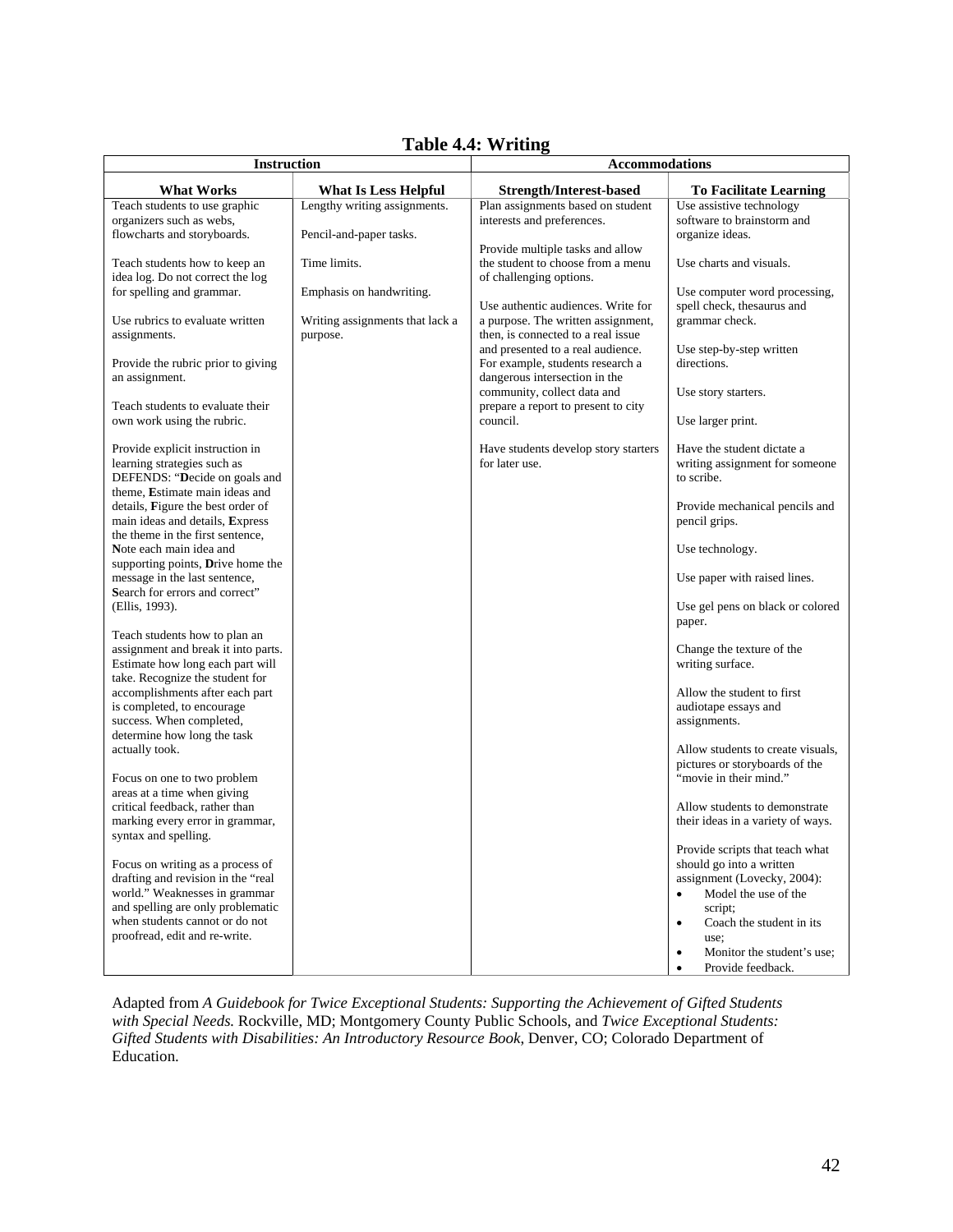|  |  |  | <b>Table 4.5: Organization</b> |
|--|--|--|--------------------------------|
|--|--|--|--------------------------------|

| <b>Instruction</b>                                                                                                                                                                                                                                                                                                                                                                                                                  |                                                                      | <b>Accommodations</b>                                                                                                                                                                                                                                                                                      |                                                                                                                                                                                                                                                                                                                                                                         |
|-------------------------------------------------------------------------------------------------------------------------------------------------------------------------------------------------------------------------------------------------------------------------------------------------------------------------------------------------------------------------------------------------------------------------------------|----------------------------------------------------------------------|------------------------------------------------------------------------------------------------------------------------------------------------------------------------------------------------------------------------------------------------------------------------------------------------------------|-------------------------------------------------------------------------------------------------------------------------------------------------------------------------------------------------------------------------------------------------------------------------------------------------------------------------------------------------------------------------|
| <b>What Works</b>                                                                                                                                                                                                                                                                                                                                                                                                                   | <b>What Is Less Helpful</b>                                          | Strength/Interest-based                                                                                                                                                                                                                                                                                    | <b>To Facilitate Learning</b>                                                                                                                                                                                                                                                                                                                                           |
| Provide explicit instruction in<br>time management.                                                                                                                                                                                                                                                                                                                                                                                 | Assuming the student has<br>effective organizational<br>skills.      | Present planning visually to the<br>student as a timeline, graphic,<br>picture schedule or other visual                                                                                                                                                                                                    | Have the student use a visual<br>daily schedule.                                                                                                                                                                                                                                                                                                                        |
| Use simple, short directions.                                                                                                                                                                                                                                                                                                                                                                                                       | Assuming the lack of                                                 | support.                                                                                                                                                                                                                                                                                                   | Chunk learning into<br>manageable subtasks.                                                                                                                                                                                                                                                                                                                             |
| Use timelines to help students<br>understand how long a task will<br>take. Scaffold their<br>understanding. Begin by<br>breaking down the task by class<br>period, then by week, etc.<br>Send written communications<br>home to parents about<br>deadlines. Use e-mail if<br>available to parents.<br>Teach students to break down<br>tasks and to talk through the<br>steps. Encourage students to<br>use "self-talk" as they work | productivity is due to student<br>laziness or lack of<br>motivation. | Present lecture notes visually to<br>the student.<br>Use visual instructional formats<br>such as models, Venn<br>diagrams, webs, flowcharts and<br>other graphic organizers.<br>Provide study guides that help<br>the student locate information<br>and answers.<br>Use assignment notebooks.<br>Use PDAs. | Provide time at the end of the<br>day or class period for<br>students to get organized.<br>Have the student use a day<br>planner, electronic organizer<br>or visual schedule.<br>Color subject materials. For<br>instance, math is red. The<br>book cover, math folder, and<br>compartment for turning in<br>math work are all red.<br>Align the subject color coding   |
| though a task.<br>Teach note-taking using two<br>column notes (Pauk) to reduce<br>confusion caused by inability to<br>sequentially organize<br>information.<br>Provide direct instruction in<br>learning strategies to improve<br>note-taking, such as LINKS:<br>"Listen, Identify key words,<br>Note Key words and Stack                                                                                                           |                                                                      | Post assignments in the<br>classroom in the same place<br>daily, or tape record the<br>assignments. Check first daily<br>then weekly to ensure the<br>student has recorded the<br>assignment in his/her notebook.                                                                                          | to the student's class schedule.<br>For example, first period math<br>is blue; second period<br>language arts is red.<br>Have the student organize.<br>his/her locker according to the<br>schedule and color-coding.<br>Have the student create a<br>mnemonic to assist in<br>remembering the order of<br>classes. Or use school colors<br>or the flag colors to assist |
| information into outline form"<br>(Deschler, Ellis & Lenz, 1996).<br>Offer students a variety of<br>organizational options, and<br>encourage them to choose some                                                                                                                                                                                                                                                                    |                                                                      |                                                                                                                                                                                                                                                                                                            | memory, such as first period<br>red, second period white, third<br>period blue.<br>Review and practice time<br>management in real situations                                                                                                                                                                                                                            |
| that match their learning style.<br>There is no one "best" way to<br>organize.                                                                                                                                                                                                                                                                                                                                                      |                                                                      |                                                                                                                                                                                                                                                                                                            | to increase generalization.<br>Involve the student in the<br>organizational structure of the                                                                                                                                                                                                                                                                            |
| Create guided opportunities for<br>students to develop planning,<br>organizational and time-<br>management skills, such as                                                                                                                                                                                                                                                                                                          |                                                                      |                                                                                                                                                                                                                                                                                                            | classroom, such as crossing<br>off tasks on the class schedule<br>after they are completed.                                                                                                                                                                                                                                                                             |
| having students help plan the<br>itinerary for a field trip or<br>schedule an open house or<br>other school event.                                                                                                                                                                                                                                                                                                                  |                                                                      |                                                                                                                                                                                                                                                                                                            | Pair an organized student with<br>one who is less organized. Be<br>sure that each has a strength to<br>offer to the project. Each one<br>contributes.                                                                                                                                                                                                                   |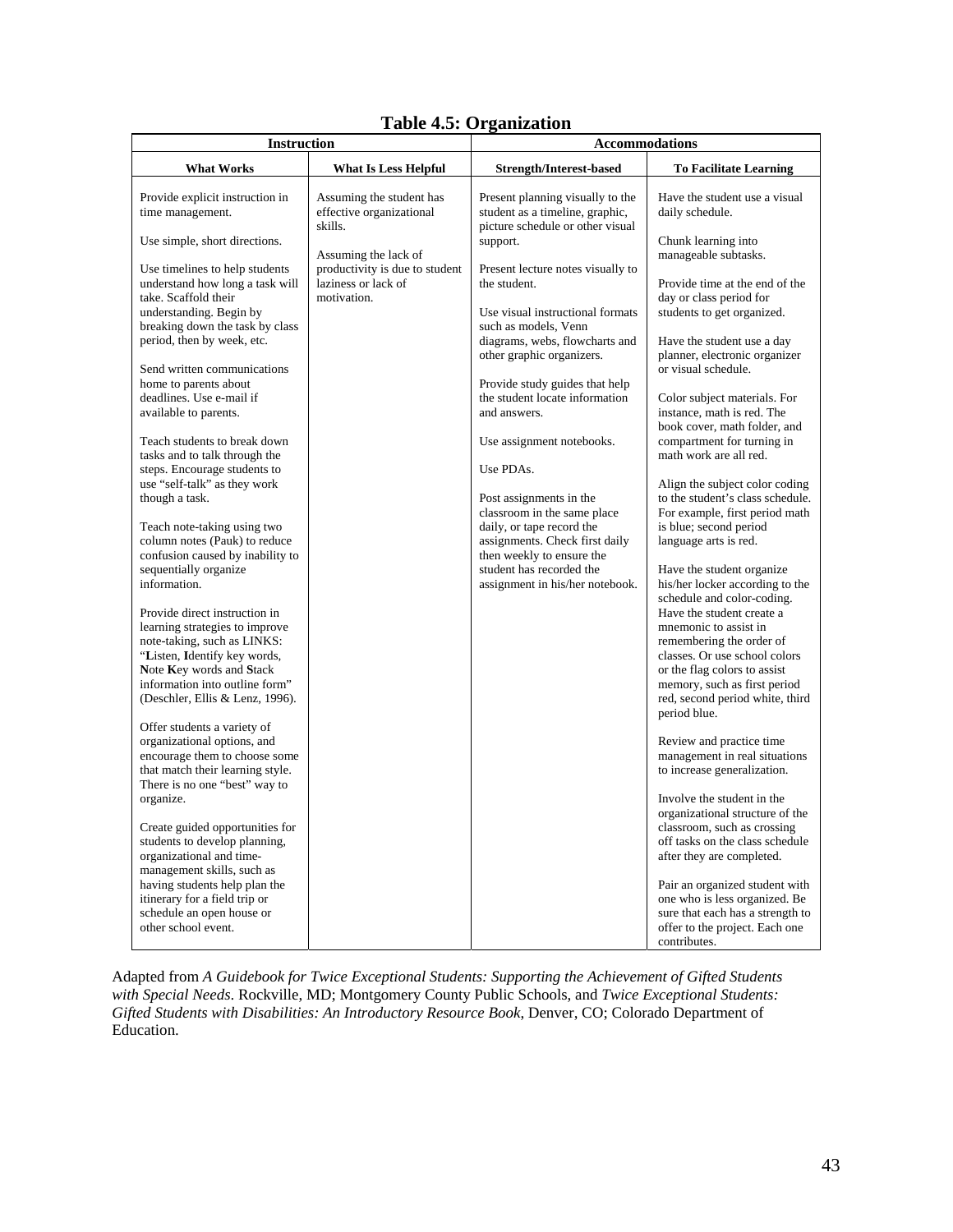## **Table 4.6: Processing**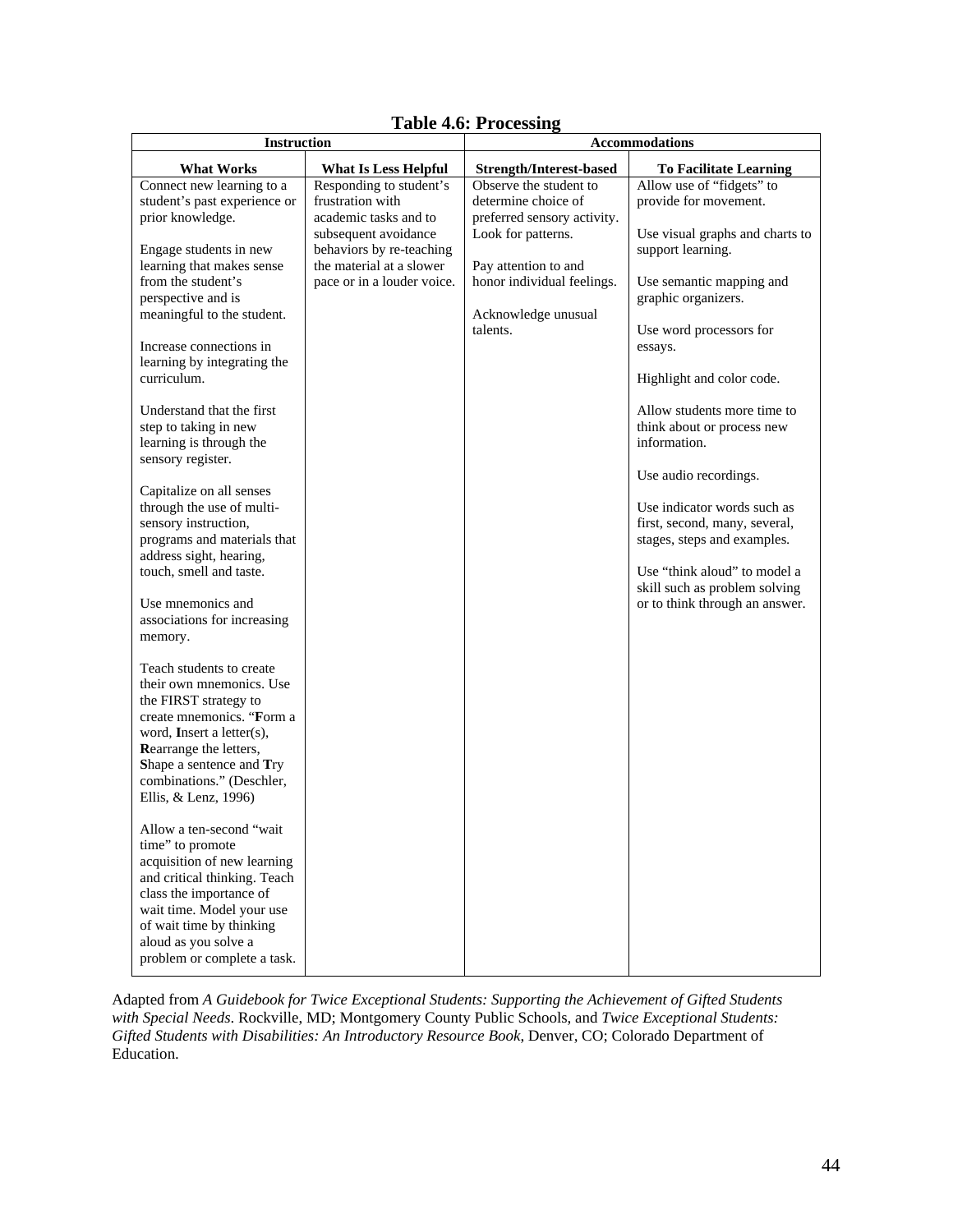## **Table 4.7: Metacognition**

| <b>Instruction</b>                                                                                                                                                                                                                                                                                                                                                                                                                                                                                                                                                                                                                                                                                                                                                                                                                                                                                                                                                                                                                                                                                                                                                                                                                                                                                                                                                                                                                                                                                                                                  |                                                                                               | <b>Accommodations</b>                                                                                                                                                                                                                                                                                                                                                                                                                                                                                                                                                                                                                                                                                                                                |                                                                                                                                                                                                                                                                                                                                                                                                                                                                                                                                                                                                                                                                                     |
|-----------------------------------------------------------------------------------------------------------------------------------------------------------------------------------------------------------------------------------------------------------------------------------------------------------------------------------------------------------------------------------------------------------------------------------------------------------------------------------------------------------------------------------------------------------------------------------------------------------------------------------------------------------------------------------------------------------------------------------------------------------------------------------------------------------------------------------------------------------------------------------------------------------------------------------------------------------------------------------------------------------------------------------------------------------------------------------------------------------------------------------------------------------------------------------------------------------------------------------------------------------------------------------------------------------------------------------------------------------------------------------------------------------------------------------------------------------------------------------------------------------------------------------------------------|-----------------------------------------------------------------------------------------------|------------------------------------------------------------------------------------------------------------------------------------------------------------------------------------------------------------------------------------------------------------------------------------------------------------------------------------------------------------------------------------------------------------------------------------------------------------------------------------------------------------------------------------------------------------------------------------------------------------------------------------------------------------------------------------------------------------------------------------------------------|-------------------------------------------------------------------------------------------------------------------------------------------------------------------------------------------------------------------------------------------------------------------------------------------------------------------------------------------------------------------------------------------------------------------------------------------------------------------------------------------------------------------------------------------------------------------------------------------------------------------------------------------------------------------------------------|
| <b>What Works</b>                                                                                                                                                                                                                                                                                                                                                                                                                                                                                                                                                                                                                                                                                                                                                                                                                                                                                                                                                                                                                                                                                                                                                                                                                                                                                                                                                                                                                                                                                                                                   | <b>What Is Less Helpful</b>                                                                   | <b>Strength/Interest-based</b>                                                                                                                                                                                                                                                                                                                                                                                                                                                                                                                                                                                                                                                                                                                       | <b>To Facilitate Learning</b>                                                                                                                                                                                                                                                                                                                                                                                                                                                                                                                                                                                                                                                       |
| Teach metacognition as the<br>awareness and understanding of<br>one's thinking and cognitive<br>processes, or "thinking about<br>your thinking." Help students to<br>become more conscious of their<br>metacognition.<br>Think aloud through a cognitive<br>task, and model the use of self-<br>talk as you teach a lesson, skill or<br>solve a problem. Explain the<br>benefit of using self-talk in<br>planning, monitoring and re-<br>planning learning strategies.<br>Script the steps for thinking<br>through a new skill, problem or<br>completion of a task.<br>Involve the student in<br>$\bullet$<br>scripting these steps.<br>Teach students to create a<br>$\bullet$<br>mnemonic for remembering<br>the steps to a script.<br>Model the new skill for the<br>$\bullet$<br>student by thinking aloud<br>through the steps and acting<br>them out.<br>Have students role-play<br>$\bullet$<br>using the skill by thinking<br>aloud through the steps and<br>acting them out.<br>Coach students through the<br>$\bullet$<br>role-play to reach a positive<br>outcome.<br>Provide student feedback<br>$\bullet$<br>and encourage use of the<br>skill throughout the day.<br>Teach students to recognize<br>$\bullet$<br>when they have lost focus.<br>"Teach them to focus on such as<br>talking to oneself about the task,<br>dividing the task into smaller<br>parts and doing each part in a<br>short time saying the directions<br>sub-vocally as the task is done"<br>(Lovecky, 2004).<br>Teach students to evaluate their<br>own work. | Assuming the student can think<br>through problems to reach a<br>solution or complete a task. | Describe self-talk to the student as<br>"running a movie through your<br>head," "bubble talk" or "comic strip<br>talk."<br>Begin by using self-talk to<br>accomplish small tasks that the<br>student desires to accomplish.<br>Provide the student a menu from<br>which to choose.<br>Teach metacognition by building on<br>an area of strength or intense<br>interest. As the student becomes<br>proficient, teach him/her to use self-<br>talk to overcome problems: STOP -<br>THINK - ACT.<br>Encourage the student to use self-<br>talk during daily interactions and<br>tasks.<br>Discuss the use of self-talk<br>(metacognition) periodically with<br>the student.<br>Provide positive feedback.<br>Reinforce student use of<br>metacognition. | Use the "bubble talk" signal<br>(pointing to your head) to prompt<br>the student to think aloud through<br>the steps the task demands or the<br>problem requires.<br>Scaffold the use of self-talk by<br>having the student think through a<br>small, desirable task; build to an<br>in-class task; and then apply to a<br>larger task.<br>Use "wait time" to allow students<br>to be more metacognitive.<br>Use the "think, pair, share"<br>strategy when asking questions, to<br>increase individual think time.<br>When presenting a completed<br>project, ask the student to reflect<br>on what went well, what didn't<br>work so well and what he/she<br>would do differently. |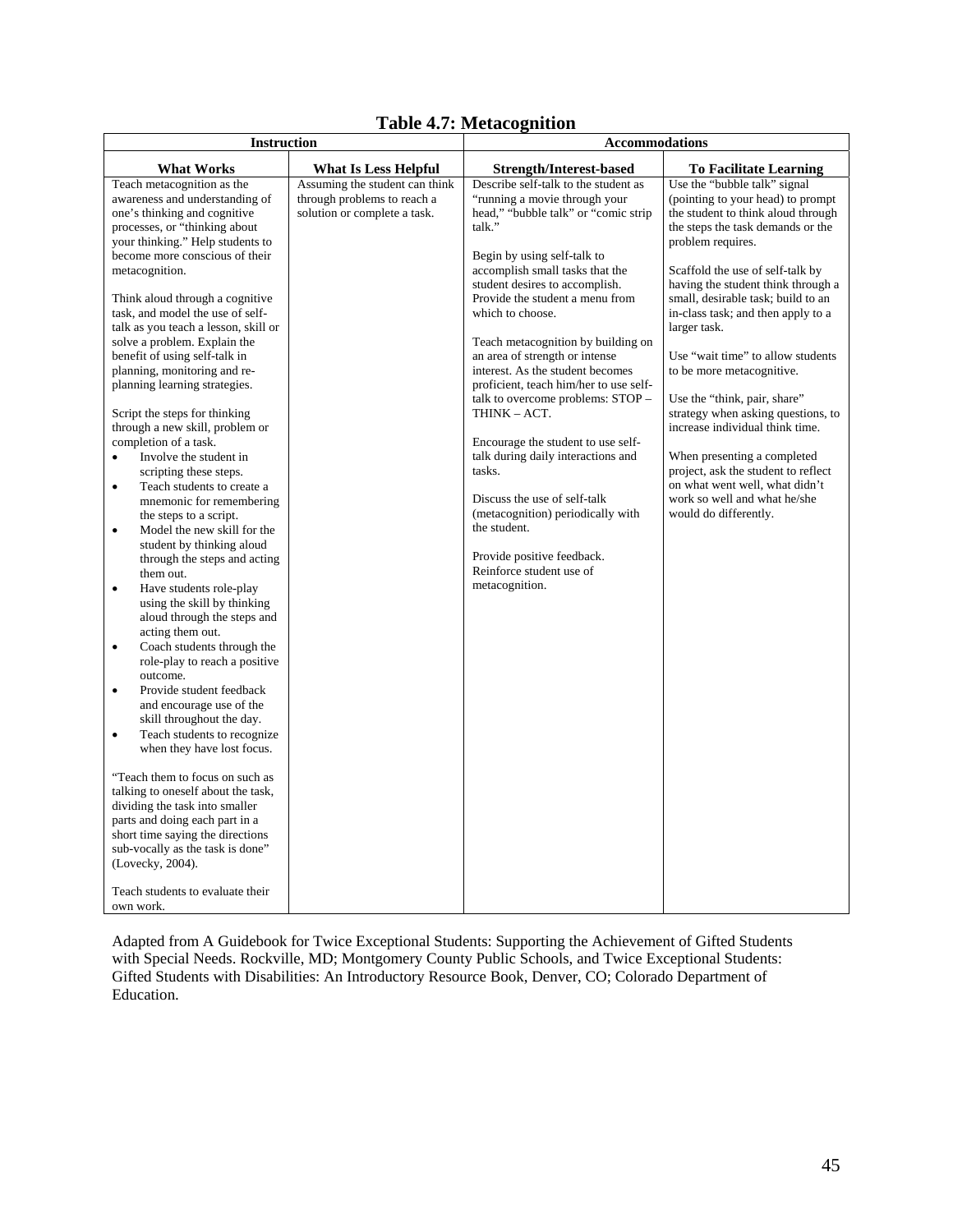| <b>Instruction</b>                                                                                                                                                                                                                                                                                              |                                                                                                                                                                                                                               | <b>Accommodations</b>                                                                                                                                                                                                                                     |                                                                                                                                                                                                                                                              |
|-----------------------------------------------------------------------------------------------------------------------------------------------------------------------------------------------------------------------------------------------------------------------------------------------------------------|-------------------------------------------------------------------------------------------------------------------------------------------------------------------------------------------------------------------------------|-----------------------------------------------------------------------------------------------------------------------------------------------------------------------------------------------------------------------------------------------------------|--------------------------------------------------------------------------------------------------------------------------------------------------------------------------------------------------------------------------------------------------------------|
| <b>What Works</b>                                                                                                                                                                                                                                                                                               | <b>What is Less Helpful</b>                                                                                                                                                                                                   | <b>Strength/Interest Based</b>                                                                                                                                                                                                                            | <b>To Facilitate Learning</b>                                                                                                                                                                                                                                |
| Teach knowledge of oneself,<br>including learning preferences and<br>interests. Teach students to value<br>individual differences.<br>Help students deal with fear of<br>failure, fear of success,<br>procrastination and anxiety.                                                                              | Focusing on the topography of<br>the behavior or what it "looks<br>like."<br>Designing interventions that<br>address the behavior's<br>topography rather than the need<br>or function the behavior serves<br>for the student. | Involve the student in the<br>functional assessment problem-<br>solving process.<br>Break a goal down into successive<br>approximations or incremental<br>steps. Reinforce the student after<br>he/she reaches each small step<br>toward the larger goal. | Students with Asperger's<br>Syndrome may not be able to<br>read the social cues of a role-<br>play situation. Work with a<br>mirror, video camera and/or tape<br>recorder to role-play social skills<br>or scripts. Viewing provides<br>imitative exercises. |
| Help students understand that<br>mistakes are a part of the learning<br>process.                                                                                                                                                                                                                                |                                                                                                                                                                                                                               |                                                                                                                                                                                                                                                           | Use social stories to improve<br>social understanding.                                                                                                                                                                                                       |
| Teach knowledge and skills<br>necessary for managing potential<br>difficulties in learning, such as<br>perfectionism.<br>Recognize small                                                                                                                                                                        |                                                                                                                                                                                                                               |                                                                                                                                                                                                                                                           | Use self-monitoring to increase<br>on-task behavior and<br>productivity.<br>Use sharing circles to help<br>students express and deal with<br>emotions.                                                                                                       |
| accomplishments, to increase self-<br>esteem.                                                                                                                                                                                                                                                                   |                                                                                                                                                                                                                               |                                                                                                                                                                                                                                                           |                                                                                                                                                                                                                                                              |
| Teach students to use positive<br>self-talk.                                                                                                                                                                                                                                                                    |                                                                                                                                                                                                                               |                                                                                                                                                                                                                                                           |                                                                                                                                                                                                                                                              |
| Provide direct instruction in social<br>skills using concrete visual<br>approaches. Talking about<br>behavior is often not effective<br>(Neihart, 2000).                                                                                                                                                        |                                                                                                                                                                                                                               |                                                                                                                                                                                                                                                           |                                                                                                                                                                                                                                                              |
| Recognize that a student's<br>behavior is a form of<br>communication. Design<br>interventions that address the<br>purpose or function of the<br>behavior. Behaviors serve three<br>functions: to gain attention,<br>control or a tangible; to escape or<br>avoid; or to meet sensory needs.<br>(See Chapter 2). |                                                                                                                                                                                                                               |                                                                                                                                                                                                                                                           |                                                                                                                                                                                                                                                              |
| Use the problem-solving approach<br>to conduct a functional behavior<br>assessment, to determine what<br>purpose the behavior serves and<br>what need is being met. Design<br>interventions that match the<br>function.                                                                                         |                                                                                                                                                                                                                               |                                                                                                                                                                                                                                                           |                                                                                                                                                                                                                                                              |
| Involve students in collecting and<br>graphing data toward achieving a<br>goal.                                                                                                                                                                                                                                 |                                                                                                                                                                                                                               |                                                                                                                                                                                                                                                           |                                                                                                                                                                                                                                                              |
| Model appropriate responses to<br>mistakes, accidents and<br>challenging situations.                                                                                                                                                                                                                            |                                                                                                                                                                                                                               |                                                                                                                                                                                                                                                           |                                                                                                                                                                                                                                                              |

## **Table 4.8: Social-Emotional and Behavioral**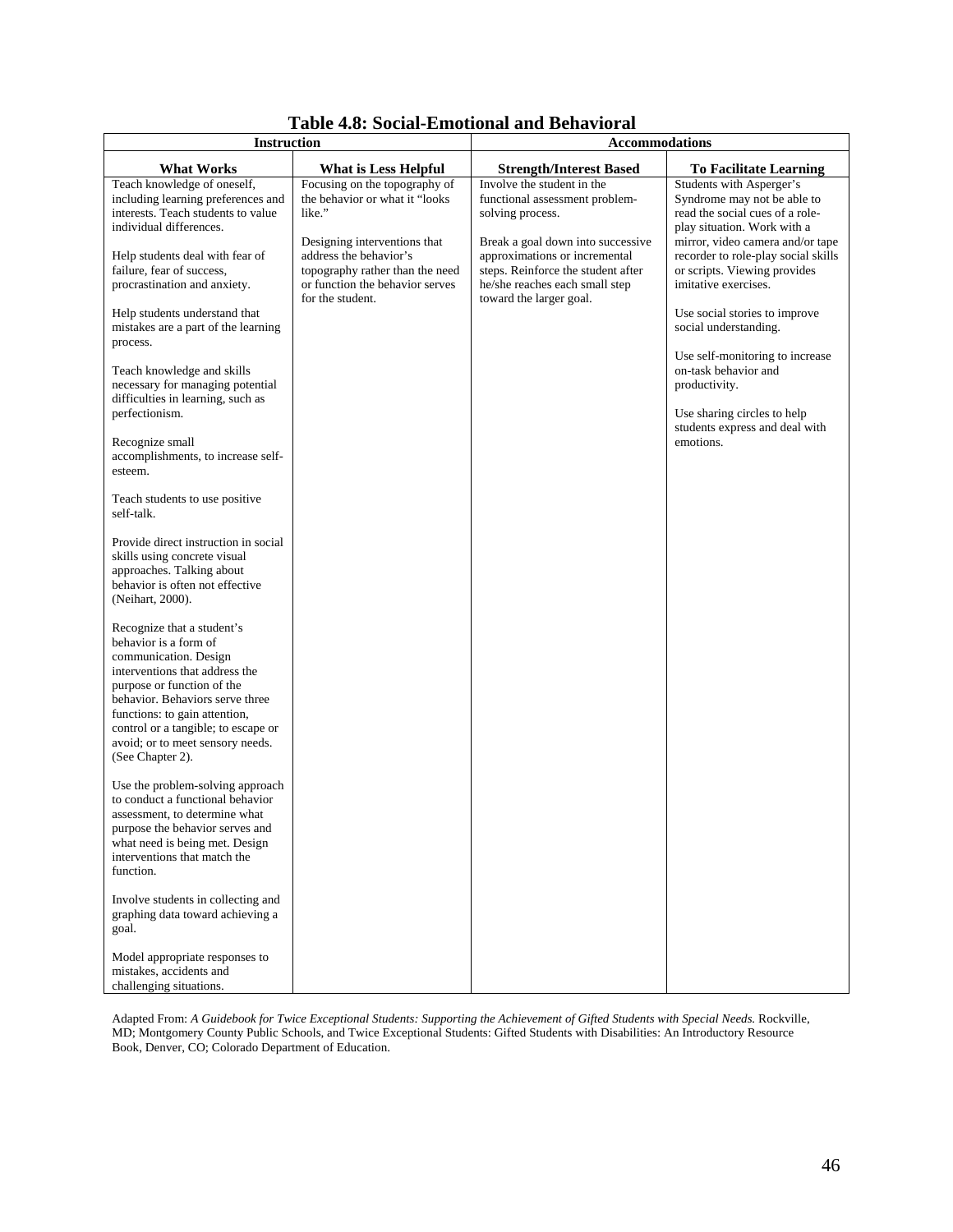**How can a teacher support, instill confidence and assist students who are twice exceptional so they may learn to discover their strengths, learn compensatory strategies and become self-advocates?**

Teachers can provide explicit instruction in the use of alternative strategies. **Strategy instruction provides students the ability to self-regulate their behavior, motivation and learning.** Through explicit instruction they become aware of their learning and come to know why, where and when to use specific strategies to overcome deficits. They are better able to identify and control the resources required to produce. They come to view themselves as successful individuals, increasing their willingness to use alternative strategies in the future and building the base for self-advocacy.

Through strategy instruction, students learn to identify and control the resources required to complete a task and come to change their beliefs or mental constructs regarding their ability to succeed through positive self-talk and evaluation.

There are two types of strategies, cognitive strategies (thinking about the task or problem) and metacognitive strategies (thinking about thinking). Cognitive strategies assist students with tasks such as note taking or study skills. Metacognitive strategies assist with self-regulation such as planning and, if necessary, re-planning a project; monitoring work toward its successful completion; and evaluation.

**Many students who are both gifted and have disabilities have deficits in executive functioning, or the ability to attend to, organize and process information.** Some students may have difficulty planning a goal or task, taking action, monitoring their success and evaluating the plan. Others have problems with the concept of time and sequential tasks, making it difficult to follow directions, which leads to confusion. Still others may be overly distractible, impulsive and/or hyperactive, which adversely affects their ability to concentrate on a task. Regardless of the need, **students can be taught alternative strategies**. However, successful instruction in the use of alternate strategies begins with accurately matching the strategy to the student's academic or behavioral needs.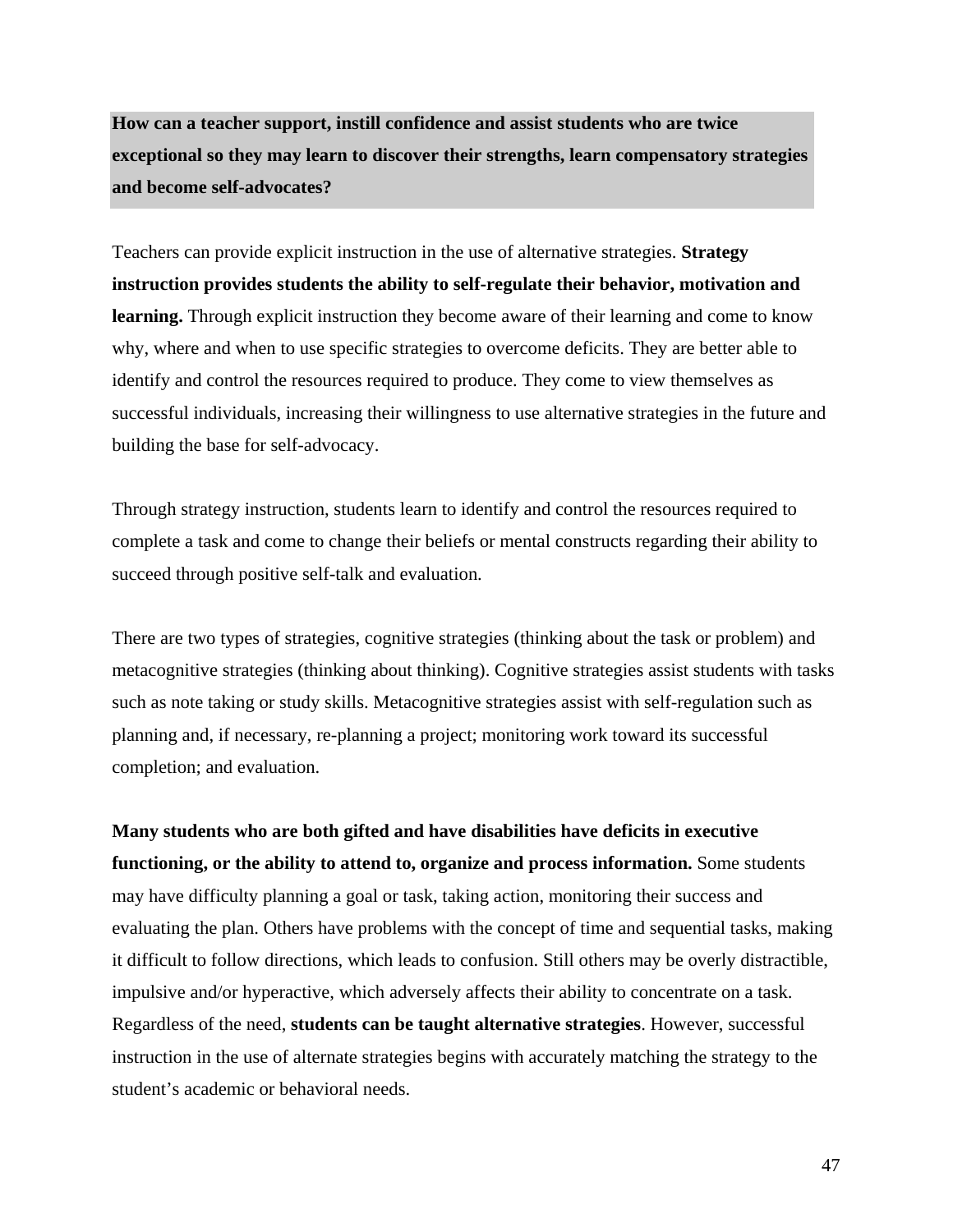*Spencer has difficulty judging how long a task will take and is often frustrated with schedules imposed upon him. Fran's creativity is underdeveloped. Although she can articulate an elaborate story, she struggles to produce a written product. Russ has the ability to succeed academically but lacks the internal motivation and skills to set a long-term goal and implement an action plan for achieving his goal.* 

*Each of these students benefits from explicit instruction in the use of alternative strategies. Spencer needs a visual schedule and a social story so that he can remain in control of his time and transition from one academic task to another.* 

**Table 4.9: Detail from Table 4.10: Instructional Strategies and Interventions to Increase Self-Regulation and Enhance Motivation** 

| <b>Strategy</b>       | <b>Description of Strategy</b>                                                                                                                                                                                    | Why Appropriate for Students Who                                                                                                                                                                                                                     |
|-----------------------|-------------------------------------------------------------------------------------------------------------------------------------------------------------------------------------------------------------------|------------------------------------------------------------------------------------------------------------------------------------------------------------------------------------------------------------------------------------------------------|
| <b>Social Stories</b> | Social stories (Carol Gray) are short<br>written scripts that assist a student in<br>performing in a social situation.<br>Students must be taught how to use<br>their social story with coaching and<br>feedback. | <b>Are Twice Exceptional?</b><br>Students who are twice exceptional may<br>have difficulty understanding the social<br>cues of a given situation. Social stories<br>provide a context from which to interact<br>in more socially acceptable manners. |

*Strategy instruction would enable Spencer to self-regulate his time and talk himself through the frustrations he experiences when he has to move to another task. Fran can verbalize her creative endeavors but requires a learning strategy to express herself in writing. She needs explicit instruction in working through the steps of producing a written product. Russ requires explicit instruction in setting goals. Instruction for Russ consists of social skills training in setting goals and the use of a visual goal-setting tool.* 

"Twice exceptional students' learning challenges often emanate from a series of neurological twists and turns as messages try to make their way to the brain from the original stimulus. By the same token, many students labeled as having a learning disability do not actually have neurological implications. Such students would better be labeled as "learning strategies disabled" because their academic outcomes can improve dramatically when they learn to use appropriate compensation strategies" (Winnebrenner, 2004).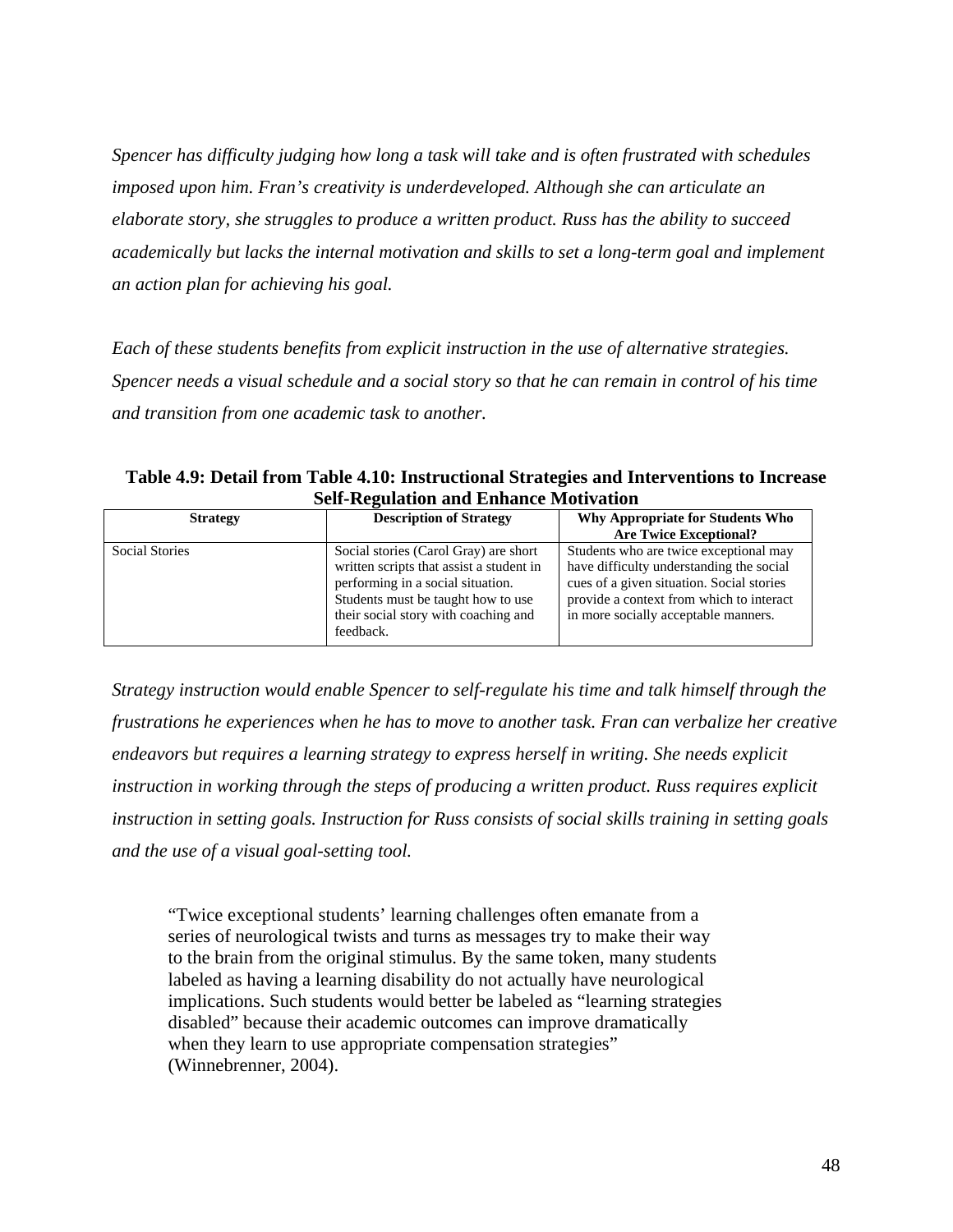## **"What skills do learners need to take control of their learning and get past the reluctance to produce?"**

Reis, McGuire and Neu (2000) found that interventions in teaching students to think about their thinking and engage in self-reflection and questioning were particularly important for successful learning. When students developed individual sets of strategies for learning, they were able to achieve at high levels. Students in the Reis study reported:

"If I have a list of terms or subcategories to learn I usually use mnemonics. Using the first letter of each one I make up a little saying or something like that to see if it spells a word; I'll use that. It depends on what I am trying to learn. I think I've found what works for me."

"I check in the margins those things in the text that I think are important. Then I go back, and I write a question out for what was discussed, and then in my own words I answer it underneath and that way I can quiz myself."

As noted in this study, students who are able to take control of their own learning through the use of self-regulation strategies become more confident learners. Students who are able to selfinstruct, set goals and monitor and recognize their successes are motivated to work past challenges to learning.

Table 4.10 outlines instructional strategies educational teams may use to enhance a student's self-regulation and motivation. These strategies are explained in detail later in this chapter.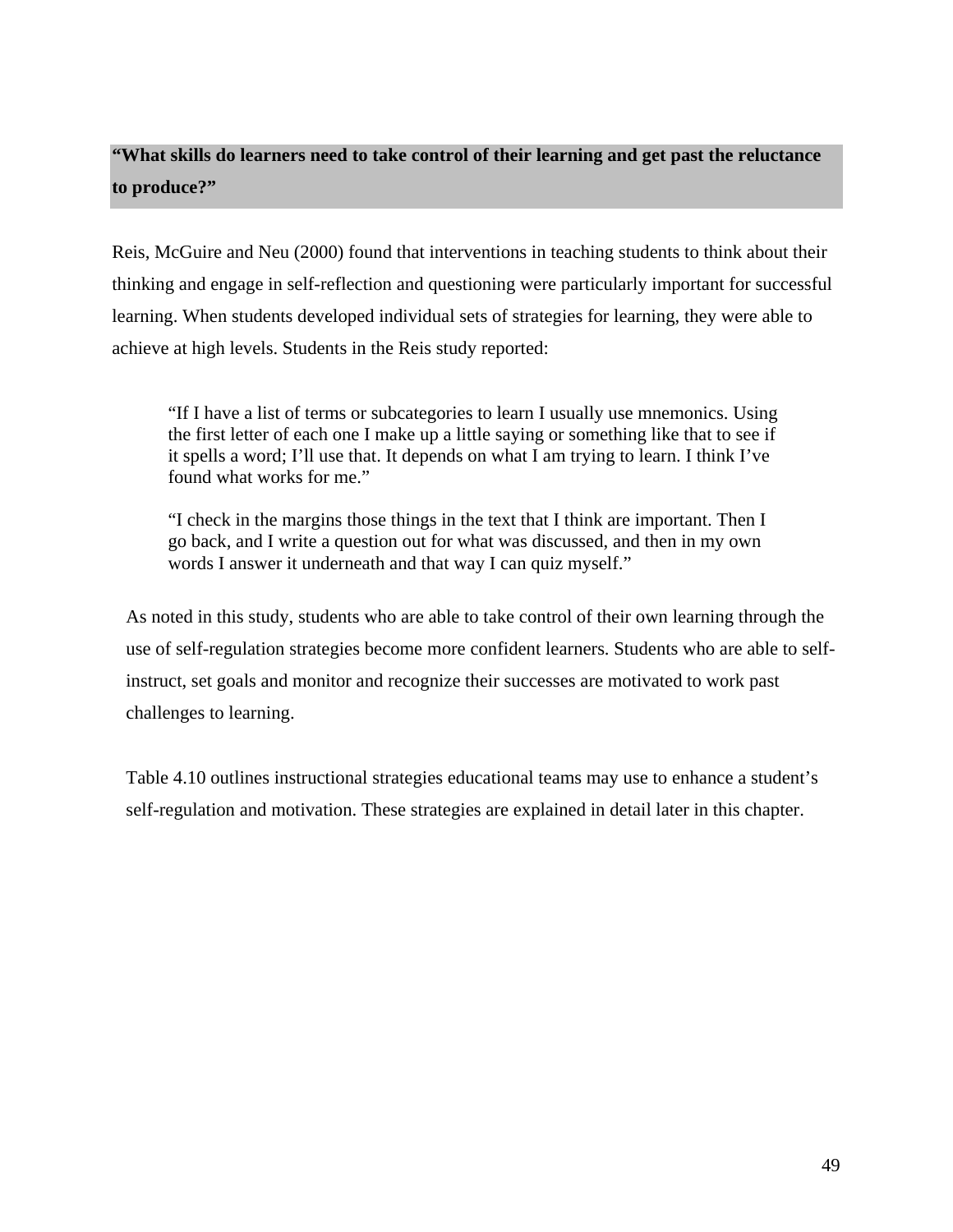#### **Table 4.10: Instructional Strategies and Interventions to Increase Self-Regulation and Enhance Motivation**

| <b>Strategy</b>                 | <b>Description of Strategy</b>                                                                                                                                                                                                                                | Why Appropriate for Students Who<br><b>Are Twice Exceptional?</b>                                                                                                                                                                                                                                                                                               |
|---------------------------------|---------------------------------------------------------------------------------------------------------------------------------------------------------------------------------------------------------------------------------------------------------------|-----------------------------------------------------------------------------------------------------------------------------------------------------------------------------------------------------------------------------------------------------------------------------------------------------------------------------------------------------------------|
| <b>Explicit Instruction</b>     | A clear, structured approach for<br>teaching a skill. Teachers follow<br>specific steps before, during and after<br>instruction. Pre-assessment is used to<br>determine mastery of standards,<br>benchmarks and indicators. See<br>Figure 4.1 for a template. | Students who are twice exceptional often<br>have difficulty following directions<br>and/or understanding words or concepts.<br>This structured approach reduces the<br>chance of misunderstanding. Pre-<br>assessments allow teachers to identify<br>strength-based accommodations, "buying<br>time" for accelerated or advanced<br>learning.                   |
| Learning Strategies Instruction | Provides systematic, organized, step-<br>by-step instructions for completing a<br>task such as taking notes or writing an<br>essay. The steps of the strategy are<br>usually introduced with a mnemonic.                                                      | Students who are twice exceptional<br>benefit from strategies instruction to<br>address weaknesses in memorization,<br>organization and written expression<br>(Bisland, 2004).                                                                                                                                                                                  |
| Metacognition                   | Metacognition is thinking about one's<br>thinking or self-talk.                                                                                                                                                                                               | Young, gifted and students who are<br>underachieving (Manning, Glassner, &<br>Smith, 1996) have underdeveloped meta-<br>cognitive skills. Metacognition increases<br>the likelihood of achievement by building<br>positive self-talk and internal feedback.                                                                                                     |
| Self-monitoring                 | A form of internal feedback or self-<br>talk. Students monitor their on-task<br>behavior and/or productivity.                                                                                                                                                 | Self-monitoring often utilizes graphs and<br>charts. Students who are twice<br>exceptional are often visual learners, thus<br>benefiting from these visual<br>representations of their achievements.<br>Graphs depicting success serve as<br>continued motivation.                                                                                              |
| <b>Social Stories</b>           | Social stories (Carol Gray) are short<br>written scripts that assist a student in<br>performing in a social situation.<br>Students must be taught how to use<br>their social story with coaching and<br>feedback.                                             | Students who are twice exceptional may<br>have difficulty understanding the social<br>cues of a given situation. Social stories<br>provide a context from which to interact<br>in more socially acceptable manners.                                                                                                                                             |
| <b>Sharing Circle</b>           | A teacher-directed, structured<br>opportunity to share thoughts and<br>feelings. The teacher explains the<br>differences among feelings, thoughts<br>and opinions.                                                                                            | Assists students in dealing with emotions.<br>Students begin to understand differences<br>and accept each other as individuals.                                                                                                                                                                                                                                 |
| Mnemonics                       | An instructional strategy that assists<br>in enhancing memory. Pictures,<br>keywords and peg word mnemonics<br>are commonly used. Sentence<br>mnemonics can also be created.                                                                                  | Mnemonics assist in organizing the steps<br>to a strategy or information to be learned.<br>They also provide visual supports for<br>learning. Students can tap their creativity<br>by creating their own mnemonics to<br>enhance their learning.                                                                                                                |
| Social Skills Instruction       | Explicit instruction in social skills,<br>such as asking for help, setting goals<br>or starting a conversation. Instruction<br>includes describing the steps to the<br>skill, modeling and demonstration,<br>practice, coaching, and feedback.                | Some students who are twice exceptional<br>lack the social pragmatics or social<br>reciprocity required for interacting in<br>social situations. Gifted students with<br>Asperger's Syndrome may not be able to<br>read the social cues in a role play.<br>Imitative exercises using a mirror, video<br>recording or audio recording may be<br>more successful. |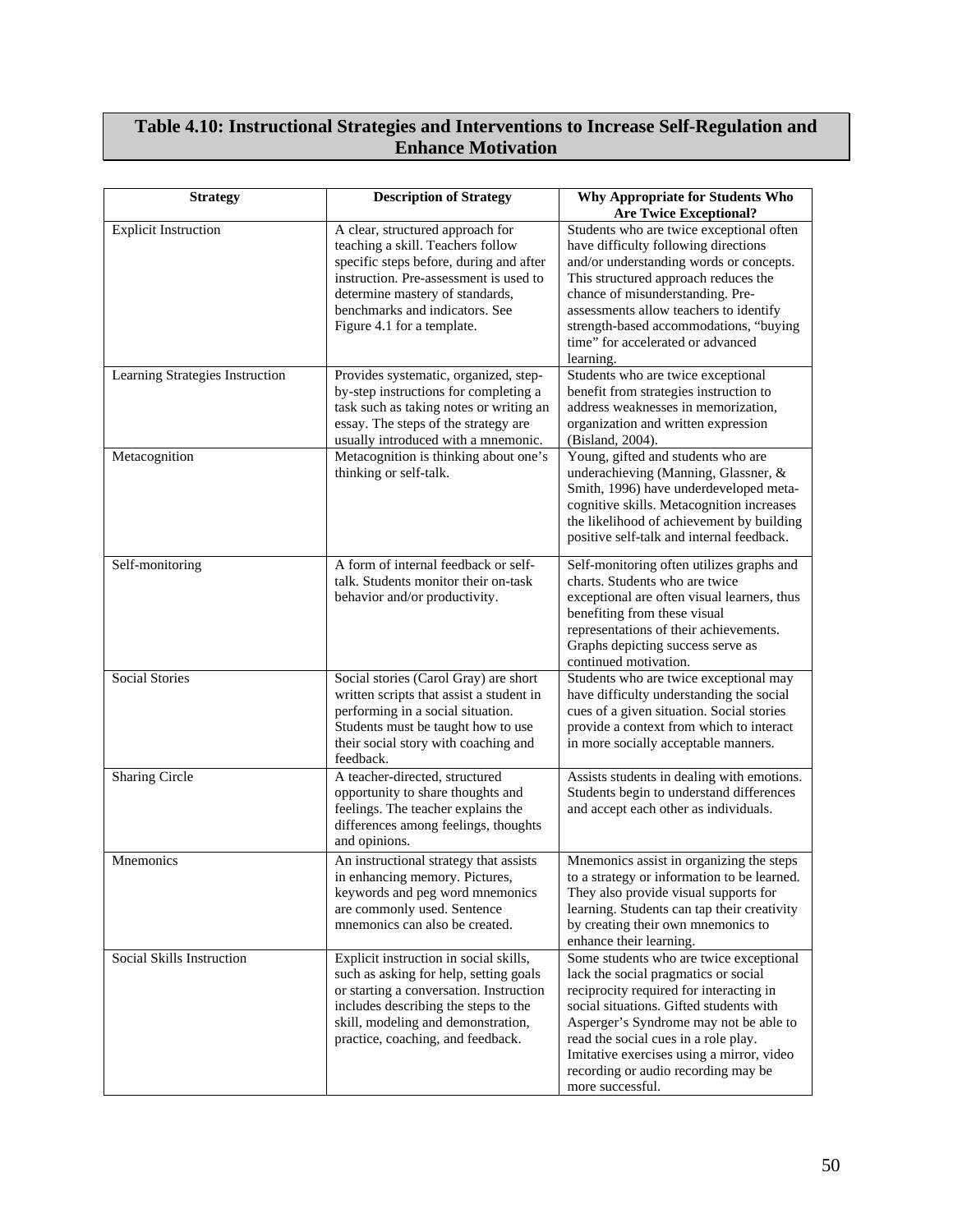#### **Explicit Instruction**

The key to successful use of alternative strategies is explicit instruction. Deborah Simmons, Douglas Fuchs and Lynn Fuchs (1991) developed an instructional template that outlines the steps to explicit instruction. Although the authors designed this template for reading instruction, the steps are applicable to any skill instruction. It has been adapted to include pre-assessment for the purposes of compacting the curriculum. Standards-based instruction begins with assessment; assessment informs instruction. Assessment provides us with information as to what the student already has mastered to "buy time" for accelerated or enriched learning and to design strengthbased instruction. Figure 4.1 provides a template for explicit instruction.

#### **Figure 4.1: Explicit Instruction Template**

| <b>Explicit Instruction Template</b><br>(Adapted from Simmons, Fuchs, & Fuchs, 1991)                                                                                                                                                                                               |
|------------------------------------------------------------------------------------------------------------------------------------------------------------------------------------------------------------------------------------------------------------------------------------|
| <b>BEFORE INSTRUCTION</b>                                                                                                                                                                                                                                                          |
| 1. Time allocated for instruction:<br>Estimated time for teacher-directed instruction: _______________________________<br>2. Lesson objective: The target child will be able to __________________________                                                                         |
| 3. Conduct a pre-assessment to determine what the targeted student already knows about the topic/skill<br>and what the student still needs to master. Eliminate what the student already knows to "buy time" for<br>accelerated/enriched/remediated learning.                      |
| 4. Pre-skills/prior learning to review: "Before we begin, let's review                                                                                                                                                                                                             |
| <b>DURING INSTRUCTION</b>                                                                                                                                                                                                                                                          |
|                                                                                                                                                                                                                                                                                    |
| 2. Present target skill: "Listen and watch as I show you _________________"                                                                                                                                                                                                        |
| 3. Guided practice: "Let's try this one together."                                                                                                                                                                                                                                 |
| 4. Correct errors and provide feedback:<br>Correct response: "That's right." Specify correct behavior.<br>Hesitant response: "Good." Repeat rule or procedure used.<br>Incorrect response: Use prompts on process errors. Model correct response when<br>there are factual errors. |
| 5. Prepare for independent practice: "Let's do the first one together."                                                                                                                                                                                                            |
| <b>AFTER INSTRUCTION</b>                                                                                                                                                                                                                                                           |
| 1. Monitor independent practice. Circulate throughout the room and provide feedback to students. Keep<br>interactions brief.                                                                                                                                                       |
| 2. Review new skills. Review skills at the end of lesson and systematically throughout the instructional<br>year.                                                                                                                                                                  |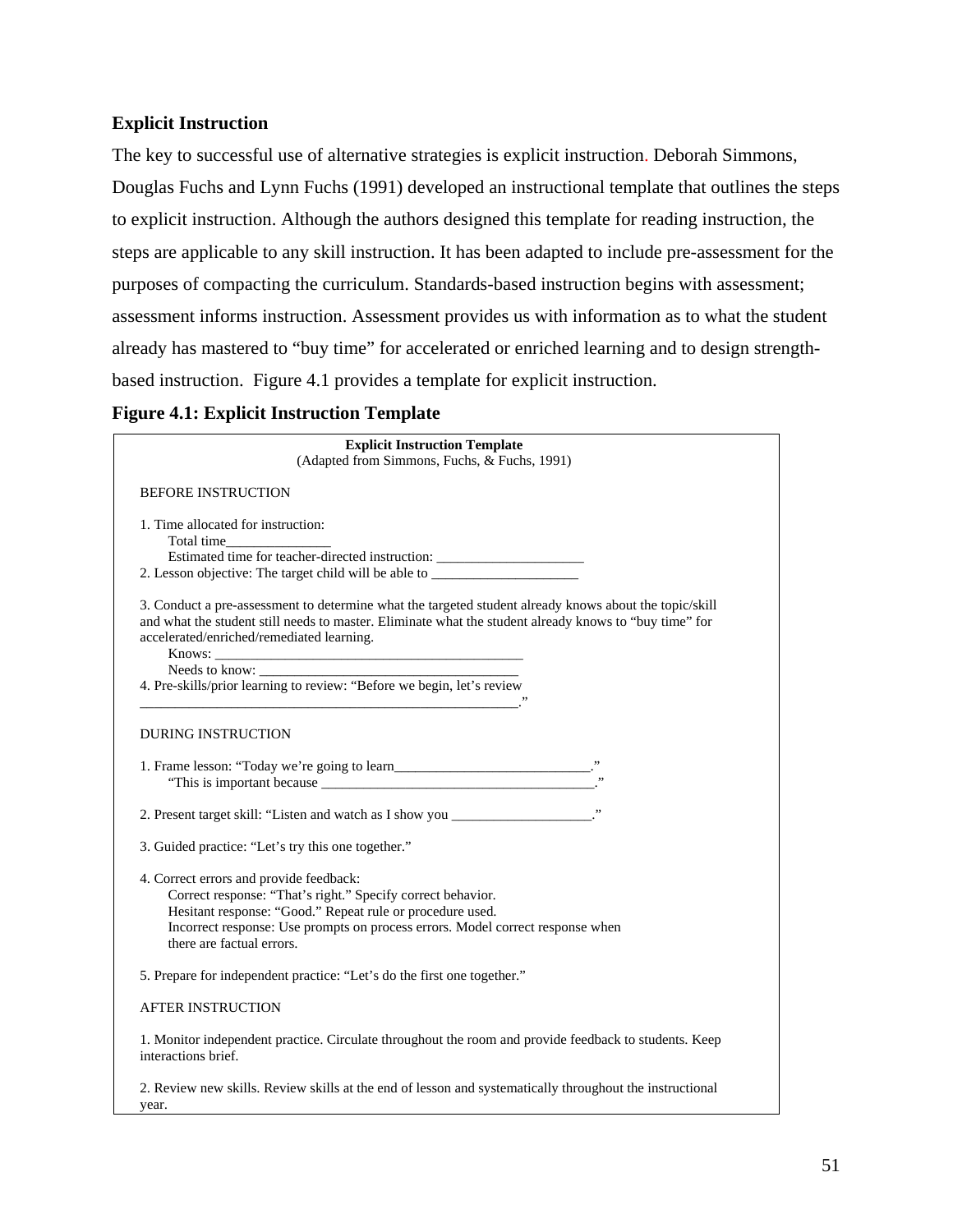**Students who are twice exceptional often have difficulty following directions and/or understanding words or concepts.** This template offers a structured and clear approach to learning a new skill, thereby reducing the chance of misunderstanding. It can be used as a guide for teachers, ensuring that new skills:

- Are taught in a predictable manner;
- Build upon the student's prior knowledge;
- Provide modeling and role playing of the skill; and
- Result in successful independent practice through coaching and feedback.

Most importantly, the student is made aware of learning, increasing the likelihood that the student will understand why, where and when to use the strategy in the future.

### **LEARNING STRATEGIES INSTRUCTION**

Research suggests that learning strategies instruction is appropriate for students who experience "difficulty decoding and comprehending text, communication delays, lack of organizational skills, weak problem-solving skills, difficulty with abstract concepts, delays in mathematical concepts and short- and long-term memory problems." (Access Center, 2005)

Deschler and Schumaker's (1993) Strategy Instruction Model is an "eight stage interactive process that is guided by the teacher." The authors explain that the eight stages are not applied in rote but implemented in a way that meets the needs of the student as well as the demands of the task. The steps are as follows (Deschler & Schumaker, cited in Bisland, 2004):

- **Pretest** to identify the student's learning need, select a strategy appropriate to the task, explain the benefits of using the strategy and involve the student in the decision to use the strategy to increase motivation and commitment.
- **Introduce** the new strategy by describing its steps. Use mnemonics, pictures or icons to increase memory. Brainstorm ways the student may use the strategy.
- **Model** the strategy by narrating or thinking aloud while performing the strategy.
- **Rehearse** the steps of the strategy, with the student providing guidance until he or she has memorized the steps. Provide prompts and scaffolding to assist the student toward independent use of the strategy. These prompts may be provided by the teacher, another student or through visual supports.
- Provide the student **time for practice and feedback**. Structure feedback in a way that the student can use the same method independently. Provide for practice and feedback when applying the strategy, while remembering that gifted students often master content with less practice than most others. Students who are twice exceptional may quickly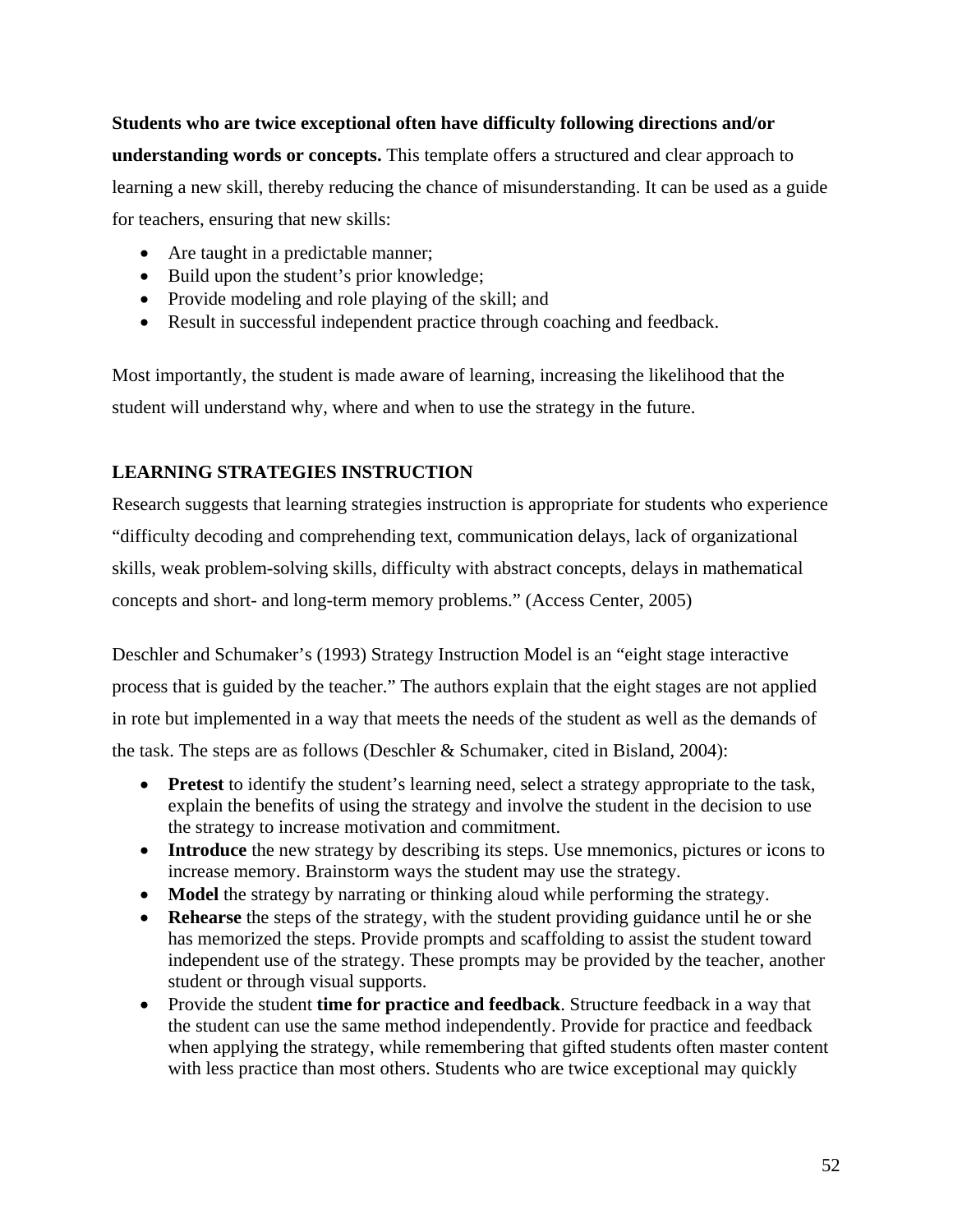understand the steps but may not remember them and may need more practice or additional supports.

- **Use post-testing** to determine whether the student has successfully learned and used the new strategy.
- **Generalization** occurs when the student knows where, when, why and how to use the strategy.

Bisland (2004) finds that students who are twice exceptional benefit from learning strategies instruction to address weaknesses in memorization, organization and written expression. Introducing strategy instruction by focusing on students' interests and by building on their strengths results in a stronger student commitment to work through challenges that negatively impact production. Learning strategies are often introduced with a mnemonic, to assist the learner in remembering the components or steps to the strategy. Knowing what a strategy is, how to use it, and when and why to use it is a necessary part of the instruction. Instruction in the use of learning strategies requires direct teaching, scaffolding and fading of support. Students who are gifted may ask "why" to learning and may resist instruction and assessment they do not see as relevant. Learning strategy instruction that clearly communicates the intent of purposeful learning increases a student's motivation and effort. Bisland (2004) suggests using two-column note taking along with LINKS to improve note taking and DEFENDS to improve written expression.

Ellis (1993) describes the LINKS strategy to improve note taking:

- **L**isten;
- **I**dentify key words;
- **N**ote **k**ey words;
- **Stack information into outline form.**

Ellis (1993) describes the DEFENDS strategy for written instruction:

- **D**ecide on goals and theme;
- **E**stimate main ideas and details:
- Figure the best order of main ideas and details;
- **E**xpress the theme first in the first sentence;
- Note each main idea and supporting points;
- Drive home the message in the last sentence;
- **SEARCH** for errors and correct;
	- 1. **S**et editing goals;
	- 2. **E**xamine your essay to see if it makes sense;
	- 3. **A**sk yourself whether your message will be clear to others;
	- 4. **R**eveal picky errors (e.g., capitalization, spelling, punctuation);
	- 5. **C**opy over neatly;
	- 6. **H**ave a last look at errors.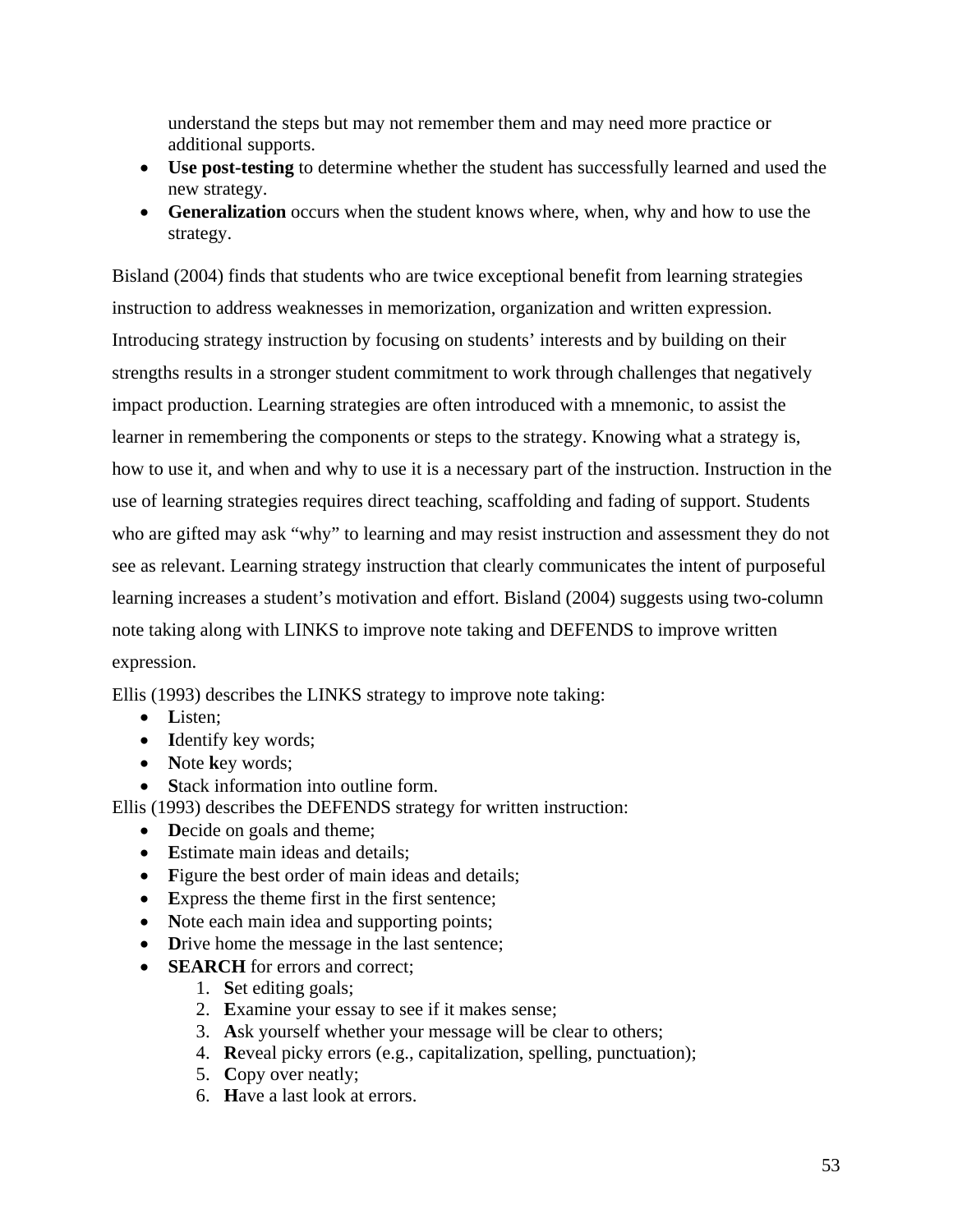## **"How can a teacher incorporate strategies instruction into curriculum so that learners who are twice exceptional develop the skills they need to succeed?"**

Strategies instruction can be implemented in various ways. Intervention specialists and classroom teachers working together can offer a broad array of instructional options. Some students, especially students with learning disabilities, benefit from intense, explicit instruction and guidance in the use of strategies during small group instruction, with opportunities to apply the strategies in the general curriculum. Embedding the strategies instruction into the existing curriculum is another option. Deschler and Schumaker (1993) recommend finding an "instructional balance between content and strategies instruction." An example of a strategy that can be taught to students for use across the curriculum is the Cornell Note-taking System (Pauk). Teachers teach students to use two-column note-taking, providing opportunities to use the strategy in multiple settings. When students practice such a strategy in multiple ways, they are more likely to use it independently. That is, they have internalized the strategy and know its value. Whatever model is designed and implemented, options for explicit instruction in the use of strategies, as well as opportunities for application and generalization into the general curriculum, are necessary.

#### **METACOGNITION**

**Metacognition is "thinking about thinking,"** and is also referred to as self-talk or internalized speech. Metacognitive readers are aware when their comprehension breaks down and can choose from strategies to gain the information. For instance, while reading a technical manual, a reader's mind wanders and he or she chooses to reread the last paragraph for meaning. Or perhaps he/she will continue reading in hopes of grasping the main ideas.

The research of Manning, Glasner and Smith (1996) provides evidence that "particular gifted learners (e.g., young gifted and underachieving gifted) possess less developed metacognitive/self-regulative skills than others." They recommend that skills in metacognition be implemented in gifted education. These authors describe a "self-regulated learning pedagogy." This approach mirrors the steps to explicit instruction by providing the learner a model, demonstration and guided practice. Learners are guided through a five step process,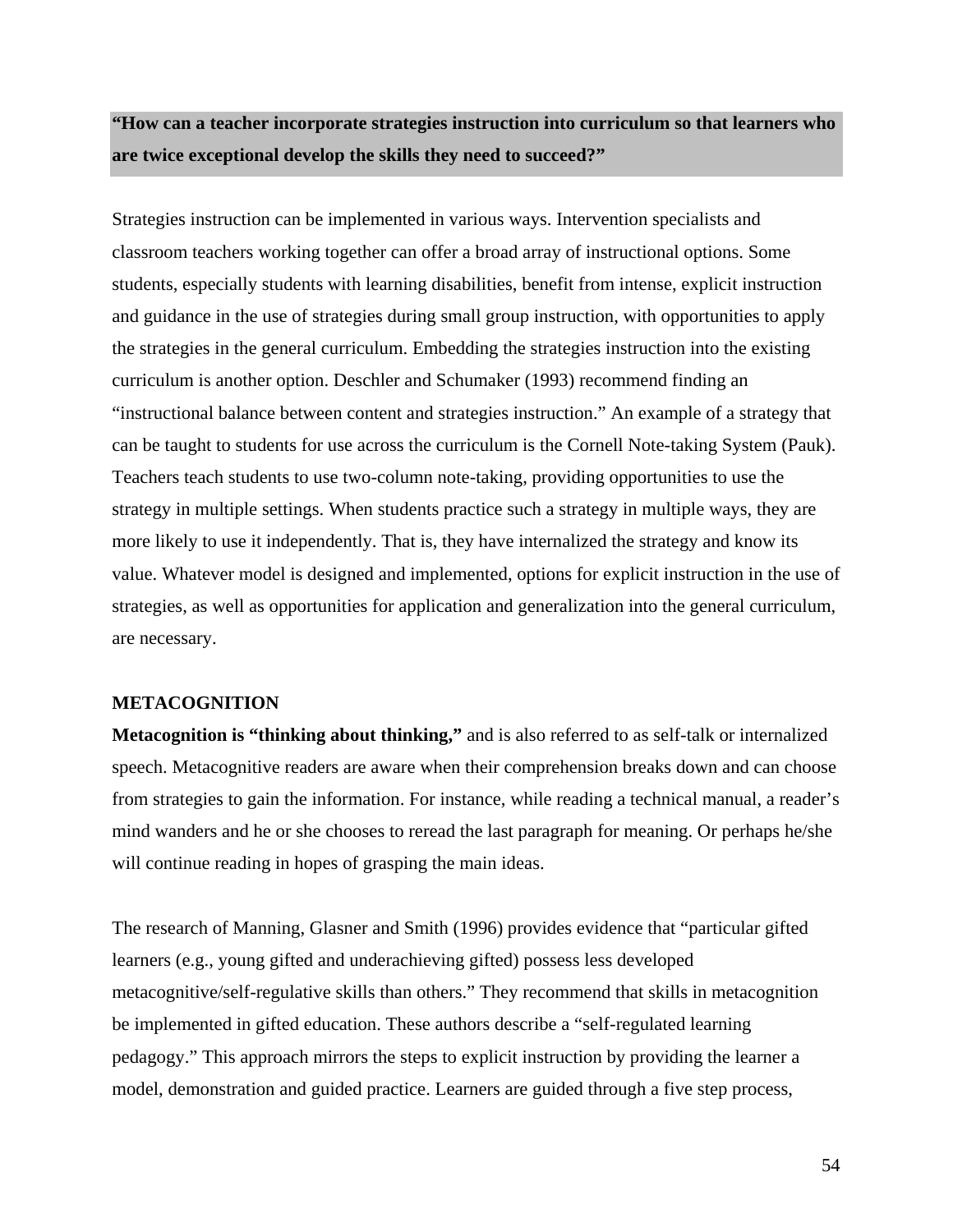"ASK, TELL, TRY, CHECK and CHEER," building skills through correct practice and positive feedback. Feedback is first provided by adults, then students are taught to use positive self-talk as they work through the process. Being positive is essential. Many times, underachievers "don't" because they think "can't." A student stated (Higgins & Nielsen, in Kay, 2000), "Language can be very violent. We commit violence toward ourselves through self-talk, by stopping ourselves from learning and growing, by not allowing ourselves to make mistakes." **Teaching students to use metacognition builds the skill of positive internal feedback, bridging them from feeling powerless to feeling empowered.** 

#### **SELF-MONITORING**

Self-monitoring is synonymous with internal feedback. It is a form of self-regulation and is an effective intervention. Herron (1998) presents self-monitoring as a "mature" intervention, with evidence of effectiveness in increasing on-task behaviors and productivity. It is a socially valid intervention that can be incorporated easily into the classroom. Self-monitoring of attention and/or performance is typically used. Self-monitoring of attention requires students to record whether they are "paying attention" or are "on-task". The recording is usually cued while the behavior is occurring. The teacher, a timer or other signaling device may provide cues. Students record whether they are "on-task" or "off-task."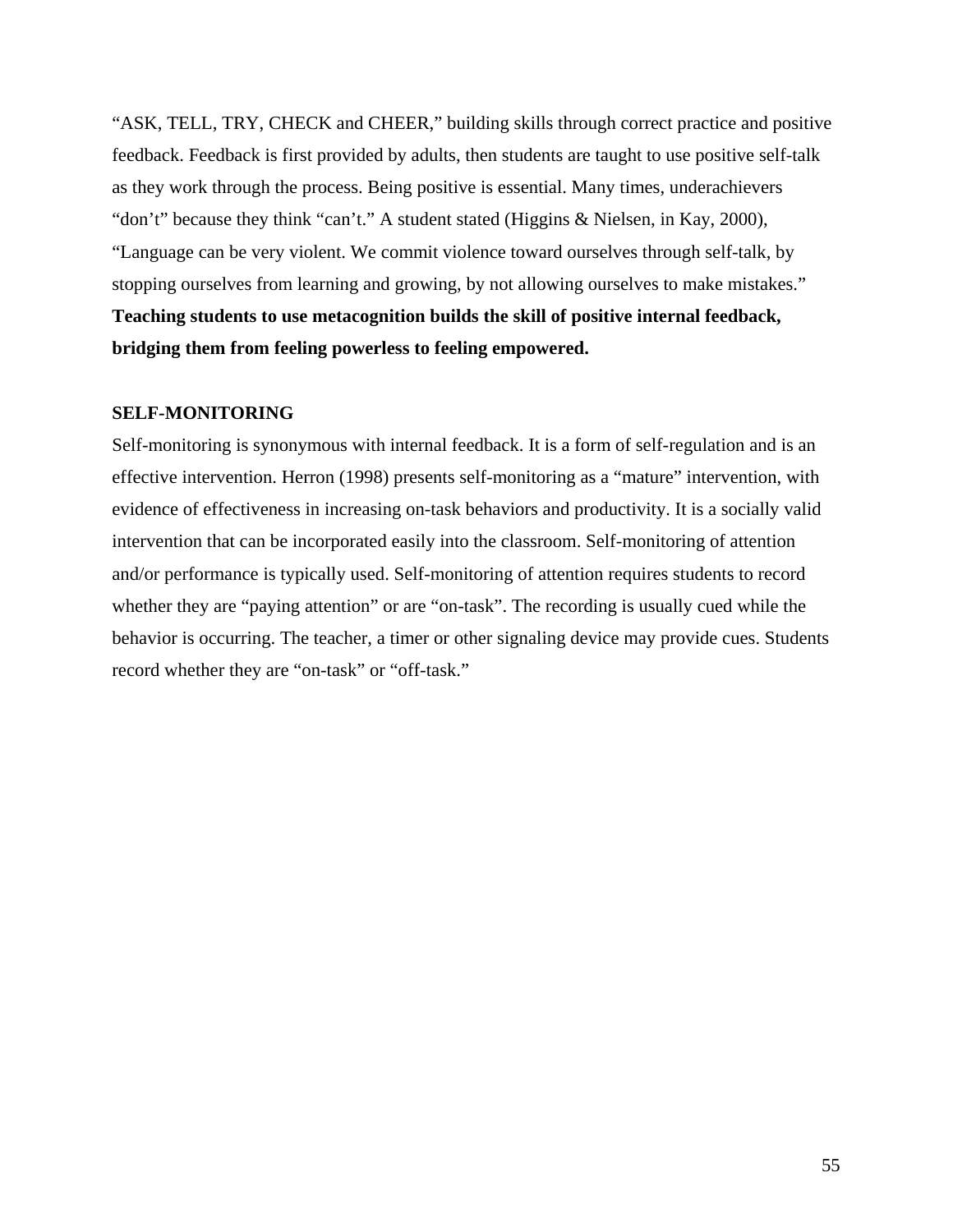**Figure 4.2: "On-task?"** 

| Time Intervals | Yes     | N <sub>o</sub> |
|----------------|---------|----------------|
|                | ⌒<br>r. |                |
| 9:00 am        |         |                |
| 9:15 am        |         |                |
| 9:30 am        |         |                |

Self-monitoring of performance requires students to record whether they are completing academic tasks. Figure 4.2 is a sample of a chart the student could use for self-monitoring. Cuing occurs during or after the

performance. Self-monitoring is a concrete and visual approach, involving charting, graphing or self-recording sheets. It provides students with feedback about their performance. It empowers them by visually representing their progress toward a task or goal and sending a message that "when I work harder, I get results." As they come to regard themselves as competent persons who "know that they can achieve something," their motivation and willingness to use new strategies increases. Graphs also serve as a form of self-monitoring for students.

**Figure 4.3: How Long It Takes Me to Begin a Task** 

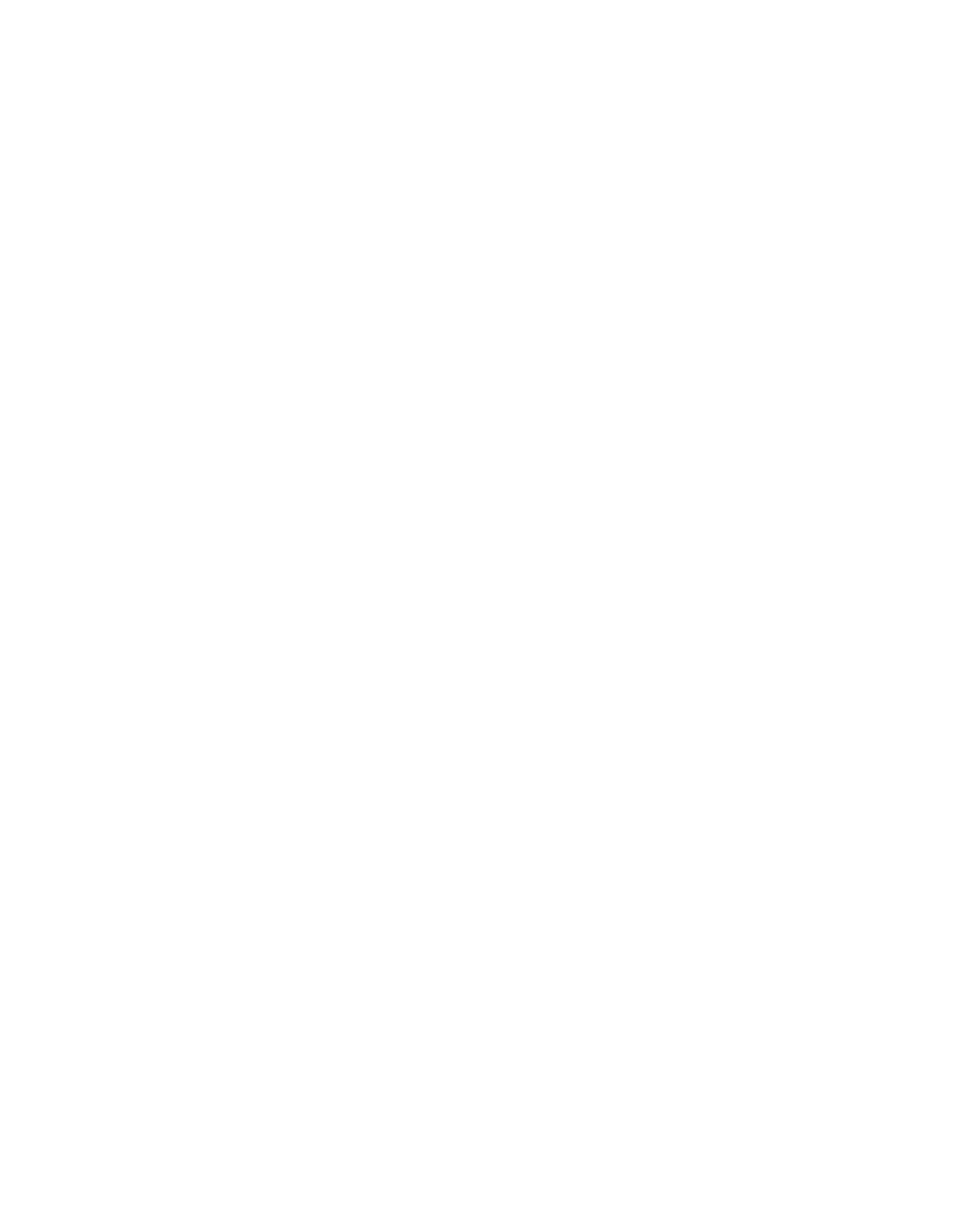Figure 4.3 depicts a student's *latency*, or how soon the student began working after an assignment was given. The first six data points were baseline prior to intervention. The remaining data points were taken over a three-week period during intervention implementation. All teachers were involved in the implementing of interventions, which included positive reinforcement of on-task behaviors.

Again, students must be taught how to self-monitor. Herron (1998) suggests the following guidelines for teaching self-monitoring:

- Identify and define the target behavior;
- Discuss the target behavior with the student, using the student's own words;
- Select a way to measure the behavior;
- Train the student to use the measurement;
- Once the student is using the system, conduct an accuracy check;
- Provide feedback.

#### **SOCIAL STORIES**

Social stories (Carol Gray) are short written scripts that provide students with accurate information regarding situations they encounter. Spencer's social story assists him in transitioning from one classroom activity to another. Social stories contain four types of sentences: descriptive, perspective, directive and control sentences. Stories may also contain visual symbols or cues to further assist a student. Neihart (2000) finds that gifted students with Asperger's Syndrome benefit from using visual supports in order to manage daily routines and social demands, and suggests using comic strip conversations as well as social stories. Many students with autism experience difficulty reading, interpreting and responding to their world. Gray (1994) finds that "social stories address this confusion by requiring parents and professionals to first stop and consider a situation from the perspective of the student with an autism spectrum disorder. The result is often an improvement in social understanding on both sides of the social equation."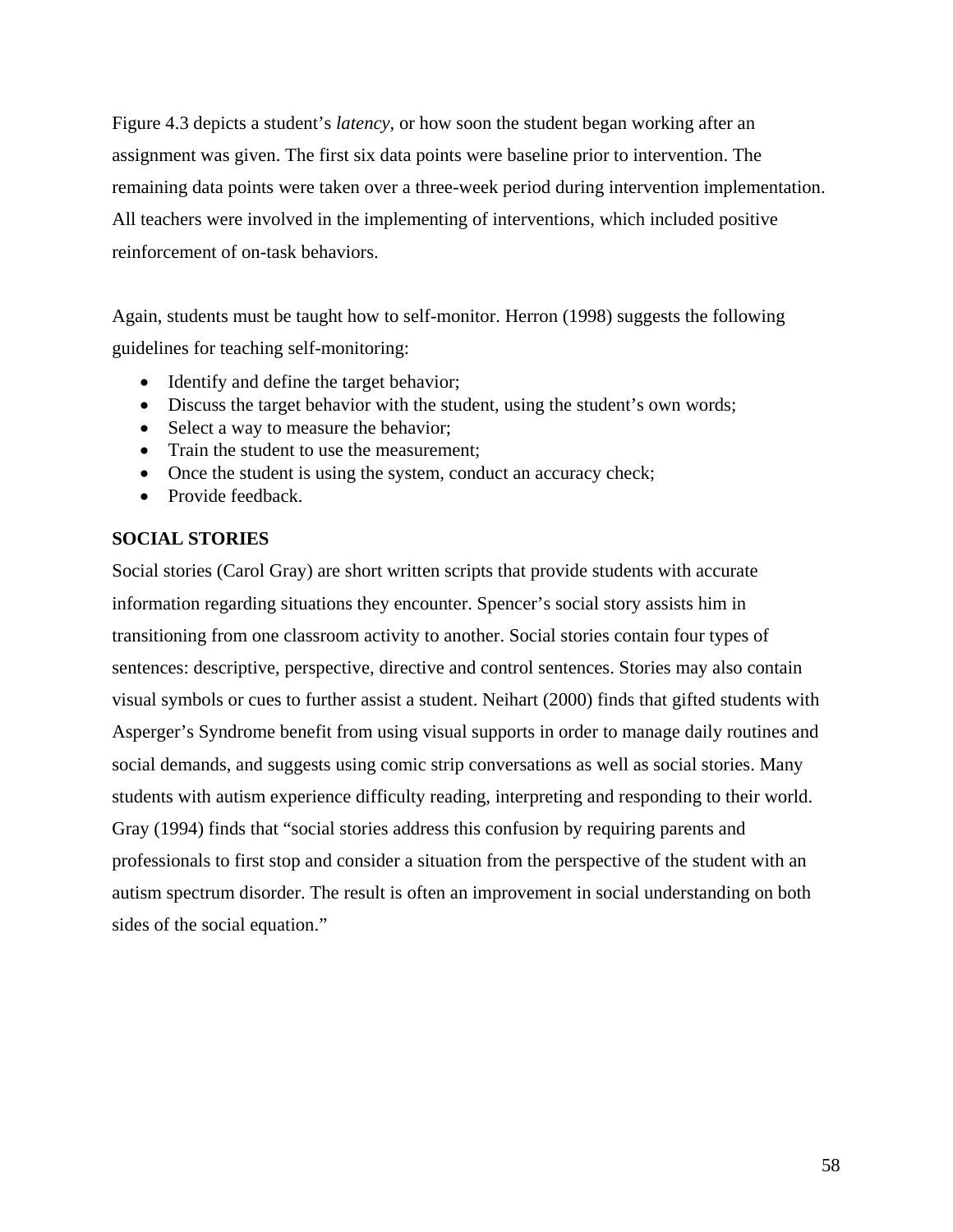#### **Spencer's Social Story**

**Descriptive sentence:** *In school there are many subjects and interesting activities that the class is going to participate in throughout the day. When it is time to change subjects, the teacher or teacher's helper has the students stop and listen.* 

**Descriptive sentence:** *When the students are listening, the teacher or teacher's helper will instruct them to put their finished work into their finished work folder or basket. After they put their finished work away, the teacher or teacher's helper will have the students place their unfinished work into their unfinished work folder or basket. Students will have time to go back to their unfinished work and complete what they were working on, or they can take it home and show their parents how to complete the unfinished work.* 

**Perspective sentence:** *When the students are prepared for the next subject, the teacher is happy to see everyone ready to learn. Many students are excited to learn about a new subject.* 

**Control sentence:** *After the class puts their unfinished work away, the teacher or teacher's helper has the students get ready for the next class or activity. "I remember it is important to place my unfinished work in the unfinished basket. It is like placing work in a folder on my computer. When I put the work in the proper basket, it is like labeling my folder and saving it on my hard drive for future work."* 

**Descriptive sentence:** *After the work is put away, the teacher or teacher's helper has the students get out their materials for the next class or activity.*

### **SHARING CIRCLES**

Sharing circles help students who are twice exceptional express and deal with emotions. Steps

used for a sharing circle are (Ericson & Kohler, 1995):

- 1. Only one student may speak at a time.
- 2. Students respond to the "prompt" with a feeling the first time around the circle. Prompts may be positive or negative in nature. Two examples of a prompt are, "How do you feel when someone pushes you on the playground?" and, "How do you feel when it is a beautiful, sunny day?"
- 3. The second time around, each child may respond about a feeling if he or she wishes. Respect a child's desire to "pass" for a few weeks. Each child will join in when ready.
- 4. Begin with safe prompts.
- 5. Reinforce that feelings are not right or wrong, and opinions are not for sharing circle.
- 6. Do not allow other students to interrupt.

#### **MNEMONICS**

Mnemonics are an instructional strategy used to increase memory or aid in attention. They link

new learning to a student's prior knowledge. There are many forms of mnemonics. The most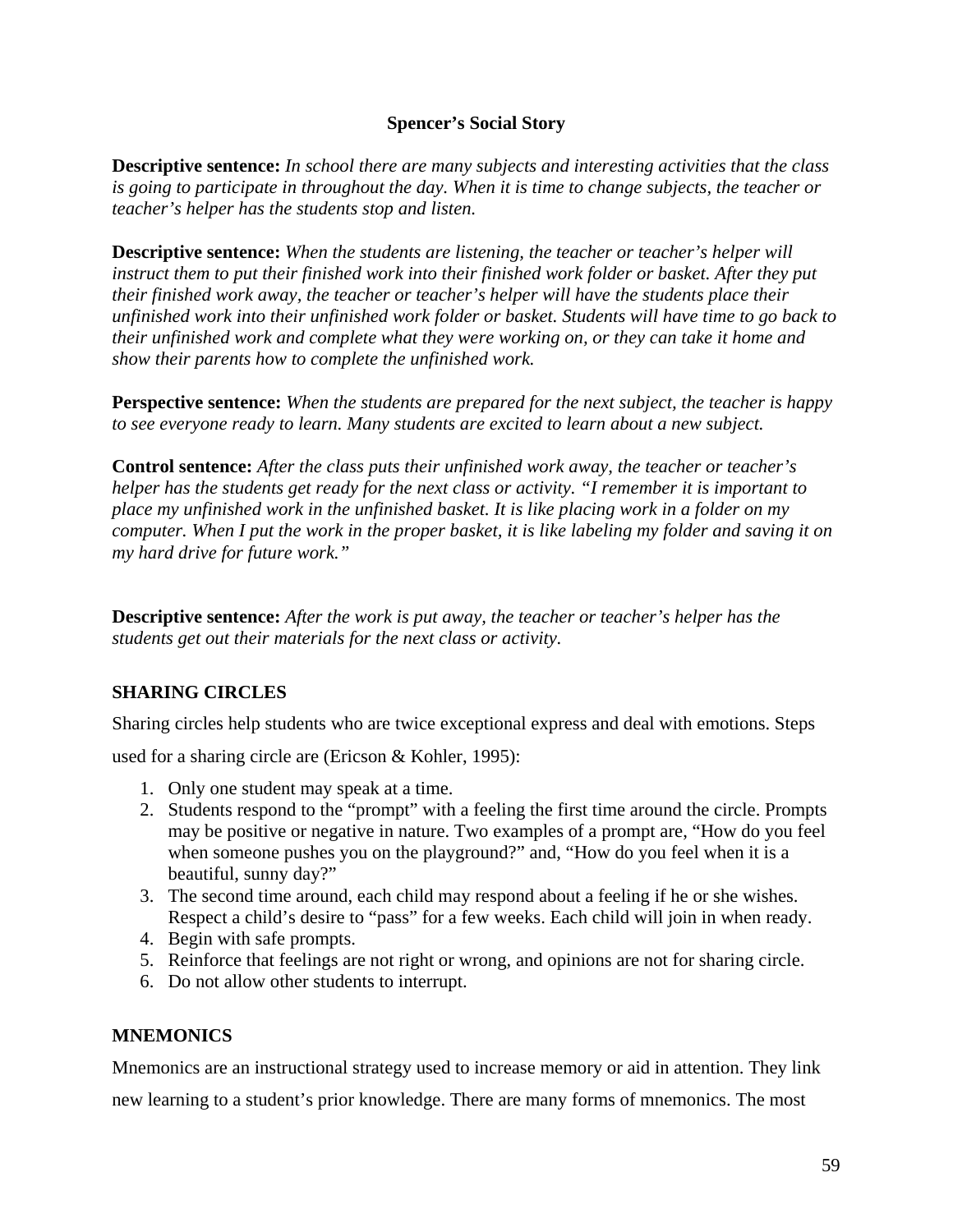familiar is the letter strategy. For example, many learned the names of the Great Lakes by remembering the mnemonic "HOMES" (**H**uron, **O**ntario, **M**ichigan, **E**rie, **S**uperior). Teachers can present mnemonics to students or tap a student's creativity and challenge them to create their own mnemonics. Bisland (2004) encourages her students to use the FIRST learning strategy to create their own mnemonics.

- **F**orm a word;
- **I**nsert a letter;
- **Rearrange the letters;**
- **S**hape a sentence;
- **T**ry combinations.

#### **SOCIAL SKILLS INSTRUCTION**

Lovecky (2004) describes a student with Asperger's Syndrome as wanting to do only what is on his mind. His social skills are undeveloped and the rigid expectations manifested by his disability often cause problems in social situations. Students with Asperger's Syndrome may have trouble understanding the perspective of others and often don't know how someone else may feel. Other students may not have the social pragmatics to participate in social situations. Again, **explicit instruction provides students the opportunity to learn new skills and how to interact in socially acceptable ways.** Students may need instruction in how to set goals, how to start a conversation, how to apologize, how to ask for help, or similar social skills. When learning a social skill, students need to understand the components of the skill, what the skill means and how to use it in their daily lives. Teach by modeling the skill within a positive context. A skill such as setting a goal is broken down into sequential steps (Goldstein, 1999):

- Decide what goal you want to reach;
- Find out all the information you can about how to reach your goal;
- Think about the steps you will need to take to reach your goal; and
- Take the first step toward your goal.

After modeling the skill for the student, provide opportunities for the student to role-play the skill, coaching him or her through the steps and providing feedback and additional practice as needed.

Baum, Cooper and Neu (2001) state that once students regard themselves as competent learners, they often improve in reading and writing. Weinfeld, Barnes-Robinson, Jeweler and Shevitz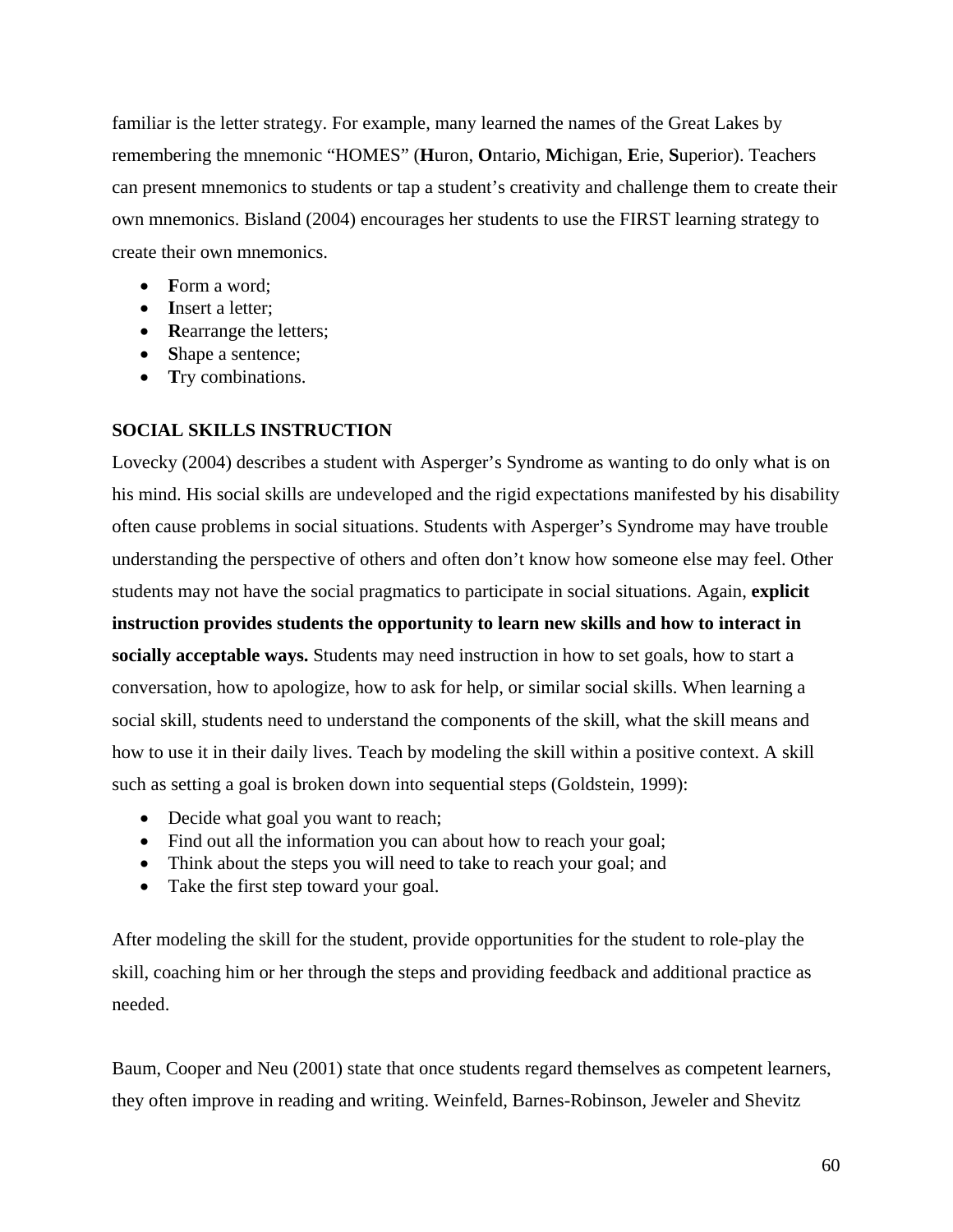(2001) found that teaching students self-advocacy and compensatory skills was necessary for their success. **Students must understand their strengths and weaknesses and learn ways to circumvent or accommodate their weaknesses.** They must come to know that they have the ability to succeed.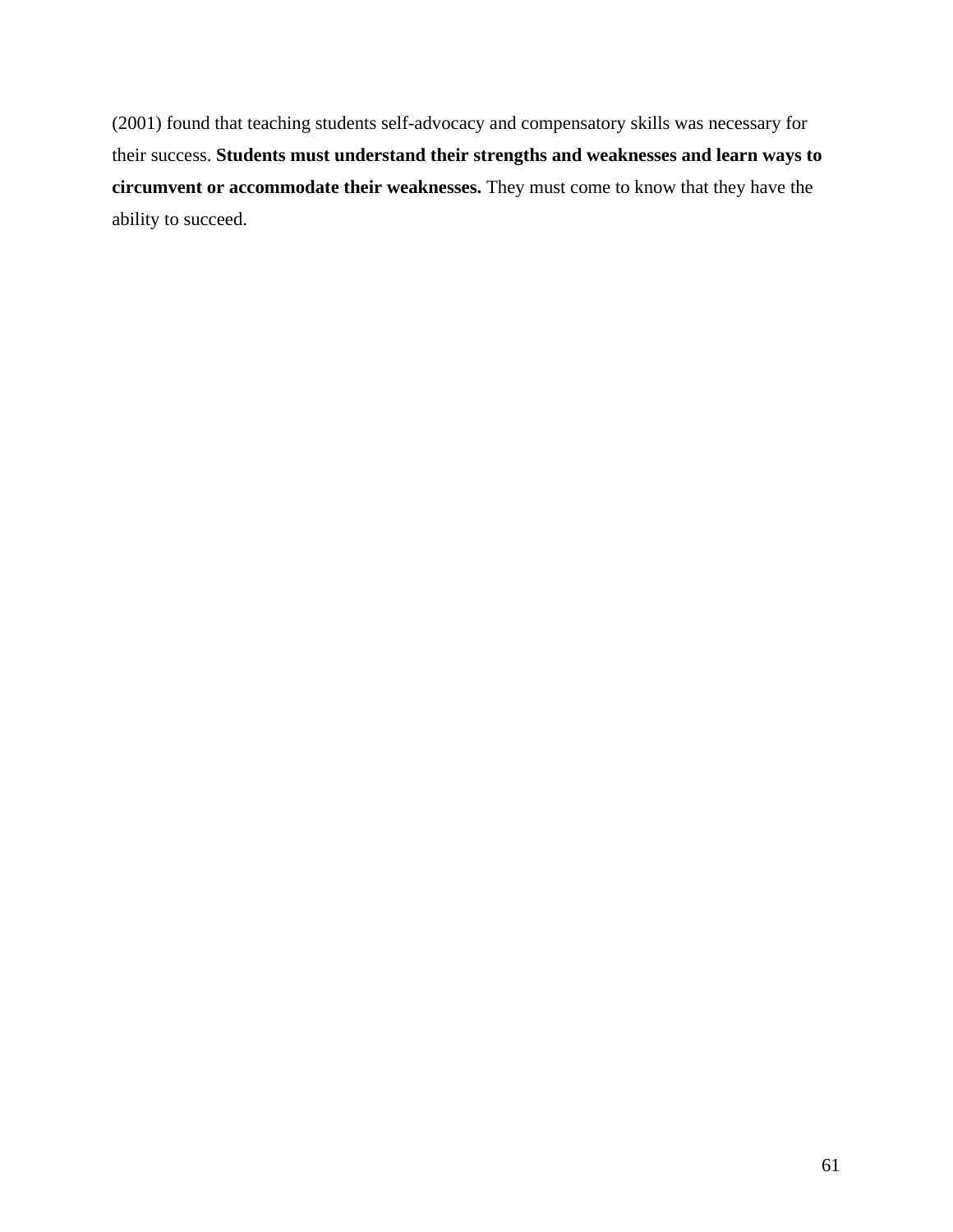# **Chapter Five**

## **Differentiated Lessons**

**"How can a teacher provide opportunities to help students who are twice exceptional excel in their areas of strength as well as offer appropriate accommodations and modifications in their areas of need?"** 

A teacher can differentiate content, process or products in response to a child's learning profile, interests or readiness (Tomlinson, 1999). Given the diversity in our classrooms, differentiating instruction provides teachers a framework for creating multiple ways for students to reach the same goals. Understanding that people learn differently creates the opportunity for teachers to plan and deliver instruction using a variety of instructional strategies and formats.

Collaborate with intervention specialists in gifted and special education for assistance in differentiating the curriculum. Through collaboration, educators build a system of support that meets the dual needs of a learner who is gifted and who also has a disability. Begin this dual differentiation (Baum, Cooper, & Neu, 2001) in the learner's area of talent, interest or strength.

Use the Strength-based Instructional Planning Tables 4.1-4.8 to design instruction and/or accommodations that are strength-based or interest-based. Instruction that addresses strengths and areas of need is differentiated instruction. Use the Differentiated Instructional Strategies Table 5.1 to plan activities. Use collaboration as a tool to design, implement and evaluate instructional strategies.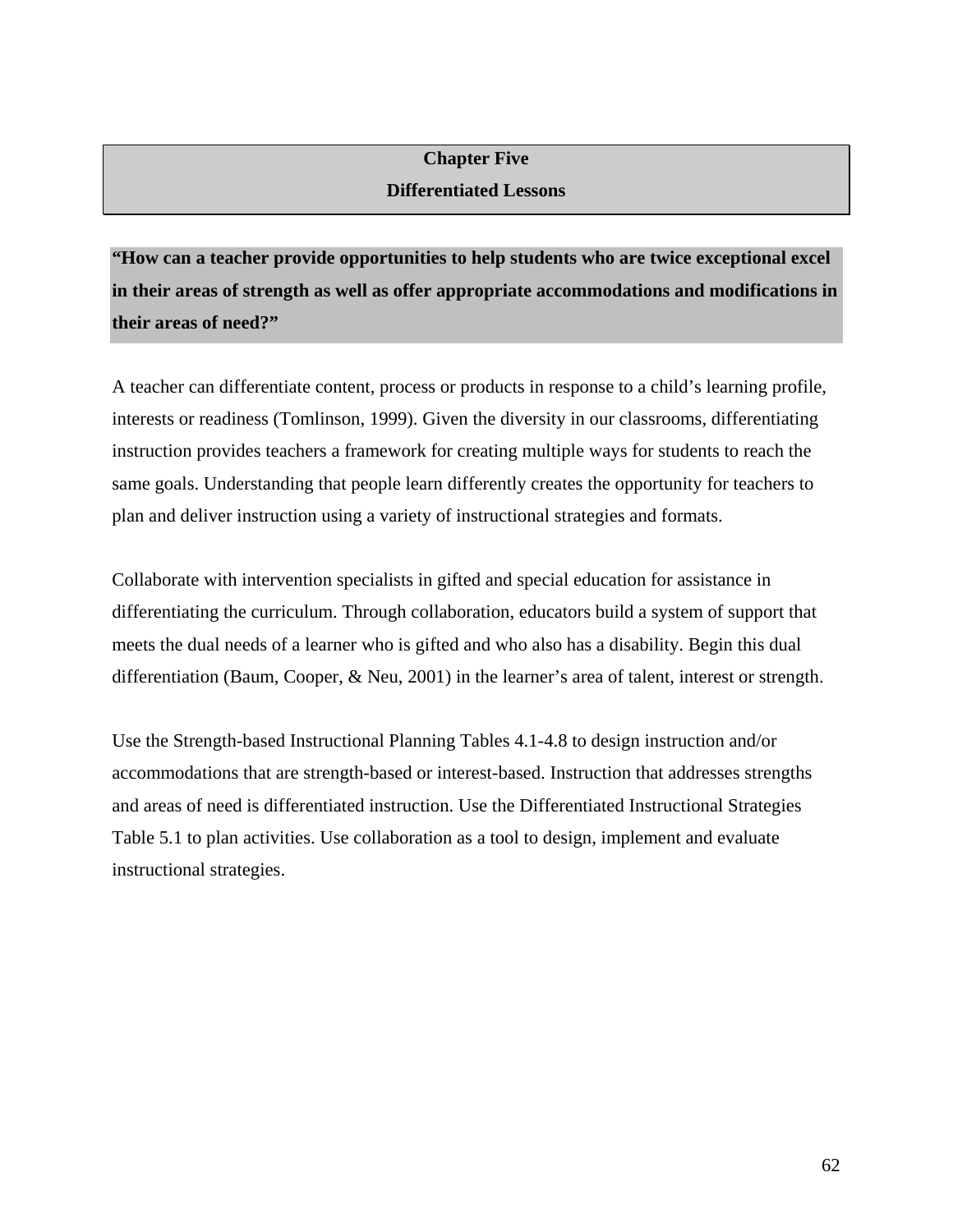| <b>Strategy</b>             | <b>Description of Strategy</b>                                                                                                                                                                                                                                 | <b>Why Appropriate for Students Who</b>                                                                                                     |
|-----------------------------|----------------------------------------------------------------------------------------------------------------------------------------------------------------------------------------------------------------------------------------------------------------|---------------------------------------------------------------------------------------------------------------------------------------------|
|                             |                                                                                                                                                                                                                                                                | <b>Are Twice Exceptional?</b>                                                                                                               |
| Flexible Skills<br>Grouping | Students are matched to skills work by virtue of<br>readiness, not with the assumption that all need the<br>same spelling task, computation drill, writing<br>assignment, etc. Movement among groups is<br>common, based on the readiness on a given skill and | Exempts students from basic skills<br>work in areas where they demonstrate a<br>high level of performance (100 percent<br>is not required). |
|                             | growth in that skill.                                                                                                                                                                                                                                          | Can allow a chance for independent<br>work at the student's own pace.                                                                       |
| Compacting                  | A three-step process that (1) assesses what a student<br>knows about material to be studied and what the<br>student still needs to master, $(2)$ plans for learning                                                                                            | Eliminates boredom from unnecessary<br>drill and practice.                                                                                  |
|                             | what is not known, and $(3)$ plans for freed-up time to<br>spend in enriched or accelerated study.                                                                                                                                                             | Satisfies student's desire to learn more<br>about a topic than school often allows.                                                         |
|                             |                                                                                                                                                                                                                                                                | Encourages independence.                                                                                                                    |
|                             |                                                                                                                                                                                                                                                                | Buys time for additional enrichment,<br>acceleration and remediation.                                                                       |
| <b>Most Difficult First</b> | Students can demonstrate mastery of a concept by                                                                                                                                                                                                               | Honors the student's mastery of a                                                                                                           |
|                             | completing the five most difficult problems with 85<br>percent accuracy. Students who demonstrate mastery                                                                                                                                                      | concept.                                                                                                                                    |
|                             | do not need to practice any more.                                                                                                                                                                                                                              | Eliminates unnecessary drill and<br>practice.                                                                                               |
|                             |                                                                                                                                                                                                                                                                | Reduces homework load for students<br>who can demonstrate mastery.                                                                          |
| Independent                 | A process through which student and teacher identify                                                                                                                                                                                                           | Builds on student interests and                                                                                                             |
| Projects, Group             | problems or topics of interest to the student. Both                                                                                                                                                                                                            | encourages independence.                                                                                                                    |
| Investigations              | student and teacher plan a method of investigating<br>the problem or topic and identifying the type of                                                                                                                                                         | Teacher provides guidance and                                                                                                               |
|                             | product the student will develop. The product should                                                                                                                                                                                                           | structure to supplement the student's                                                                                                       |
|                             | address the problem and demonstrate the student's<br>ability to apply skills and knowledge to the problem                                                                                                                                                      | capacity to plan.                                                                                                                           |
|                             | or topic.                                                                                                                                                                                                                                                      | Uses preset timelines to zap                                                                                                                |
|                             |                                                                                                                                                                                                                                                                | procrastination and logs to document                                                                                                        |
|                             |                                                                                                                                                                                                                                                                | the process involved.                                                                                                                       |
|                             |                                                                                                                                                                                                                                                                | Teachers and students establish criteria<br>for success.                                                                                    |
| Problem-based               | The student is placed in the active role of solving                                                                                                                                                                                                            | Uses varied learning strengths, allows<br>use of a range of resources and                                                                   |
| Learning                    | problems as a professional would.                                                                                                                                                                                                                              | provides a good opportunity for                                                                                                             |
|                             |                                                                                                                                                                                                                                                                | balancing student choice with teacher                                                                                                       |
|                             |                                                                                                                                                                                                                                                                | coaching.                                                                                                                                   |
| Agendas                     | A personalized list of tasks that a particular student                                                                                                                                                                                                         | Teacher moves among individual                                                                                                              |
|                             | must complete in a specified time.                                                                                                                                                                                                                             | students, coaching and monitoring their<br>understanding and progress.                                                                      |
| Learning Centers,           | Centers are flexible enough to address variable                                                                                                                                                                                                                | Materials and activities address a wide                                                                                                     |
| <b>Interest Centers</b>     | learning needs. Interest centers are designed to                                                                                                                                                                                                               | range of reading levels, learning                                                                                                           |
|                             | motivate student exploration of a topic. Learning                                                                                                                                                                                                              | profiles and student interests.                                                                                                             |
|                             | centers are a collection of activities designed to                                                                                                                                                                                                             |                                                                                                                                             |
|                             | teach, reinforce, or extend a skill or concept.                                                                                                                                                                                                                | Activities vary from simple to complex,<br>concrete to abstract, structured to open-                                                        |
|                             |                                                                                                                                                                                                                                                                | ended.                                                                                                                                      |
| Choice Boards,              | Students make a work selection from a certain row or                                                                                                                                                                                                           | Well-suited to dealing with readiness,                                                                                                      |
| Tic-tac-toe                 | column. Teachers can target work toward student<br>needs while giving students choice.                                                                                                                                                                         | interests and learning style preferences<br>among students.                                                                                 |
|                             |                                                                                                                                                                                                                                                                |                                                                                                                                             |

## **Table 5.1: Differentiated Instructional Strategies**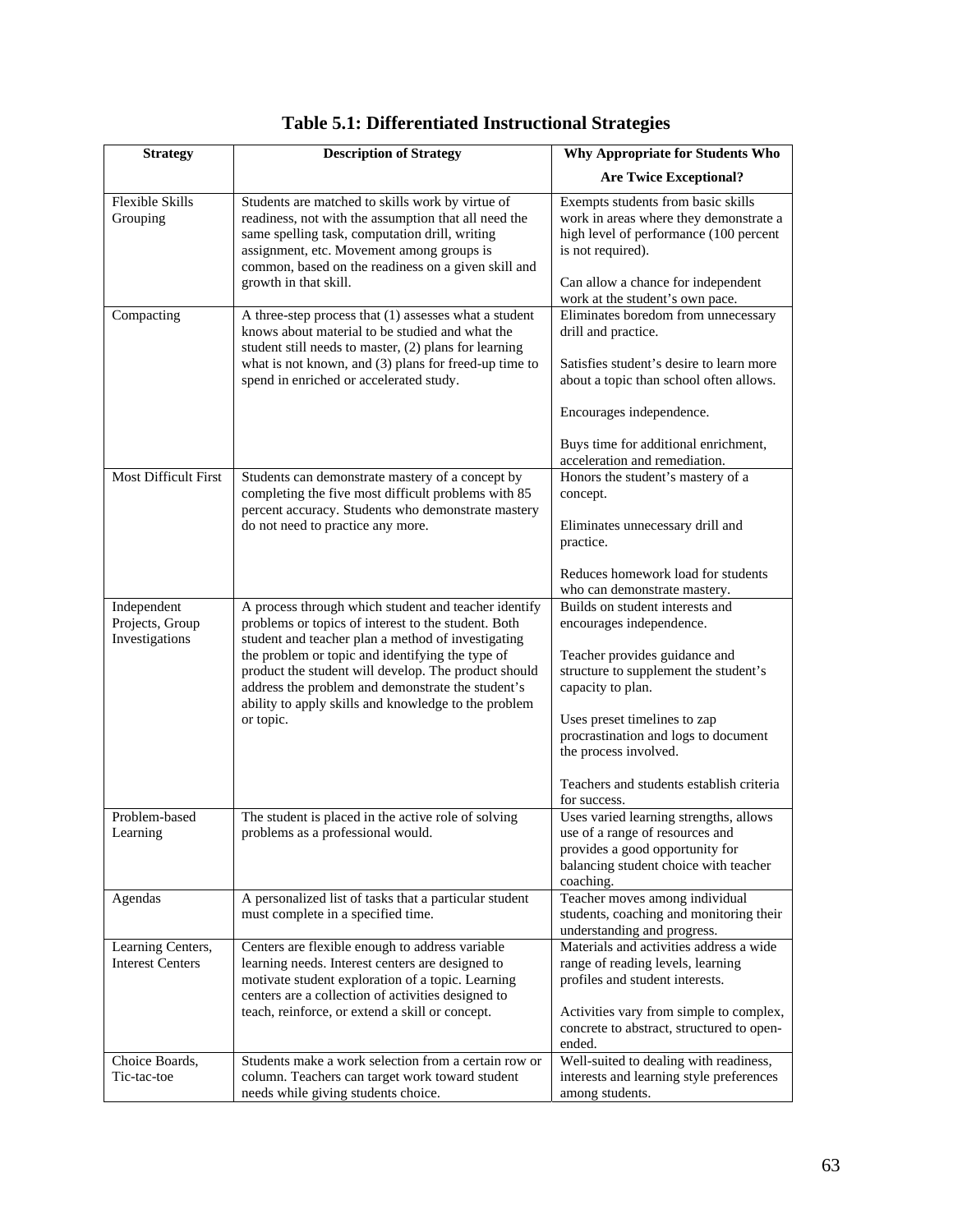| <b>Strategy</b>   | <b>Description of Strategy</b>                                                                                                                                                                                                                    | Why Appropriate for Students Who                                                                                                                                             |
|-------------------|---------------------------------------------------------------------------------------------------------------------------------------------------------------------------------------------------------------------------------------------------|------------------------------------------------------------------------------------------------------------------------------------------------------------------------------|
|                   |                                                                                                                                                                                                                                                   | <b>Are Twice Exceptional?</b>                                                                                                                                                |
| <b>Portfolios</b> | A collection of student work that can be a powerful<br>way of reflecting on student growth over time.                                                                                                                                             | Portfolios are motivating because of<br>their emphasis on student choice and<br>their focus on readiness, interests and<br>learning profile.                                 |
| Assessment        | Assessment is ongoing and diagnostic. It provides the<br>teacher with day-to-day data on students' readiness,<br>interests and learning profiles. Assessment has more<br>to do with helping students grow than with<br>cataloging their mistakes. | Assessment is used to formally record<br>student growth.<br>Various means of assessment are used<br>so that all students can fully display<br>their skill and understanding. |

Adapted from *The Differentiated Classroom: Responding to the Needs of All Learners* by Carol Ann Tomlinson. Source: Colorado Department of Education. These strategies are also cited throughout this document to illustrate their application.

Ohio's Instructional Information Management System provides lessons that collaborative teams can use as a springboard for designing differentiated instruction. The following third-grade lesson, "Class with Character," has been further differentiated to address Spencer's socialemotional and behavioral needs. Notes for Spencer are written in bold italics.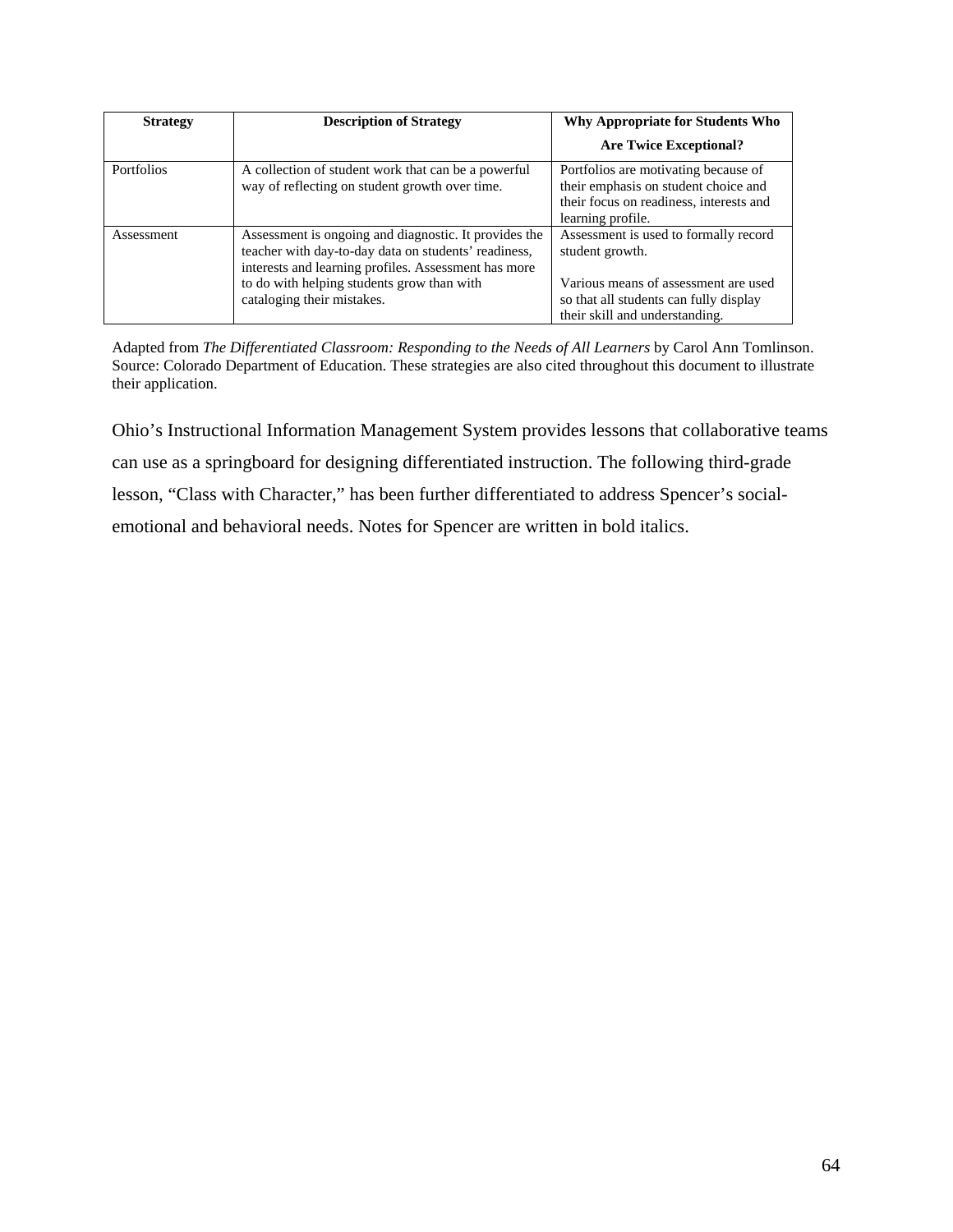#### **Ohio Academic Content Standards Connection:**

#### **Citizenship Rights and Responsibilities**

Benchmark A Explain how citizens take part in civic life in order to promote the common good.

#### Indicator 2

Demonstrate effective citizenship traits including:

- a. Civility;
- b. Respect for the rights and dignity of each person;
- c. Volunteerism;
- d. Compromise;
- e. Compassion;
- f. Persistence in achieving goals;
- g. Civic-mindedness.

*For Spencer: Using this benchmark and indicator, divide the class into several groups and assign each group one of the topics under Indicator 2. Spencer would be paired with one peer to work on "b" – respect for the rights and dignity of each person. This choice is based upon his critical area of need. Other groups would have more children. Spencer's accommodation of only one other child would be necessary for him to best interact and share with the least resistance.* 

#### *Lesson Summary:*

*Students will participate in a two-day lesson that promotes the citizenship trait of respect listed in the indicator. Day One focuses on establishing rules to promote the safety and respect of each person. Day Two focuses on demonstrating respect for each person. The lesson could be part of a citizenship unit, which would include lessons that address the other traits listed in the indicator. This lesson lays the foundation for good citizenship traits to be learned, observed and demonstrated throughout the year.* 

*For Spencer: The unit begins with the book* **Mimi and Momo – Type Tales***, setting the stage for the importance of respect. Estimated Duration: Two hours* 

#### **Commentary:**

The group work in this lesson lends itself to discussions and demonstrations of good citizenship. You can add additional lessons corresponding with the other citizenship traits in this indicator. Guidance counselors or school psychologists can be used as resources for additional information. This lesson could also be part of a comprehensive citizenship and/or service-learning unit and reinforced as a yearlong classroom study.

One field-test participant commented that this lesson is easy to incorporate into the classroom and does not require extra planning or materials. The teacher also commented that activities similar to those in this lesson could be implemented when studying the other citizenship traits listed in the indicator. Another field-test participant stated that as a result of this lesson, students "became more aware of how their behavior affects others," and that the students "gained greater respect for rules and how to treat others."

#### **Pre-Assessment:**

Have students write a response to the following prompt: *What is a good citizen? To meet Spencer's needs: This pre-assessment would be done orally in a sharing circle and then in a short paragraph. Children would discuss what they thought their topic meant.* 

#### **Scoring Guidelines:**

Students are to show that they have a basic understanding of the word "citizen" and include at least two reasons a person is considered to be a "good citizen." The pre-assessment is not scored but is used to assess preexisting knowledge and to help guide instruction. Examples might include: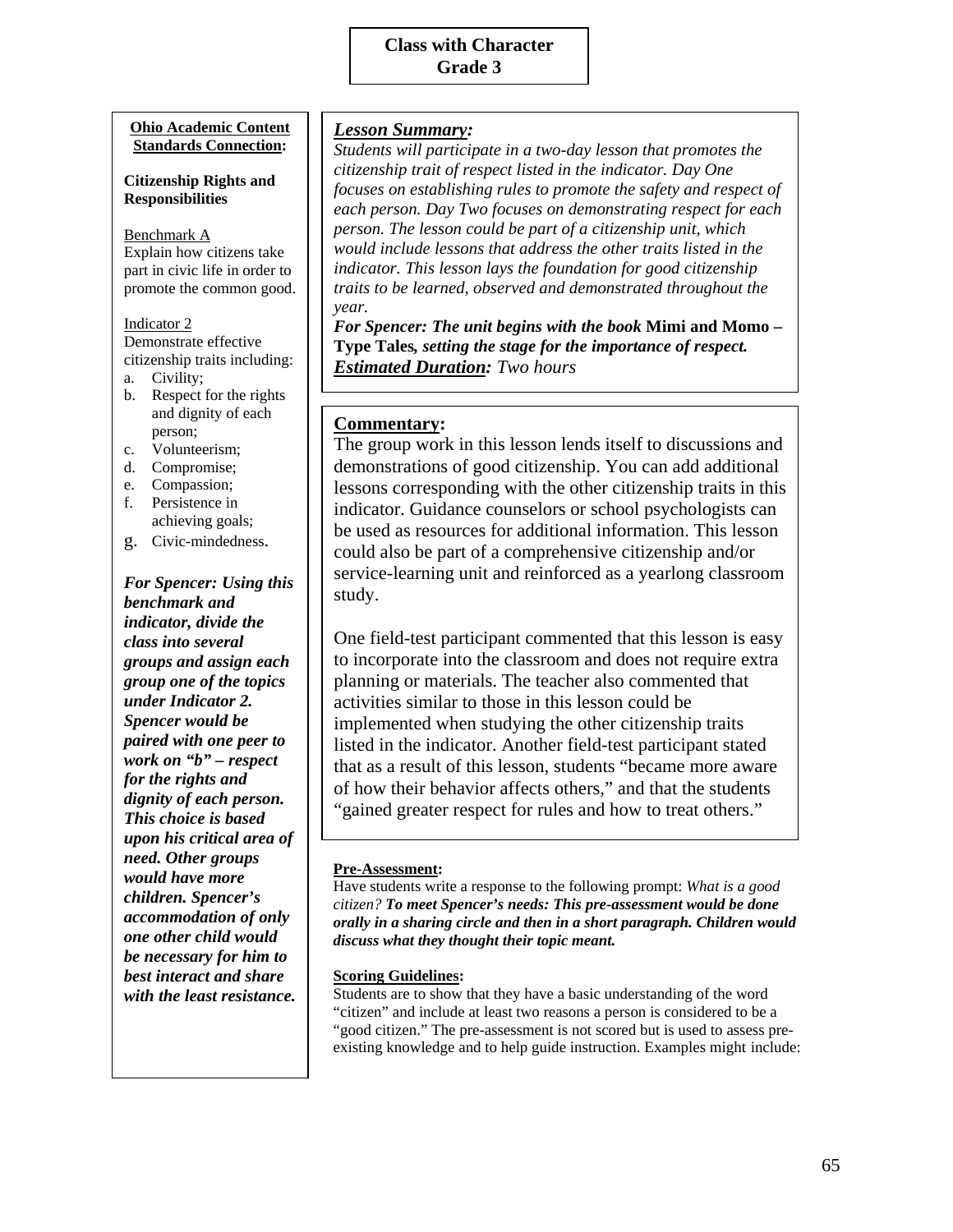- A good citizen follows the rules of the government.
- A good citizen helps others.
- A good citizen votes.

### **Post-Assessment:**

- Have students write a paragraph responding to the same prompt as in the pre-assessment: *What is a good citizen?*
- Develop the criteria and share them with the students before administering the postassessment.

| Tuble clar Detail II only Tuble clar Dhiel enthuled thou actional bu algebr |                                                                                                                                                                                                                                                   |                                                                                                                                            |  |
|-----------------------------------------------------------------------------|---------------------------------------------------------------------------------------------------------------------------------------------------------------------------------------------------------------------------------------------------|--------------------------------------------------------------------------------------------------------------------------------------------|--|
| <b>Strategy</b>                                                             | <b>Description of Strategy</b>                                                                                                                                                                                                                    | Why Appropriate for Students Who<br><b>Are Twice Exceptional?</b>                                                                          |  |
| Assessment                                                                  | Assessment is ongoing and diagnostic. It provides the<br>teacher with day-to-day data on students' readiness,<br>interests and learning profiles. Assessment has more<br>to do with helping students grow than with<br>cataloging their mistakes. | Assessment is used to formally record<br>student growth.<br>Various means of assessment are used<br>so that all students can fully display |  |
|                                                                             |                                                                                                                                                                                                                                                   | their skills and understanding.                                                                                                            |  |

#### **Table 5.2: Detail from Table 5.1: Differentiated Instructional Strategies**

• *To meet Spencer's needs: Students would write an individual paragraph with more specifics, graded with a rubric. Each group of children would present their topic orally and explain how their problem-solving process worked for them. The teacher would facilitate Spencer's team but not be part of the presentation.*

### **Scoring Guidelines:**

Criteria for the students' paragraphs may vary based on teacher preference (e.g., content or number of traits that make a good citizen, paragraph-writing skills, etc.).

### **Instructional Procedures:**

### **Day One – Class Act**

- 1. Divide students into teams of four. Direct student teams to brainstorm a list of rules they consider "unfair" but may also be necessary. Have someone in the group record the group's responses. Examples may include:
	- Bedtime at 8:30 p.m.;
	- No candy before dinner;
	- Homework and chores must be completed before watching television.

#### **Table 5.3: Detail from Table 5.1: Differentiated Instructional Strategies**

| <b>Strategy</b>        | <b>Description of Strategy</b>                       | Why Appropriate for Students Who       |  |
|------------------------|------------------------------------------------------|----------------------------------------|--|
|                        |                                                      | <b>Are Twice Exceptional?</b>          |  |
| <b>Flexible Skills</b> | Students are matched to skills work by virtue of     | Exempts students from basic skills     |  |
| Grouping               | readiness, not with the assumption that all need the | work in areas where they demonstrate a |  |
|                        | same spelling task, computation drill, writing       | high level of performance (100 percent |  |
|                        | assignment, etc. Movement among groups is            | is not required).                      |  |
|                        | common, based on the readiness on a given skill and  |                                        |  |
|                        | growth in that skill.                                | Can allow a chance for independent     |  |
|                        |                                                      | work at the student's own pace.        |  |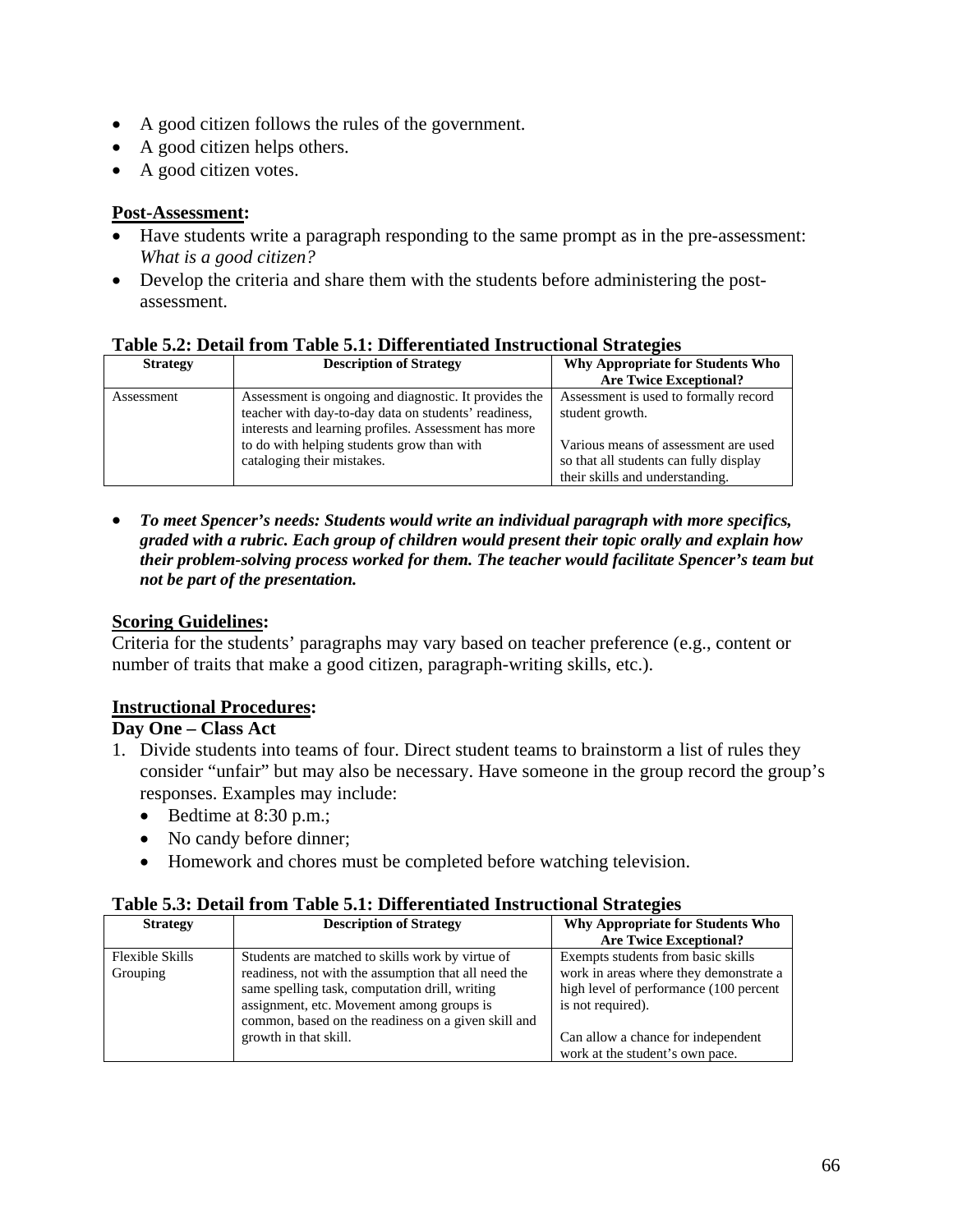*To meet Spencer's needs: The groups are purposefully formed to differentiate the activity by process and readiness. Some groups will brainstorm a list of "unfair" rules. Other groups, one which includes Spencer and just one other child, will brainstorm the list and debate why the rule is unfair, supporting their claim and clarifying for others in the group.* 

- 2. Allow each team to share one of its rules with the class. Have each group explain why the rule it chose seems unfair to members but why this rule might be necessary. (e.g., going to bed at 8:30 p.m. might make a student miss a popular television program, but the student will be rested and able to concentrate at school.)
- 3. Direct each team to create a suggested list of no more than 10 rules for the classroom, and record them on chart paper for display. Each team should have reasons why each of the 10 rules may be necessary for the safety of and respect for each person.
- 4. Display classroom rules for consideration. Allow time for each group to read through the rules formed by other teams. Compile a set of rules for the classroom, based on the rules that best provide for the safety of and respect for each person.

### **Instructional Tip:**

You may want to limit the number of classroom rules or combine some under one category to make it less cumbersome for the next step. You may also want to have the students use some of the wording from the indicator (e.g., respect, compassion, compromise, civility).

### **Day Two — R-E-S-P-E-C-T**

5. Divide students into teams of four. (These can be different combinations from the previous day.)

#### *To meet Spencer's needs: The groups are purposefully formed to differentiate the activity by process and readiness. Some groups will brainstorm a list of "unfair" rules. Spencer's group will have two children in it to accommodate his needs. A third student will be added to his group as he gains the social skills.*

- 6. Ask, "What does it mean to be respectful? How do we show respect?" Ask for and offer examples (e.g., listening to the teacher or to your parents, asking for something without just grabbing it). Record student responses.
- 7. Ask the students if any of them know what spectacles are (glasses). Explain to the students that they are going to make "respect-acles" (write the word so they can see the word respect in it). They will be able to look through their pair of respect-acles and observe others acting respectfully.
- 8. Have students work independently, in pairs or in groups to make pairs of respect-acles:
	- Pass out one 12-inch pipe cleaner and two six-inch pipe cleaners per student;
	- Twist the ends of the 12-inch pipe cleaner together to form a circle;
	- Twist the circle to make a figure eight;
	- Give the figure eight an added twist to make the nose bridge;
	- Attach the two six-inch pipe cleaners to each side;
- 9. After the task is complete, ask several questions about respect so students can visualize and "test" the respect-acles:
	- If the class is lining up for recess and people are shoving each other, how should they act to show more respect?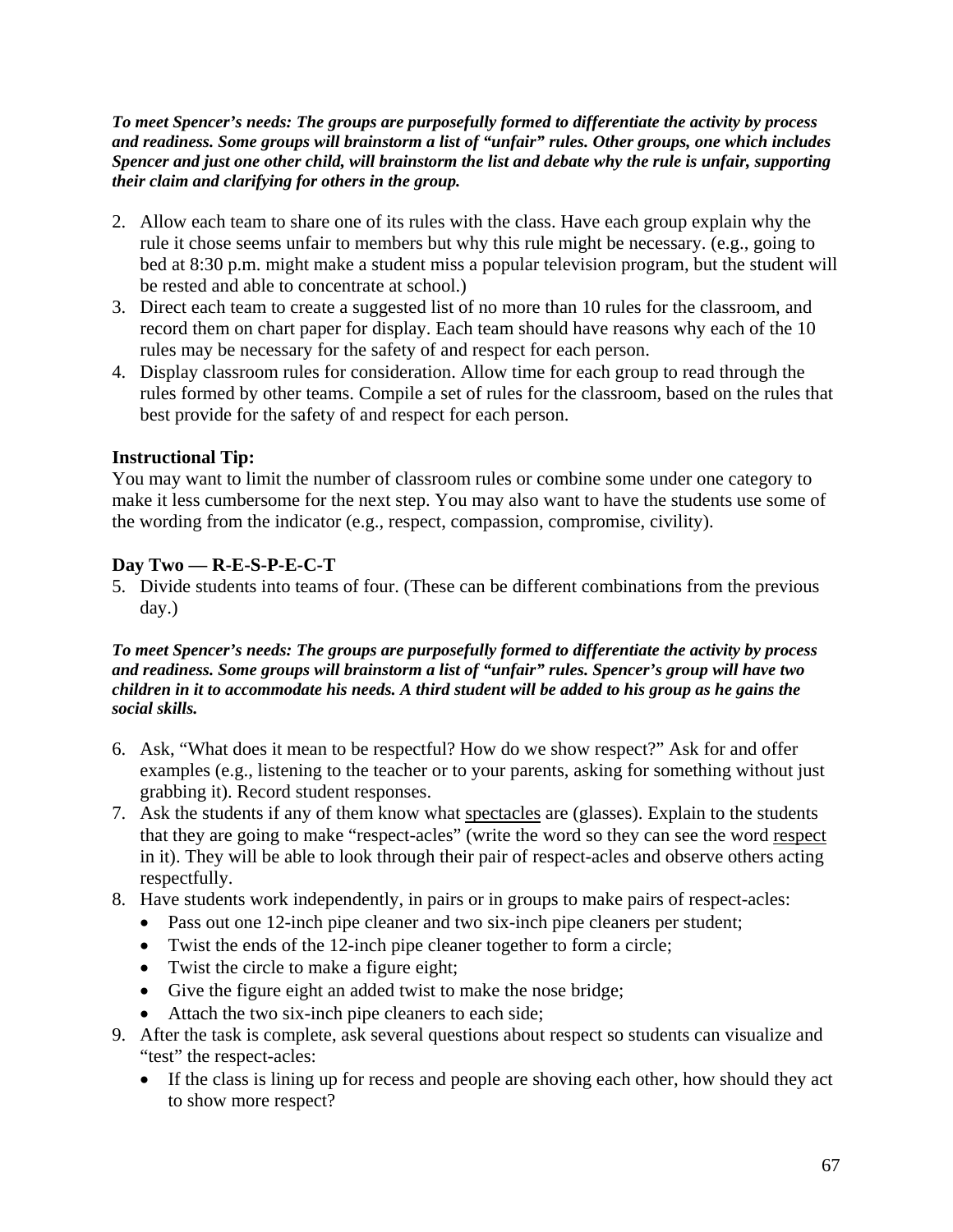- If there is only one game at indoor recess time, but everyone wants to play it, how can they show respect?
- 10. Read aloud a story about respect. Tell students to listen for circumstances where the character(s) demonstrate(s) respect.

| <b>Strategy</b>                              | <b>Description of Strategy</b>                                                                                                                                                                                 | Why Appropriate for Students Who<br><b>Are Twice Exceptional?</b>                                               |
|----------------------------------------------|----------------------------------------------------------------------------------------------------------------------------------------------------------------------------------------------------------------|-----------------------------------------------------------------------------------------------------------------|
| Learning Centers,<br><b>Interest Centers</b> | Centers are flexible enough to address variable<br>learning needs. Interest centers are designed to<br>motivate student exploration of a topic. Learning<br>centers are a collection of activities designed to | Materials and activities address a wide<br>range of reading levels, learning<br>profiles and student interests. |
|                                              | teach, reinforce, or extend a skill or concept.                                                                                                                                                                | Activities vary from simple to complex,<br>concrete to abstract, structured to open-<br>ended.                  |

#### **Table 5.4: Detail from Table 5.1: Differentiated Instructional Strategies**

#### *To meet Spencer's needs: Offer multiple stories/literature at differing reading levels to further differentiate learning. Create centers for flexibility.*

- 11. Individually or working together, have students identify each incident in the story where respect is demonstrated, and have them explain why they think each incident demonstrates respect. Record responses.
- 12. Have students generate a list of all the different ways they can demonstrate respect at school, at home and in public. Record responses. You could title the chart(s) "How We Demonstrate Respect."
- 13. Have students work individually or in pairs to choose one of the responses from the list, write it on a sheet of white paper  $(8 \frac{1}{2} \times 11 \text{ minimum})$ , and illustrate their "demonstration of respect." Display annotated illustrations, or use them to create a class book.

### **Differentiated Instructional Support:**

Instruction is differentiated according to learner needs to help all learners either meet the intent of the specified indicator(s) or, if the indicator is already met, to advance beyond the specified indicator(s).

#### *Spencer had mastered all grade-level standards related to writing conventions. His teacher naturally added higher-level benchmarks, those obtained by the end of the grades five through seven program:*

### *Writing Process:*

- *A. Generate writing topics and establish a purpose appropriate for the audience.*
- *C. Clarify ideas for writing assignments by using graphics or other organizers.*
- *F. [Spencer would independently] Edit to improve fluency, grammar and usage.*

#### *Research:*

- *A. Formulate open-ended research questions suitable for inquiry and investigation and develop a plan for gathering information.*
- *B. Locate and summarize important information from multiple sources.*
- *E. Communicate findings orally, visually and in writing or through multimedia.*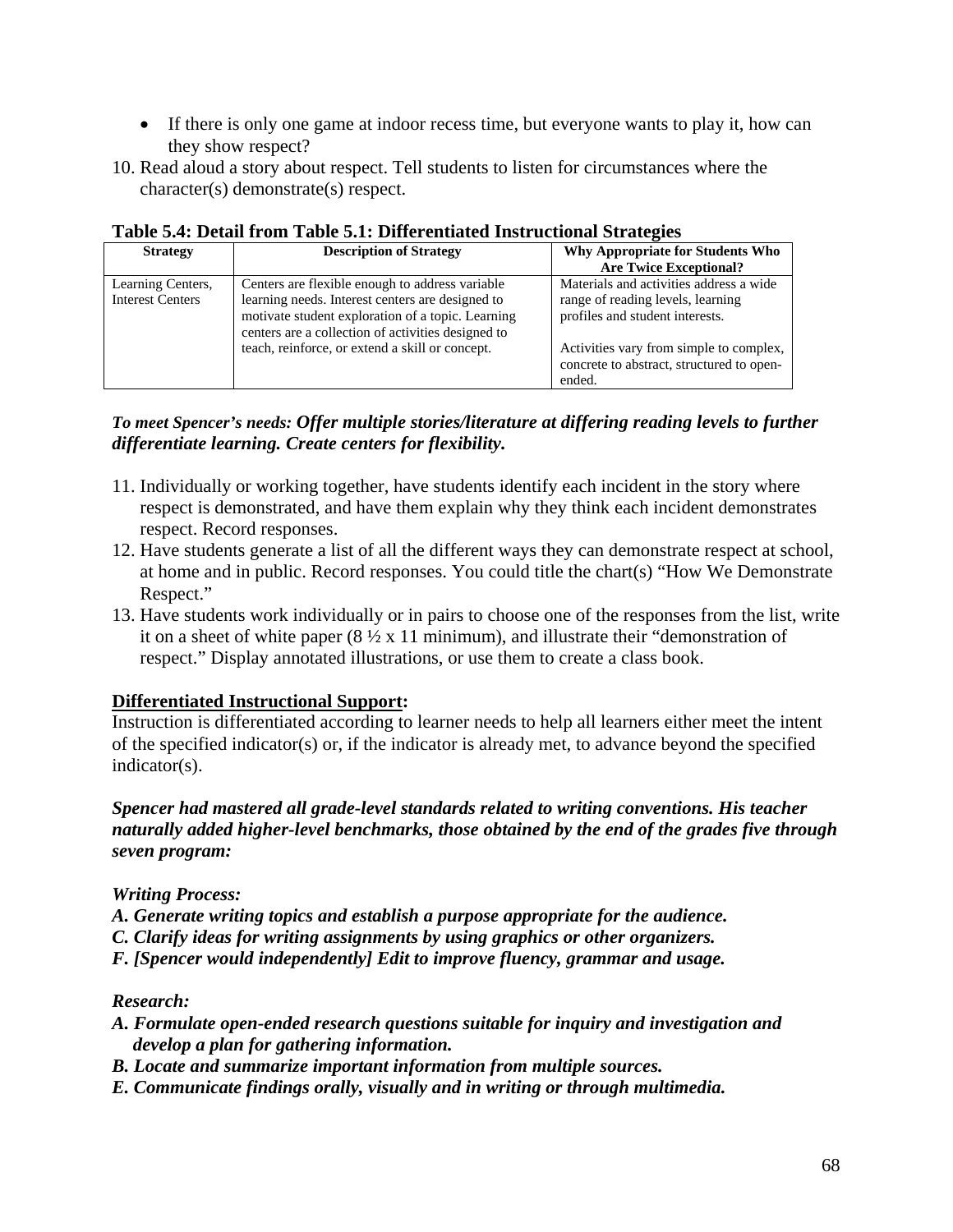• For students who have difficulty in understanding the citizenship traits, work with them individually and use real-world situations.

*For Spencer: Provide clear directions with a visual schedule. Post directions at his desk. Use work baskets labeled "finished" and "unfinished." When transitioning to the next activity, Spencer places his work in the appropriate basket. When working in small groups, pair Spencer with a partner as a support for small group activities. Use manipulatives and technology. Provide reinforcement throughout the project/lesson. Allow Spencer the choice of writing a comic strip conversation instead of a paragraph for the final assessment.* 

- Use group activities to assist students who have difficulty working alone.
- For students who easily grasp the concepts relating to citizenship, have them read biographies and/or conduct research about respectable citizens and then create awards or trophies to honor those people.

*Spencer's teacher used pre-testing, portfolios and observation to identify his strengths and determine which third-grade indicators he had mastered to eliminate unnecessary work, thus "buying time" for the Biography Project.* 

| A WAXA U IU I JO UVWAA AA QAAL 'A WAXAU U IAT AO ALLUL ULLULUU AHAD UL WUULU MADU MUULUU MID MID MUULUU MID M |                                                     |                                         |
|---------------------------------------------------------------------------------------------------------------|-----------------------------------------------------|-----------------------------------------|
| <b>Strategy</b>                                                                                               | <b>Description of Strategy</b>                      | Why Appropriate for Students Who        |
|                                                                                                               |                                                     | <b>Are Twice Exceptional?</b>           |
| <b>Portfolios</b>                                                                                             | A collection of student work that can be a powerful | Portfolios are motivating because of    |
|                                                                                                               | way of reflecting on student growth over time.      | their emphasis on student choice and    |
|                                                                                                               |                                                     | their focus on readiness, interests and |
|                                                                                                               |                                                     | learning profile.                       |

#### **Table 5.5: Detail from Table 5.1: Differentiated Instructional Strategies**

*Assessment led Spencer's teacher to eliminate 17 third-grade writing convention indicators and three writing process indicators. The following strength-based accommodations were designed by his teacher.* 

- *Spencer would not have to do a "note" sheet or look up vocabulary to prepare for writing.*
- *He knew about simple, compound and complex sentences.*
- • *He was excellent in the area of technology and understanding what he read.*
- *He was an excellent writer and one shot at proofreading would be enough for him.*
- • *Handwriting was frustrating for him as his mind worked faster than his hand. Allowing him to use a computer would be wonderful.*
- *Spelling was not a problem and I would not have required him to do any preparation for spelling tests – just take the final test.*
- • *No mundane work with grammar was needed. Practice homework would be eliminated unless he lapsed in a particular area. He would have to take assessments.*

*To meet Spencer's needs for being in control, students were provided choices by using the Tictac-toe differentiation strategy.*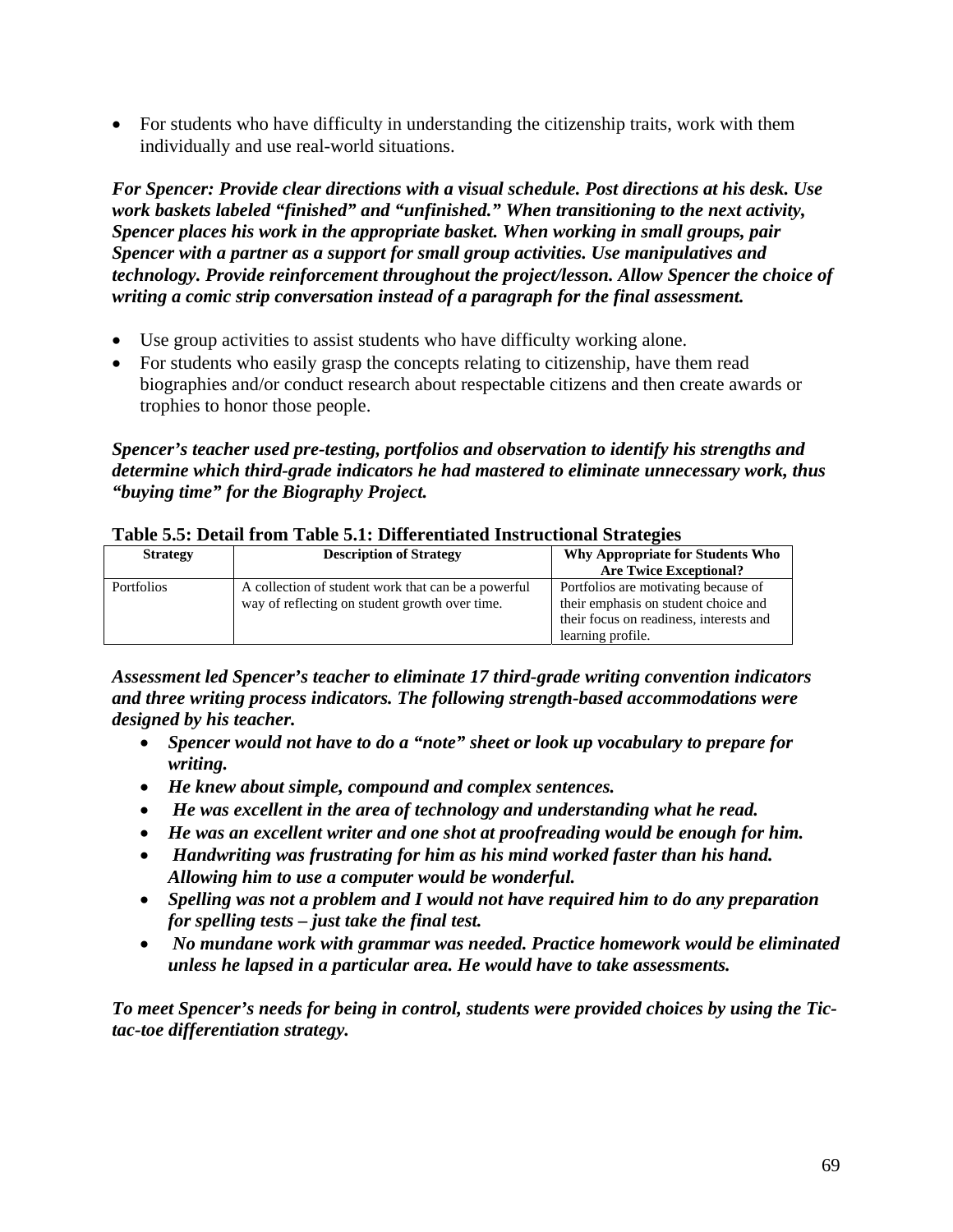| Table J.o. Detail II olli Table J.I. Dhiel ehuated Histi uchonal Strategies |                                                      |                                          |
|-----------------------------------------------------------------------------|------------------------------------------------------|------------------------------------------|
| <b>Strategy</b>                                                             | <b>Description of Strategy</b>                       | Why Appropriate for Students Who         |
|                                                                             |                                                      | <b>Are Twice Exceptional?</b>            |
| Choice Boards,                                                              | Students make a work selection from a certain row or | Well suited to dealing with readiness,   |
| Tic-tac-toe                                                                 | column. Teachers can target work toward student      | interests and learning style preferences |
|                                                                             | needs while giving students choice.                  | among students.                          |

#### **Table 5.6: Detail from Table 5.1: Differentiated Instructional Strategies**

### **Table 5.7: Tic Tac Toe: Biography Project**

# **TIC TAC TOE: BIOGRAPHY PROJECT**  (CHOOSE THREE - HORIZONTALLY OR DIAGONALLY)

| Research a respectable citizen.<br>Read at least one book about this<br>person. Create a game about the<br>person. Present your game to a<br>small group of classmates and then<br>play the game. | Respectable students follow school<br>rules. We need consistency in our<br>school. Design hallway rules that<br>all ages of students could follow.<br>Please interview the principal and<br>three teachers before determining<br>the rules. Take your first draft of<br>suggested rules to the principal for<br>discussion. | Create a Power Point presentation<br>about the respectable citizen you<br>researched. Present it to class. |
|---------------------------------------------------------------------------------------------------------------------------------------------------------------------------------------------------|-----------------------------------------------------------------------------------------------------------------------------------------------------------------------------------------------------------------------------------------------------------------------------------------------------------------------------|------------------------------------------------------------------------------------------------------------|
| Do a research report about a<br>respectable citizen. Read at least<br>one book about the person. How<br>did learning about this person<br>affect your thinking?                                   | Create a survey to interview fifth-<br>and sixth-graders investigating<br>what is needed to be respectful in<br>the upper grades. Use your<br>research to prepare and give a<br>presentation entitled, "How We<br>Prepare for the Upper Grades."<br>Include visuals and a written<br>product in your presentation.          | Write a dedication for the book you<br>read.                                                               |
| Read a book about a respectable<br>citizen. Write a commercial<br>convincing the audience to read a<br>book about the person you<br>researched.                                                   | Give an oral presentation about a<br>respectable person with a display<br>board. What are some skills you<br>learned from researching this<br>person, and how might they help<br>you?                                                                                                                                       | Search the Internet for three more<br>facts about this person that weren't<br>in the book you read.        |

#### **Extensions:**

 $\overline{1}$ 

- During the course of the school year, have students keep a "citizenship journal" in which they record the daily and weekly connections they make as citizens of the classroom. Entries might include:
	- o Acts of kindness (toward others, toward themselves);
	- o Situations in which they showed respect, compassion, volunteerism, compromise and other good citizen traits;
	- o Descriptions of volunteer activities, such as time spent assisting in a soup kitchen;
	- o Goals to be achieved (goal-setting);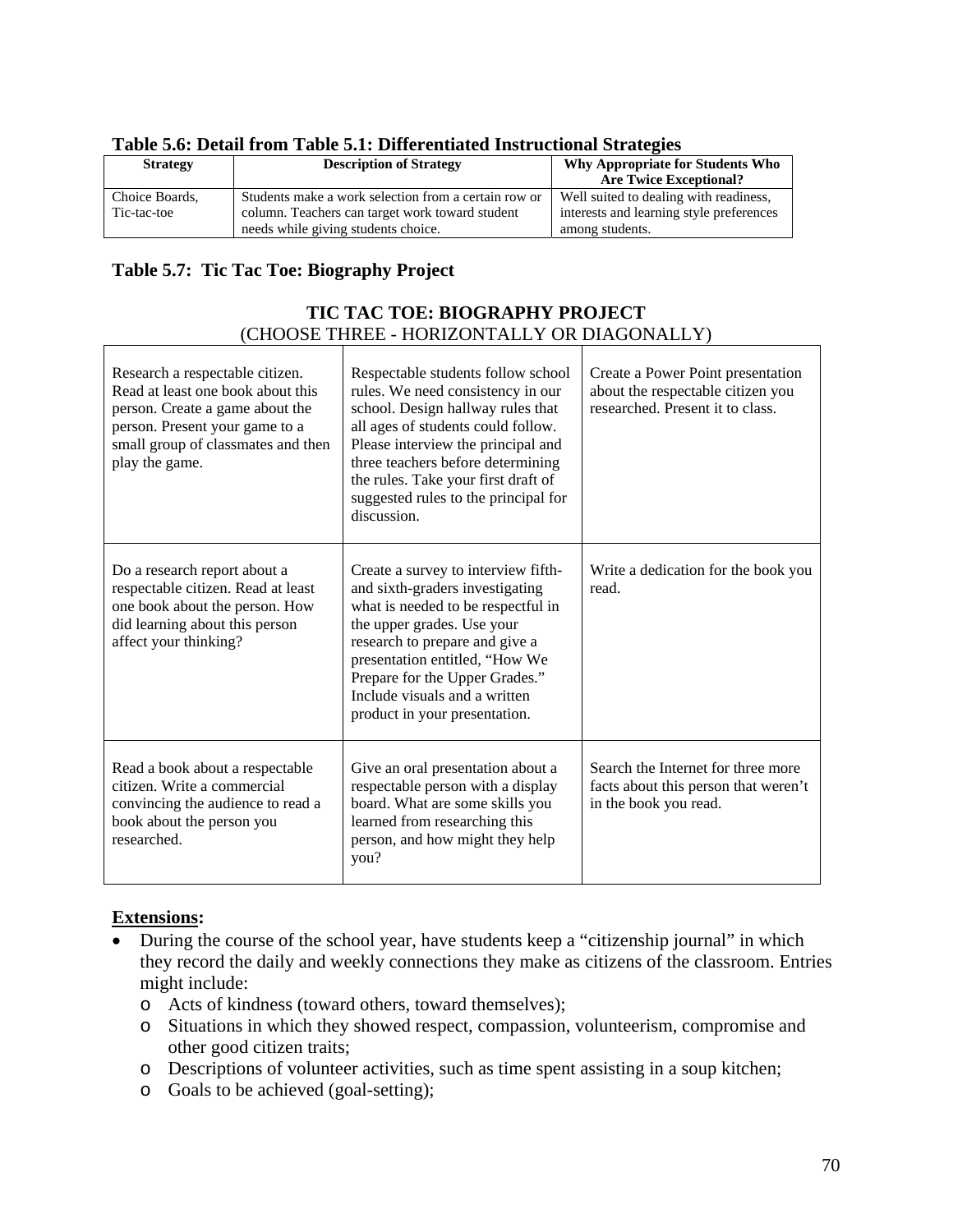- o Goals that have been achieved.
- Have the class work on a compassionate project, such as a food drive for a food pantry, winter clothing and accessories for a local shelter, small gift items for those living in a nursing home.
- Have students create mini-skits/role-playing situations to demonstrate knowledge of the trait being learned.

## **Homework Options and Home Connections:**

- Have students find newspaper or magazine articles that focus on acts of kindness, compassion, volunteerism and respect for others. These can be posted on a class display.
- Have students volunteer some time after school or on weekends to do good deeds for someone or some organization. (This could involve doing good deeds for family members.)

## **Interdisciplinary Connections:**

**English Language Arts** 

• **Writing Process** 

**Benchmark C:** Apply knowledge of graphic or other organizers to clarify ideas of writing assessments.

**Indicator 4:** Use organizational strategies (e.g., brainstorming, lists, webs and Venn diagrams) to plan writing.

## **No Benchmark**

**Indicator 9:** Use available technology to compose text.

**Benchmark I:** Prepare writing for publication that is legible, follows an appropriate format and uses techniques such as electronic resources and graphics.

**Indicator 16:** Rewrite and illustrate writing samples for display and for sharing with others.

• **Writing Applications** 

### **No Benchmark**

**Indicator 5:** Produce informal writings (e.g., messages, journals, notes and poems) for various purposes.

# **Fine Arts – Visual Art**

• **Creative Expression and Communication** 

**Benchmark C:** Develop and select a range of subject matter and ideas to communicate meaning in two- and three-dimensional works of art.

Indicator 6: Create an original work of art that illustrates a story or interprets a theme.

### **Materials and Resources:**

*The inclusion of a specific resource in any lesson formulated by the Ohio Department of Education should not be interpreted as an endorsement of that particular resource, or any of its contents, by the Ohio Department of Education. The Ohio Department of Education does not endorse any particular resource. The Web addresses listed are for a given site's main page; therefore, it may be necessary to search within that site to find the specific information required for a given lesson. Please note that information published on the Internet changes over time; therefore, the links provided may no longer contain the specific information related to a given lesson. Teachers are advised to preview all sites before using them with students.*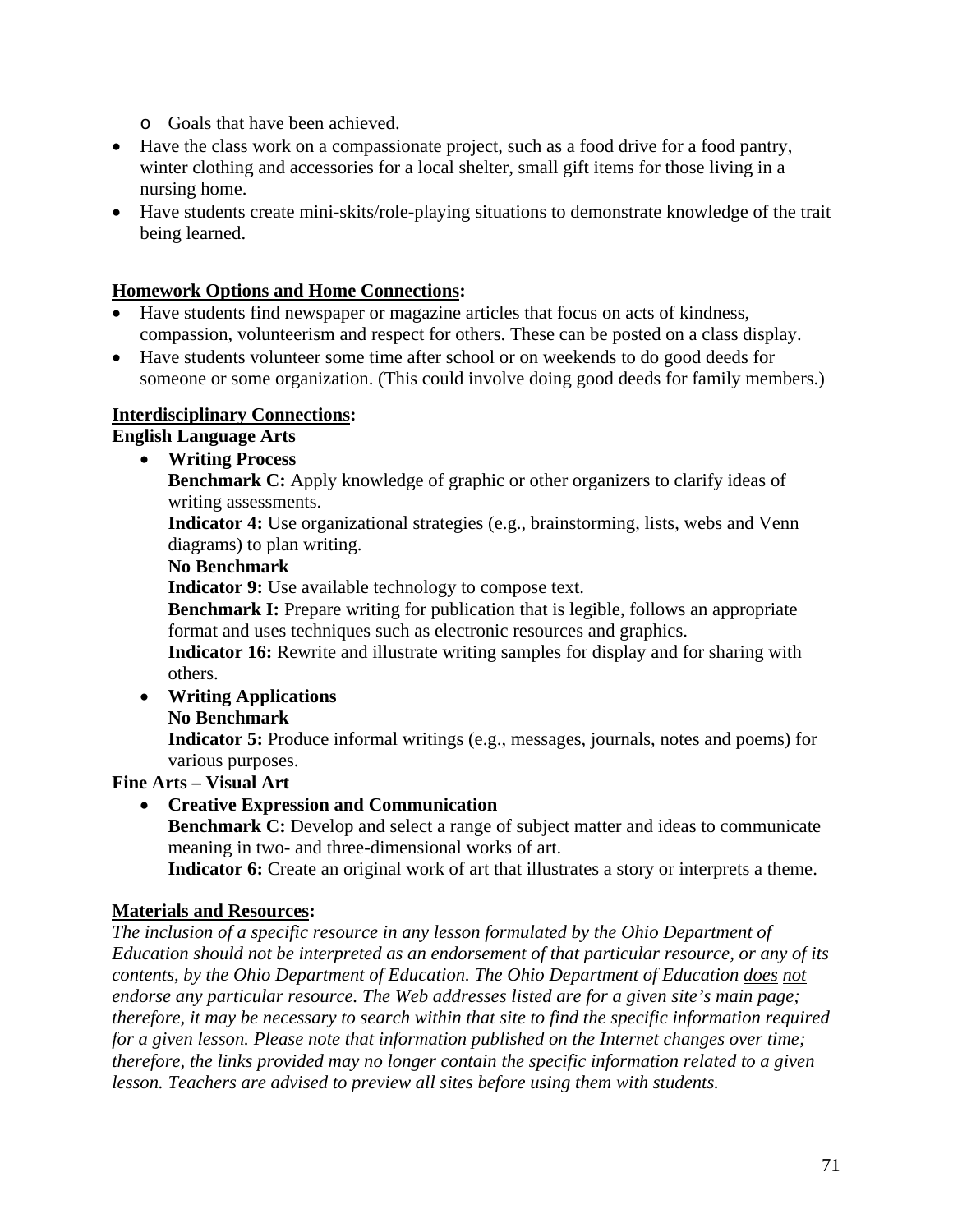*For the teacher:* Chart paper, 12-inch pipe cleaners (one per student), six-inch pipe cleaners (two per student), assorted literature relating to citizenship.

*For the students:* Paper, pencil, dark marker.

# **Vocabulary:**

- Respect
- Citizen
- Citizenship

## **Research Connections**:

Robert J. Marzano, et al. *Classroom Instruction that Works: Research-based Strategies for Increasing Student Achievement. Alexandria, VA.: Association for Supervision and Curriculum* Development, 2001.

Nonlinguistic representations help students think about and recall knowledge. This includes the following:

- Creating graphic representations (organizers);
- Making physical models;
- Generating mental pictures;
- Drawing pictures and pictographs; and
- Engaging in kinesthetic activity.

Cooperative learning grouping has a powerful effect on student learning. This type of grouping includes the following elements:

- Positive interdependence;
- Face-to-face interaction:
- Individual and group accountability;
- Interpersonal and small group skills; and
- Group processing.

Daniels, H. and M. Bizar, M. *Methods that Matter: Six Structures for Best Practice Classrooms.*  Portland, ME: Stenhouse Publishers, 1998.

Authentic experiences help students develop real-world knowledge and skills and apply their learning in ways that prepare them for their careers and lives beyond school.

### **General Tips:**

- Whenever possible, integrate children's literature as a way to begin and/or to close each day.
- Role-playing can be used to have students demonstrate their understanding of each citizenship trait.
- When students are to record their responses or prepare written work, have them use graphic organizers to help them organize their thoughts and writing. Use this as an alternative to making lists for recording responses.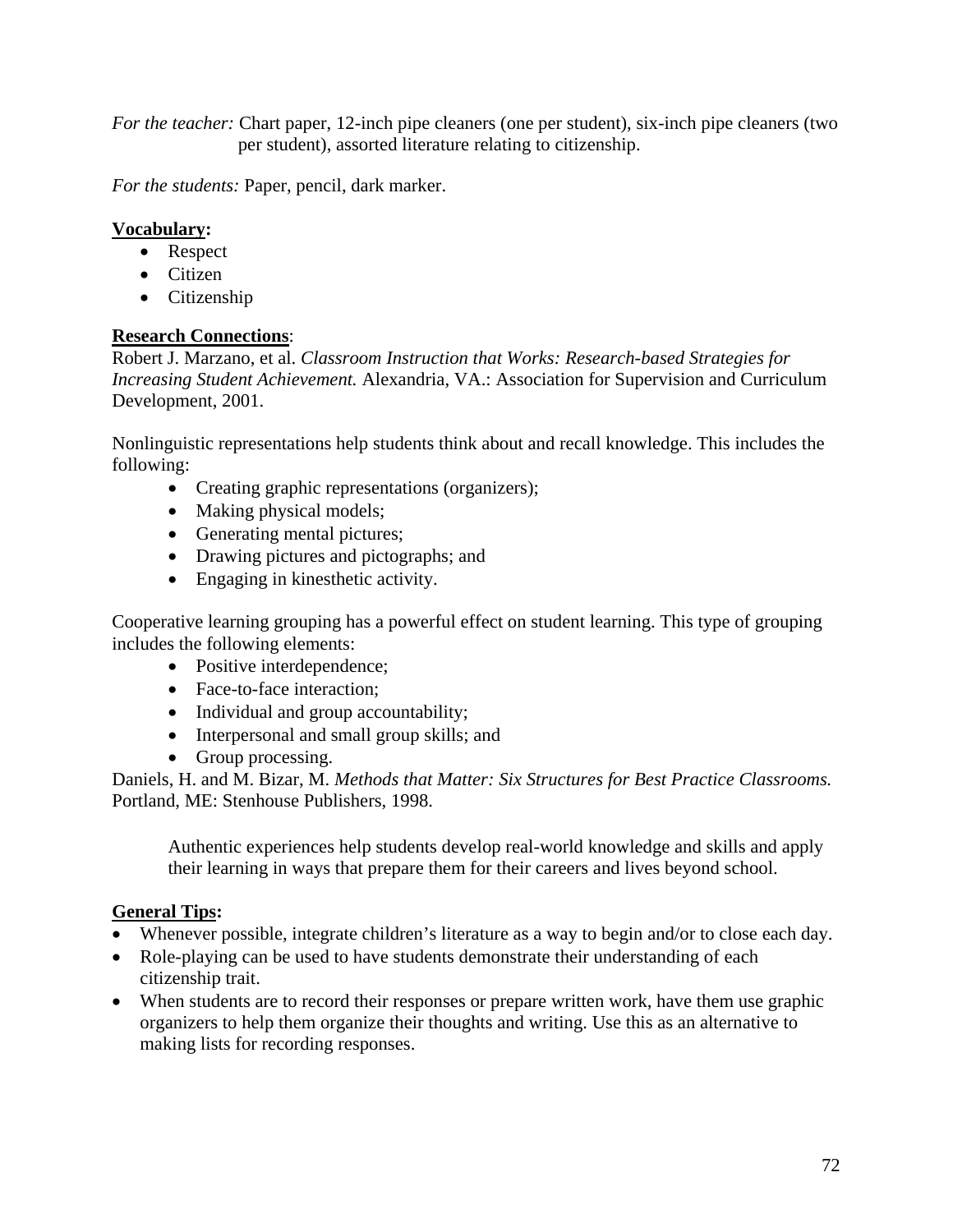### **Chapter Six The Building Principal: Supporting Teachers in Recognizing and Serving Students Who Are Twice Exceptional**

Students who are twice exceptional are those who are gifted and who also have a disability such as ADHD, Asperger's Syndrome, a learning disability, an emotional disturbance, a sensory disability such as hearing or vision impairment, or a physical disability. Many of the strategies for ensuring the success of students who are twice exceptional are strategies that often work for all students. A goal of public education is to produce students who achieve to their maximum potential. Empowering students with needed skills and dispositions, such as study skills, goal setting, social skills, self-regulation and motivation, will enable them to successfully transition from school to post-secondary options to the community work force, while discovering what to do with their lives. Leadership from the building principal is essential. This publication serves as a tool for school leaders in assisting teachers to better meet the needs of diverse learners. Skills presented in this text include recognizing the characteristics of students who are twice exceptional, understanding their social and emotional needs, designing strength-based instruction, implementing instructional and intervention strategies for increasing students' selfregulation and motivation, and implementing differentiated instructional strategies.

### **What is the role of the building principal?**

School leaders must:

- Create a positive supportive environment with high expectations for achievement, a climate where students of varying skills and interest have the opportunity to reach their potential;
- Align resources to build flexibility and collaboration among educators, support personnel and families;
- Make differentiating instruction for all students a priority by using a schoolwide approach, including providing ongoing professional development and verifying that teachers are truly differentiating instruction.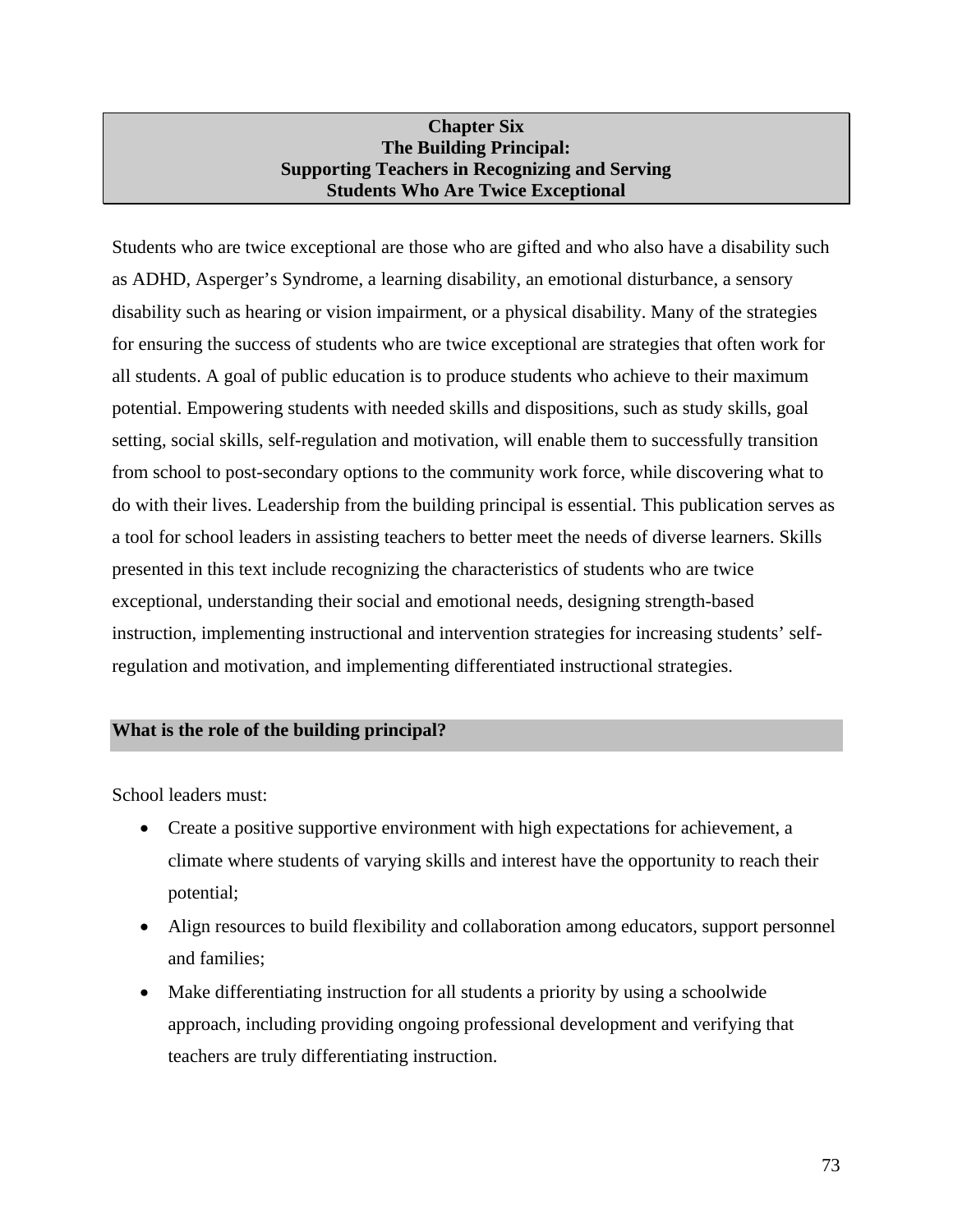- Identify the strengths of individual staff members and build a culture of collaboration by pulling the staff together and empowering them to try new strategies; and
- Set a clear vision of success for every student, support the implementation of standardsbased instruction, encourage collaboration and shared leadership, and work in partnership with families.

# **"How can a principal support teachers in increasing the achievement of all students, including those who are gifted and who also have a disability?"**

School administrators must:

- Provide professional development to communicate and build a common understanding of the characteristics and needs of students who are twice exceptional.
- Create and support a system of strength-based instructional planning. Through collaboration, teams build a student profile, the first step in maximizing a student's potential. The team must also provide for ongoing communication, continued collaborative planning, monitoring of progress, adjusting the plan if needed, and evaluation. Involving the student in the planning, monitoring and evaluation processes increases independence.
- Facilitate collaboration across special education, gifted education and general education to share areas of expertise. Working together to better understand a child's strengths and needs leads to instructional planning that FIRST recognizes and builds upon those strengths while also addressing the child's challenges.
- Provide a continuum of services though collaboration and communication. This continuum begins with differentiation. Intervention specialists in gifted education, special education and related service providers must work with the classroom teacher in designing and coordinating appropriate services. This begins with support and leadership from the building principal. The intervention specialists in gifted and/or special education are key members of the team.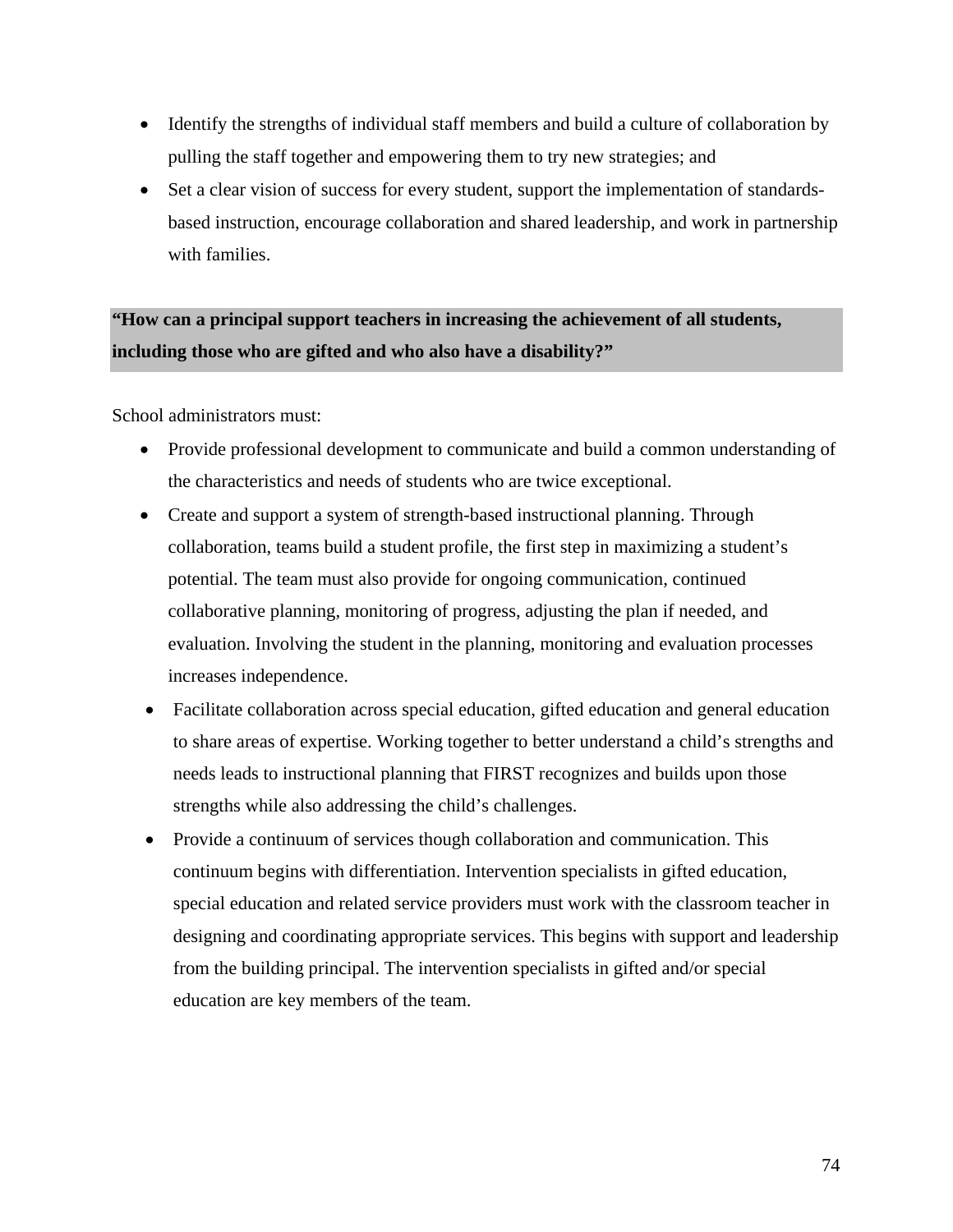# "**How can administrators build upon core curriculum to provide differentiated instruction to meet the diverse needs of students who are twice exceptional?"**

Ten action steps for school leaders include:

- 1. Use school data to ensure that each student makes at least one year's growth each year.
- 2. Embrace a philosophy of differentiation, provide on-going, job-embedded professional development and verify that teachers are successfully differentiating.
- 3. Build a library of resources on differentiation.
- 4. Place intervention specialists' classrooms or work spaces in the same area of the building with their grade-level teams.
- 5. Encourage co-teaching by intervention specialists in gifted and special education with general education teachers. Provide teachers time to co-plan.
- 6. Allow intervention specialists in gifted and special education the opportunity to model differentiated lessons for classroom teachers. Teachers need to "see" differentiation in action.
- 7. Provide professional development to all staff to build a common understanding of the characteristics and needs of students who are twice exceptional.
- 8. Provide flexible grouping of students within and between classrooms.
- 9. Provide a continuum of services.
- 10. Use an existing building team, such as the continuous improvement team, intervention assistance team, grade-level team or IEP team, to transition students who are twice exceptional from grade to grade and to post-secondary options and the community workforce.

### **Differentiation**

A study of Ohio schools (2005) found that embracing a philosophy of differentiation requires a whole-school approach, administrative commitment and an articulated vision. Intervention specialists in gifted education and special education should plan collaboratively with classroom teachers. Professional development is embedded into daily practice. A wide variety of options for student learning and teacher learning are provided. Data is used to determine adequate yearly progress for all students. Thoughtful and deliberate instruction is guided by research. Resources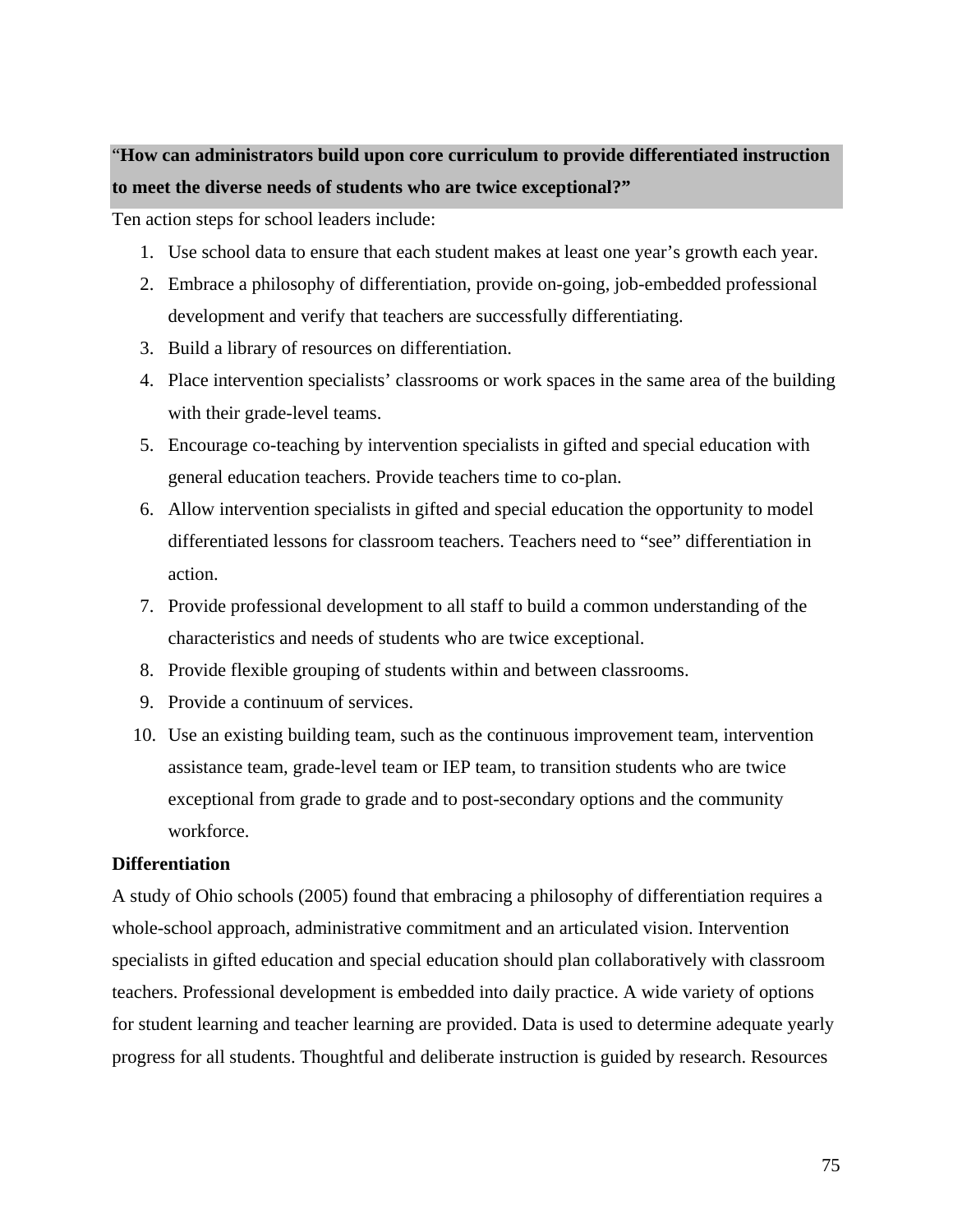are allocated, parents and the community are involved, and differentiation becomes a vital component of the school's continuous improvement planning.

The Differentiated Instructional Strategies Table 5.1 and purposeful grouping strategies have been used to further differentiate a lesson (Chapter 5) from Ohio's Information Management System (IMS). Encourage teachers to use the tools in this publication to differentiate existing lessons. Use Table 6.1 to verify the use of differentiation strategies, as well as to encourage teachers to use multiple forms of differentiation.

**Table 6.1: Matrix to use when verifying the use of differentiation strategies** 

|                                   | <b>CONTENT</b> | <b>PROCESS</b> | <b>PRODUCT</b> |
|-----------------------------------|----------------|----------------|----------------|
| <b>READINESS</b>                  |                |                |                |
| <b>LEARNING</b><br><b>PROFILE</b> |                |                |                |
| <b>INTERESTS</b>                  |                |                |                |

### **Planning for Services**

Services for students who are twice exceptional may be unique and nontraditional. Yet many service options appropriate for these students are currently being offered in our schools. Table 6.2 identifies service options available for serving Ohio's students. Many of these options are currently being offered, but students who are gifted with disabilities are often not considered because they lack the necessary skills to perform independently, or they pose behavioral challenges, eliminating them from consideration. However, many of these options are appropriate. By using this toolkit, principals can assist teachers in acquiring the skills to productively engage students in these challenging learning experiences. Note that educational options are learning experiences or activities that are designed to extend, enhance or supplement classroom instruction and meet individual student needs. Educational options are approved in accordance with school board policy and with parental approval. They include mentorships, distance learning, educational travel, independent study, study abroad and tutorial.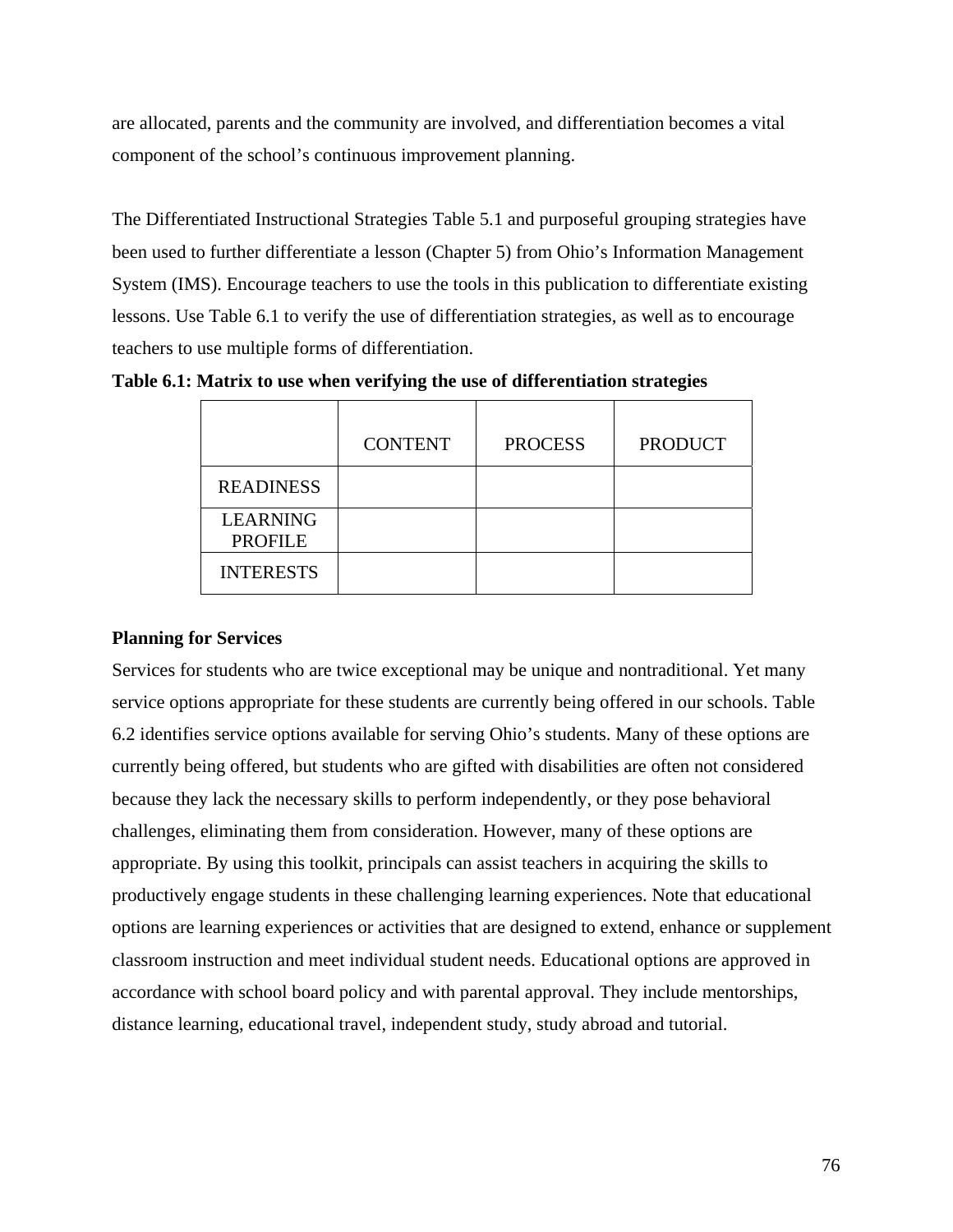| <b>Service Option</b>                                  | <b>Description of Option</b>                                                                                                                                                                                                                                                          | <b>Why to Consider for</b>                                                                                                                                                                                                                                                                                                                                                                                                                                                                                                  | <b>What to Consider for</b>                                                                                                                                                                                                                                                                                                                                                                                                             |
|--------------------------------------------------------|---------------------------------------------------------------------------------------------------------------------------------------------------------------------------------------------------------------------------------------------------------------------------------------|-----------------------------------------------------------------------------------------------------------------------------------------------------------------------------------------------------------------------------------------------------------------------------------------------------------------------------------------------------------------------------------------------------------------------------------------------------------------------------------------------------------------------------|-----------------------------------------------------------------------------------------------------------------------------------------------------------------------------------------------------------------------------------------------------------------------------------------------------------------------------------------------------------------------------------------------------------------------------------------|
|                                                        |                                                                                                                                                                                                                                                                                       | <b>Twice Exceptional?</b>                                                                                                                                                                                                                                                                                                                                                                                                                                                                                                   | <b>Twice Exceptional?</b>                                                                                                                                                                                                                                                                                                                                                                                                               |
| <b>Education Option:</b><br>Mentorship                 | A mentorship is an<br>educational activity<br>including advanced or in-<br>depth work by an<br>individual, usually under<br>the direction of a non-<br>certified individual.<br>Mentors are selected in<br>accordance with board<br>criteria and are subject to<br>parental approval. | Use in early elementary,<br>prior to patterns of<br>underachievement, allows<br>student to advance<br>academically and provides<br>a model of how to relate to<br>another person.<br>Use in the secondary<br>grades provides<br>opportunities to advance<br>academically, clarify career<br>interests and acquire<br>leadership skills.<br>Assists student in realizing<br>creative and intellectual<br>potential.<br>Assists student in<br>establishing coping<br>strategies and acquiring a<br>more positive view of self | Pair the student with<br>another student in his/her<br>field of interest. At the<br>elementary level, students<br>may be paired with older<br>students, university<br>students or members of the<br>community. At the high<br>school level, mentors may<br>be college faculty or<br>community members.<br>The study or investigation<br>uses real data and real<br>problems, and culminates<br>in a presentation to a real<br>audience. |
|                                                        |                                                                                                                                                                                                                                                                                       | and hope for the future.                                                                                                                                                                                                                                                                                                                                                                                                                                                                                                    |                                                                                                                                                                                                                                                                                                                                                                                                                                         |
| <b>Educational Option:</b><br><b>Independent Study</b> | An educational activity<br>involving in-depth study on<br>a topic chosen by the<br>student under the direction<br>of a person approved by<br>the board of education and<br>parent.                                                                                                    | Independent studies teach<br>self-regulation, promote<br>self-efficacy and provide<br>opportunities for success.                                                                                                                                                                                                                                                                                                                                                                                                            | Design the independent<br>study in an area of student<br>interest. Involve the<br>student in the design. Sign<br>a contract to assist the<br>student with self-regulation<br>and goal setting.                                                                                                                                                                                                                                          |
| <b>Educational Option:</b><br><b>Distance Learning</b> | An educational option that<br>employs systematic<br>instruction in which the<br>instructor and/or student<br>participate by mail or<br>electronic media.                                                                                                                              | Provides access to learning<br>experiences not available<br>locally.                                                                                                                                                                                                                                                                                                                                                                                                                                                        | <b>Broadens</b> learning<br>opportunities to areas of<br>specialized knowledge and<br>interests.                                                                                                                                                                                                                                                                                                                                        |
| <b>Individual Subject</b><br><b>Acceleration</b>       | The practice of assigning a<br>student to a higher grade<br>level than is typical given<br>the student's age, for the<br>purpose of providing<br>access to appropriately<br>challenging learning<br>opportunities in one or<br>more subject areas.                                    | Allows student to advance<br>academically in areas of<br>strength with<br>accommodations to address<br>learning challenges.<br>Research: 75-85 percent of<br>elementary students of<br>average to above average<br>ability can pass subject<br>pretests with 92-93 percent<br>mastery. (Rogers, 2002)                                                                                                                                                                                                                       | Curriculum can be<br>delivered by moving the<br>student to a higher grade<br>level within the building<br>Curriculum can be<br>delivered by having the<br>student work with a higher<br>grade level in his/her own<br>age-based classroom.                                                                                                                                                                                              |
| <b>Whole Grade</b>                                     | The practice of assigning a                                                                                                                                                                                                                                                           | Students may not perform                                                                                                                                                                                                                                                                                                                                                                                                                                                                                                    | Use the Iowa Acceleration                                                                                                                                                                                                                                                                                                                                                                                                               |
| Acceleration                                           | student to a higher grade<br>level than is typical given<br>the student's age on a full-<br>time basis, for the purpose<br>of providing access to<br>appropriately challenging<br>learning opportunities.                                                                             | well on standardized tests.<br>Students work well with<br>older peers. Their<br>chronological age mates<br>are not usually peers.                                                                                                                                                                                                                                                                                                                                                                                           | Scale. Consider radical<br>acceleration, as one grade<br>may not be sufficient for<br>some of these children.                                                                                                                                                                                                                                                                                                                           |

# **Table 6.2: Planning for Services**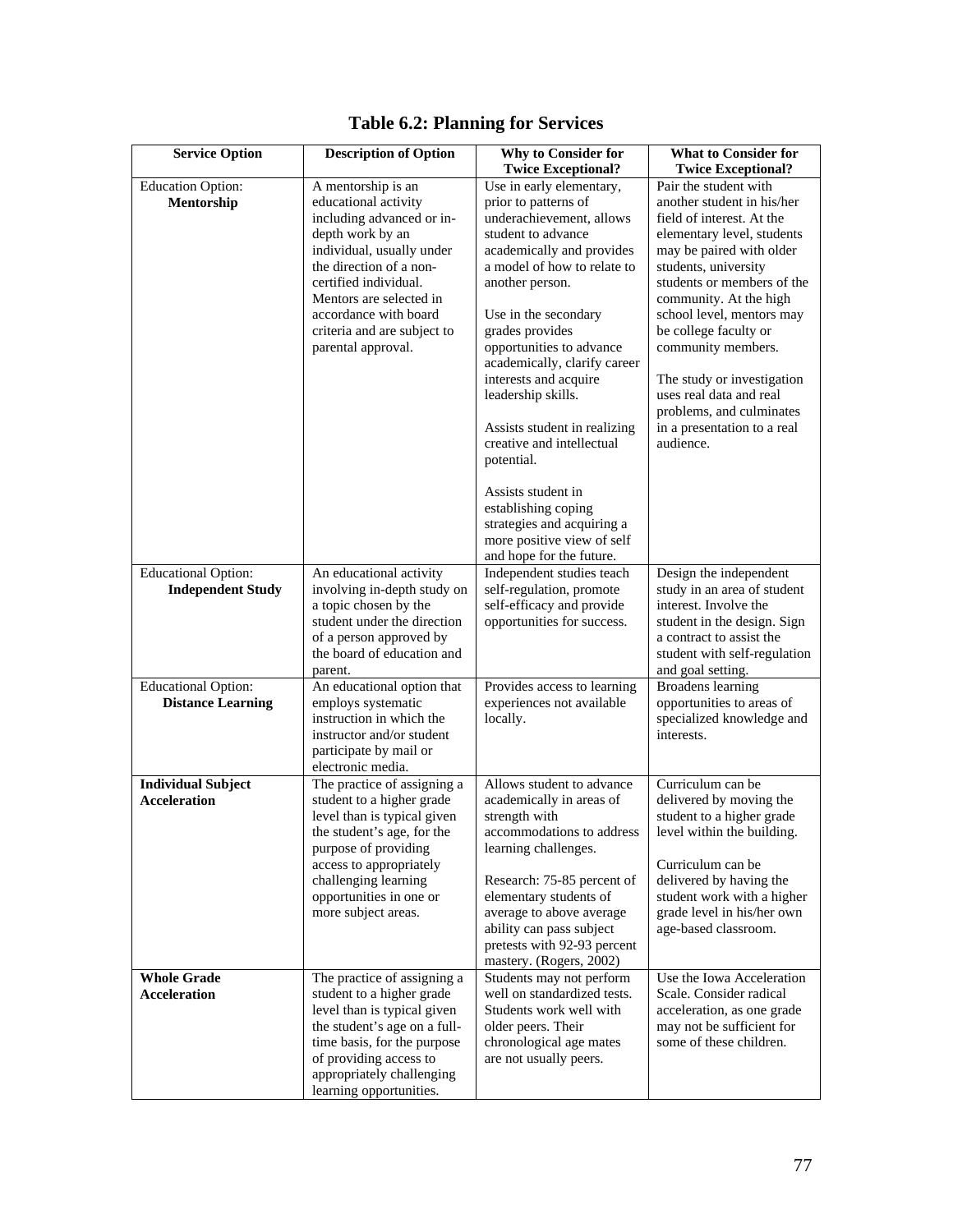| <b>Service Option</b>                                        | <b>Description of Option</b>                                                                                                                                                                                                                                                                                                                                                                                                        | <b>Why to Consider for</b><br><b>Twice Exceptional?</b>                                                                                                                                                                                                                     | <b>What to Consider for</b><br><b>Twice Exceptional?</b>                                                                 |
|--------------------------------------------------------------|-------------------------------------------------------------------------------------------------------------------------------------------------------------------------------------------------------------------------------------------------------------------------------------------------------------------------------------------------------------------------------------------------------------------------------------|-----------------------------------------------------------------------------------------------------------------------------------------------------------------------------------------------------------------------------------------------------------------------------|--------------------------------------------------------------------------------------------------------------------------|
| <b>Early Admission to</b><br>Kindergarten                    | The practice of admitting a<br>student to kindergarten<br>who has not yet reached<br>the typical age at which<br>students are admitted, for<br>the purpose of providing<br>access to appropriately<br>challenging learning<br>opportunities.                                                                                                                                                                                        | Young students who are<br>gifted may demonstrate<br>uneven development<br>(asynchrony). They may be<br>advanced in some areas<br>and average in others.<br>Allows schools to teach to<br>a student's strengths and to<br>direct instruction to areas<br>that are advanced.  | Addresses asynchrony and<br>allows students to work<br>with peers as role models.                                        |
| <b>Internships</b>                                           | Schools collaborate with<br>local business to provide<br>placements for students to<br>work cooperatively with<br>peers and an onsite mentor.<br>Students earn academic<br>credit.                                                                                                                                                                                                                                                  | Students may have<br>multiple areas of interests<br>to pursue. Internships assist<br>in narrowing down the<br>career possibilities. Also,<br>some students may already<br>know what career they<br>choose to pursue.<br>Internships provide a head<br>start in that career. | Consider working with<br>professional associations,<br>colleges and universities to<br>expand the pool of<br>placements. |
| <b>Post Secondary</b><br><b>Enrollment Options</b><br>(PSOE) | The PSOE program<br>permits Ohio public and<br>nonpublic high school<br>students in grades nine<br>through 12 to earn college<br>credit and/or high school<br>credit through the<br>successful completion of<br>college courses. The<br>purpose of the program is<br>to provide rigorous<br>academic pursuits and to<br>provide a variety of options<br>to high school students.<br>PSOE is also referred to as<br>dual enrollment. | PSOE provides<br>opportunities for extending<br>learning to new disciplines.<br>The program also provides<br>access to intellectual peers<br>and engaging learning<br>environments.                                                                                         | Consider online delivery of<br>courses.                                                                                  |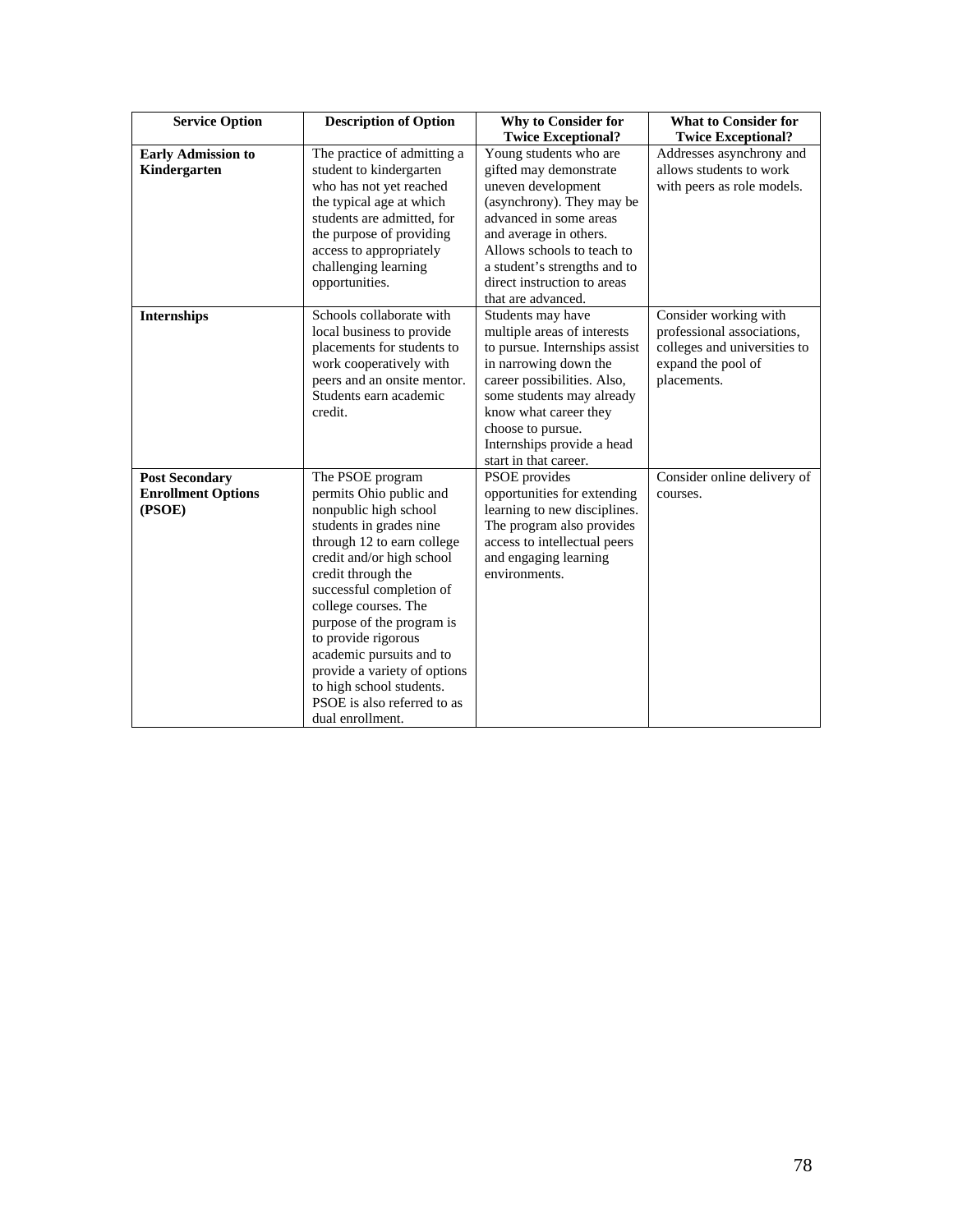| <b>Service Option</b>                         | <b>Description of Option</b>                                                                                                                                                                                            | <b>Why to Consider for</b><br><b>Twice Exceptional?</b>                                                                                                                                                                                                                                                                                                                                                                                                                                                                                                                                                                                                                                                                                                                | <b>What to Consider for</b><br><b>Twice Exceptional?</b>                                                                                                                                                                            |
|-----------------------------------------------|-------------------------------------------------------------------------------------------------------------------------------------------------------------------------------------------------------------------------|------------------------------------------------------------------------------------------------------------------------------------------------------------------------------------------------------------------------------------------------------------------------------------------------------------------------------------------------------------------------------------------------------------------------------------------------------------------------------------------------------------------------------------------------------------------------------------------------------------------------------------------------------------------------------------------------------------------------------------------------------------------------|-------------------------------------------------------------------------------------------------------------------------------------------------------------------------------------------------------------------------------------|
| <b>Advanced Placement</b><br>(AP)             | AP courses allow students<br>to take college level<br>courses while still in high<br>school.                                                                                                                            | AP courses provide<br>opportunities for a student<br>to study a subject in which<br>they have an intense<br>curiosity and interest in<br>greater depth and detail.<br>Students are pushed<br>intellectually and develop<br>skills in writing, problem<br>solving and study habits.<br>AP provides services for<br>students with a<br>documented disability and<br>may be eligible for<br>accommodations in testing.<br>Accommodations include<br>extended time, Braille<br>devices, computers or<br>magnifying devices, a<br>reader to dictate questions,<br>a writer to record responses<br>and, for hearing impaired<br>students, a written copy of<br>the exam instructions<br>and/or a sign language<br>interpreter to give<br>directions.<br>www.collegeboard.com | Students who are eligible<br>for accommodations must<br>receive the same<br>accommodations during<br>classroom instruction and<br>assessment.                                                                                       |
| Counseling                                    | Services received from a<br>guidance counselor and/or<br>guidance program<br>specifically designed to<br>meet the social and<br>emotional needs of gifted<br>students, including<br>academic and career<br>choices.     | Students who are gifted<br>and who also have a<br>disability often display low<br>academic self-concept,<br>high levels of frustration,<br>unrealistic self-<br>expectations, hyper-<br>activity and low self-<br>esteem but a positive self-<br>image (Higgins & Nielsen,<br>in Kay, 2000).<br>Providing group<br>counseling can assist<br>students to see that others<br>experience problems<br>similar to their own (Brody<br>& Mills, 1997).                                                                                                                                                                                                                                                                                                                       | Those responsible for<br>providing guidance<br>programs to meet the<br>social-emotional needs of<br>students should receive<br>training in identifying and<br>working with<br>characteristics that are<br>unique to these learners. |
| <b>Early High School</b><br><b>Graduation</b> | The practice of facilitating<br>completion of the high<br>school program in fewer<br>than four years, for the<br>purpose of providing<br>earlier than typical access<br>to post-secondary<br>educational opportunities. |                                                                                                                                                                                                                                                                                                                                                                                                                                                                                                                                                                                                                                                                                                                                                                        |                                                                                                                                                                                                                                     |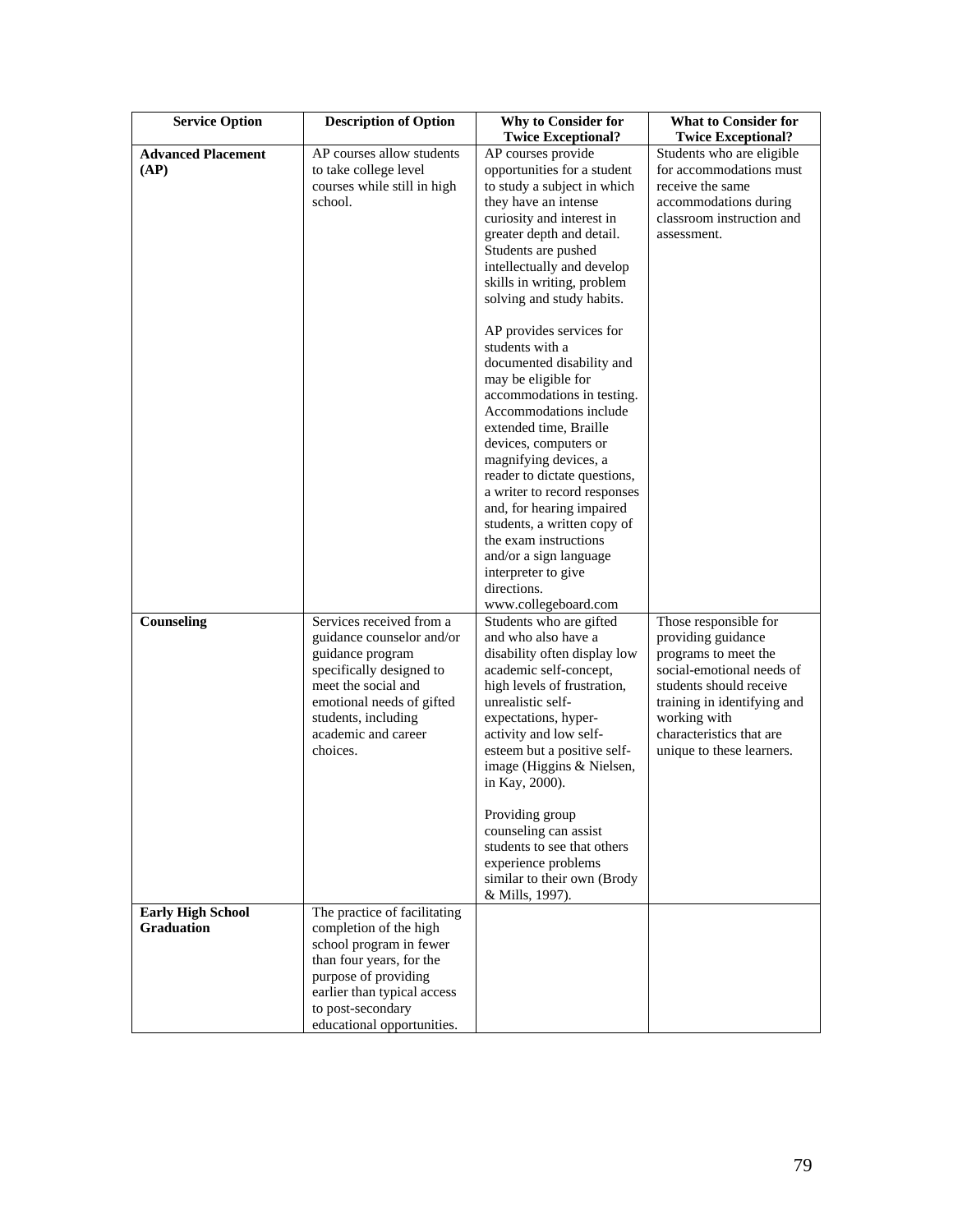The Ohio Integrated Systems Model shown in Figure 6.1 integrates tiers of supports for both behavior and academic achievement. The model is designed to provide strong school-wide instruction and supports that would meet the needs of most students – not just students with disabilities. The green lower tier in the model represents instructional and behavioral support systems and strategies that would benefit all students. The yellow center tier represents strategies designed to help support a subset of the whole school population who may be at risk. When effective school-wide instruction and targeted supports are in place, a small percentage of students may still require intensive supports to meet more specialized needs and assume success. This red upper tier of the OISM model represents intensive, individualized supports designed to meet the needs of the remaining students at high risk for failure. A school with a continuum of prevention, intervention and support systems in place will give all students the best chance for

success. It is also important to recognize that an individual student may benefit from a variety of supports and intervention strategies.



### **Figure 6.1: Ohio's Integrated Systems Model**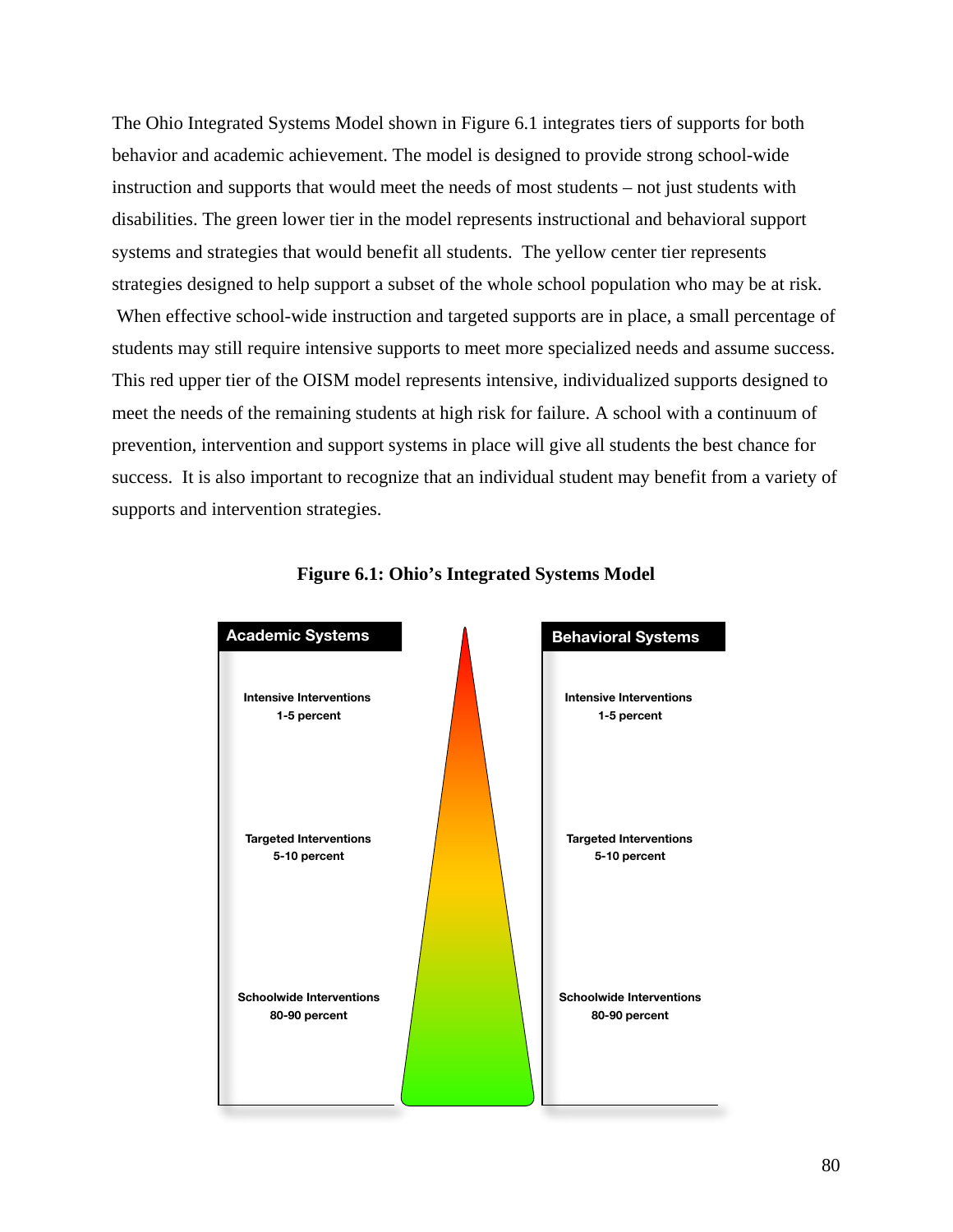Figure 6.2 indicates program options, interventions and services, and provides a framework for designing systems for student success. Interventions and program options are tiered, providing flexibility. Services for students who are twice exceptional may be very unique and nontraditional. This system of tiered interventions that moves from universal interventions through supplemental to intensive practices provides a framework for differentiation. Targeting and building upon a rich core curriculum will meet the needs of most students.

### **Figure 6.2: Designing Schoolwide Systems for Success**

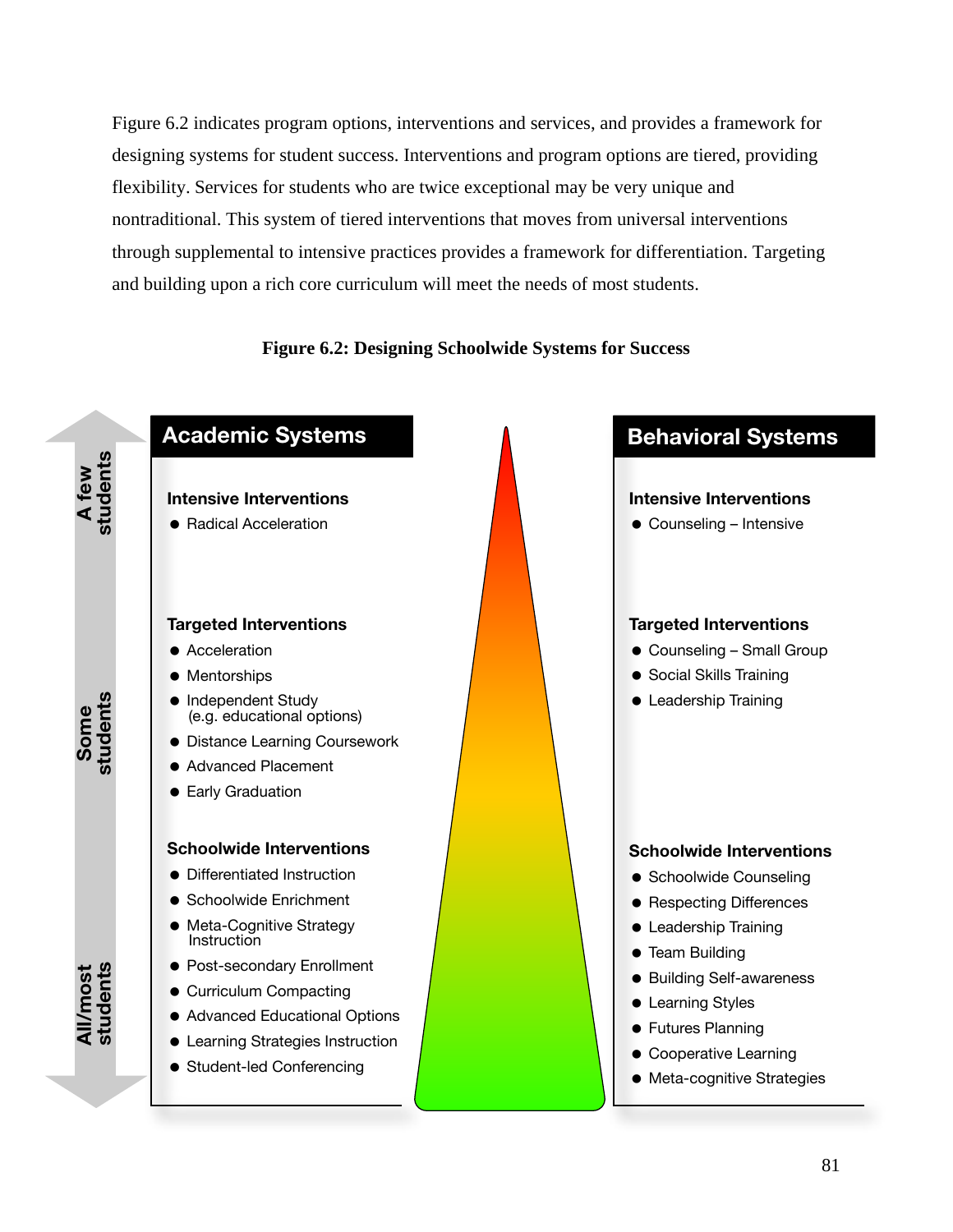A program for Spencer would draw from a menu of service options to provide the high levels of challenge and support he needs to fully develop his talents, including:

- Compact the curriculum that Spencer masters quickly;
- Use saved time to create opportunities for Spencer to complete independent study enrichment units related to his interests in music and oceans to build his confidence and develop talents;
- Help Spencer build social skills using flexible grouping strategies to allow him to work with students who share similar interests:
- Use classroom positive behavior strategies appropriate for all students. Supplement with individual or small group counseling focused on specific needs, such as social skills development;
- Involve Spencer in setting his Written Education Plan goals and involve him in charting his progress;
- Explicitly teach metacognitive skills to all students.

### **Transitioning Students from Grade to Grade**

Transitions can often be difficult for students who are gifted and who also have a disability. Transitions from one activity to the next, one teacher to another and from one school year to another can be very trying. Planning for transitions and building communication systems can ease these difficulties. Use an existing team structure to transition students. This team includes intervention specialists in gifted education and special education, regular education teachers, visual/performing arts teachers, guidance counselors, curriculum directors and directors of special education. The team meets at least twice each year to address issues related to transitioning students who are both gifted and have special needs from one teacher to the next and between elementary, middle and high school. They also meet as needed to assist in designing interventions for specific students.

The transition planning, as well as the strength-based instructional strategies presented in this text, enables teams to move toward more thoughtful, deliberate services for students. "The needs of many could be met through appropriate identification of strengths and weaknesses and a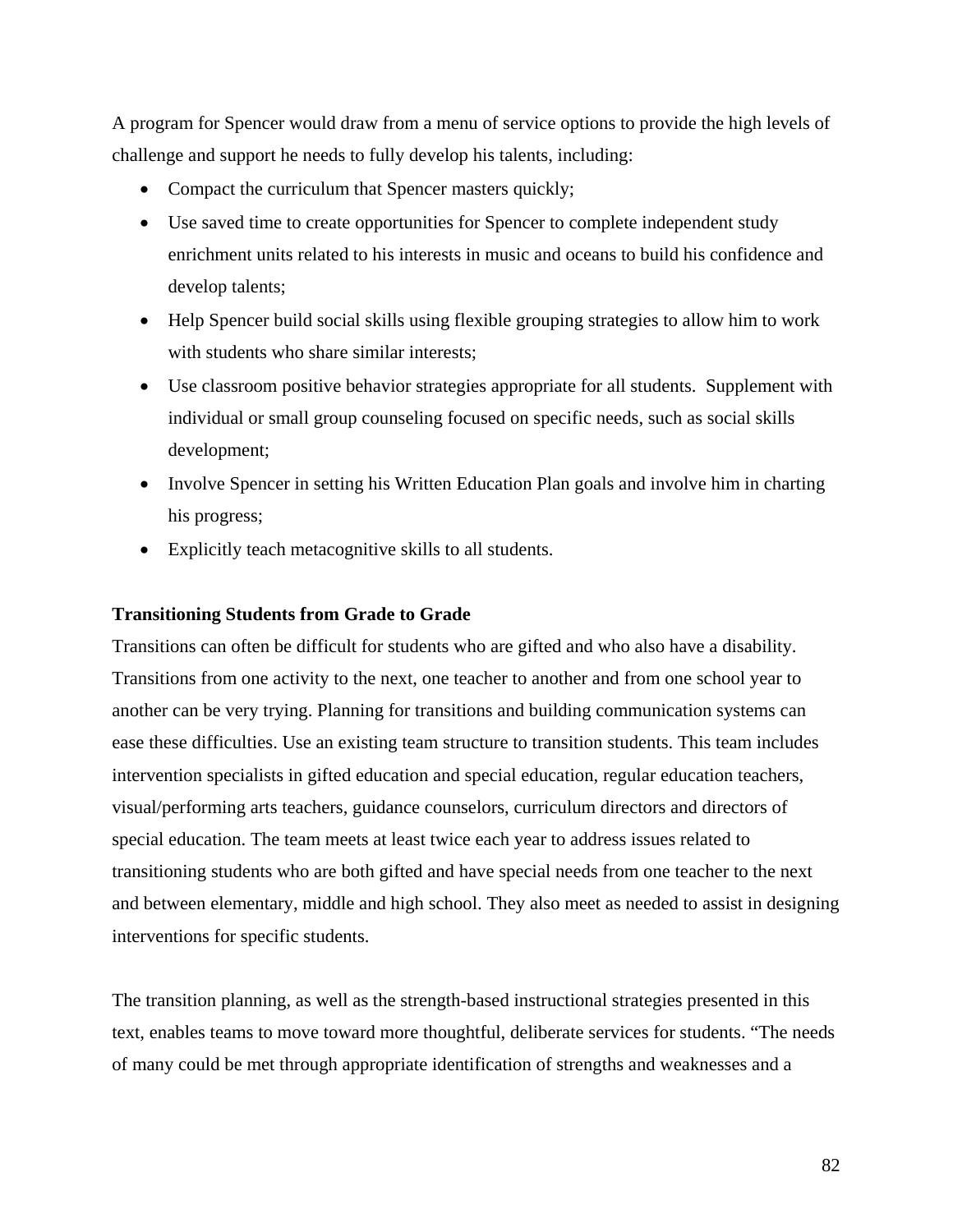flexible, individualized approach to using the existing services and resources available in and out of school" (Brody & Mills, 1997).

#### **Providing Professional Development Activities**

Principals may choose to designate a leadership team to plan professional development activities that are embedded into the daily work of the school. The following activities may be used as a springboard for professional development:

- Form small groups of teachers across special education, gifted education and general education to conduct study groups or to collaborate as problem-solving groups. Study groups read and discuss relevant resources, books and videotapes. Use the resources suggested in building a professional library, or use this text as part of the reading for a study group.
- Form a collaborative problem-solving group. Teachers and administrators work through problems as well as share experiences of successes and failures. This text can be used to assist groups in designing strength-based instructional practices and interventions.
- Dedicate time at staff meetings to share resources, successes and challenges.

#### **Professional Development Activities**

#### **Characteristics of Students Who Are Twice Exceptional:**

**Activity 1:** Scenarios of the students profiled throughout this text as well as additional scenarios are provided in the Appendix. Have participants read one of the scenarios. Identify the student's strengths and challenges. Tell the group that this scenario profiles a student who is both gifted and has a disability, or is twice exceptional. Ask participants to reflect on their personal and professional lives to identify someone they have known who is twice exceptional.

**Activity 2:** Use Table 6.3, *Common Characteristics of Students Who Are Twice Exceptional*. Cut the characteristics into strips. Divide participants into small groups of four or five, and give a mixed set of characteristics to each group. Instruct groups to divide the characteristics into three columns: strengths, challenges, and those characteristics that could be interpreted as either strengths or challenges, or perhaps both. Ask participants to provide a rationale for their decisions. What implications for planning instruction arise?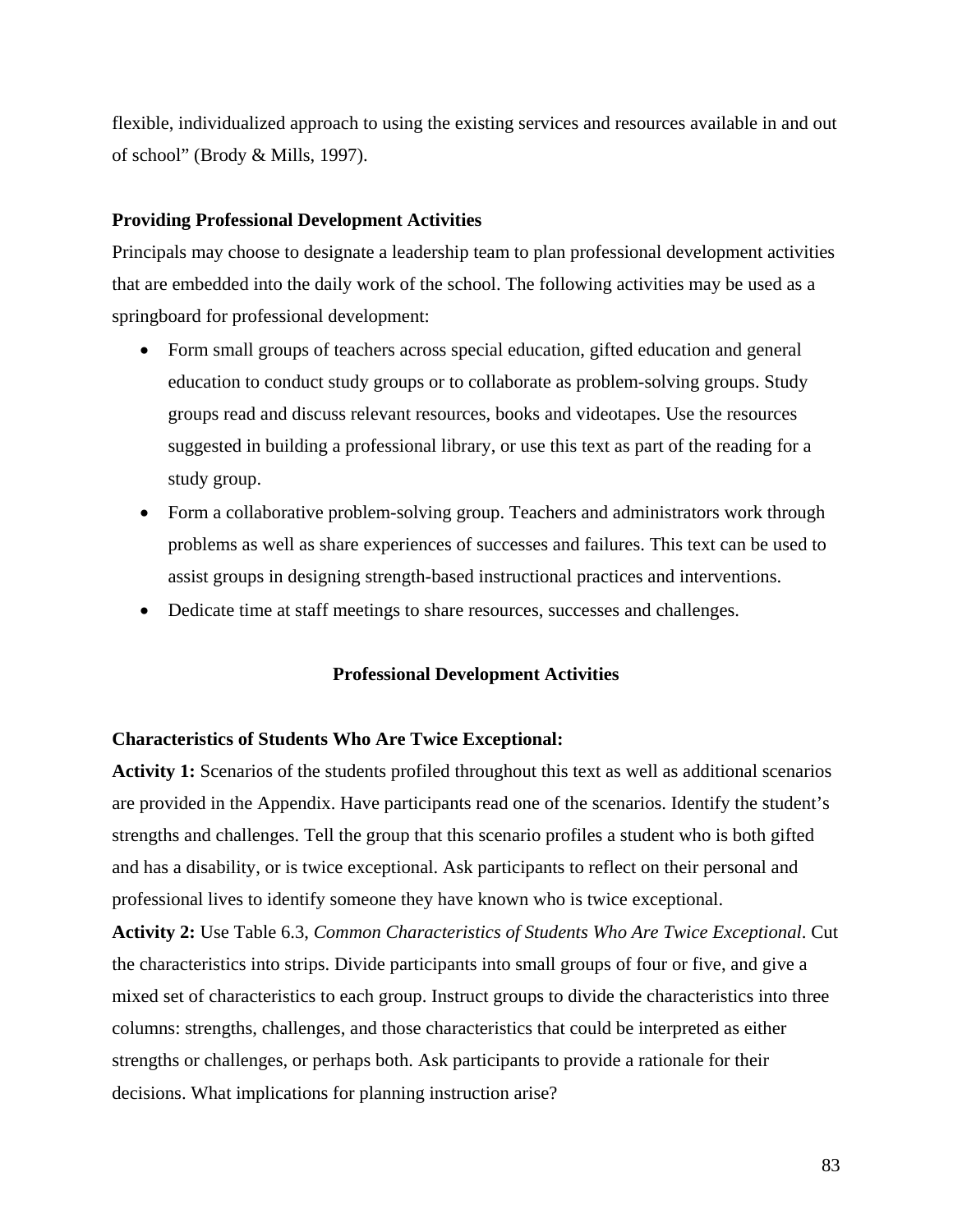| Large knowledge base                                                          | Low self-esteem                                                     | Wide variety of interests                              |
|-------------------------------------------------------------------------------|---------------------------------------------------------------------|--------------------------------------------------------|
| Likes to have ideas known                                                     | Can solve a problem or reach<br>a goal                              | Fails to see consequences<br>of actions                |
| Highly individualistic                                                        | Low tolerance for frustration                                       | High energy level                                      |
| Difficulty with temporal<br>(time) concepts and tasks<br>requiring sequencing | Probes facts and issues in<br>depth                                 | Quick to understand new<br>information and concepts    |
| Disorganized thinking<br>results in poor<br>organizational skills             | Is curious about many things                                        | Has intense feelings and<br>opinions                   |
| Perfectionism                                                                 | High energy level                                                   | Highly imaginative                                     |
| Sharp sense of humor                                                          | Lacks social-emotional<br>reciprocity and has poor<br>social skills | Slow to complete work                                  |
| Shows ability to invest time<br>in a task                                     | Is able to transfer learning to<br>new situations                   | Sees relationships among<br>seemingly unrelated things |
| Is aware of problems others<br>do not see                                     | Uneven academic<br>development                                      | Likes to have ideas known                              |
| Inflexible in adhering to<br>non-typical routines                             |                                                                     |                                                        |

**Table 6.3: Common Characteristics of Students Who Are Twice Exceptional** 

Use Figure 1.2 (Chapter 1) to further the discussion. How does the work of the participants compare and contrast to the diagram? Identify additional implications for recognizing and instructing students who are twice exceptional. Lead participants in recognizing that **both giftedness and disability pose challenges as well as strengths.** 

### **Strength-Based Instructional Planning:**

**Activity 1:** Provide each participant with copies of the scenario introducing Russ, the *Strength Based Planning Tool* (Appendix E) and *Planning for Services* (Table 6.2). You may also refer to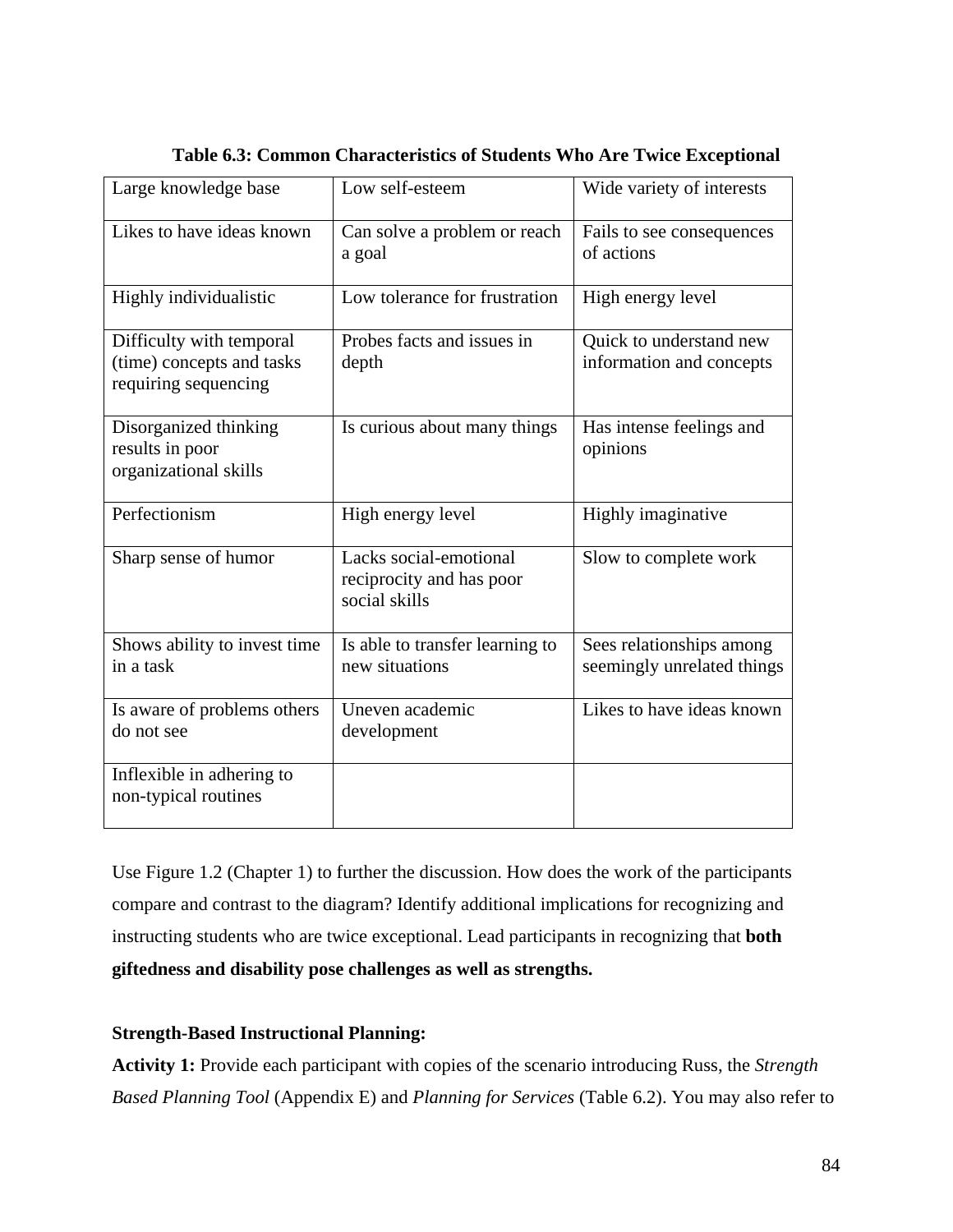Figure 1.2, *ADHD and Gifted Share Common Characteristics*. Divide participants into teams and provide the following directions to each team:

- Turn back the clock for Russ. He is in the fourth grade. His mother suspects attention problems and seeks advice from her family physician. Russ's teacher provides the family with documentation of learning challenges, work samples and a brief narrative of his classroom performance. Russ is diagnosed as having ADHD.
- Reflect upon Russ's needs in designing strength-based instructional options and services. Decide which grade range your group will address: elementary, middle school or high school. What services will Russ need to become an independent, self-directed learner? What educational settings, instruction, accommodations, and social-emotional and behavioral supports will he need? Who are the collaborators? Using the Steps to Strength-based Instructional Planning (Chapter 3) and additional resources, list the services you would you design for Russ. The first two steps have been started to provide additional information regarding Russ's areas of strength and need.

### **Strength-based Instructional Planning for Russ:**

### **Step 1: Identifying the Potential**

- Strong in English and the performing arts;
- A visual learner;
- Performs well when accelerated:
- Enjoys competition; and
- Is entertaining and enjoys performing for an audience.

| Step 2: | <b>Plan for a Continuum of Abilities</b>                                                  |
|---------|-------------------------------------------------------------------------------------------|
|         | Lacks organizational skills and goal setting;                                             |
|         | Has so many interests that he has difficulty setting goals and meeting<br>٠<br>deadlines: |
|         | • Prefers to make his own choices; and                                                    |
|         | High cognitive ability makes learning new information easy.<br>п                          |
| Step 3: | <b>Identify Critical Needs Based Upon Strengths and Challenges</b>                        |
| Step 4: | <b>Connect to the Content Standards</b>                                                   |
| Step 5: | <b>Design Individualized Instructional Goals</b>                                          |
| Step 6: | <b>Plan for Instruction</b>                                                               |

**Step 7: Plan for Services**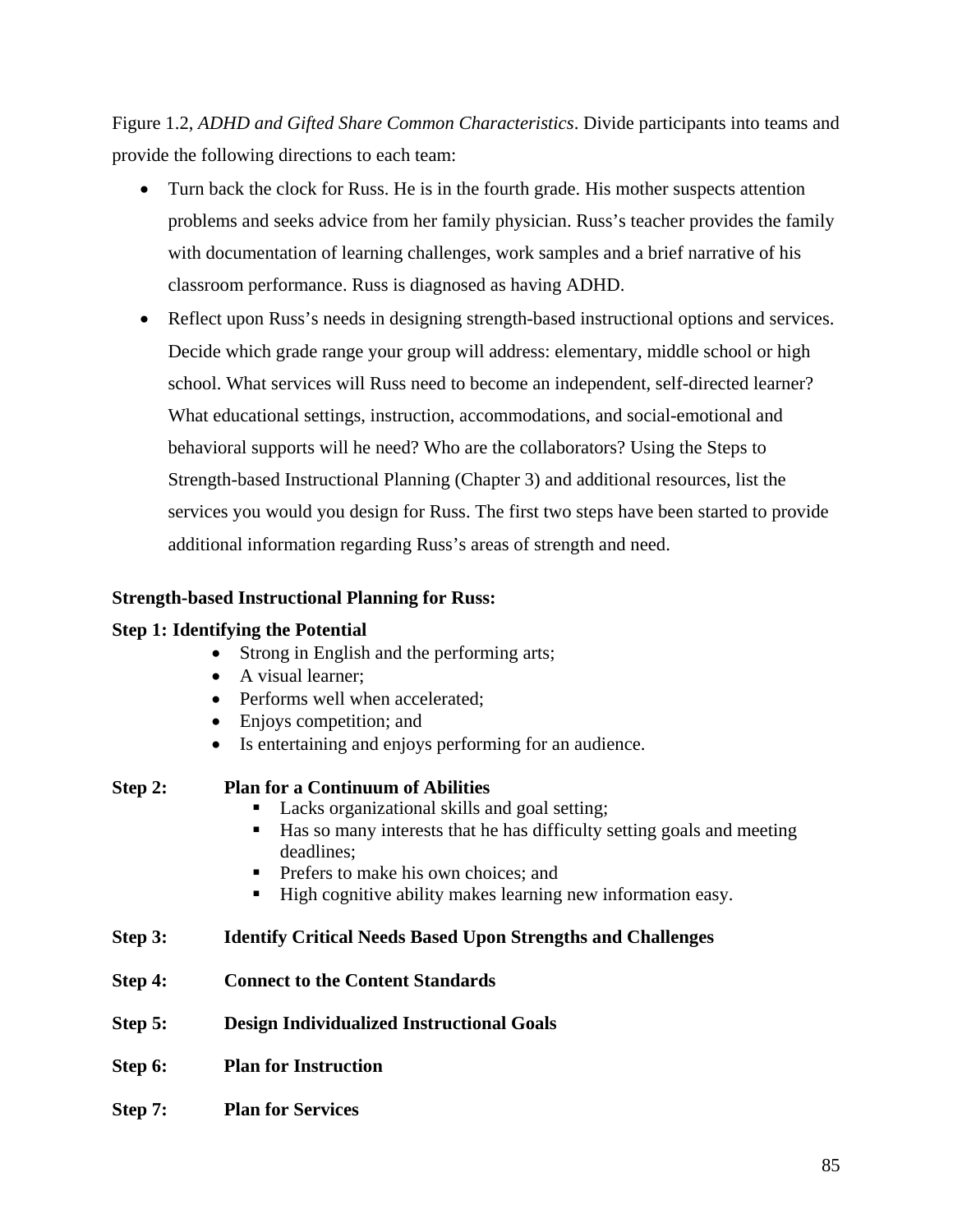**Activity 2:** Ask participants to design strength-based instruction for a student they are currently teaching or have taught in the past. Again, divide the group into teams. Use *Differentiation Strategies* (Table 5.1), *Instructional Strategies and Interventions to Increase Self-Regulation and Enhance Motivation* (Table 4.10), *Strength-based Instructional Planning Tool* (Appendix E) and *Planning for Services* (Table 6.2).

#### **Creating a System**

Administrative planning teams should discuss the following questions:

- What are the outcomes and issues that arise in creating a district system for increasing the achievement of all students?
- How does the implementation of this system affect the way teachers teach and their core beliefs about their instructional strategies and their students?
- How does the documentation process assist teachers in recognizing student strengths and talents, thereby helping students reach their maximum potential?

Recognizing and honoring the individual differences in students instills in them a motivation to succeed and enhances their performance. When working with students who are twice exceptional, this is a dual task and oftentimes a confusing task, not only for the educator and family but also for the students themselves. Educators can recognize and honor individual differences by teaching to a student's strengths.

Understanding the characteristics and needs of students who are twice exceptional and teaching to their strengths are vital to honoring differences, because their behaviors and abilities may not fit the expectations we have for students in programs for the gifted.

Meeting the needs of all students is a daunting task. High-performing schools promote collaboration and flexibility, thereby increasing their ability to meet the needs of diverse learners. Administrators break down the walls of separate programs and create systems of communication, collaboration and problem solving. When schools offer flexible and varied program options, learning is enriched for all students.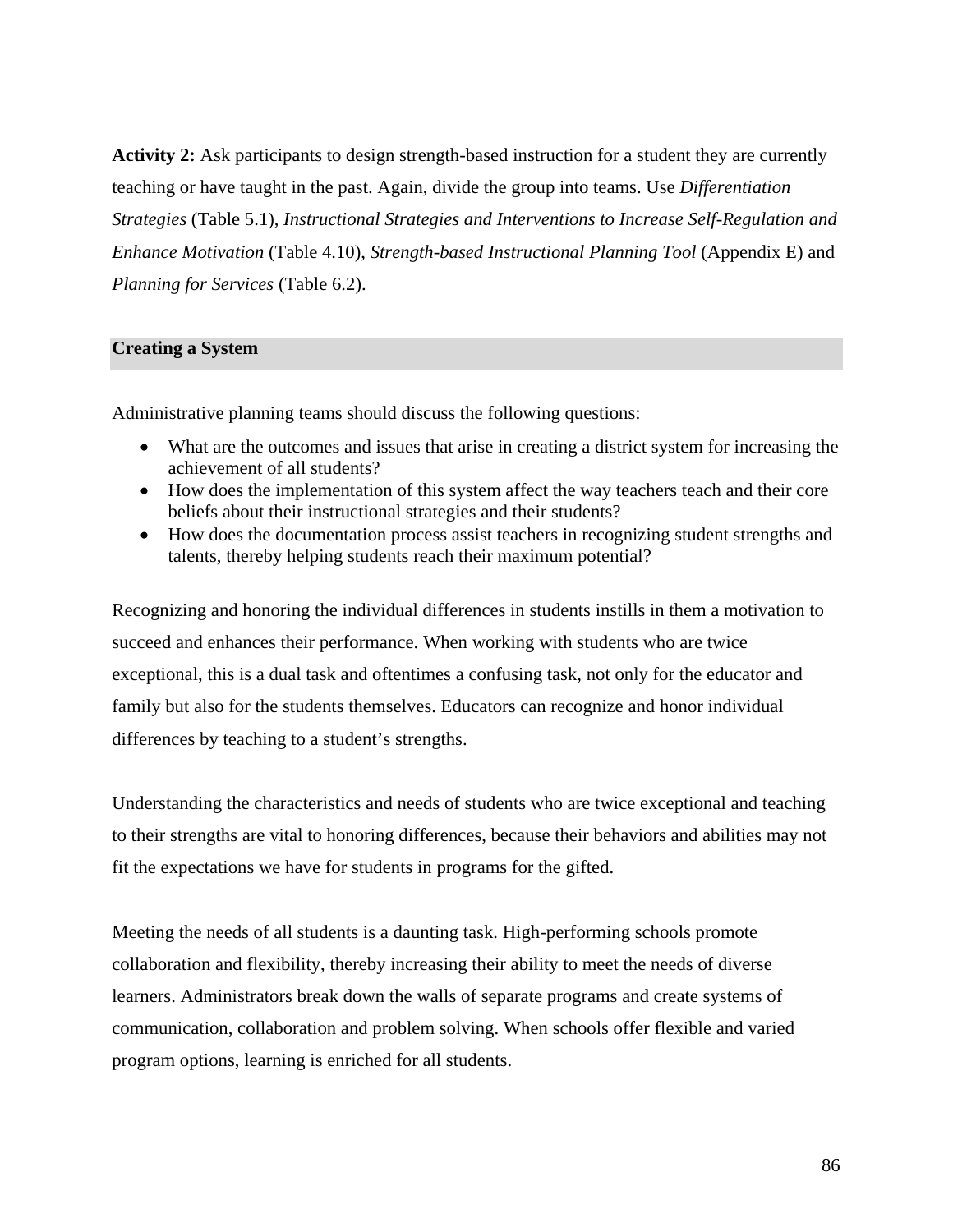# **Appendices**

- **[A. Glossary](#page-89-0)**
- **[B. Assembling a Professional Library for Differentiation](#page-92-0)**
- **[C. Scenarios: Russ, Fran, Spencer, Michael, Kimberly, Joey, Matthew and Ethan](#page-93-0)**
- **[D. Steps to Strength-based Instructional Planning](#page-103-0)**
- **[E. Bibliography](#page-105-0)**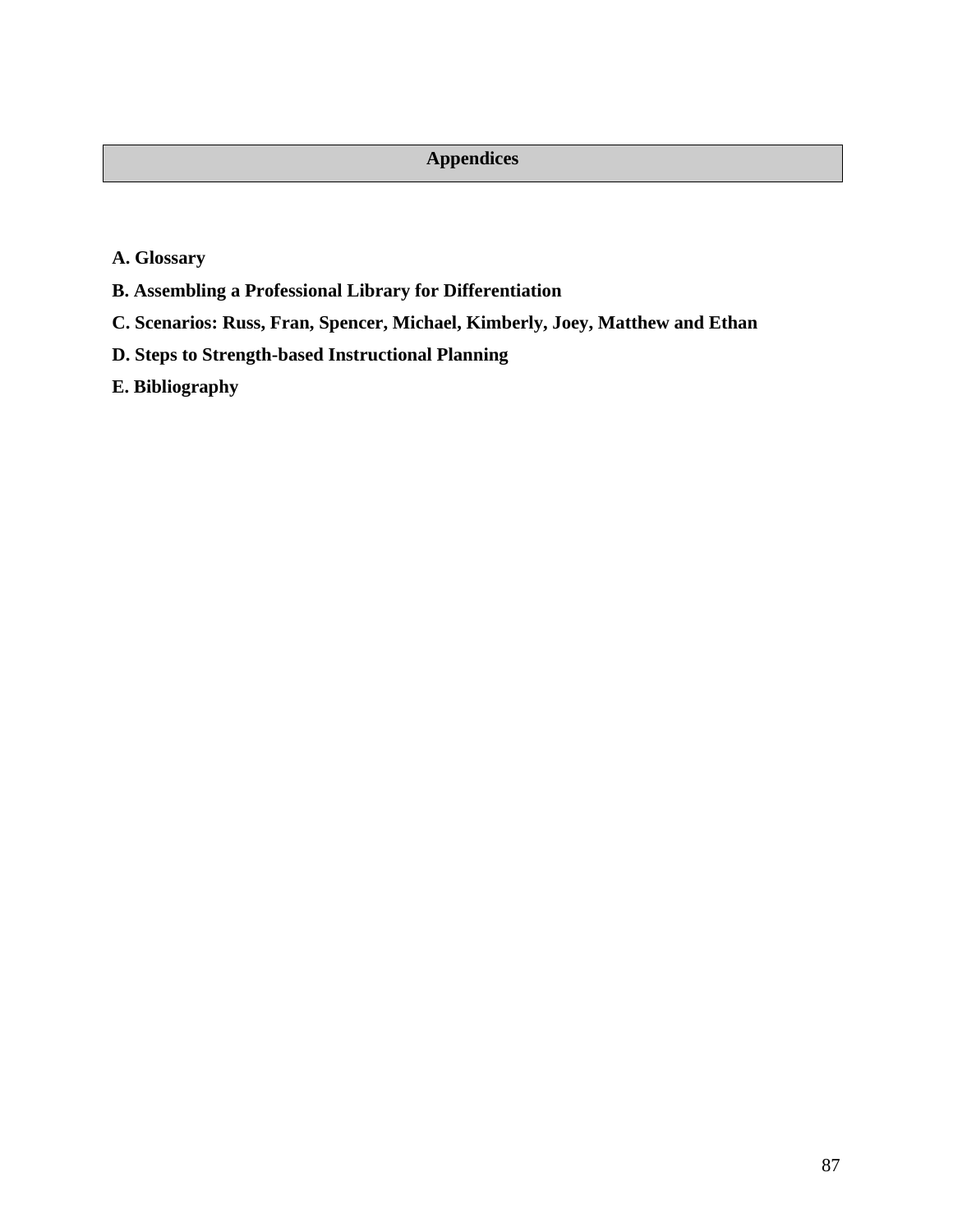### **Appendix A: Glossary**

<span id="page-89-0"></span>*Accommodations*: Accommodations do not change the content being taught. Rather, accommodations are "whatever it takes" to make sure that a student can participate as fully as possible in challenging curricula. They include changes in the way material is presented or in the way a student responds to the materials, as well as changes in setting, timing and scheduling. Accommodations can be made for instructional methods and materials, assignments and assessments, physical learning environments, time demands and scheduling, and communication systems.

*Asynchrony*: Students who are gifted and who have a disability, or twice exceptional students, often excel in some areas and have challenges in others. Asynchrony is also referred to as uneven development.

*Compacting*: Compacting involves using pre-assessment to determine what the student has mastered in order to eliminate unnecessary work and thus create time for students to be engaged in advanced work.

*Differentiation*: Differentiated curriculum is curriculum that is responsive to the unique and diverse needs of each learner. Curriculum can be modified in terms of pace, depth and/or breadth of delivery by varying the content, process or product of the curriculum according to each learner's readiness, interests or learning style. According to Tomlinson (1999), "teachers in a differentiated classroom provide specific ways for each individual to learn as deeply as possible and as quickly as possible, without assuming one student's road map for learning is identical to anyone else's."

*Dual Differentiation*: A differentiated curriculum is the springboard for dual differentiation. Dual differentiation refers to a curriculum that addresses the dual needs of the child who is both gifted and has a disability. A dual differentiated curriculum is responsive to the academic, behavioral and/or social-emotional needs of each learner. According to Baum, Cooper and Neu (2001), "dual differentiation creates a balance between nurturing a child's strengths and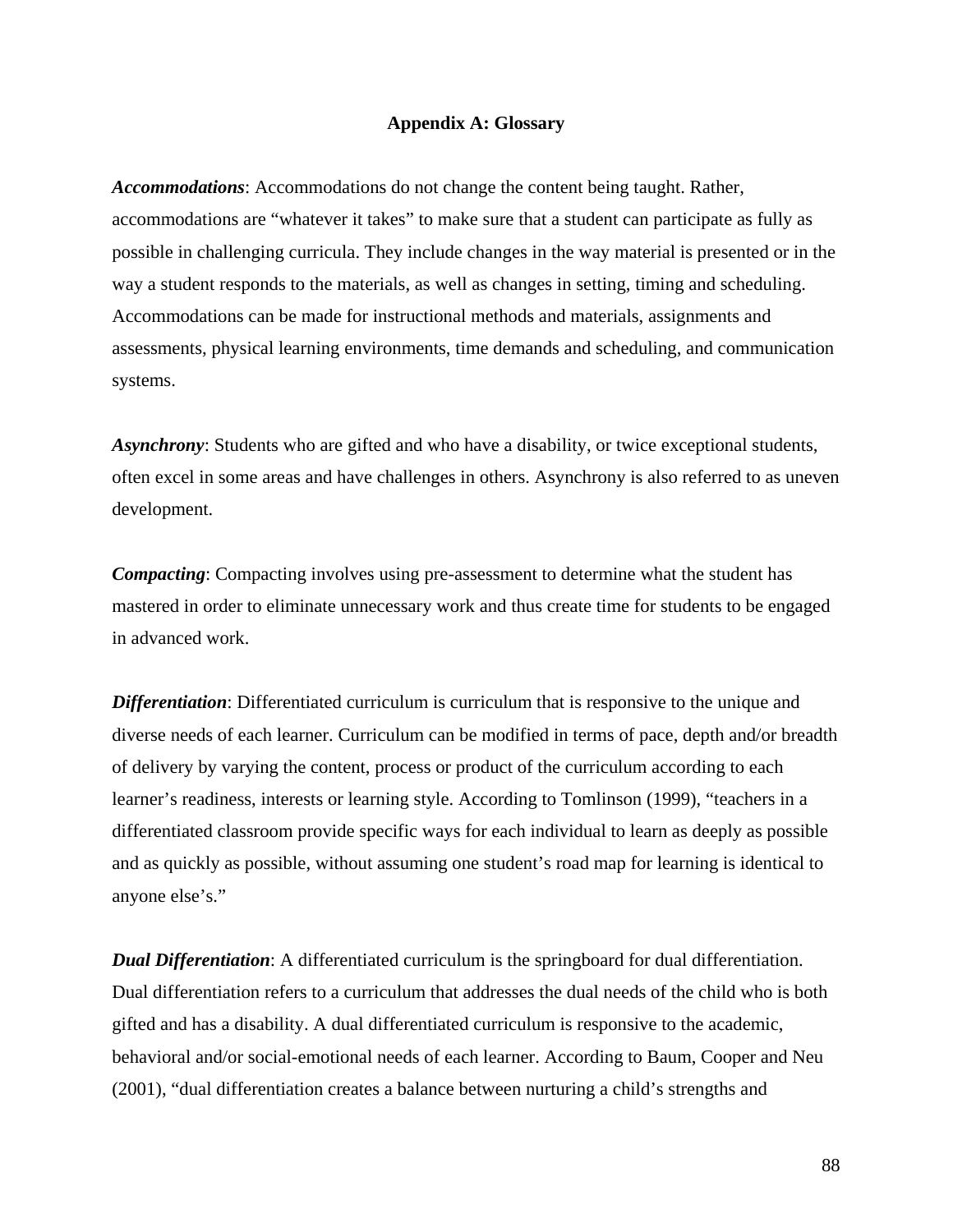compensating for learning deficits." They describe a dual differentiated curriculum as being centered on authentic learning experiences and authentic assessment, where students set goals, work on relevant issues and share their research with real audiences.

*Metacognition*: The awareness and understanding of one's thinking processes or one's own selfknowledge and thinking.

*Mnemonics*: Mnemonics is a memory-enhancing strategy that links new knowledge to previously learned information. There are three types of mnemonics; letter, keyword and peg word. An example of letter mnemonics is the use of the acronym HOMES to remember the names of the Great Lakes: **H**uron, **O**ntario, **M**ichigan, **E**rie and **S**uperior.

*Scaffolding:* According to Pearson (1996), scaffolding allows teachers "to intervene in an environment and provide the cuing, questioning, coaching, corroboration and plain old information needed to allow students to complete a task before they are able to complete it independently." Learning to ride a bicycle is an example of scaffolding. The learner first rides a tricycle, a bicycle with training wheels, a bicycle with physical support from another, culminating in independently riding the bicycle.

*Strength-based Accommodations*: Strength-based accommodations are intervention strategies for students who are twice exceptional that emphasize developing one's talents over remediation. They provide for high levels of abstract thinking, creativity and problem solving. Strength-based interventions are often more successful because they engage students' interests and abilities to enhance motivation and increase tolerance of frustration.

*Strength-based Planning*: Strength-based planning addresses gifts first and disabilities second. It provides a structure to enhance collaboration and allows teams to design personalized, independent, self-directed learning for each student. Strength-based planning begins by identifying a student's strengths and documenting his or her academic learning and behavior over time. It emphasizes empowering a student to recognize and use his or her strengths for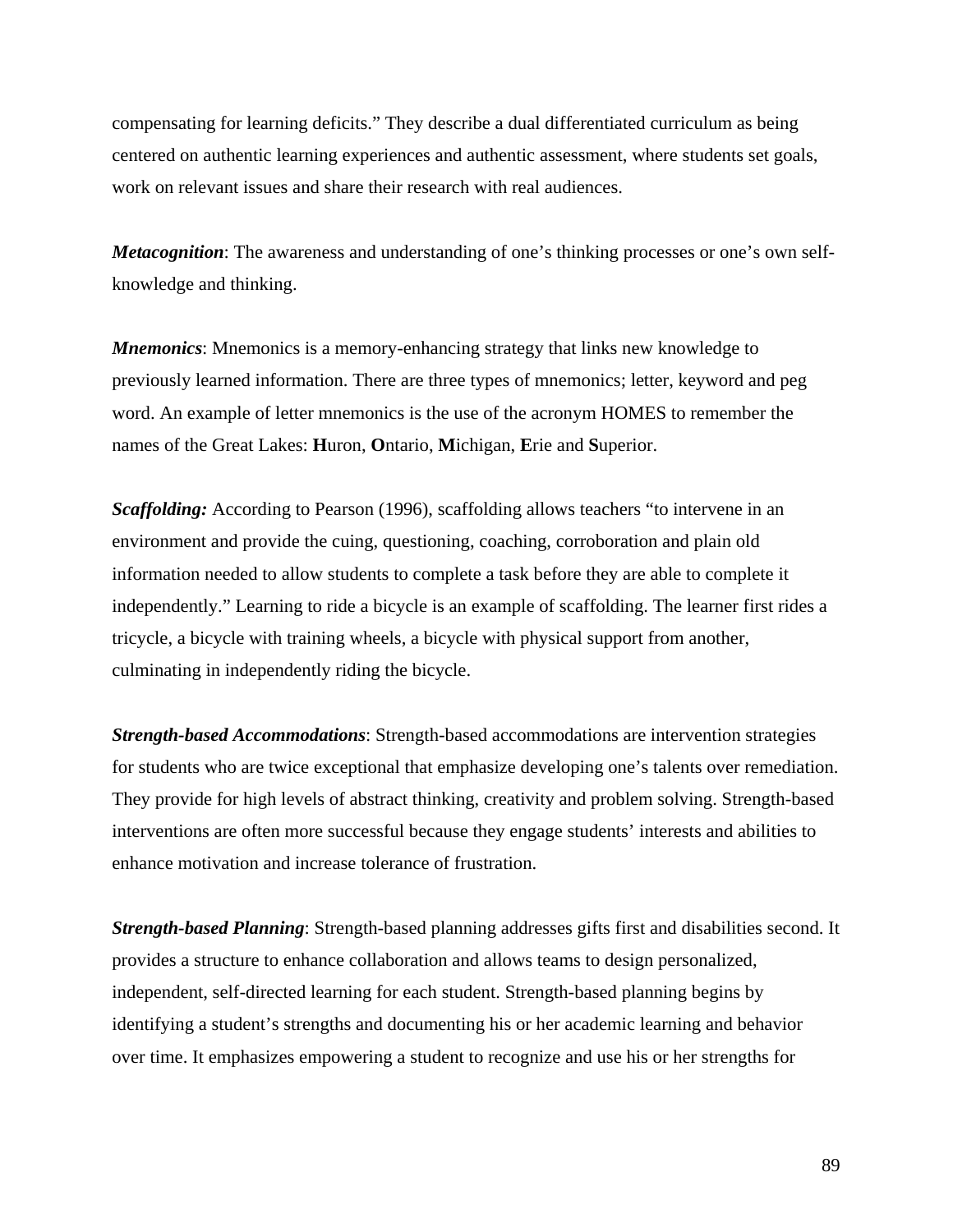focus on achievement rather than failure. A key to its success is involving the student in this selfdirected, personalized planning. Teachers are facilitators and mentors of this process.

*Twice Exceptional*: The term twice exceptional is used in the literature to define students who are both gifted and have a disability, such as a learning disability, attention deficit hyperactivity disorder, emotional disturbance, Asperger's Syndrome, sensory disability or physical disability.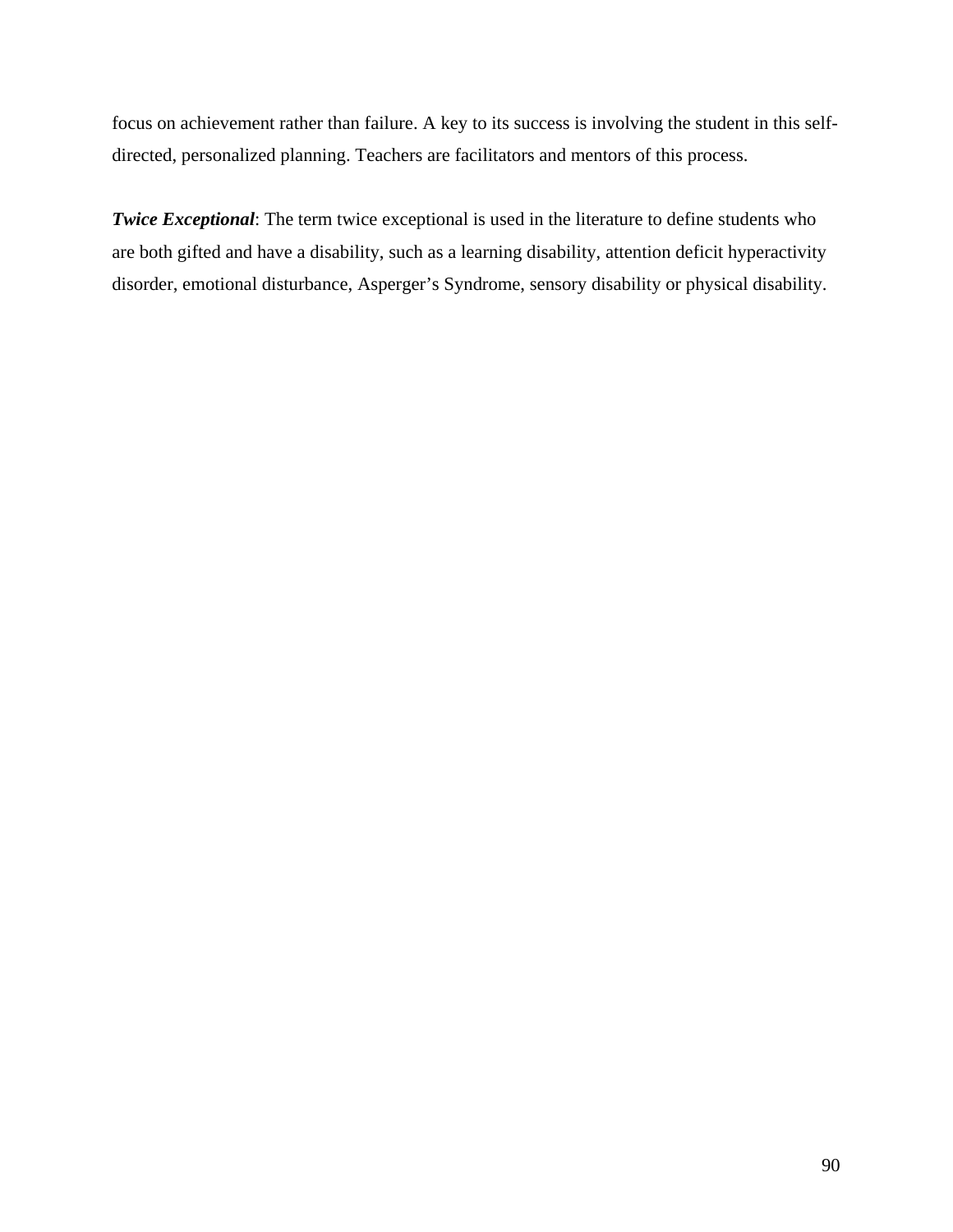### **Appendix B: Assembling a Professional Library for Differentiation**

<span id="page-92-0"></span>ASCD Videotapes. *Instructional strategies for the differentiated classroom*.

Gregory, G., & Chapman, C. (2002). *Differentiated instructional strategies: One size doesn't fit all.* Thousand Oaks, CA: Corwin Press.

Heacox, D. (2001). *Differentiation in the regular classroom*. Minneapolis; Free Spirit Press.

Landrum, M. (2002). *Consultation in gifted education: Teachers working together to serve gifted students.* Mansfield Center, CT: Creative Learning Press.

Rogers, K. (2002). *Re-forming gifted education*. Scottsdale, AZ: Great Potential Press.

Tomlinson, C.A. (1999). *The differentiated classroom: Responding to the needs of all learners.* Arlington, VA: Association for Supervision and Curriculum Development.

Tomlinson, C.A. (2003). *Fulfilling the promise of the differentiated classroom: Strategies and tools for responsive teaching*. Arlington, VA: Association for Supervision and Curriculum Development.

Van Tassel-Baska, J., & Little, C. (2001). *Content-based curriculum for high ability learners.* Waco, TX: Prufrock Press.

Winebrenner, S. (2001). *Teaching gifted kids in the regular classroom.* Minneapolis: Free Spirit Press.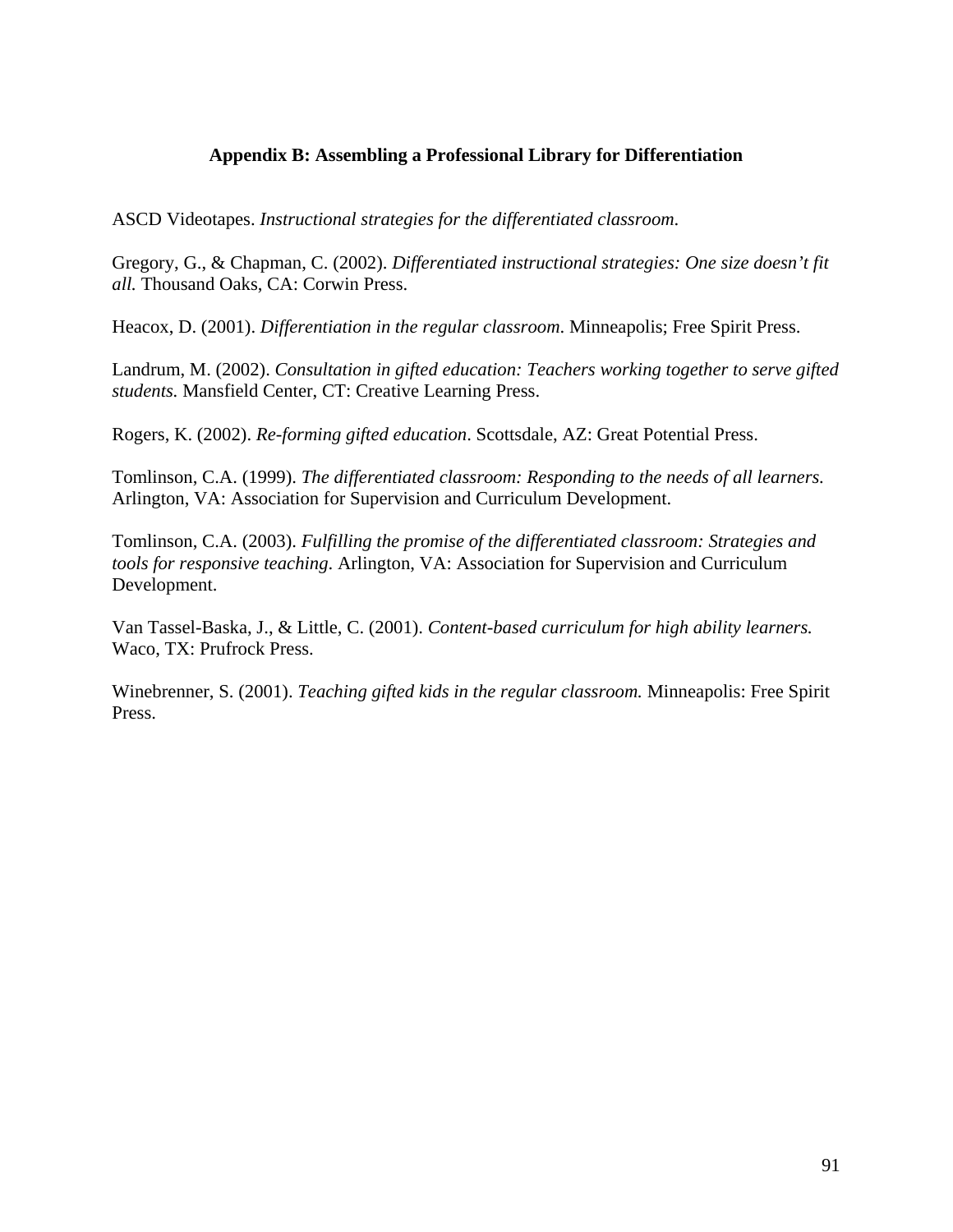#### <span id="page-93-0"></span>**Russ**

I'm very competitive. In first grade the teacher would list each day's work on the board. My friend and I would show up early to complete the work. It was a race. We usually completed the work before lunch. After lunch we "hung out" and waited for everyone else to finish. By the end of sixth grade, school became really, really boring. I sat around and drew pictures. The teacher spent most of the time helping others who needed help. Junior high school was better. I was provided more options for acceleration. In high school I was able to pick my own schedule and pursue my own interests, or more so, within the requirements. I took two years of advanced placement English as well as calculus and physics. I am strong in English and the performing arts. I'm a visual learner. It's important to know how you are smart. After high school it got a lot harder. In college I was truly free for the first time. It was hard just to get to class. I'd have to find my own personal reasons to go to class. I had to have my own goals. I found it hard to find my own personal drive or passion for something. When I missed more than one or two classes in a row, I chose not to go. I'd dig myself into a hole. The deeper the hole became, the harder it was to get out. As the work piled up, it was easier just to give up. I never declared a major. If you don't know what you want to do, you're never going to pursue it.

### **Russ's Mom**

During public schooling I never knew that my son had learning challenges. He was successful in school and graduated with a 3.5 average. He scored 31 on the ACT,  $97<sup>th</sup>$  percentile or above in all specific academic areas and 150 IQ on group testing. In elementary school Russ made straight A's. His grades dropped in junior high school and dropped further in high school. I didn't know until after high school that he had attention problems. When he went off to college, his challenges became very obvious. Years after graduation his fourth-grade teacher told me that he had showed signs of attention deficit hyperactivity disorder. If I had known that in fourth grade, I would have sought out more information. Life is a struggle for Russ because he never learned strategies to compensate for his weaknesses. He's failing badly in the real world. He needed to learn goal setting. I would also have pursued counseling for Russ.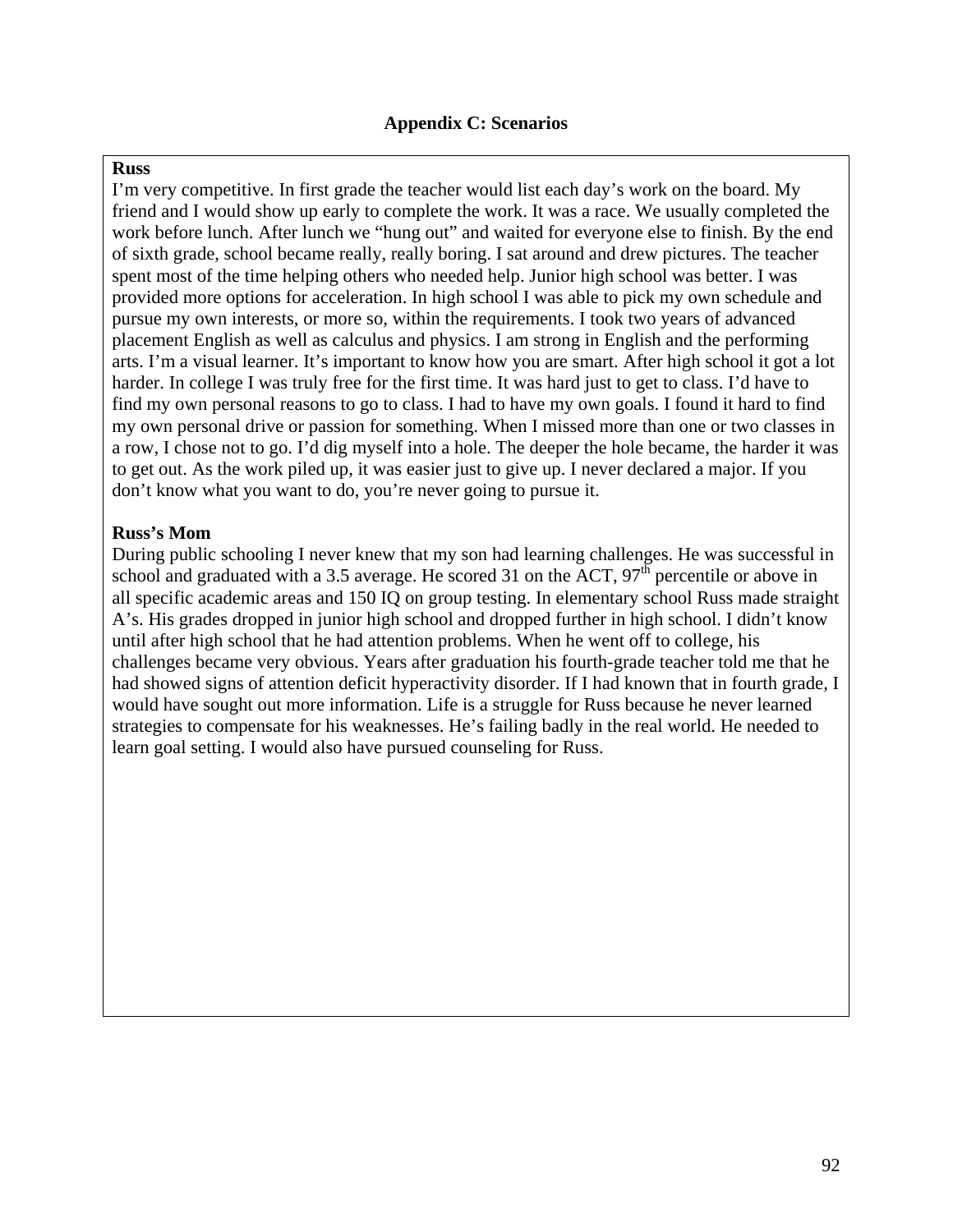### **Spencer**

I've tried to forget elementary school. I was in trouble a lot. I loved middle school because I had more freedom. I hated high school because there was no flexibility. I've been good at adjusting to college. I enjoy the variety. I do better at the beginning of each semester but get tired at the end. I get tired of the same thing. I have a 3.45 grade point average, though. As an adult my ADD has started kicking in more. I will graduate this summer (after five years) with a major in music composition. I tried a double major in vocal performance and music composition, but they kept giving me a new teacher for voice. Every teacher wanted to start over and teach me a different way. I couldn't stand that and focused on music composition. I am leaving my options open, but my dream job would be writing music for video games. Every year in elementary school I cried at the beginning of the year.

Note: There was no consistency for Spencer and adjustment was a problem. Teachers always loved him at the end of the year but behavior was always checked as a problem on his report card. Some teachers yelled at him and told him they needed to focus on the kids in their room who could not read. Spencer felt that they didn't have time for his needs.

## **Spencer's Mom**

My son played the piano by ear when he was 2½. I sent him to two piano teachers who told me they could not do much for him. He could play a song after hearing it once. They suggested he audition with a renowned pianist in town. Spencer took lessons from her for years.

Social skills were always a problem. He is more accepted in college and has friends who are more like him. I have studied Asperger's Syndrome and think Spencer probably fits in there somewhere. Spencer is still Spencer. I still worry about him.

### **Spencer's Teacher**

I have never forgotten Spencer. I tried in third grade to make school more interesting for him. Speaking to him years later, I think I failed. He does remember some of the fun hands-on projects we did and mentioned a few. He is extremely bright and a gifted musician. I had high expectations for Spencer, and he would do assignments well but could never find them. He got angry often and twirled down the halls when he left the classroom. He had a tough time socializing with the other kids. Giving him more independent work helped in reading. He enjoyed studying the ocean (until his project was due and he could not find it) and participating in visual kinesthetic math activities. When I spoke with Spencer, he was friendly and willing to talk. Isn't this amazing when he remembers my room with discomfort and unhappiness? Hopefully this experience for both of us will result in better opportunities for other children.

Spencer's advice to teachers: "Make sure you present education in many different forms- visual, auditory, etc. Everyone learns differently."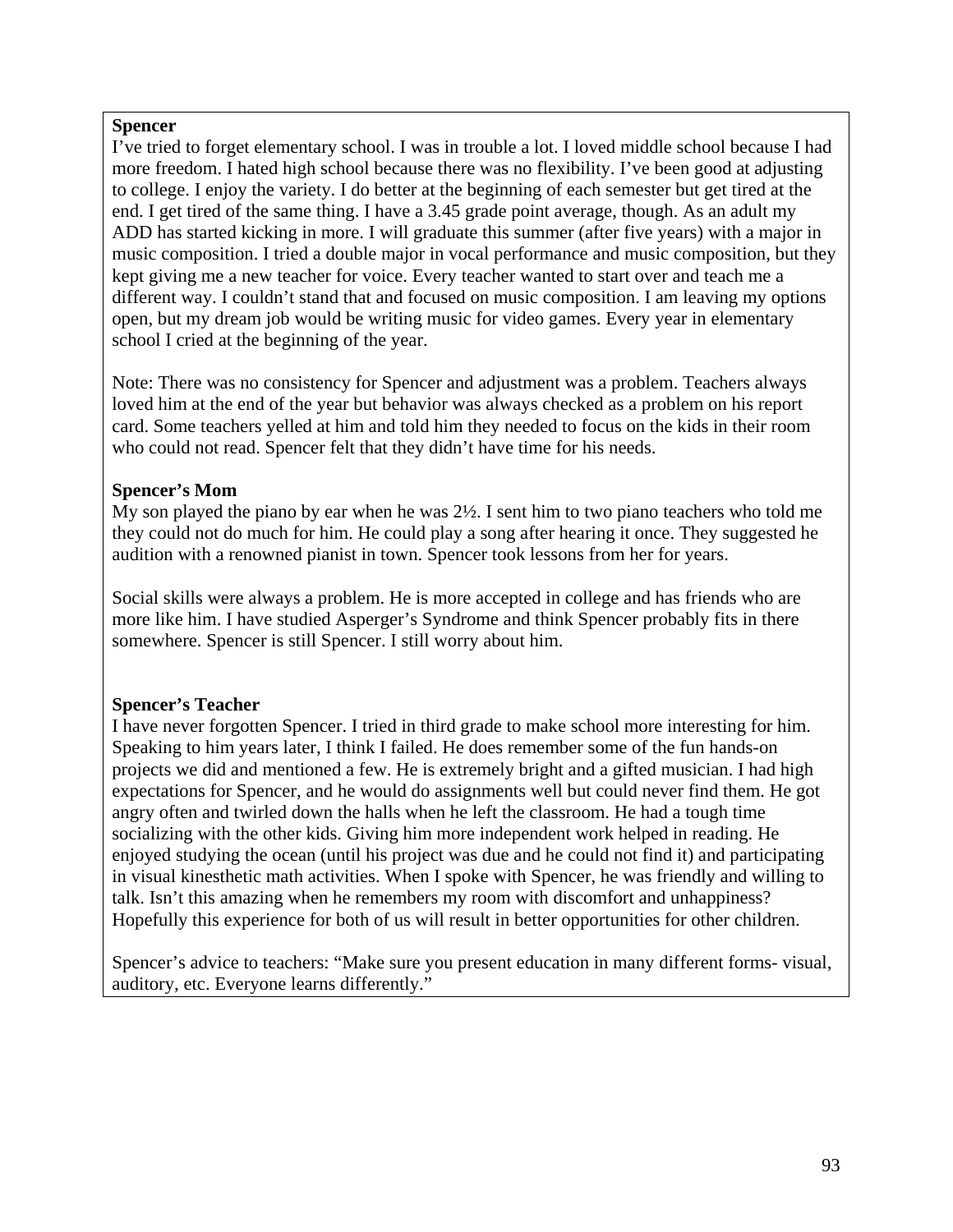### **Fran**

In elementary school I was like a whipped dog. When kids approached me, I lashed out. I blocked out the social through drawing and music. I could listen to music with headphones and block out the white noise. Teachers expected me to fit into a box. I don't fit into a box. Kids were puzzled that I knew things before we studied them. I've always been interested in genetics. In early elementary classes people didn't understand how I knew about DNA.

In high school I started going to clubs; I was more socially adept. I excelled in classical Latin but was failing rudimentary algebra. I evolved from an isolated child to a social child. In senior year I participated in quiz bowl; I was the fastest to hit the button. In poetry I wrote beautiful poems. In high school the teachers loved me. They loved my being "Earth Goddess," so full of life and vitality.

I'm a fun child and a difficult child. I can be rude, obnoxious, crude, coy and a braggart, but I can also be vivacious, loving, compassionate and generous. It all started to balance out when teachers began to know me as a person. The rages, the running and the panic attacks subsided when teachers got to know me.

I'm currently writing two novels. My advice to teachers: "Channel my creative force early instead of waiting until high school."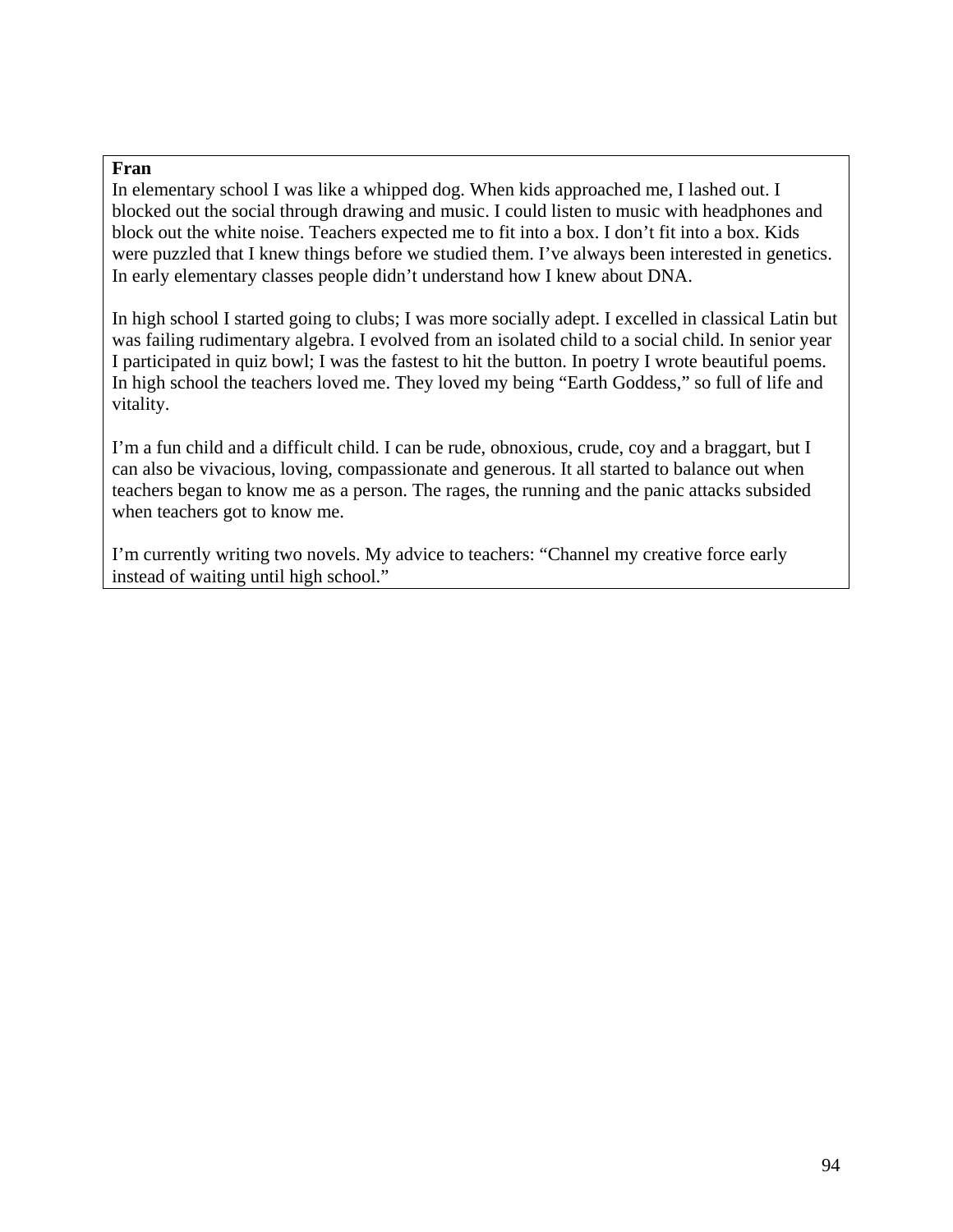### **Michel**

Michel is a 4-year-old child with spina bifida whose condition is complicated by brittle bone syndrome, making it necessary for him to be strapped into a special device to stimulate standing. A desktop can be extended to allow him to write, eat, play games and do puzzles. Recently, during a visit to Michel's special school for the handicapped, the school psychologist was greeted by a cheery, "Hi," and asked a quick series of questions. "Why are you here? What is in your briefcase? Are you a medical doctor?"

After completing his rounds the psychologist found the boy, who quickly invited him to dinner. He was surprised; the psychologist took his home telephone number and promised to call. When the psychologist questioned the school about Michel's educational program, he found that Michel received occupational therapy for part of the day and free play with other handicapped preschool youngsters for the remainder of the day.

What the psychologist noted was an alert, curious, outgoing, eager mind. He called the mother and asked if he could test the youngster at his office. She began to cry, saying that he was the first person who believed Michel had a mind. She told him about the school officials who wanted to talk about his handicap but not about his gifts.

Michel was given the Weschler Intelligence Test for Children (WISC-R) and achieved an IQ of 152. He demonstrated reading skills and the creative ability to tell favorite stories with changes of characters and settings.

As a result of the psychologist's intervention, Michel attended the first and second grade classes for reading and social studies and the kindergarten class for the remainder of the day. Working at his ability level, he began to blossom. His mother is grateful for the school's new perception of Michel as gifted. His medical prognosis is that he will live less than two years; however, the quality of his mental and emotional life is easing the struggle and pain of his physical life.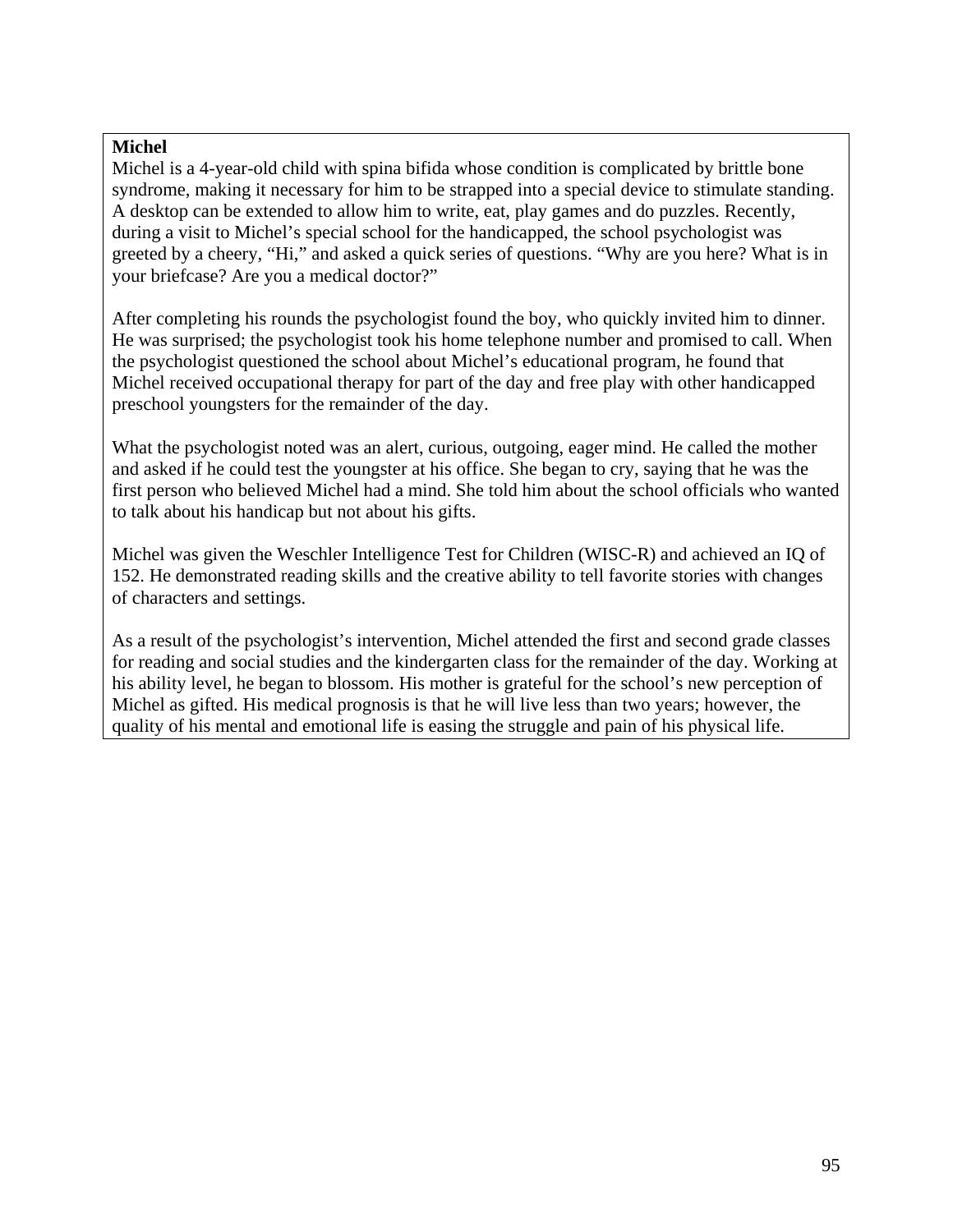### **Kimberly**

Kimberly is a 10-year-old fourth-grader who was identified in the first grade with Asperger's Syndrome and as being gifted in the superior cognitive category. Academically, Kimberly is making adequate yearly progress. Her fourth-grade Ohio Proficiency Test results indicate that she is in the proficient range for math and citizenship and advanced proficient in the area of science. She is in the accelerated range for reading, according to Ohio Achievement Tests taken in third grade. Kimberly has shown growth specifically in the area of behavior in the classroom. She works best in small groups and one-on-one situations. She is very sensitive to loud noises and often wears headphones when in large groups or noisy situations. Her IEP indicates that she should have an individual aide with her in the classroom. She is included in all regular education classes and receives pullout services for occupation and speech therapies.

A teacher working with Kimberly on an informal reading inventory noted that she "is sometimes difficult to work with; otherwise, once you get through, she does an excellent job." The goals listed on her IEP include developing age-appropriate social skills to use in a variety of school settings, demonstrating proper learner participation in the regular classroom setting, and using strategies learned through a social skills program to self-monitor throughout the day. This program uses sensory integration activities, assistive devices and self-regulation techniques to help students with autism to reduce stress and maintain focus. Kimberly responds well to this program and has made gains; however, she still requires redirection. Her ability to work in the classroom remains inconsistent because of behavior outbursts. She reacts negatively to disruptions in routine, changes in classroom personnel, unexpected noises or disinterest in the task at hand.

Kimberly is able to use her advanced cognitive abilities to maintain academic progress when her behaviors preclude her participation in the classroom. She makes up work at home or independently when she is calmed after an outburst. Her teachers find her to be an intelligent and energetic child. She is able to maintain focus, particularly when in an area of interest.

Kimberly tends to perseverate on a topic for anywhere from weeks to months. Currently, she is interested in drawing and insects. These interests are used as rewards to motivate her commitment to the task at hand. These interest areas are also used during gifted pullout. The gifted intervention specialist also provides consultation services in the regular classroom and indicated that he creates specific activities for Kimberly that combine sensory integration activities with academic pursuits. She responds well to movement and consistency, even during gifted programming. Understanding the unique needs of any student will help that student find success in school. For students like Kimberly, whose behavior is influenced by uncontrollable issues, classroom management becomes a challenge. Combining the efforts of each person who works with her is essential, since each brings a different perspective. For example, consulting with the occupational therapist was found to be a productive activity for the gifted teacher, because he discovered techniques to help keep Kimberly focused.

Including advanced material designed by the gifted teacher allows the regular classroom teacher and classroom aide to provide appropriately challenging material to a student who has superior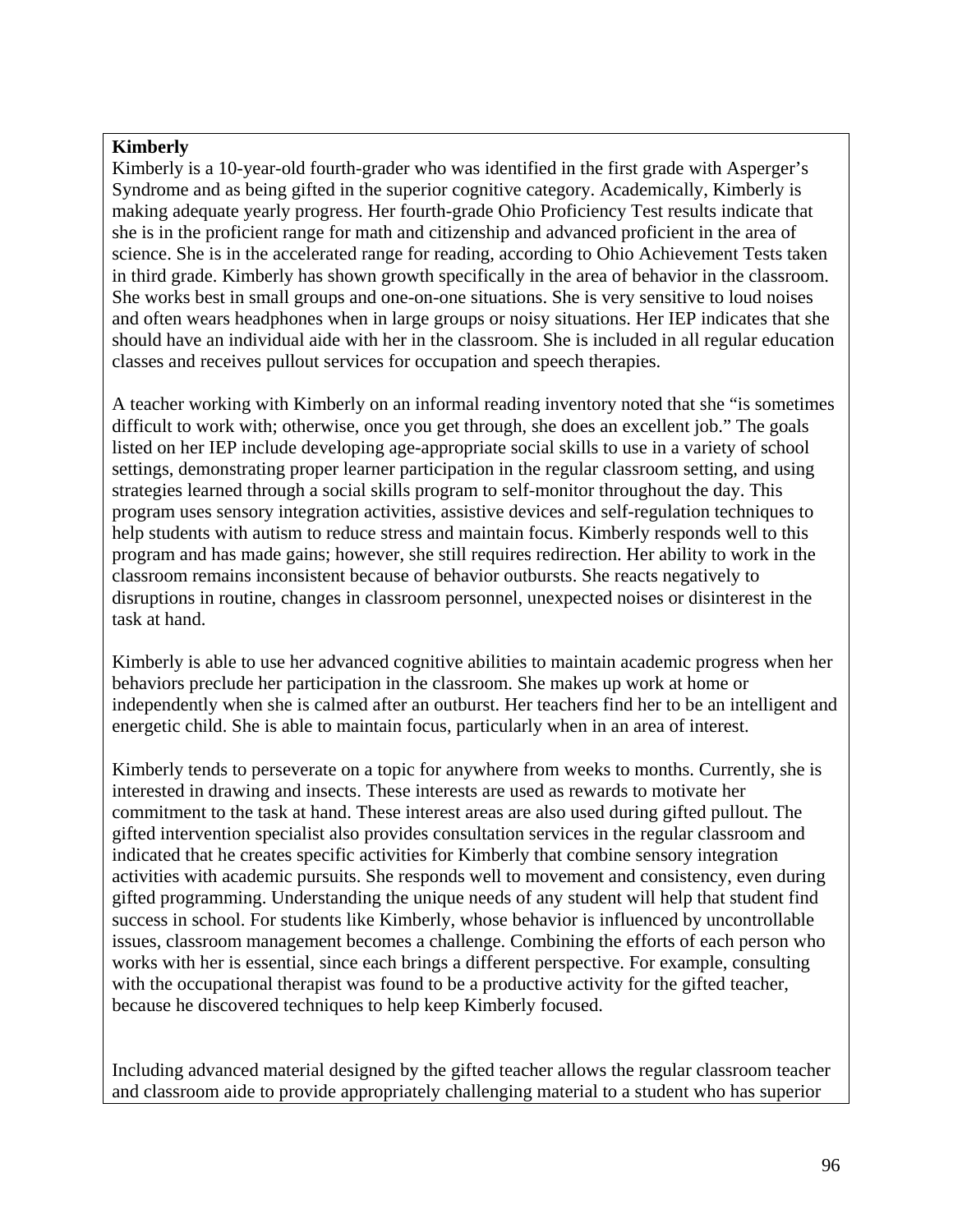cognitive capacity. If they just concentrated on maintaining behaviors, Kimberly's academic needs would go unmet, and consequently her behavior problems would be exacerbated.

Each professional who works with Kimberly brings a different perspective on her levels of functioning and techniques that aid learning. Understanding the characteristics and needs of students with Asperger's Syndrome is vital, because their behaviors and abilities may not fit the expectations we have for students in gifted programs. Consultation becomes the driving force in providing services, and the role of the gifted intervention specialist is integral because of enrichment requirements. As is confirmed by this case study, students with Asperger's Syndrome will demonstrate advanced knowledge in a specific topic or spend extended periods of time learning about a specific topic. Adding depth and breadth to learning are among the goals of many gifted programs, making the role of the intervention specialist in gifted education all the more important. Integrating services for the student who is twice exceptional cannot be stressed enough, and coordinating efforts cannot be accomplished unless there is collaboration among professionals.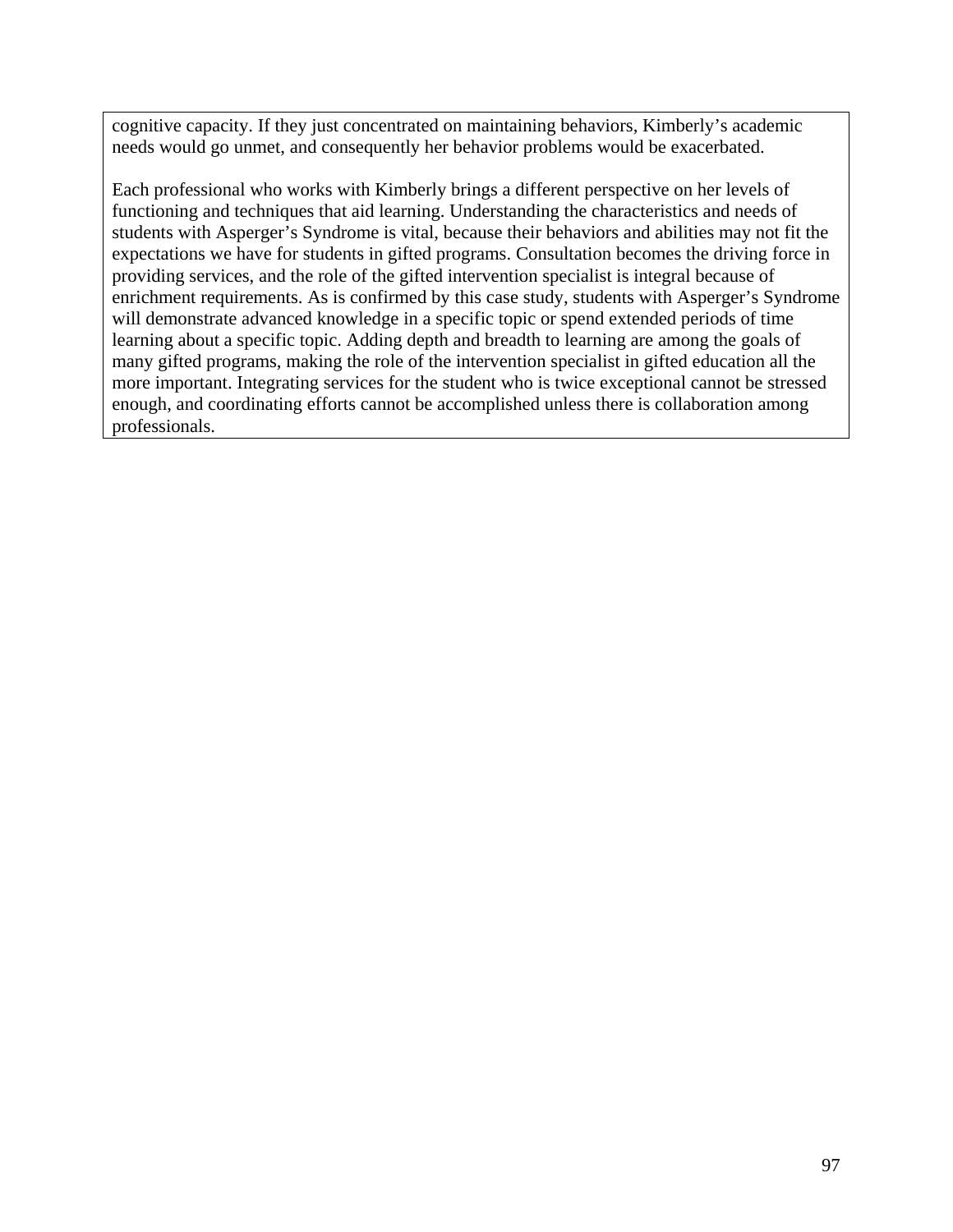### **Joey**

Joey weighed ten pounds at birth and arrived without complications. He developed quickly and began walking at nine months. At less than one year Joey was physically active, observant and very much aware of his surroundings. His mother explained one incident in which one-year-old Joey used his keen sense of observation and recall. Joey was outdoors watching the neighbor across the street mowing his lawn. After watching the neighbor for some time, Joey and his mother got his toy lawnmower out of the garage. Joey began pushing the mower, imitating the neighbor. After a few minutes Joey noticed the man taking the grass catcher off and shaking the grass into the box. He then got a paper sack out of the garage and placed it on his mower as a grass catcher. Joey continued to push his mower, taking his grass catcher off and shaking the pretend grass into a grocery box, just like the neighbor.

His mother noted that he was very curious and would discover how things worked. He would screw nuts and bolts together to find out which objects would float and sink. By age three, Joey was riding a two-wheeler. He attended Montessori school as a preschooler and was advanced to first grade at age five. His mother noted that even though he was physically advanced for his age, he was limited in his vocabulary development. She remembered that Joey would cope with this limitation by showing her what he meant.

Joey showed little interest in board games, blocks or other activities that require fine motor skills, but would rather be involved in activities that required body movement. He used large strokes when painting at the easel and had difficulty with fine motor skills, as observed in his struggles with coloring small pictures on a worksheet page.

Joey's mother recognized his delayed vocabulary development and had him tested by a private psychologist, to diagnose Joey's learning problem. He was diagnosed as having a languagebased learning disability. Joey's mother reported that there were several cases of dyslexia in the immediate family. Even with low reading scores, Joey retained information by observing, watching videos and listening to information from the teacher. Because of his intellectual ability and his ability to retain information, he easily masked his disability. His mother recalls that Joey was a sociable child with lots of friends in elementary, middle and high school. He gained the respect of his peers and was recognized for his leadership ability by election to serve on student council.

Joey displays his ability to retain information through his outstanding athletic ability. He quickly grasps the coach's football plays, since they are coded in pictures and are explained verbally. Joey's mom explained that, when he was 16 years old, he had a back injury that didn't allow him to attend summer football training. However, he played first string without the summer training camp, another example of his rapid comprehension of football plays. He was voted the number one defensive end as a junior in high school. Joey also competed in the high school varsitywrestling program and won state championships.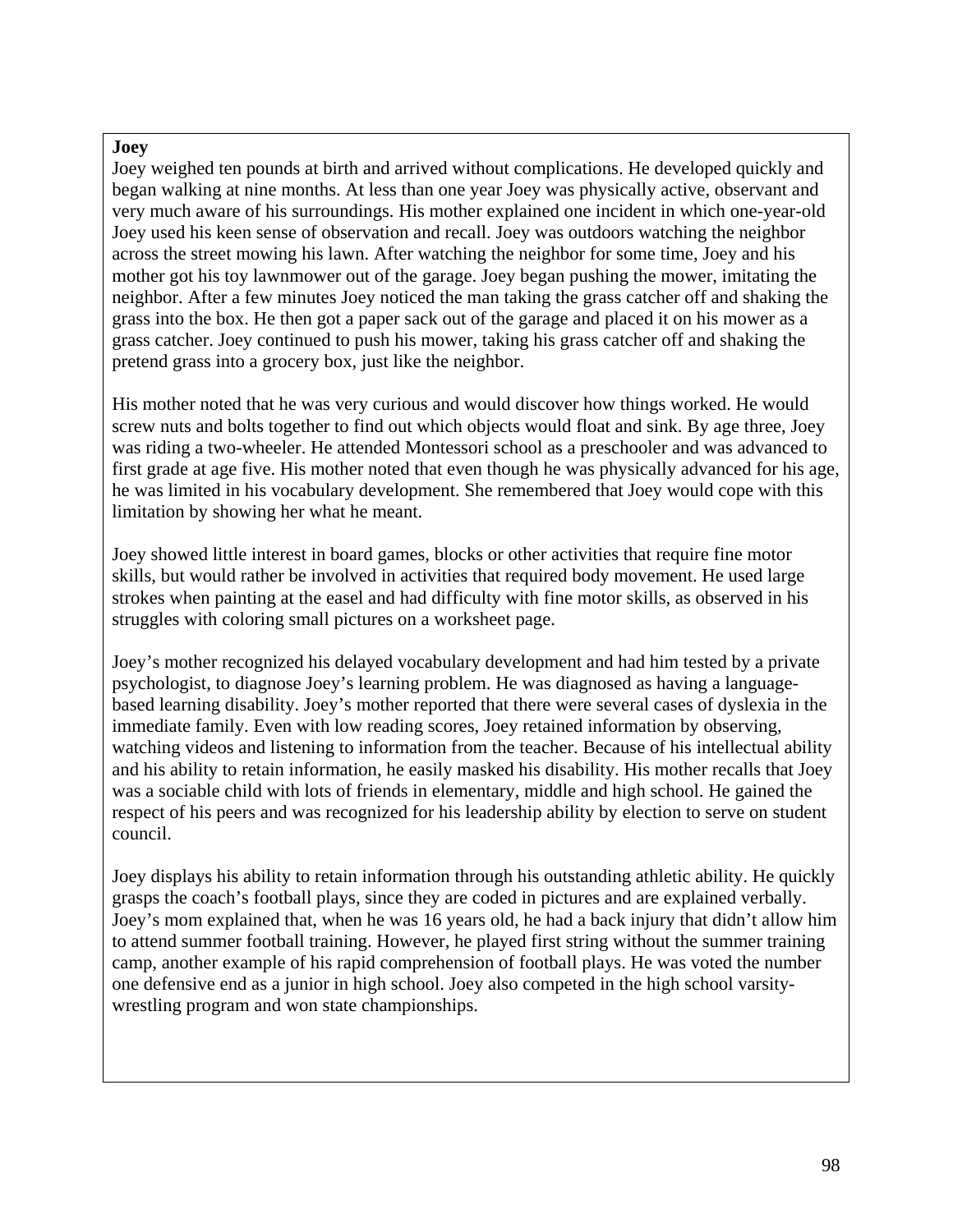Throughout Joey's schooling, teachers have been helpful. Once Joey was able to tell teachers what he needed in order to learn, he flourished. His IEP emphasizes his individualized needs for his language-based learning disability. His teachers describe him as a popular student in high school with an excellent self-concept despite his learning disability. His mother mentioned that Joey had tutors for math and literature for much of his education. Joey thrives when the special education teachers and content teachers collaborate in planning his educational program. As a senior he continues to be a successful suburban high school student in his academic classes and in the athletics program. Joey plans to attend college.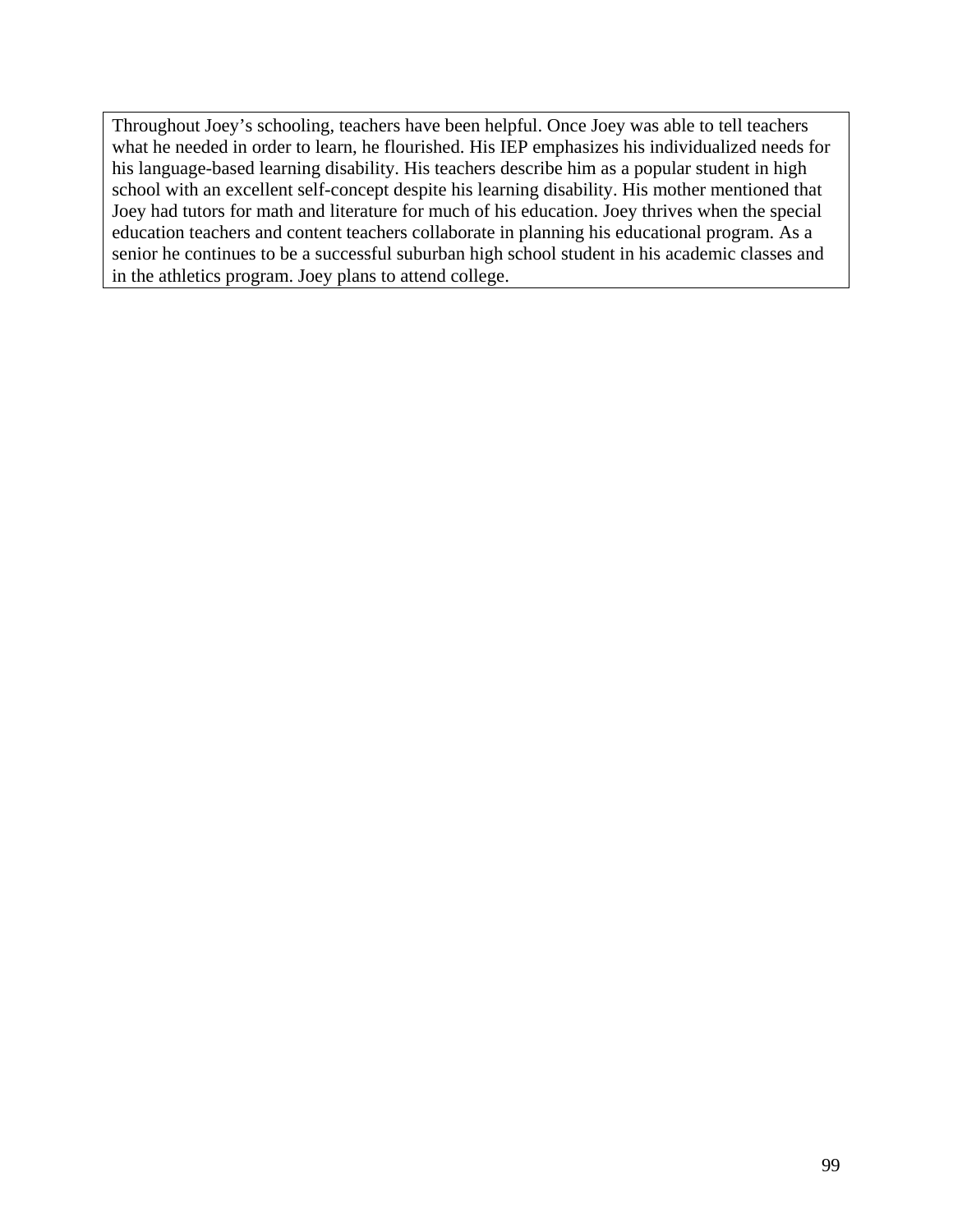### **Matthew**

Matthew is a ten-year-old fourth grade student. He was identified with an emotional disability (ED) because of a consistent pattern of oppositional, defiant behaviors. A functional behavior assessment was conducted, resulting in the ED identification. Matthew receives services in the regular classroom with consultation and pullout conducted by a behavior specialist. Among the annual goals on his IEP are that he will increase his ability to make appropriate choices when faced with frustrating or anger-causing events and that he will demonstrate measurable progress toward the mastery of coping skills needed to reduce his problem behaviors.

His art teacher recommended Matthew for gifted evaluation. He was identified as gifted in the visual arts.

Matthew's academic progress is severely hindered by his emotional disability. He makes adequate yearly progress but is prone to outbursts when faced with frustration. His strength area is math and he is able to complete work and remain on task. His math teacher is very positive about his ability to be successful in class. Several of his teachers remarked that he is prone to negative self-talk and will become frustrated when he perceives a task to be too difficult. When upset he cannot be re-directed or soothed by encouragement. His rage escalates from yelling to throwing furniture. However, in art class, he is able to express his frustration and is permitted to self-select an alternate activity. Only once has he exhibited inappropriate behavior in art. When told he could not bring a project home, he became upset and had to be removed to the office.

Matthew is able to identify factors that cause frustration and, when prompted, can make good choices about his behavior. However, he is still prone to perfectionist tendencies that override his ability to make good choices on his own. In most school situations he requires consistent prompting from adults to make good choices regarding his behavior. However, according to his art teacher, he is able to control his anger and independently use self-mediation techniques. For example, he is able to find creative solutions to mistakes made on his artwork rather than discard the work and lose control. It may be that his comfort level and solid knowledge base in art permit him a wider store from which to draw confidence and allow him to remain calm when faced with adversity. Teachers confirm that he is able to maintain control of his emotions when he perceives himself to be capable.

Finding areas of strength is vital for many students who are twice exceptional, but, for students like Matthew, it is imperative for his success because his behavior is integrally tied to his selfperception of his ability. It is important for teachers to be able to see beyond behaviors to talent areas.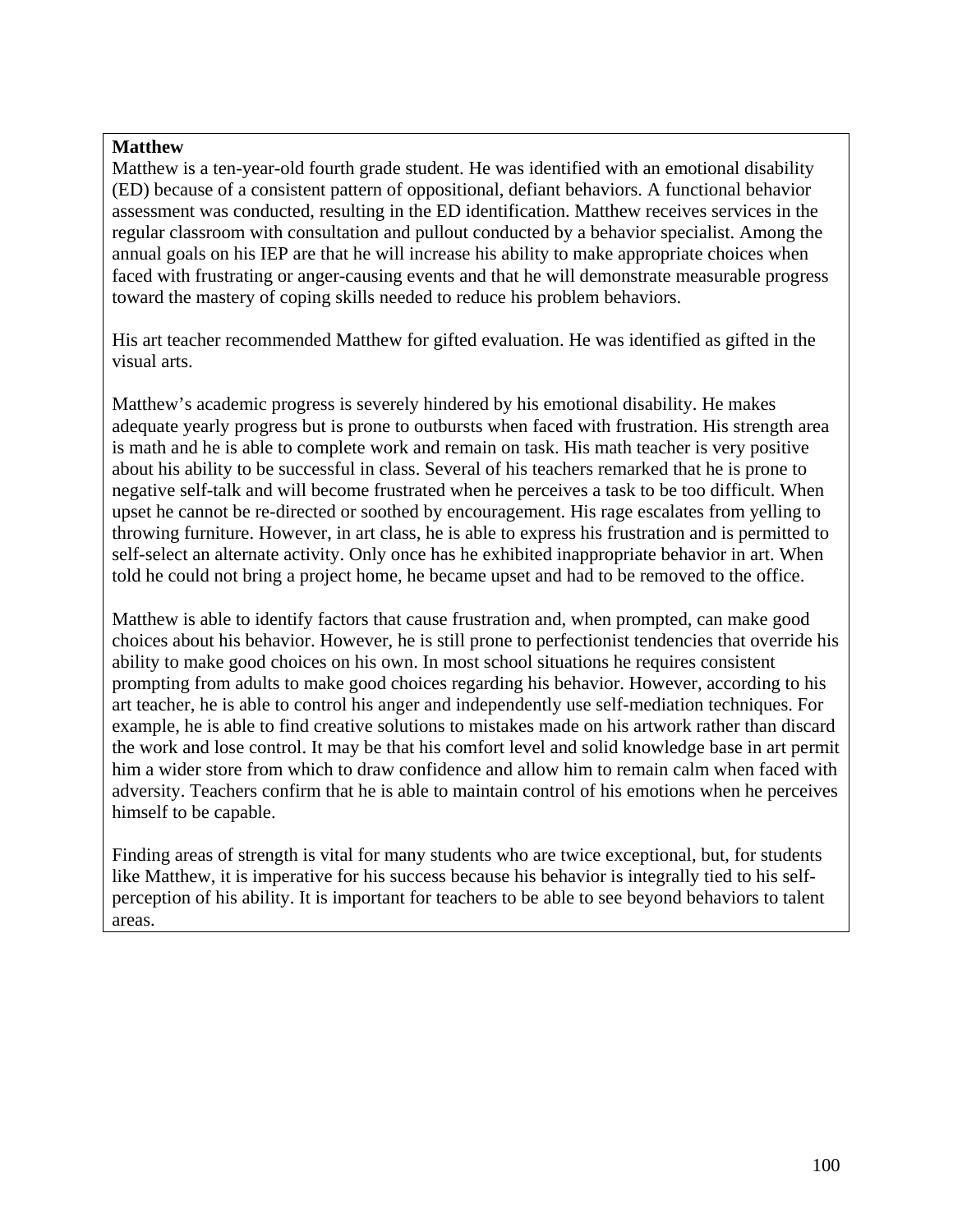### **Ethan**

Ethan is a fifth-grade student who was first identified as gifted in the areas of math and science at the end of second grade. He was evaluated for special education services in fourth grade and was identified with a specific learning disability in the areas of reading, spelling and written expression.

Ethan is an intelligent young man who has a keen sense of how to be successful. He understands his own unique learning style and is able to incorporate accommodation suggestions. He is proactive in finding new ways to accomplish tasks and understands that he learns differently. It was noted that he still finds the concept of being twice exceptional confusing at times, particularly when he is unable to produce work of a certain caliber. He is particularly frustrated when he has trouble in science and math.

Ethan has a behavior plan that focuses on teaching him self-regulatory skills that help him maintain attention and develop efficient study skills. This formal plan also helps to ameliorate difficulties that result from his perfectionism. The team determined that his off-task behavior was not the result of an attention problem but rather an inability to complete tasks to his specifications. Oddly enough, his work was hampered by behaviors related to his giftedness and not his disability.

Ethan's teachers are able to use his ability to think and analyze to assist in his reading by incorporating advanced questioning techniques to increase comprehension. Proper understanding of Ethan's strengths and weaknesses by the school team resulted in educational planning that is multi-dimensional, mirroring the multi-dimensional nature of his strengths and weaknesses.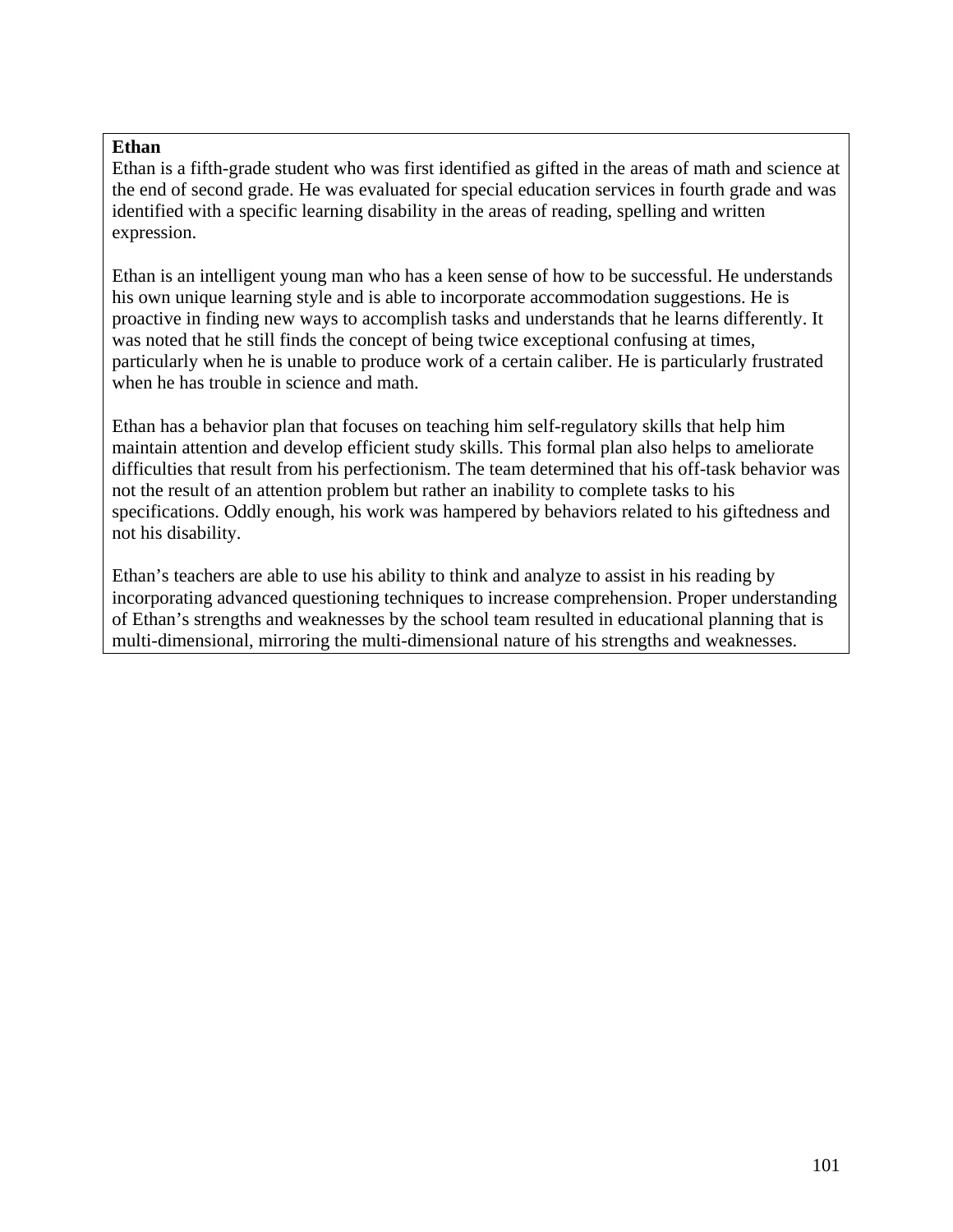## **Appendix D: Steps to Strength-based Instructional Planning**

### <span id="page-103-0"></span>**Step 1: Identify the potential and vision for the future.**

- What does your son/daughter do well?
- How do you think the school year is progressing?
- What are your child's strengths?
- What are your child's challenges?
- What are his/her gifts?

### **Step 2: Plan for a continuum of abilities.**

- What is the child's learning preference?
- What are the child's current interests?
- In what subject areas is she/he strong?
- Who will advocate or mentor the child outside of school and collaborate with the teachers within school?
- What organizational tools does he/she need to accomplish a goal or task?
- What consistent supports need to be in place to enable the child to initiate work, monitor his/her work to stay focused, and evaluate the results?
- Where can the child seek assistance, if needed?
- Does he/she know how to ask for help?

## **Step 3: Identify critical needs, based FIRST on the strengths and then on the challenges.**

- What strategies does the child need to learn to develop his/her talents?
- What explicit instruction is needed to enable the child to use the strategies independently?
- How do you ease transitions from one year to the next, and, in high school, from one period to the next?

### **Step 4: Connect to the Academic Content Standards.**

- What content areas are strengths?
- What content areas are challenges?
- What do you need to teach the child? What social skills, organizational skills, etc. are needed?
- How will you know that the student is making progress over time?
- What assessment techniques will you use?
- What big ideas and essential questions are addressed for each standard?

### **Step 5: Design individualized instructional goals.**

- What academic goals are needed?
- What social-emotional goals are needed?
- What skills does he/she do well?
- How can these strengths be used to overcome the challenges?
- What accommodations does the student need to facilitate learning?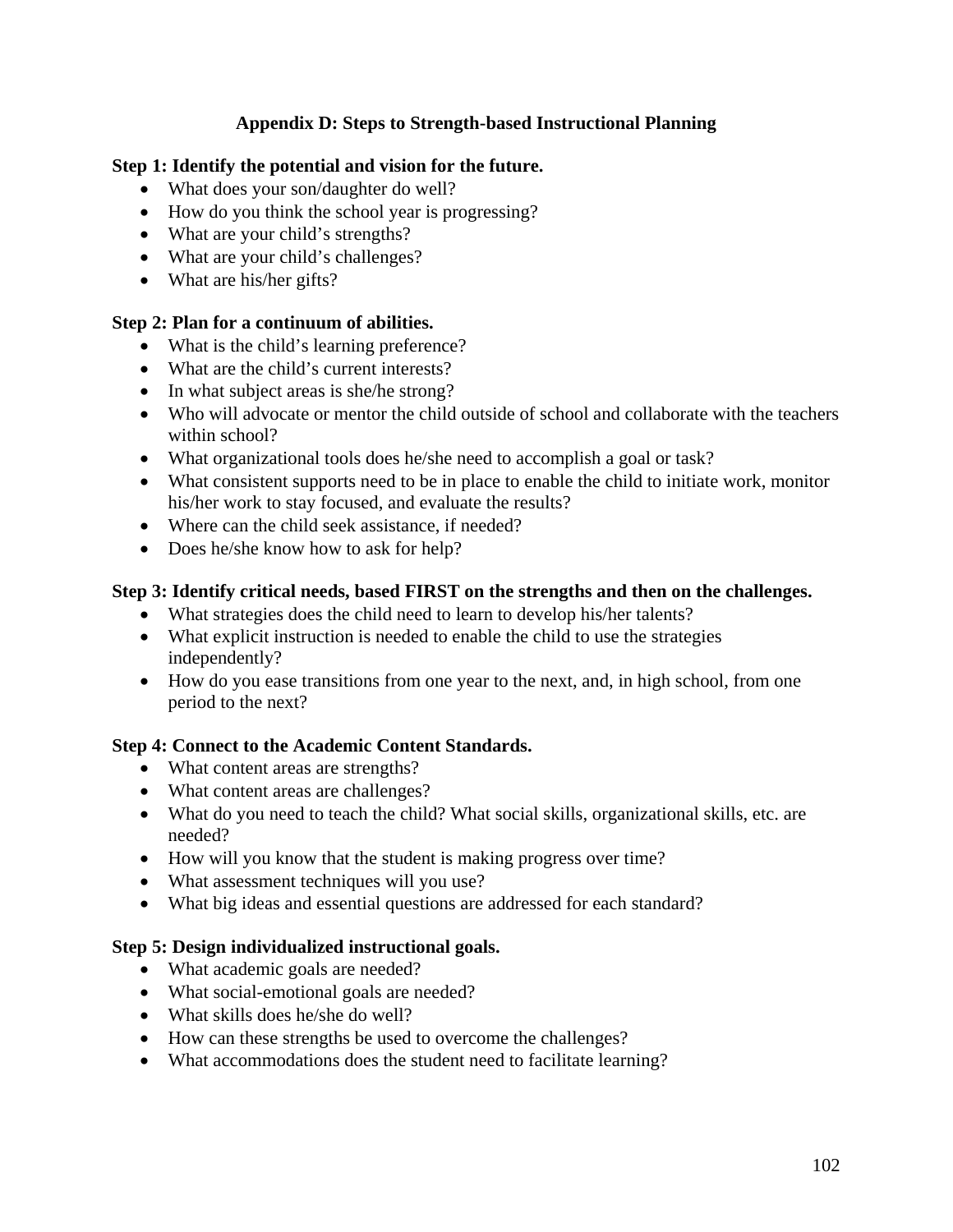### **Step 6: Plan for instruction.**

- What areas require acceleration?
- What areas require accommodations?
- Which areas require both acceleration and accommodations?

## **Step 7: Plan for services.**

- How will it work in your district?
- Who needs to be involved?
- Which team is needed? Intervention team, IEP team, WEP team?
- How will you facilitate collaboration between intervention specialists in gifted and special education and the regular classroom teachers?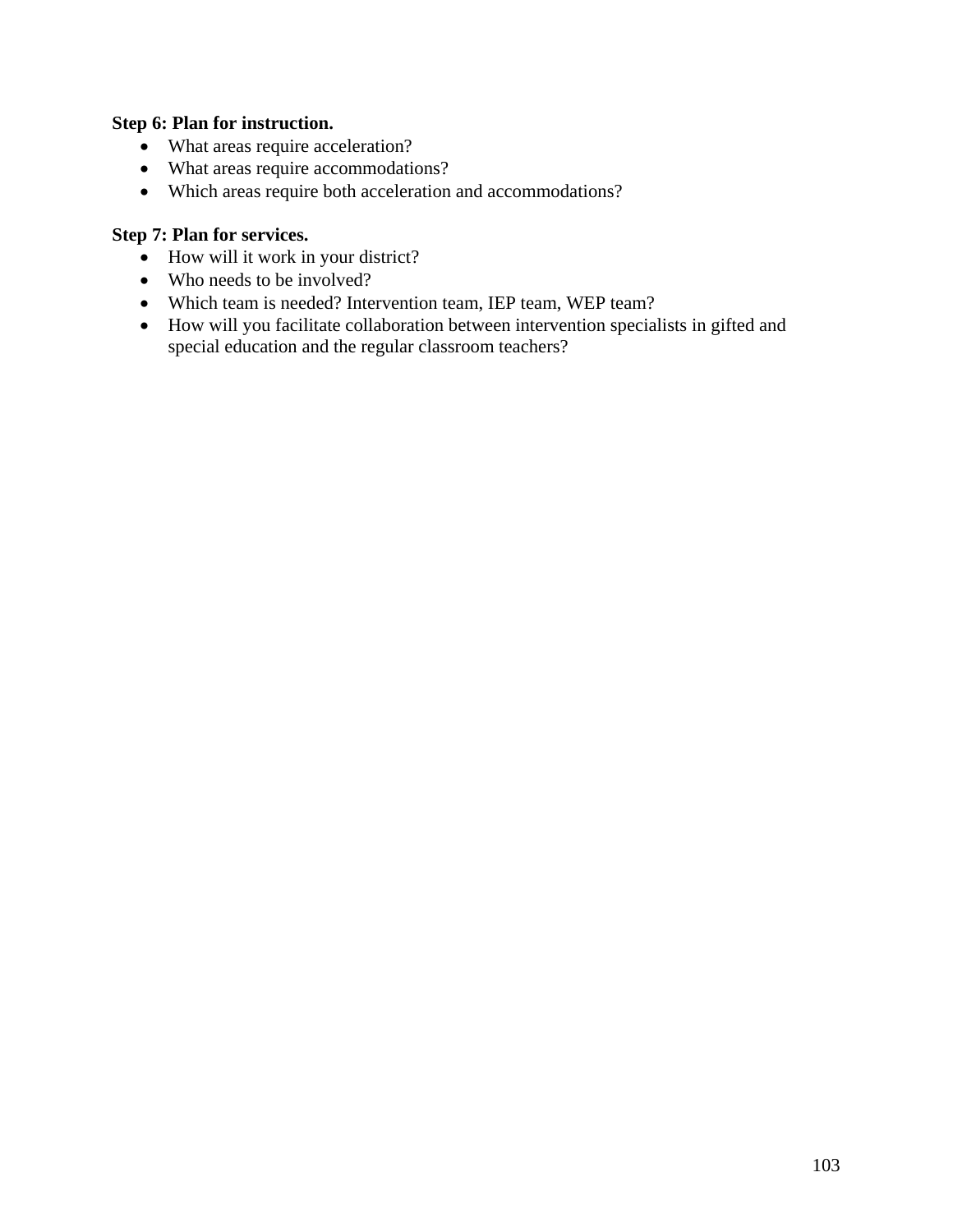#### **Appendix E: Bibliography**

- <span id="page-105-0"></span>American Psychiatric Association. (1994). *Diagnostic and statistical manual of mental disorders* (4<sup>th</sup> ed.). Washington, DC: Author.
- Assouline, S., Colangelo, N., Lupowski-Shoplik, A., & Lipscomb, J., (2003). *Iowa acceleration scale: A guide for whole-grade acceleration K-8*. Scottsdale, AZ: Great Potential Press.
- Baum, S. (1990). *Gifted but learning disabled: A puzzling paradox.* ERIC Digest E 479.
- Baum, S. M., Cooper, C. R., & Neu, T. R. (2001). Dual differentiation: An approach for meeting the curricular needs of gifted students with learning disabilities. *Psychology in the Schools, 38*(5), 477- 490.
- Betts, G. (2004). Fostering autonomous learners through levels of differentiation. *Roeper Review, 26*(4), 190-191.
- Bisland, A. (2004). Using learning-strategies instruction with students who are gifted and learning disabled. *Gifted Child Today, 27*(3)*,* 52-57.
- Brody, L. E., & Mills, C. J. (1997). Gifted children with learning disabilities: A review of the issues. *Journal of Learning Disabilities, 30*(3), 282-286. Retrieved March 21, 2005, from [http://www.ldonline.org/ld\\_indepth/gt\\_ld/jld\\_gtld.html.](http://www.ldonline.org/ld_indepth/gt_ld/jld_gtld.html)
- Cash, A. B. (1998). A profile of gifted individuals with autism: The twice exceptional learner. *Roeper Review, 22*(1)*,* 22-27.
- Colangelo, N., Assouline, S. G., & Miraca, U. M. G. (2004). *A nation deceived: How schools hold back America's brightest students*. Iowa City, IA: The Connie Belin & Jacqueline N. Blank Center for Gifted Education and Talent Development.
- Coleman, M. R. (2001). Surviving or thriving? Gifted middle school boys with learning disabilities. *Gifted Child Today.* Retrieved March 21, 20065, from <http://www.ldonline.org/ld>
- Colorado Department of Education. *Twice exceptional students: Gifted students with disabilities: An introductory resource book.* Denver: Colorado Department of Education.
- Deschler, D. D., & Schumaker, J. B. (1993). A strategy. Mastery by at-risk students: Not a simple matter. *The Elementary School Journal, 94*(2), 153-167.
- Deslisle, J. R., & Berger, S. L. (1990). *Underachieving gifted students.* ERIC Digest #E478.
- Ellis. E. S. (1993). Integrative strategy instruction: A potential model for teaching content area subjects to adolescents with learning disabilities. *Journal of Learning Disabilities, 26*(6), 358-383.
- Goldstein. A. P. (1999). *The prepare curriculum*. Champaign, IL Research Press.

Grandin, T. (1996). *Thinking in pictures*. New York: Vintage Press.

Gray, C. (1994). *Comic strip conversations.* Arlington, TX: Future Horizons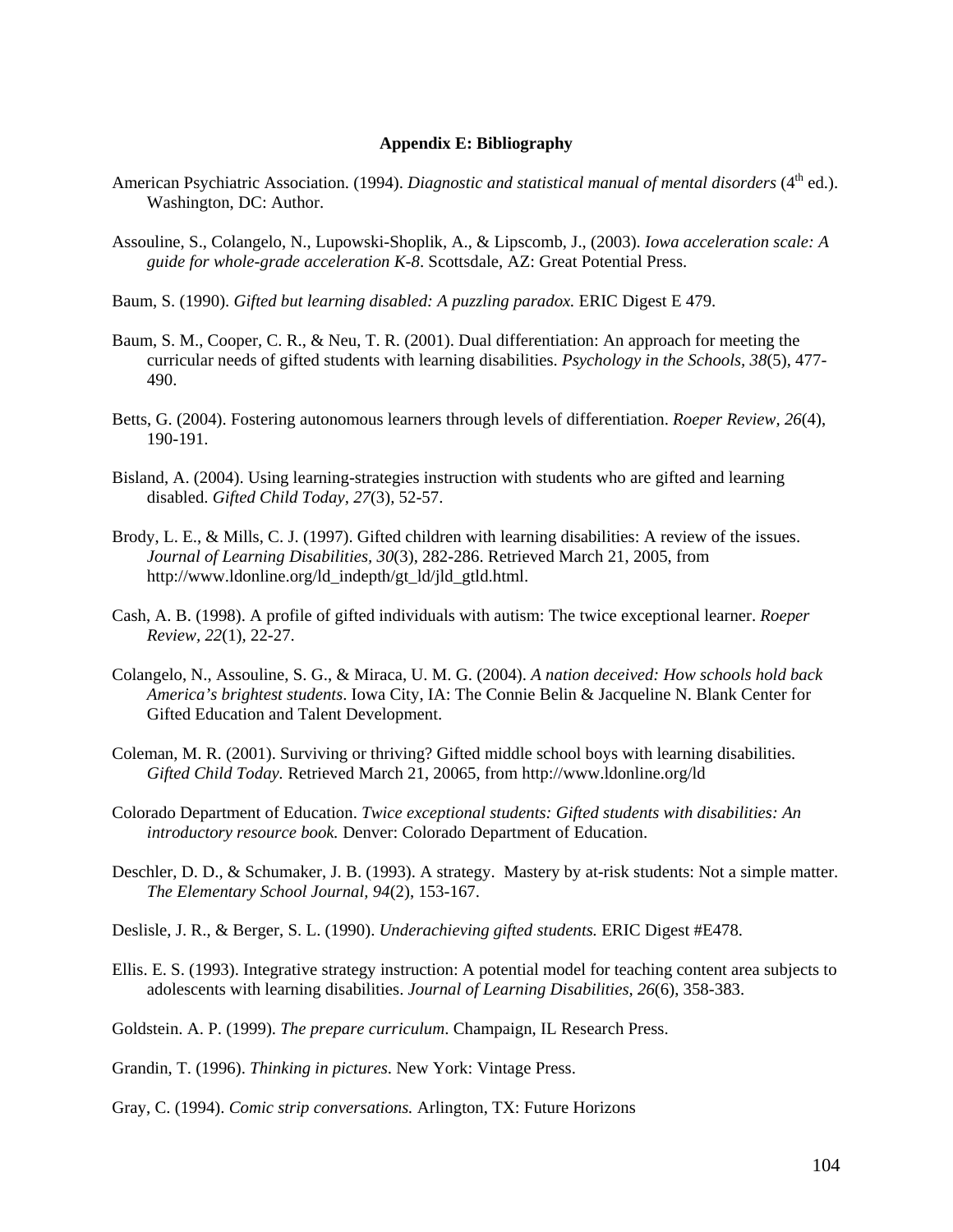- Herron, T. (1998). *Self-monitoring.* Presentation conducted at a meeting sponsored by Ohio Department of Education, Columbus. Ohio.
- Kennedy, K. Y., Higgins, K., & Pierce, T. (2002). Collaborative partnerships among teachers of students who are gifted and have learning disabilities. *Intervention in School and Clinic, 38*(1), 36-49.
- Kranowitz, C. S. (1998). *The out-of-sync child: Recognizing and coping with sensory integration dysfunction.* New York: Skylight Press.
- Little, C. (2002). Which is it? Asperger's Syndrome or giftedness? Defining the differences. *Gifted Child Today, 25*(1), 58-63.
- Lovecky, D. V. (2004). *Different minds: Gifted children with ADD/ADHD, Asperger's Syndrome, and other learning deficits.* New York: Jessica Kingsley.
- Maker, C. J., & Udall, A. J. (n. d.). *Giftedness and learning disabilities.* ERIC Digest #427.
- Montgomery County Public Schools. *A guidebook for twice exceptional children: Supporting the achievement of gifted students with special needs.* Rockville, MD: Montgomery County Public Schools.
- Neihart, M. (2000). Gifted children with Asperger's Syndrome. *Gifted Child Quarterly, 44*(4), 222-230.

Ohio Department of Education. (2002). *Ohio gifted task force.* Columbus: Ohio Department of Education.

- Pearson, P. D. (1996). Reclaiming the center. In Graves, M., & Pearson, P. D. (eds.), *The first R: Every child's right to read* (pp. 259-274). New York: Teachers College Press.
- Reis, S. M., McGuire, J. M., & Neu, T. W. (2000). Compensation strategies used by high-ability students with learning disabilities who succeed in college. *Gifted Child Quarterly, 44*(2), 123-134.
- Robinson, S. M. (1999). Meeting the needs of students who are gifted and have learning disabilities. *Intervention in School and Clinic, 34*(4), 195-205.
- Rogers, K. B. (2002). *Reforming gifted education*. Scottsdale, AZ*:* Great Potential Press.
- Searle, M. (2003). *Standards-based instruction for ALL learners: The treasure chest for principal-led building teams.* Columbus: Ohio Department of Education
- Shevitz, B., Weinfeld, R., Jeweler, S., & Barnes-Robinson, L. (2003). Mentoring empowers gifted/learning disabled students to soar! *Roeper Review, 26*(1), 37-40.
- Simmons, D. C., Fuchs, D., & Fuchs, L. S. (1991). Instructional and curricular requisites of mainstreamed students with learning disabilities. *Journal of Learning Disabilities, 24*(6), 354-360.
- Turnbull, R., Turnbull, A., Shank, M., & Smith, S. J. (2004). *Exceptional lives: Special education in today's schools.* Upper Saddle River, NJ: Pearson Education, Inc.